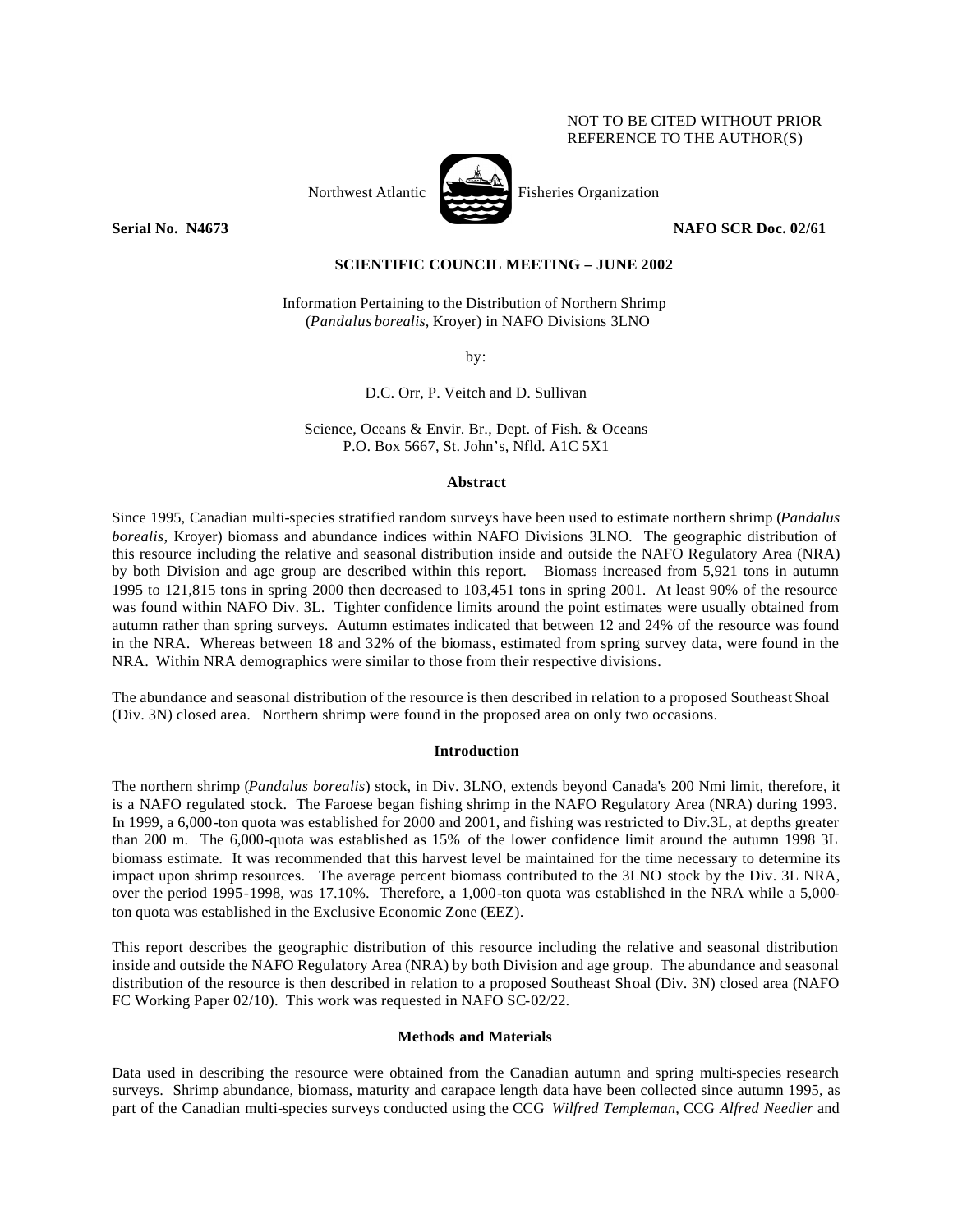CCG *Teleost*. Fishing sets of 15 minute duration and a towing speed of 3 knots were randomly allocated to strata covering the Grand Banks and slope waters to a depth of 1500 m (Fig. 1-3). All vessels used a Campelen 1800 shrimp trawl with a codend mesh size of 40 mm and a 12.7-mm liner. SCANMAR sensors estimated that the mean wingspread was 16.8 m. Details of the survey design and fishing protocols are outlined in (Brodie, 1996; McCallum and Walsh, 1996).

Shrimp were frozen and returned to the Northwest Atlantic Fisheries Centre where identification to species and maturity stage was made. The maturity of the shrimp was defined by four stages:

> males; transitionals; primiparous females; and multiparous females

as defined by Ramussen (1953), Allen (1959) and McCrary (1971).

Oblique carapace lengths (0.1 mm) were recorded while number and weight per set were estimated. Stratified abundance and biomass indices were estimated via areal expansion using programs based upon Cochran (1997) and written in SAS (D. Orr, unpublished). Inshore strata were not sampled during 1999, therefore, the analysis was restricted to data collected from offshore strata only (numbered <784). Comparisons between biomass within an entire division and the relative amount within it's respective NRA were made using raw percent, running average percent, running weighted average percent and running geometric mean percent as described in Zar (1999).

Length frequencies were separated by maturity stage and the following depth strata:

$$
<=183 \text{ m}
$$
\n
$$
184 - 274 \text{ m}
$$
\n
$$
275 - 366 \text{ m}
$$
\n
$$
367 - 549 \text{ m}
$$
\n
$$
=>550 \text{ m}
$$

in an attempt to gain better modal separation when aging. Wherever possible, modal analysis was conducted using MIX 3.1A (MacDonald and Pitcher, 1979). In certain cases, small sample sizes resulted in length frequencies that could not validly be aged using Mix. In these cases, it was necessary to create the following age length key:

| Age (years) | Carapace length  |
|-------------|------------------|
|             | $< 8.5$ mm       |
|             | $8.5 - 12.0$ mm  |
|             | $12.5 - 17$ mm   |
|             | $17.5 - 20.0$ mm |
|             | $20.5 - 22.5$ mm |
|             | $23.0 - 24.5$ mm |
|             | $25.0 - 27.0$ mm |
| $7+$        | $>27.0$ mm       |

The age length key was developed through analysis of well-developed modes and observations made in adjacent waters (Orr *et al.*, 2002; Nicolajsen, 2001; Skuladóttir, 2001; Skuladóttir and Diaz, 2001).

### **Results and Discussion**

Results of the autumn 1995-spring 2001 Canadian multi-species surveys (Fig. 1-3; Tables 1-11) indicate that shrimp have been widely distributed along the edge of the Grand Banks. However, the preponderance of shrimp was in found in Div. 3L. The biomass index increased from 5,921 tons in autumn of 1995 to 59,914 tons during autumn of 1998, remained stable until spring of 2000, at which time it increased to 121,815 tons but then decreased to 103,451 tons during spring 2001.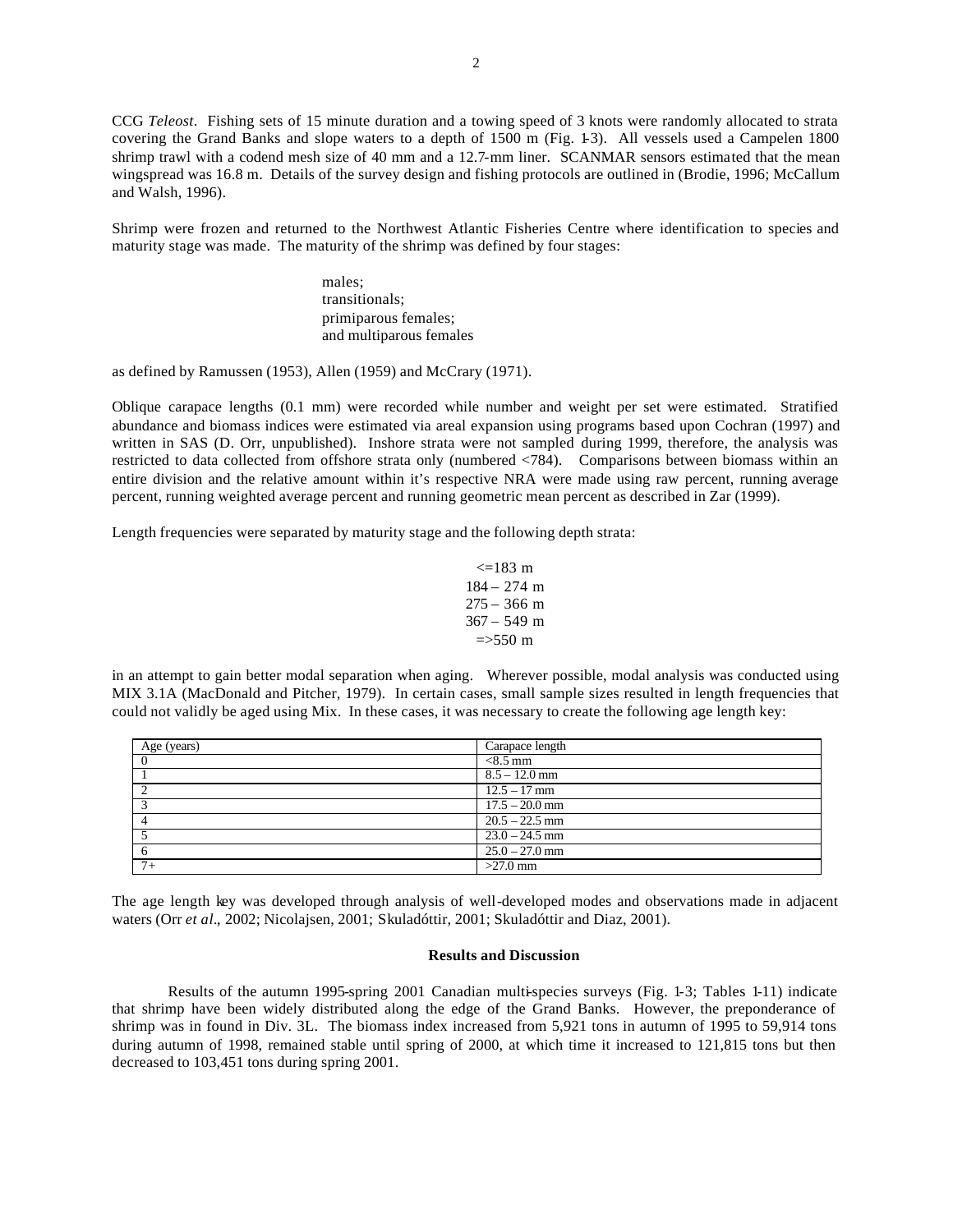

Autumn multispecies survey biomass and abundances of 3LNO *P. borealis*



Spring multispecies survey biomass and abundances of 3LNO *P. borealis*

These charts indicate that the biomass and abundance estimates for the autumn surveys have tight confidence limits relative to spring survey results. The lower confidence limits for the spring of 2000 are negative. Differences between spring and autumn confidence limits indicate that there may be a seasonal influence upon shrimp catchability and/ or distribution patterns. For this reason, data from the autumn surveys are treated separately from the spring survey data.

The breadth of the autumnal confidence limits appear inversely proportional to the point estimates indicating that catches (weight and count) are less variable when population size is high.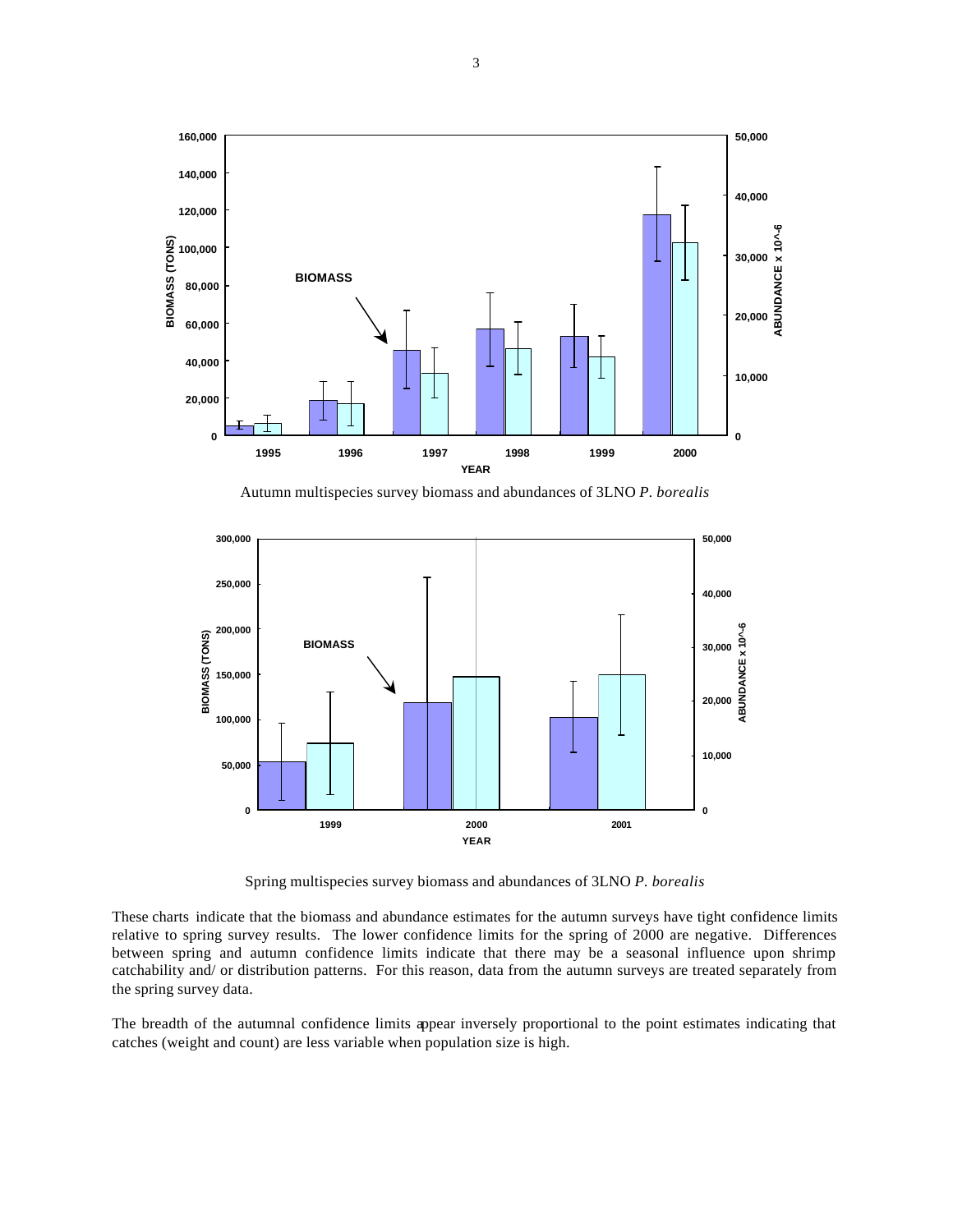Over the study period, the area outside 200 Nmi accounted for between 12 and 31% of the Div. 3LNO biomass estimates (Tables 7 - 11; Fig. 1-3).

More than 90% of the biomass was found within Div. 3L, mostly within depths from 185 to 550 m. Over the six autumn surveys, the biomass within the NRA ranged between 11 and 24% of the total Div. 3L biomass. Various means of obtaining running percent averages indicate that shrimp within the NRA contribute between 15.3 and 23% percent of the Div. 3L biomass. During spring, the NRA contribution between 18 and 30% of the total 3L biomass. The various formulations of percent averages indicated that the NRA contributed ranged between 24.63-29.32 % of the total Div. 3L spring biomass. However, one must use caution when interpreting the latter range, because as mentioned above, confidence limits for the spring are broad, often extending into negative values (Table 4).

Division 3N accounted for less than 10% of the total Div. 3LNO biomass. More than 80% of the Div. 3N biomass was found outside the 200 Nmi limit. Division 3O accounted for less than 1% of the Div. 3LNO biomass. The area outside the 200 Nmi limit contributed between 0-34% of the Div. 3O biomass (Tables 7 -10, Fig. 1-3).

Table 11 indicates the 1999 and 2000 annual comparisons between the entire and the NRA biomasses. Between 22 and 27 percent of the Div. 3L biomass was found in the Div. 3L NRA. Ninety six percent of the Div. 3N biomass was found in the Div. 3N NRA. While between 5 and 85% of the Div. 3O biomass was found in the Div. 3O NRA. When all divisions are combined, the NRA contributed between 23 and 27 % of the biomass. These comparisons should be viewed with caution because only two data points were used in the calculations.

#### **Stock composition**

Detailed length frequency distributions for each maturity stage, division, NRA and season are presented in Tables 11-46. There is consistency between demographics within entire divisions and their respective NRA (Fig. 4-8). Comparisons of y-axis scales along these plots clearly indicate differences in population size between divisions. The y-axis scales for Div. 3L is approximately two orders of magnitude greater than it is for Div. 3N and three orders of magnitude greater than it is for Div. 3O. Because shrimp were abundant in Div. 3L, the length frequencies had well developed modes making it possible to identify 0-group to 7+ year old shrimp (Fig. 9).

Males with a modal length of 18.0-mm CL, believed to have been the 1997 year-class (age 3) dominated abundances within the autumn 2000 survey data. The 1998 year-class was evident near 15 mm while the 1999 yearclass had a mode between 9 and 11.5 mm. The largest males (>19 mm) and smallest females (< 22 mm) are thought to belong to the 1996 year-class. The weaker 1996 year-class appears to be followed by relatively strong 1997 and 1998 year-classes. The broad female distribution suggests that it consists of several year-classes (Fig. 4).

It is predicted that the residual female biomass as well as the stronger 1997 and 1998 year-classes will moderate the affects of the weaker 1996 year-class.

Low numbers of shrimp in Div. 3N and 3O resulted in length frequencies that did not have well defined modes (Fig. 6-9), therefore the respective age frequencies may not be representative of the population (Fig. 11 and 12).

## **Relative abundance and biomass in the proposed closed area**

The proposed closed area is referenced in NAFO FC Working Paper 02/10 and is illustrated in Fig. 16 of this document. Tables 47 and 48 (Fig. 17-19) indicate that shrimp were rarely found in the proposed closed area. However, small patches of northern shrimp were present in the deeper waters along the Div. 3N shelf slope.

### **References**

Allen, J.A., 1959. On the biology of *Pandalus borealis* Kroyer, with reference to a population off the Northumberland coast. J. Mar. Biol. Ass. 38: 89 – 220.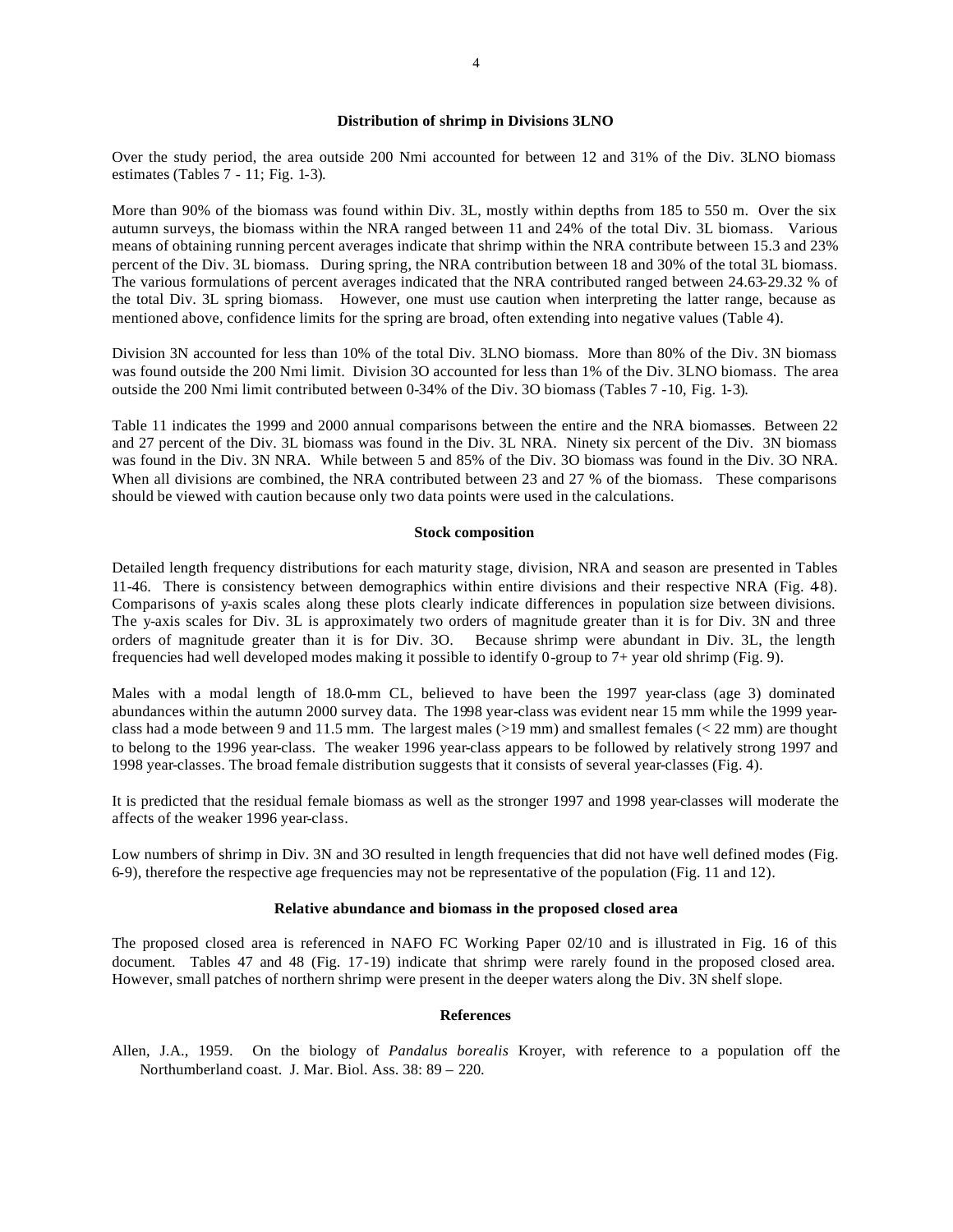- Brodie, W. 1996. A description of the 1995 fall groundfish survey in Division 2J3KLMNO. NAFO SCR. Doc. 96/27, Serial No. N2700. 7p.
- Cochran, W. G. 1997. Sampling Techniques. Third Edition. John Wiley & Sons. Toronto. 428 p.
- MacDonald, P.D.M., and T. J. Pitcher. 1979. Age-groups from size-frequency data: a versatile and efficient method of analyzing distribution mixtures. J. Fish. Res. Bd. Can. 36:987 – 1001.
- McCallum, B.R. and S.J. Walsh. 1996. Groundfish survey trawls used at the Northwest Atlantic Fisheries Centre, 1971 – present. NAFO SCR Doc. 96/50. Serial No. N2726. 18p.
- McCrary, J.A. 1971. Sternal spines as a characteristic for differentiating between females of some Pandalidae. J. Fish. Res. Bd. Can.., 28: 98 – 100.
- NAFO Fisheries Commission, 2002. Proposal to amend the NAFO Conservation and Enforcement Measures Regarding Protection of Juvenile Groundfish by Canada. Closed Nursey Area for Groundfish in Division 3N (Southeast Shoal). FC Working Paper 02/10. 2p.
- NAFO Scientific Council, 2002. Provisional agenda. SC-02/22. Item 9 p12.
- Nicolajsen, A. 2001. Biomass estimate, growth, length and age distribution of the Northern shrimp (*Pandalus borealis*) stock on Flemish Cap (NAFO Division 3M) in June 2001. NAFO SCR Doc. 01/188. Serial No. 4578. 20 p.
- Orr, D., D.G. Parsons, P.J. Veitch and D.J. Sullivan. 2002 Northern shrimp (*Pandalus borealis*) off Baffin Island, Labrador and northeastern Newfoundland – second interim review. CSAS Res. Doc. 2002/ 63 p.
- Rasmussen, B. 1953. On the geographical variation in growth and sexual development of the Deep Sea Prawn (*Pandalus borealis*, Kr.). Norweg. Fish. And Mar. invest. Rep., 10 (3): 1-160.
- Skuladóttir, U., 2001. The Icelandic shrimp fishery (*Pandalus borealis* Kr.) at Flemish Cap in 1993-2001. NAFO SCR Doc. 01/183. Serial No. N4573. p26.
- Skuladóttir, U. and P. Diaz, 2001. Age assessment of northern shrimp (*Pandalus borealis*) in EU surveys on Flemish Cap in 1988 – 2001. NAFO SCR Doc. 01/189. Serial No. N4579. p 8.
- Zar, J.H. 1999. Biostatistical analysis. 4<sup>th</sup> Ed. Prentice –Hall Canada Inc. Toronto. 663 p.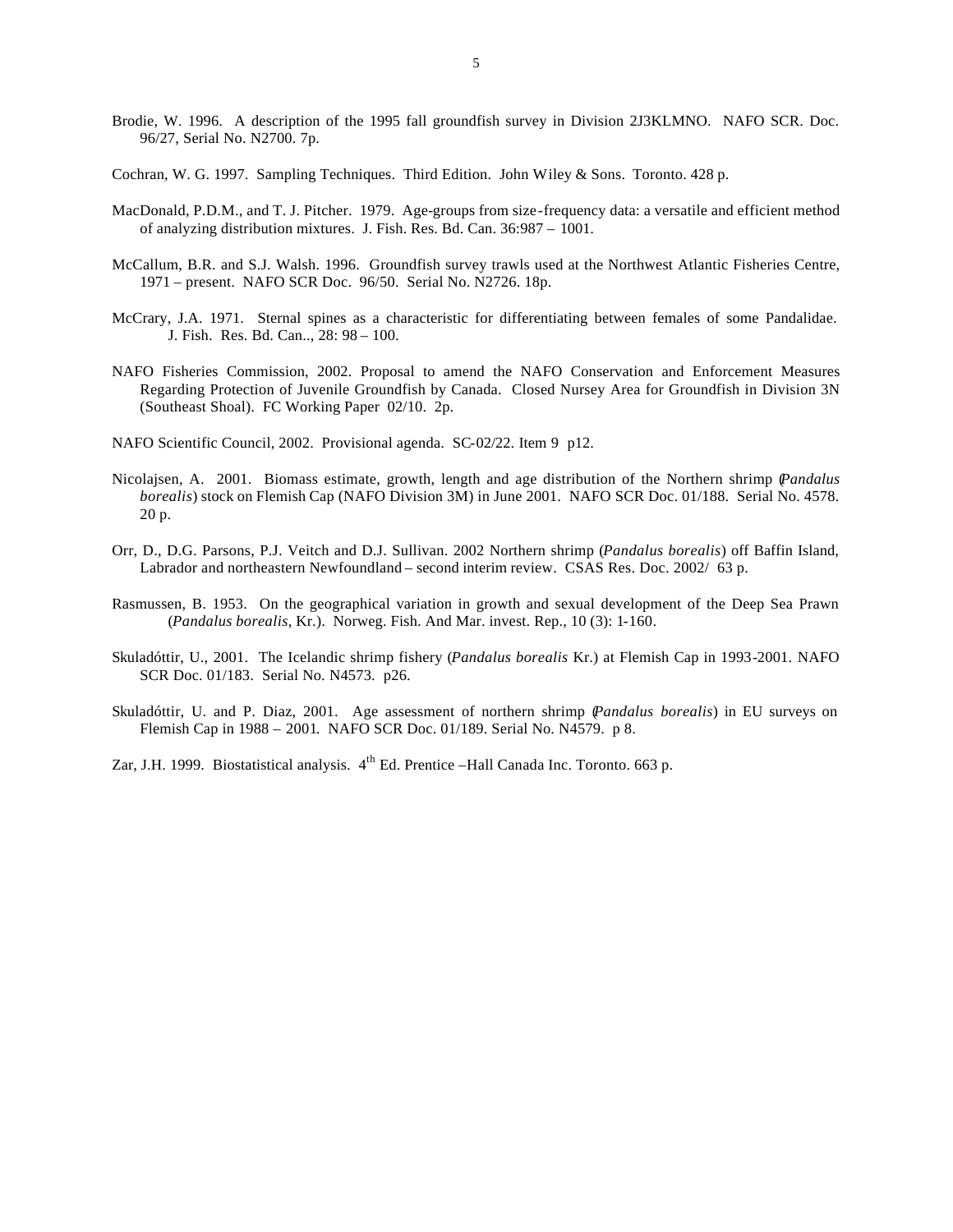| in Nmi2 WT 176, 178, 179<br>WT 196 - 198,<br>WT 213-217<br>WT 230 - 233<br>WT 246 - 248<br>WT 321 - 323<br>Range in m<br>Tel 41<br>Tel 57 & 58<br>Tel 75 & 76<br>Tel 339, 342<br>WT 181, Tel 22<br>& Tel 23<br>& 343<br>abundance<br>abundance<br>abundance<br>abundance<br>biomass<br>abundance<br>biomass<br>biomass<br>abundance<br>biomass<br>biomass<br>biomass<br>(x 1000)<br>(Kg X 1000)<br>(x 1000)<br>(Kg X 1000)<br>(x 1000)<br>(Kg X 1000)<br>(Kg X 1000)<br>(x 1000)<br>(Kg X 1000)<br>(x 1000)<br>(Kg X 1000)<br>(x 1000)<br>97<br>$30 - 56$<br>9285<br>$\mathbf 0$<br>$\mathbf 0$<br>$\mathbf 0$<br>$\mathbf 0$<br>$\mathbf 0$<br>393<br>$\Omega$<br>$57 - 92$<br>1,591<br>6<br>3,558<br>16<br>3,273<br>13<br>5<br>18957<br>0<br>$\mathbf 0$<br>1,532<br>7,880<br>34<br>$93 - 183$<br>7170<br>26,803<br>41<br>66,329<br>176<br>448,482<br>1,849<br>485,811<br>1,237<br>597,044<br>1,855<br>962,240<br>3,313<br>184 - 274<br>399<br>254,635<br>787<br>989,385<br>3,518<br>5,284,488<br>25,015<br>8,806,344<br>32,516<br>9,312,284<br>36,423<br>22,399,779<br>73,001<br>$275 - 366$<br>4030<br>1,659,530<br>4,374<br>4,271,393<br>14,647<br>4,624,501<br>18,515<br>5,186,605<br>22,691<br>3,056,209<br>14,390<br>8,585,977<br>41,292<br>367 - 549<br>1192<br>12,073<br>142<br>15,004<br>218<br>50,610<br>353<br>5,649<br>25<br>32,400<br>187<br>45,685<br>232<br>$\overline{2}$<br>547<br>$550 - 731$<br>2,256<br>197<br>632<br>3<br>7,494<br>27<br>804<br>13<br>$\overline{1}$<br>1,982<br>9<br>265<br>$\overline{2}$<br>732 - 914<br>957<br>0<br>$\mathbf 0$<br>$\mathbf 0$<br>$\mathbf 0$<br>86<br>13<br>$\mathbf 0$<br>0<br>0<br>-1<br>$\mathbf 0$<br>$\mathbf 0$<br>915-1097<br>945<br>0<br>$\mathbf 0$<br>$\mathbf 0$<br>$\mathbf 0$<br>$\mathbf 0$<br>$\mathbf 0$<br>$\mathbf 0$<br>79<br>$\mathbf 0$<br>$\overline{1}$<br>$\mathbf 0$<br>35<br>$\mathbf 0$<br>$\mathbf 0$<br>$\mathbf 0$<br>$\mathbf 0$<br>$\mathbf 0$<br>1098-1280<br>1745<br>$\mathbf 0$<br>$\mathbf 0$<br>$\mathbf 0$<br>$\mathbf 0$<br>$\Omega$<br>1281-1463<br>773<br>$\mathbf 0$<br>$\mathbf 0$<br>$\mathbf 0$<br>$\Omega$<br>$\mathbf 0$<br>$\mathbf 0$<br>$\Omega$<br>$\Omega$<br>$\Omega$<br>$\mathbf 0$<br>Total (000's)<br>1,957,945<br>5,358<br>5,346,560<br>18,566<br>10,419,805<br>45,758<br>14,471,183<br>56,485<br>13,013,407<br>52,863<br>32,019,951<br>117,902<br>Upper 95% limit<br>3,335,665<br>7,397<br>9,051,691<br>28,893<br>14,661,173<br>66,426<br>18,820,969<br>76,064<br>16,485,962<br>69,804<br>38,245,868<br>142,949<br>Lower 95% limit<br>580,225<br>3,318<br>1,641,430<br>8,238<br>6,178,437<br>25,090<br>10,121,396<br>36,905<br>9,540,852<br>35,923<br>25,794,034<br>92,855<br>% < 184m<br>$\overline{1}$<br>$\overline{4}$<br>3<br>2<br>5<br>3<br>3<br>$\overline{1}$<br>$\overline{1}$<br>$\overline{1}$<br>$\overline{4}$<br>$\overline{4}$<br>%184 - 549 m<br>98<br>99<br>99<br>99<br>96<br>96<br>97<br>98<br>95<br>96<br>97<br>97<br>$% > 549$ m<br>$\mathbf 0$<br>$\mathbf 0$<br>$\mathbf 0$<br>$\mathbf 0$<br>$\mathbf 0$<br>$\mathbf 0$<br>$\mathbf 0$<br>$\mathbf 0$<br>$\mathbf 0$<br>$\mathbf 0$<br>$\mathbf 0$<br>$\mathbf 0$<br>Outside 200 Nmi limit<br>24<br>79<br>6,906<br>70<br>$93 - 183$<br>933<br>$\mathbf 0$<br>110<br>$\mathbf 0$<br>18,480<br>14<br>20,967<br>48,171<br>187<br>8,806<br>26<br>1,005,018<br>184 - 274<br>791<br>429,678<br>1,635<br>290,656<br>1,246<br>4,454<br>1,346,964<br>6,486<br>4,405,969<br>19,197<br>$275 - 366$<br>162,699<br>997<br>2,759<br>643,252<br>3,685<br>558,307<br>4,222<br>306,325<br>758<br>433,908<br>2,079<br>1,519,770<br>8,949<br>367 - 549<br>636<br>275<br>$\overline{4}$<br>7,328<br>110<br>102<br>3,954<br>17<br>13,288<br>98<br>11,499<br>18,808<br>113<br>550 - 731<br>90<br>554<br>1,935<br>12<br>197<br>186<br>10<br>$\mathbf 0$<br>$\mathbf{1}$<br>$\mathbf 0$<br>$\mathbf{1}$<br>$\Omega$<br>$\mathbf{1}$<br>$\Omega$<br>607<br>$0$ .<br>$\mathbf 0$<br>$\mathbf 0$<br>86<br>13<br>$\mathbf 0$<br>732 - 914<br>$\mathbf 0$<br>119<br>$\overline{1}$<br>-1<br>582.<br>$\mathbf 0$<br>$\mathbf 0$<br>$\mathbf 0$<br>$\pmb{0}$<br>$\pmb{0}$<br>915-1097<br>$\mathbf 0$<br>$\mathbf 0$<br>0<br>46<br>$\Omega$<br>$\mathbf 0$<br>1098-1280<br>35<br>$\mathbf 0$<br>$\mathbf 0$<br>$\mathbf 0$<br>$\mathbf 0$<br>$\mathbf 0$<br>$\mathbf 0$<br>$\mathbf 0$<br>$\mathbf 0$<br>1,331.<br>$\mathbf 0$<br>$\mathbf 0$<br>$\mathbf 0$<br>1281-1463<br>295.<br>$\mathbf 0$<br>$\mathbf 0$<br>0<br>$\mathbf 0$<br>$\mathbf 0$<br>871,256<br>28,447<br>Total (000's)<br>173,738<br>1,039<br>4,506<br>964,158<br>5,115<br>1,574,208<br>8,707<br>1,691,507<br>8,734<br>5,990,885<br>Upper 95% limit<br>440,468<br>4,853<br>2,035,525<br>25,676<br>2,533,454<br>13,242<br>4,705,895<br>25,437<br>3,907,713<br>19,432<br>10,973,587<br>49,256<br>$-92,992$<br>$-524,699$<br>Lower 95% limit<br>$-2,774$<br>$-293,013$<br>$-16,664$<br>$-605, 137$<br>$-3,013$<br>$-1,557,479$<br>$-8,022$<br>$-1,964$<br>1,008,184<br>7,638<br>% < 184m<br>0<br>$\mathbf 0$<br>$\mathbf 0$<br>$\mathbf 0$<br>2<br>$\overline{2}$<br>$\mathbf 0$<br>$\mathbf 0$<br>$\mathbf{1}$<br>$\mathbf{1}$<br>$\overline{1}$<br>$\mathbf{1}$<br>99<br>99<br>100<br>100<br>98<br>98<br>100<br>99<br>99<br>99<br>99<br>%184 - 549 m<br>100 | Depth       | Area | Autumn 95    |                | Autumn 96   |          | Autumn 97   |             | Autumn 98 |          | Autumn 99 |          | Autumn 2000 |          |
|-------------------------------------------------------------------------------------------------------------------------------------------------------------------------------------------------------------------------------------------------------------------------------------------------------------------------------------------------------------------------------------------------------------------------------------------------------------------------------------------------------------------------------------------------------------------------------------------------------------------------------------------------------------------------------------------------------------------------------------------------------------------------------------------------------------------------------------------------------------------------------------------------------------------------------------------------------------------------------------------------------------------------------------------------------------------------------------------------------------------------------------------------------------------------------------------------------------------------------------------------------------------------------------------------------------------------------------------------------------------------------------------------------------------------------------------------------------------------------------------------------------------------------------------------------------------------------------------------------------------------------------------------------------------------------------------------------------------------------------------------------------------------------------------------------------------------------------------------------------------------------------------------------------------------------------------------------------------------------------------------------------------------------------------------------------------------------------------------------------------------------------------------------------------------------------------------------------------------------------------------------------------------------------------------------------------------------------------------------------------------------------------------------------------------------------------------------------------------------------------------------------------------------------------------------------------------------------------------------------------------------------------------------------------------------------------------------------------------------------------------------------------------------------------------------------------------------------------------------------------------------------------------------------------------------------------------------------------------------------------------------------------------------------------------------------------------------------------------------------------------------------------------------------------------------------------------------------------------------------------------------------------------------------------------------------------------------------------------------------------------------------------------------------------------------------------------------------------------------------------------------------------------------------------------------------------------------------------------------------------------------------------------------------------------------------------------------------------------------------------------------------------------------------------------------------------------------------------------------------------------------------------------------------------------------------------------------------------------------------------------------------------------------------------------------------------------------------------------------------------------------------------------------------------------------------------------------------------------------------------------------------------------------------------------------------------------------------------------------------------------------------------------------------------------------------------------------------------------------------------------------------------------------------------------------------------------------------------------------------------------------------------------------------------------------------------------------------------------------------------------------------------------------------------------------------------------------------------------------------------------------------------------------------------------------------------------------------------------------------------------------------------------------------------------------------------------------------------------------------------------------------------------------------------------------------------------------------------------------------------------------------------------------------------|-------------|------|--------------|----------------|-------------|----------|-------------|-------------|-----------|----------|-----------|----------|-------------|----------|
|                                                                                                                                                                                                                                                                                                                                                                                                                                                                                                                                                                                                                                                                                                                                                                                                                                                                                                                                                                                                                                                                                                                                                                                                                                                                                                                                                                                                                                                                                                                                                                                                                                                                                                                                                                                                                                                                                                                                                                                                                                                                                                                                                                                                                                                                                                                                                                                                                                                                                                                                                                                                                                                                                                                                                                                                                                                                                                                                                                                                                                                                                                                                                                                                                                                                                                                                                                                                                                                                                                                                                                                                                                                                                                                                                                                                                                                                                                                                                                                                                                                                                                                                                                                                                                                                                                                                                                                                                                                                                                                                                                                                                                                                                                                                                                                                                                                                                                                                                                                                                                                                                                                                                                                                                                                                                           |             |      |              |                |             |          |             |             |           |          |           |          |             |          |
|                                                                                                                                                                                                                                                                                                                                                                                                                                                                                                                                                                                                                                                                                                                                                                                                                                                                                                                                                                                                                                                                                                                                                                                                                                                                                                                                                                                                                                                                                                                                                                                                                                                                                                                                                                                                                                                                                                                                                                                                                                                                                                                                                                                                                                                                                                                                                                                                                                                                                                                                                                                                                                                                                                                                                                                                                                                                                                                                                                                                                                                                                                                                                                                                                                                                                                                                                                                                                                                                                                                                                                                                                                                                                                                                                                                                                                                                                                                                                                                                                                                                                                                                                                                                                                                                                                                                                                                                                                                                                                                                                                                                                                                                                                                                                                                                                                                                                                                                                                                                                                                                                                                                                                                                                                                                                           |             |      |              |                |             |          |             |             |           |          |           |          |             |          |
|                                                                                                                                                                                                                                                                                                                                                                                                                                                                                                                                                                                                                                                                                                                                                                                                                                                                                                                                                                                                                                                                                                                                                                                                                                                                                                                                                                                                                                                                                                                                                                                                                                                                                                                                                                                                                                                                                                                                                                                                                                                                                                                                                                                                                                                                                                                                                                                                                                                                                                                                                                                                                                                                                                                                                                                                                                                                                                                                                                                                                                                                                                                                                                                                                                                                                                                                                                                                                                                                                                                                                                                                                                                                                                                                                                                                                                                                                                                                                                                                                                                                                                                                                                                                                                                                                                                                                                                                                                                                                                                                                                                                                                                                                                                                                                                                                                                                                                                                                                                                                                                                                                                                                                                                                                                                                           |             |      |              |                |             |          |             |             |           |          |           |          |             |          |
|                                                                                                                                                                                                                                                                                                                                                                                                                                                                                                                                                                                                                                                                                                                                                                                                                                                                                                                                                                                                                                                                                                                                                                                                                                                                                                                                                                                                                                                                                                                                                                                                                                                                                                                                                                                                                                                                                                                                                                                                                                                                                                                                                                                                                                                                                                                                                                                                                                                                                                                                                                                                                                                                                                                                                                                                                                                                                                                                                                                                                                                                                                                                                                                                                                                                                                                                                                                                                                                                                                                                                                                                                                                                                                                                                                                                                                                                                                                                                                                                                                                                                                                                                                                                                                                                                                                                                                                                                                                                                                                                                                                                                                                                                                                                                                                                                                                                                                                                                                                                                                                                                                                                                                                                                                                                                           |             |      |              |                |             |          |             |             |           |          |           |          |             |          |
|                                                                                                                                                                                                                                                                                                                                                                                                                                                                                                                                                                                                                                                                                                                                                                                                                                                                                                                                                                                                                                                                                                                                                                                                                                                                                                                                                                                                                                                                                                                                                                                                                                                                                                                                                                                                                                                                                                                                                                                                                                                                                                                                                                                                                                                                                                                                                                                                                                                                                                                                                                                                                                                                                                                                                                                                                                                                                                                                                                                                                                                                                                                                                                                                                                                                                                                                                                                                                                                                                                                                                                                                                                                                                                                                                                                                                                                                                                                                                                                                                                                                                                                                                                                                                                                                                                                                                                                                                                                                                                                                                                                                                                                                                                                                                                                                                                                                                                                                                                                                                                                                                                                                                                                                                                                                                           |             |      |              |                |             |          |             |             |           |          |           |          |             |          |
|                                                                                                                                                                                                                                                                                                                                                                                                                                                                                                                                                                                                                                                                                                                                                                                                                                                                                                                                                                                                                                                                                                                                                                                                                                                                                                                                                                                                                                                                                                                                                                                                                                                                                                                                                                                                                                                                                                                                                                                                                                                                                                                                                                                                                                                                                                                                                                                                                                                                                                                                                                                                                                                                                                                                                                                                                                                                                                                                                                                                                                                                                                                                                                                                                                                                                                                                                                                                                                                                                                                                                                                                                                                                                                                                                                                                                                                                                                                                                                                                                                                                                                                                                                                                                                                                                                                                                                                                                                                                                                                                                                                                                                                                                                                                                                                                                                                                                                                                                                                                                                                                                                                                                                                                                                                                                           |             |      |              |                |             |          |             |             |           |          |           |          |             |          |
|                                                                                                                                                                                                                                                                                                                                                                                                                                                                                                                                                                                                                                                                                                                                                                                                                                                                                                                                                                                                                                                                                                                                                                                                                                                                                                                                                                                                                                                                                                                                                                                                                                                                                                                                                                                                                                                                                                                                                                                                                                                                                                                                                                                                                                                                                                                                                                                                                                                                                                                                                                                                                                                                                                                                                                                                                                                                                                                                                                                                                                                                                                                                                                                                                                                                                                                                                                                                                                                                                                                                                                                                                                                                                                                                                                                                                                                                                                                                                                                                                                                                                                                                                                                                                                                                                                                                                                                                                                                                                                                                                                                                                                                                                                                                                                                                                                                                                                                                                                                                                                                                                                                                                                                                                                                                                           |             |      |              |                |             |          |             |             |           |          |           |          |             |          |
|                                                                                                                                                                                                                                                                                                                                                                                                                                                                                                                                                                                                                                                                                                                                                                                                                                                                                                                                                                                                                                                                                                                                                                                                                                                                                                                                                                                                                                                                                                                                                                                                                                                                                                                                                                                                                                                                                                                                                                                                                                                                                                                                                                                                                                                                                                                                                                                                                                                                                                                                                                                                                                                                                                                                                                                                                                                                                                                                                                                                                                                                                                                                                                                                                                                                                                                                                                                                                                                                                                                                                                                                                                                                                                                                                                                                                                                                                                                                                                                                                                                                                                                                                                                                                                                                                                                                                                                                                                                                                                                                                                                                                                                                                                                                                                                                                                                                                                                                                                                                                                                                                                                                                                                                                                                                                           |             |      |              |                |             |          |             |             |           |          |           |          |             |          |
|                                                                                                                                                                                                                                                                                                                                                                                                                                                                                                                                                                                                                                                                                                                                                                                                                                                                                                                                                                                                                                                                                                                                                                                                                                                                                                                                                                                                                                                                                                                                                                                                                                                                                                                                                                                                                                                                                                                                                                                                                                                                                                                                                                                                                                                                                                                                                                                                                                                                                                                                                                                                                                                                                                                                                                                                                                                                                                                                                                                                                                                                                                                                                                                                                                                                                                                                                                                                                                                                                                                                                                                                                                                                                                                                                                                                                                                                                                                                                                                                                                                                                                                                                                                                                                                                                                                                                                                                                                                                                                                                                                                                                                                                                                                                                                                                                                                                                                                                                                                                                                                                                                                                                                                                                                                                                           |             |      |              |                |             |          |             |             |           |          |           |          |             |          |
|                                                                                                                                                                                                                                                                                                                                                                                                                                                                                                                                                                                                                                                                                                                                                                                                                                                                                                                                                                                                                                                                                                                                                                                                                                                                                                                                                                                                                                                                                                                                                                                                                                                                                                                                                                                                                                                                                                                                                                                                                                                                                                                                                                                                                                                                                                                                                                                                                                                                                                                                                                                                                                                                                                                                                                                                                                                                                                                                                                                                                                                                                                                                                                                                                                                                                                                                                                                                                                                                                                                                                                                                                                                                                                                                                                                                                                                                                                                                                                                                                                                                                                                                                                                                                                                                                                                                                                                                                                                                                                                                                                                                                                                                                                                                                                                                                                                                                                                                                                                                                                                                                                                                                                                                                                                                                           |             |      |              |                |             |          |             |             |           |          |           |          |             |          |
|                                                                                                                                                                                                                                                                                                                                                                                                                                                                                                                                                                                                                                                                                                                                                                                                                                                                                                                                                                                                                                                                                                                                                                                                                                                                                                                                                                                                                                                                                                                                                                                                                                                                                                                                                                                                                                                                                                                                                                                                                                                                                                                                                                                                                                                                                                                                                                                                                                                                                                                                                                                                                                                                                                                                                                                                                                                                                                                                                                                                                                                                                                                                                                                                                                                                                                                                                                                                                                                                                                                                                                                                                                                                                                                                                                                                                                                                                                                                                                                                                                                                                                                                                                                                                                                                                                                                                                                                                                                                                                                                                                                                                                                                                                                                                                                                                                                                                                                                                                                                                                                                                                                                                                                                                                                                                           |             |      |              |                |             |          |             |             |           |          |           |          |             |          |
|                                                                                                                                                                                                                                                                                                                                                                                                                                                                                                                                                                                                                                                                                                                                                                                                                                                                                                                                                                                                                                                                                                                                                                                                                                                                                                                                                                                                                                                                                                                                                                                                                                                                                                                                                                                                                                                                                                                                                                                                                                                                                                                                                                                                                                                                                                                                                                                                                                                                                                                                                                                                                                                                                                                                                                                                                                                                                                                                                                                                                                                                                                                                                                                                                                                                                                                                                                                                                                                                                                                                                                                                                                                                                                                                                                                                                                                                                                                                                                                                                                                                                                                                                                                                                                                                                                                                                                                                                                                                                                                                                                                                                                                                                                                                                                                                                                                                                                                                                                                                                                                                                                                                                                                                                                                                                           |             |      |              |                |             |          |             |             |           |          |           |          |             |          |
|                                                                                                                                                                                                                                                                                                                                                                                                                                                                                                                                                                                                                                                                                                                                                                                                                                                                                                                                                                                                                                                                                                                                                                                                                                                                                                                                                                                                                                                                                                                                                                                                                                                                                                                                                                                                                                                                                                                                                                                                                                                                                                                                                                                                                                                                                                                                                                                                                                                                                                                                                                                                                                                                                                                                                                                                                                                                                                                                                                                                                                                                                                                                                                                                                                                                                                                                                                                                                                                                                                                                                                                                                                                                                                                                                                                                                                                                                                                                                                                                                                                                                                                                                                                                                                                                                                                                                                                                                                                                                                                                                                                                                                                                                                                                                                                                                                                                                                                                                                                                                                                                                                                                                                                                                                                                                           |             |      |              |                |             |          |             |             |           |          |           |          |             |          |
|                                                                                                                                                                                                                                                                                                                                                                                                                                                                                                                                                                                                                                                                                                                                                                                                                                                                                                                                                                                                                                                                                                                                                                                                                                                                                                                                                                                                                                                                                                                                                                                                                                                                                                                                                                                                                                                                                                                                                                                                                                                                                                                                                                                                                                                                                                                                                                                                                                                                                                                                                                                                                                                                                                                                                                                                                                                                                                                                                                                                                                                                                                                                                                                                                                                                                                                                                                                                                                                                                                                                                                                                                                                                                                                                                                                                                                                                                                                                                                                                                                                                                                                                                                                                                                                                                                                                                                                                                                                                                                                                                                                                                                                                                                                                                                                                                                                                                                                                                                                                                                                                                                                                                                                                                                                                                           |             |      |              |                |             |          |             |             |           |          |           |          |             |          |
|                                                                                                                                                                                                                                                                                                                                                                                                                                                                                                                                                                                                                                                                                                                                                                                                                                                                                                                                                                                                                                                                                                                                                                                                                                                                                                                                                                                                                                                                                                                                                                                                                                                                                                                                                                                                                                                                                                                                                                                                                                                                                                                                                                                                                                                                                                                                                                                                                                                                                                                                                                                                                                                                                                                                                                                                                                                                                                                                                                                                                                                                                                                                                                                                                                                                                                                                                                                                                                                                                                                                                                                                                                                                                                                                                                                                                                                                                                                                                                                                                                                                                                                                                                                                                                                                                                                                                                                                                                                                                                                                                                                                                                                                                                                                                                                                                                                                                                                                                                                                                                                                                                                                                                                                                                                                                           |             |      |              |                |             |          |             |             |           |          |           |          |             |          |
|                                                                                                                                                                                                                                                                                                                                                                                                                                                                                                                                                                                                                                                                                                                                                                                                                                                                                                                                                                                                                                                                                                                                                                                                                                                                                                                                                                                                                                                                                                                                                                                                                                                                                                                                                                                                                                                                                                                                                                                                                                                                                                                                                                                                                                                                                                                                                                                                                                                                                                                                                                                                                                                                                                                                                                                                                                                                                                                                                                                                                                                                                                                                                                                                                                                                                                                                                                                                                                                                                                                                                                                                                                                                                                                                                                                                                                                                                                                                                                                                                                                                                                                                                                                                                                                                                                                                                                                                                                                                                                                                                                                                                                                                                                                                                                                                                                                                                                                                                                                                                                                                                                                                                                                                                                                                                           |             |      |              |                |             |          |             |             |           |          |           |          |             |          |
|                                                                                                                                                                                                                                                                                                                                                                                                                                                                                                                                                                                                                                                                                                                                                                                                                                                                                                                                                                                                                                                                                                                                                                                                                                                                                                                                                                                                                                                                                                                                                                                                                                                                                                                                                                                                                                                                                                                                                                                                                                                                                                                                                                                                                                                                                                                                                                                                                                                                                                                                                                                                                                                                                                                                                                                                                                                                                                                                                                                                                                                                                                                                                                                                                                                                                                                                                                                                                                                                                                                                                                                                                                                                                                                                                                                                                                                                                                                                                                                                                                                                                                                                                                                                                                                                                                                                                                                                                                                                                                                                                                                                                                                                                                                                                                                                                                                                                                                                                                                                                                                                                                                                                                                                                                                                                           |             |      |              |                |             |          |             |             |           |          |           |          |             |          |
|                                                                                                                                                                                                                                                                                                                                                                                                                                                                                                                                                                                                                                                                                                                                                                                                                                                                                                                                                                                                                                                                                                                                                                                                                                                                                                                                                                                                                                                                                                                                                                                                                                                                                                                                                                                                                                                                                                                                                                                                                                                                                                                                                                                                                                                                                                                                                                                                                                                                                                                                                                                                                                                                                                                                                                                                                                                                                                                                                                                                                                                                                                                                                                                                                                                                                                                                                                                                                                                                                                                                                                                                                                                                                                                                                                                                                                                                                                                                                                                                                                                                                                                                                                                                                                                                                                                                                                                                                                                                                                                                                                                                                                                                                                                                                                                                                                                                                                                                                                                                                                                                                                                                                                                                                                                                                           |             |      |              |                |             |          |             |             |           |          |           |          |             |          |
|                                                                                                                                                                                                                                                                                                                                                                                                                                                                                                                                                                                                                                                                                                                                                                                                                                                                                                                                                                                                                                                                                                                                                                                                                                                                                                                                                                                                                                                                                                                                                                                                                                                                                                                                                                                                                                                                                                                                                                                                                                                                                                                                                                                                                                                                                                                                                                                                                                                                                                                                                                                                                                                                                                                                                                                                                                                                                                                                                                                                                                                                                                                                                                                                                                                                                                                                                                                                                                                                                                                                                                                                                                                                                                                                                                                                                                                                                                                                                                                                                                                                                                                                                                                                                                                                                                                                                                                                                                                                                                                                                                                                                                                                                                                                                                                                                                                                                                                                                                                                                                                                                                                                                                                                                                                                                           |             |      |              |                |             |          |             |             |           |          |           |          |             |          |
|                                                                                                                                                                                                                                                                                                                                                                                                                                                                                                                                                                                                                                                                                                                                                                                                                                                                                                                                                                                                                                                                                                                                                                                                                                                                                                                                                                                                                                                                                                                                                                                                                                                                                                                                                                                                                                                                                                                                                                                                                                                                                                                                                                                                                                                                                                                                                                                                                                                                                                                                                                                                                                                                                                                                                                                                                                                                                                                                                                                                                                                                                                                                                                                                                                                                                                                                                                                                                                                                                                                                                                                                                                                                                                                                                                                                                                                                                                                                                                                                                                                                                                                                                                                                                                                                                                                                                                                                                                                                                                                                                                                                                                                                                                                                                                                                                                                                                                                                                                                                                                                                                                                                                                                                                                                                                           |             |      |              |                |             |          |             |             |           |          |           |          |             |          |
|                                                                                                                                                                                                                                                                                                                                                                                                                                                                                                                                                                                                                                                                                                                                                                                                                                                                                                                                                                                                                                                                                                                                                                                                                                                                                                                                                                                                                                                                                                                                                                                                                                                                                                                                                                                                                                                                                                                                                                                                                                                                                                                                                                                                                                                                                                                                                                                                                                                                                                                                                                                                                                                                                                                                                                                                                                                                                                                                                                                                                                                                                                                                                                                                                                                                                                                                                                                                                                                                                                                                                                                                                                                                                                                                                                                                                                                                                                                                                                                                                                                                                                                                                                                                                                                                                                                                                                                                                                                                                                                                                                                                                                                                                                                                                                                                                                                                                                                                                                                                                                                                                                                                                                                                                                                                                           |             |      |              |                |             |          |             |             |           |          |           |          |             |          |
|                                                                                                                                                                                                                                                                                                                                                                                                                                                                                                                                                                                                                                                                                                                                                                                                                                                                                                                                                                                                                                                                                                                                                                                                                                                                                                                                                                                                                                                                                                                                                                                                                                                                                                                                                                                                                                                                                                                                                                                                                                                                                                                                                                                                                                                                                                                                                                                                                                                                                                                                                                                                                                                                                                                                                                                                                                                                                                                                                                                                                                                                                                                                                                                                                                                                                                                                                                                                                                                                                                                                                                                                                                                                                                                                                                                                                                                                                                                                                                                                                                                                                                                                                                                                                                                                                                                                                                                                                                                                                                                                                                                                                                                                                                                                                                                                                                                                                                                                                                                                                                                                                                                                                                                                                                                                                           |             |      |              |                |             |          |             |             |           |          |           |          |             |          |
|                                                                                                                                                                                                                                                                                                                                                                                                                                                                                                                                                                                                                                                                                                                                                                                                                                                                                                                                                                                                                                                                                                                                                                                                                                                                                                                                                                                                                                                                                                                                                                                                                                                                                                                                                                                                                                                                                                                                                                                                                                                                                                                                                                                                                                                                                                                                                                                                                                                                                                                                                                                                                                                                                                                                                                                                                                                                                                                                                                                                                                                                                                                                                                                                                                                                                                                                                                                                                                                                                                                                                                                                                                                                                                                                                                                                                                                                                                                                                                                                                                                                                                                                                                                                                                                                                                                                                                                                                                                                                                                                                                                                                                                                                                                                                                                                                                                                                                                                                                                                                                                                                                                                                                                                                                                                                           |             |      |              |                |             |          |             |             |           |          |           |          |             |          |
|                                                                                                                                                                                                                                                                                                                                                                                                                                                                                                                                                                                                                                                                                                                                                                                                                                                                                                                                                                                                                                                                                                                                                                                                                                                                                                                                                                                                                                                                                                                                                                                                                                                                                                                                                                                                                                                                                                                                                                                                                                                                                                                                                                                                                                                                                                                                                                                                                                                                                                                                                                                                                                                                                                                                                                                                                                                                                                                                                                                                                                                                                                                                                                                                                                                                                                                                                                                                                                                                                                                                                                                                                                                                                                                                                                                                                                                                                                                                                                                                                                                                                                                                                                                                                                                                                                                                                                                                                                                                                                                                                                                                                                                                                                                                                                                                                                                                                                                                                                                                                                                                                                                                                                                                                                                                                           |             |      |              |                |             |          |             |             |           |          |           |          |             |          |
|                                                                                                                                                                                                                                                                                                                                                                                                                                                                                                                                                                                                                                                                                                                                                                                                                                                                                                                                                                                                                                                                                                                                                                                                                                                                                                                                                                                                                                                                                                                                                                                                                                                                                                                                                                                                                                                                                                                                                                                                                                                                                                                                                                                                                                                                                                                                                                                                                                                                                                                                                                                                                                                                                                                                                                                                                                                                                                                                                                                                                                                                                                                                                                                                                                                                                                                                                                                                                                                                                                                                                                                                                                                                                                                                                                                                                                                                                                                                                                                                                                                                                                                                                                                                                                                                                                                                                                                                                                                                                                                                                                                                                                                                                                                                                                                                                                                                                                                                                                                                                                                                                                                                                                                                                                                                                           |             |      |              |                |             |          |             |             |           |          |           |          |             |          |
|                                                                                                                                                                                                                                                                                                                                                                                                                                                                                                                                                                                                                                                                                                                                                                                                                                                                                                                                                                                                                                                                                                                                                                                                                                                                                                                                                                                                                                                                                                                                                                                                                                                                                                                                                                                                                                                                                                                                                                                                                                                                                                                                                                                                                                                                                                                                                                                                                                                                                                                                                                                                                                                                                                                                                                                                                                                                                                                                                                                                                                                                                                                                                                                                                                                                                                                                                                                                                                                                                                                                                                                                                                                                                                                                                                                                                                                                                                                                                                                                                                                                                                                                                                                                                                                                                                                                                                                                                                                                                                                                                                                                                                                                                                                                                                                                                                                                                                                                                                                                                                                                                                                                                                                                                                                                                           |             |      |              |                |             |          |             |             |           |          |           |          |             |          |
|                                                                                                                                                                                                                                                                                                                                                                                                                                                                                                                                                                                                                                                                                                                                                                                                                                                                                                                                                                                                                                                                                                                                                                                                                                                                                                                                                                                                                                                                                                                                                                                                                                                                                                                                                                                                                                                                                                                                                                                                                                                                                                                                                                                                                                                                                                                                                                                                                                                                                                                                                                                                                                                                                                                                                                                                                                                                                                                                                                                                                                                                                                                                                                                                                                                                                                                                                                                                                                                                                                                                                                                                                                                                                                                                                                                                                                                                                                                                                                                                                                                                                                                                                                                                                                                                                                                                                                                                                                                                                                                                                                                                                                                                                                                                                                                                                                                                                                                                                                                                                                                                                                                                                                                                                                                                                           |             |      |              |                |             |          |             |             |           |          |           |          |             |          |
|                                                                                                                                                                                                                                                                                                                                                                                                                                                                                                                                                                                                                                                                                                                                                                                                                                                                                                                                                                                                                                                                                                                                                                                                                                                                                                                                                                                                                                                                                                                                                                                                                                                                                                                                                                                                                                                                                                                                                                                                                                                                                                                                                                                                                                                                                                                                                                                                                                                                                                                                                                                                                                                                                                                                                                                                                                                                                                                                                                                                                                                                                                                                                                                                                                                                                                                                                                                                                                                                                                                                                                                                                                                                                                                                                                                                                                                                                                                                                                                                                                                                                                                                                                                                                                                                                                                                                                                                                                                                                                                                                                                                                                                                                                                                                                                                                                                                                                                                                                                                                                                                                                                                                                                                                                                                                           |             |      |              |                |             |          |             |             |           |          |           |          |             |          |
|                                                                                                                                                                                                                                                                                                                                                                                                                                                                                                                                                                                                                                                                                                                                                                                                                                                                                                                                                                                                                                                                                                                                                                                                                                                                                                                                                                                                                                                                                                                                                                                                                                                                                                                                                                                                                                                                                                                                                                                                                                                                                                                                                                                                                                                                                                                                                                                                                                                                                                                                                                                                                                                                                                                                                                                                                                                                                                                                                                                                                                                                                                                                                                                                                                                                                                                                                                                                                                                                                                                                                                                                                                                                                                                                                                                                                                                                                                                                                                                                                                                                                                                                                                                                                                                                                                                                                                                                                                                                                                                                                                                                                                                                                                                                                                                                                                                                                                                                                                                                                                                                                                                                                                                                                                                                                           |             |      |              |                |             |          |             |             |           |          |           |          |             |          |
|                                                                                                                                                                                                                                                                                                                                                                                                                                                                                                                                                                                                                                                                                                                                                                                                                                                                                                                                                                                                                                                                                                                                                                                                                                                                                                                                                                                                                                                                                                                                                                                                                                                                                                                                                                                                                                                                                                                                                                                                                                                                                                                                                                                                                                                                                                                                                                                                                                                                                                                                                                                                                                                                                                                                                                                                                                                                                                                                                                                                                                                                                                                                                                                                                                                                                                                                                                                                                                                                                                                                                                                                                                                                                                                                                                                                                                                                                                                                                                                                                                                                                                                                                                                                                                                                                                                                                                                                                                                                                                                                                                                                                                                                                                                                                                                                                                                                                                                                                                                                                                                                                                                                                                                                                                                                                           |             |      |              |                |             |          |             |             |           |          |           |          |             |          |
|                                                                                                                                                                                                                                                                                                                                                                                                                                                                                                                                                                                                                                                                                                                                                                                                                                                                                                                                                                                                                                                                                                                                                                                                                                                                                                                                                                                                                                                                                                                                                                                                                                                                                                                                                                                                                                                                                                                                                                                                                                                                                                                                                                                                                                                                                                                                                                                                                                                                                                                                                                                                                                                                                                                                                                                                                                                                                                                                                                                                                                                                                                                                                                                                                                                                                                                                                                                                                                                                                                                                                                                                                                                                                                                                                                                                                                                                                                                                                                                                                                                                                                                                                                                                                                                                                                                                                                                                                                                                                                                                                                                                                                                                                                                                                                                                                                                                                                                                                                                                                                                                                                                                                                                                                                                                                           |             |      |              |                |             |          |             |             |           |          |           |          |             |          |
|                                                                                                                                                                                                                                                                                                                                                                                                                                                                                                                                                                                                                                                                                                                                                                                                                                                                                                                                                                                                                                                                                                                                                                                                                                                                                                                                                                                                                                                                                                                                                                                                                                                                                                                                                                                                                                                                                                                                                                                                                                                                                                                                                                                                                                                                                                                                                                                                                                                                                                                                                                                                                                                                                                                                                                                                                                                                                                                                                                                                                                                                                                                                                                                                                                                                                                                                                                                                                                                                                                                                                                                                                                                                                                                                                                                                                                                                                                                                                                                                                                                                                                                                                                                                                                                                                                                                                                                                                                                                                                                                                                                                                                                                                                                                                                                                                                                                                                                                                                                                                                                                                                                                                                                                                                                                                           |             |      |              |                |             |          |             |             |           |          |           |          |             |          |
|                                                                                                                                                                                                                                                                                                                                                                                                                                                                                                                                                                                                                                                                                                                                                                                                                                                                                                                                                                                                                                                                                                                                                                                                                                                                                                                                                                                                                                                                                                                                                                                                                                                                                                                                                                                                                                                                                                                                                                                                                                                                                                                                                                                                                                                                                                                                                                                                                                                                                                                                                                                                                                                                                                                                                                                                                                                                                                                                                                                                                                                                                                                                                                                                                                                                                                                                                                                                                                                                                                                                                                                                                                                                                                                                                                                                                                                                                                                                                                                                                                                                                                                                                                                                                                                                                                                                                                                                                                                                                                                                                                                                                                                                                                                                                                                                                                                                                                                                                                                                                                                                                                                                                                                                                                                                                           |             |      |              |                |             |          |             |             |           |          |           |          |             |          |
|                                                                                                                                                                                                                                                                                                                                                                                                                                                                                                                                                                                                                                                                                                                                                                                                                                                                                                                                                                                                                                                                                                                                                                                                                                                                                                                                                                                                                                                                                                                                                                                                                                                                                                                                                                                                                                                                                                                                                                                                                                                                                                                                                                                                                                                                                                                                                                                                                                                                                                                                                                                                                                                                                                                                                                                                                                                                                                                                                                                                                                                                                                                                                                                                                                                                                                                                                                                                                                                                                                                                                                                                                                                                                                                                                                                                                                                                                                                                                                                                                                                                                                                                                                                                                                                                                                                                                                                                                                                                                                                                                                                                                                                                                                                                                                                                                                                                                                                                                                                                                                                                                                                                                                                                                                                                                           |             |      |              |                |             |          |             |             |           |          |           |          |             |          |
|                                                                                                                                                                                                                                                                                                                                                                                                                                                                                                                                                                                                                                                                                                                                                                                                                                                                                                                                                                                                                                                                                                                                                                                                                                                                                                                                                                                                                                                                                                                                                                                                                                                                                                                                                                                                                                                                                                                                                                                                                                                                                                                                                                                                                                                                                                                                                                                                                                                                                                                                                                                                                                                                                                                                                                                                                                                                                                                                                                                                                                                                                                                                                                                                                                                                                                                                                                                                                                                                                                                                                                                                                                                                                                                                                                                                                                                                                                                                                                                                                                                                                                                                                                                                                                                                                                                                                                                                                                                                                                                                                                                                                                                                                                                                                                                                                                                                                                                                                                                                                                                                                                                                                                                                                                                                                           |             |      |              |                |             |          |             |             |           |          |           |          |             |          |
|                                                                                                                                                                                                                                                                                                                                                                                                                                                                                                                                                                                                                                                                                                                                                                                                                                                                                                                                                                                                                                                                                                                                                                                                                                                                                                                                                                                                                                                                                                                                                                                                                                                                                                                                                                                                                                                                                                                                                                                                                                                                                                                                                                                                                                                                                                                                                                                                                                                                                                                                                                                                                                                                                                                                                                                                                                                                                                                                                                                                                                                                                                                                                                                                                                                                                                                                                                                                                                                                                                                                                                                                                                                                                                                                                                                                                                                                                                                                                                                                                                                                                                                                                                                                                                                                                                                                                                                                                                                                                                                                                                                                                                                                                                                                                                                                                                                                                                                                                                                                                                                                                                                                                                                                                                                                                           |             |      |              |                |             |          |             |             |           |          |           |          |             |          |
|                                                                                                                                                                                                                                                                                                                                                                                                                                                                                                                                                                                                                                                                                                                                                                                                                                                                                                                                                                                                                                                                                                                                                                                                                                                                                                                                                                                                                                                                                                                                                                                                                                                                                                                                                                                                                                                                                                                                                                                                                                                                                                                                                                                                                                                                                                                                                                                                                                                                                                                                                                                                                                                                                                                                                                                                                                                                                                                                                                                                                                                                                                                                                                                                                                                                                                                                                                                                                                                                                                                                                                                                                                                                                                                                                                                                                                                                                                                                                                                                                                                                                                                                                                                                                                                                                                                                                                                                                                                                                                                                                                                                                                                                                                                                                                                                                                                                                                                                                                                                                                                                                                                                                                                                                                                                                           |             |      |              |                |             |          |             |             |           |          |           |          |             |          |
|                                                                                                                                                                                                                                                                                                                                                                                                                                                                                                                                                                                                                                                                                                                                                                                                                                                                                                                                                                                                                                                                                                                                                                                                                                                                                                                                                                                                                                                                                                                                                                                                                                                                                                                                                                                                                                                                                                                                                                                                                                                                                                                                                                                                                                                                                                                                                                                                                                                                                                                                                                                                                                                                                                                                                                                                                                                                                                                                                                                                                                                                                                                                                                                                                                                                                                                                                                                                                                                                                                                                                                                                                                                                                                                                                                                                                                                                                                                                                                                                                                                                                                                                                                                                                                                                                                                                                                                                                                                                                                                                                                                                                                                                                                                                                                                                                                                                                                                                                                                                                                                                                                                                                                                                                                                                                           |             |      |              |                |             |          |             |             |           |          |           |          |             |          |
|                                                                                                                                                                                                                                                                                                                                                                                                                                                                                                                                                                                                                                                                                                                                                                                                                                                                                                                                                                                                                                                                                                                                                                                                                                                                                                                                                                                                                                                                                                                                                                                                                                                                                                                                                                                                                                                                                                                                                                                                                                                                                                                                                                                                                                                                                                                                                                                                                                                                                                                                                                                                                                                                                                                                                                                                                                                                                                                                                                                                                                                                                                                                                                                                                                                                                                                                                                                                                                                                                                                                                                                                                                                                                                                                                                                                                                                                                                                                                                                                                                                                                                                                                                                                                                                                                                                                                                                                                                                                                                                                                                                                                                                                                                                                                                                                                                                                                                                                                                                                                                                                                                                                                                                                                                                                                           |             |      |              |                |             |          |             |             |           |          |           |          |             |          |
|                                                                                                                                                                                                                                                                                                                                                                                                                                                                                                                                                                                                                                                                                                                                                                                                                                                                                                                                                                                                                                                                                                                                                                                                                                                                                                                                                                                                                                                                                                                                                                                                                                                                                                                                                                                                                                                                                                                                                                                                                                                                                                                                                                                                                                                                                                                                                                                                                                                                                                                                                                                                                                                                                                                                                                                                                                                                                                                                                                                                                                                                                                                                                                                                                                                                                                                                                                                                                                                                                                                                                                                                                                                                                                                                                                                                                                                                                                                                                                                                                                                                                                                                                                                                                                                                                                                                                                                                                                                                                                                                                                                                                                                                                                                                                                                                                                                                                                                                                                                                                                                                                                                                                                                                                                                                                           | $% > 549$ m |      | $\mathbf{1}$ | $\overline{1}$ | $\mathbf 0$ | $\Omega$ | $\mathbf 0$ | $\mathbf 0$ | $\Omega$  | $\Omega$ | $\Omega$  | $\Omega$ | $\Omega$    | $\Omega$ |

Table 1. Total abundance (X 1000), biomass (Kg. X1000) of northern shrimp (*Pandalus borealis* ) collected during the autumn 1995 - 2000 Canadian research surveys into NAFO Div. 3L. (All tows were standardized to 15 minutes; . means not sampled.). Data were taken from strata < 784 so that all years would be comparable.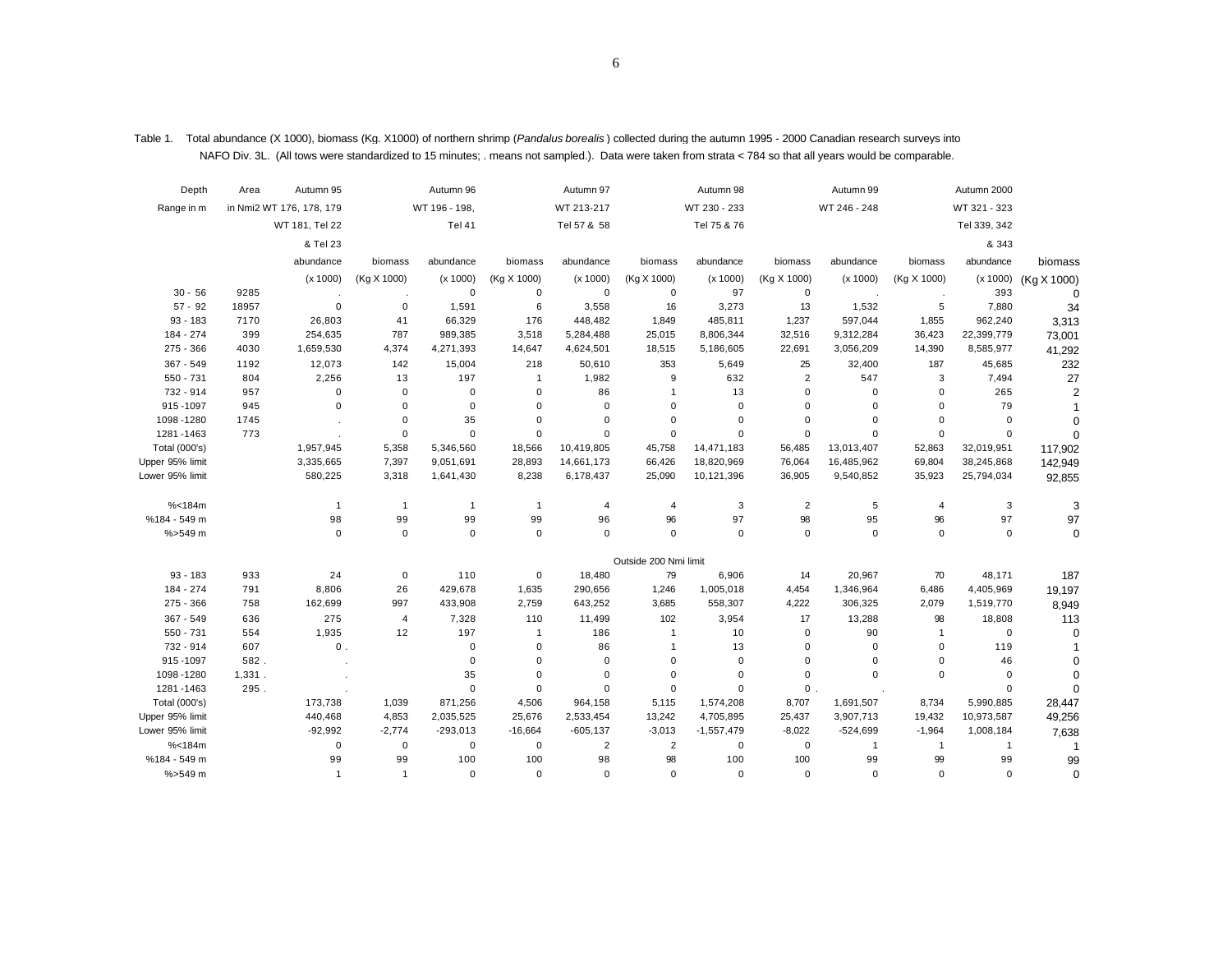| Depth<br>Range in m     | Area<br>in Nmi2 | Autumn 95<br>WT 176 & 177 |                        | Autumn 96<br>Tel 41, 42 &<br>AN 253 |                        | Autumn 97<br>WT 212 - 214 |                        | Autumn 98<br>WT 229, 230,<br>WT 233 &<br>Tel 76 |                        | Autumn 99<br>WT 245 - 247 |                        | Autumn 2000<br>WT 320, 322,<br>WT 323.<br>Tel 338 & 339 |                        |
|-------------------------|-----------------|---------------------------|------------------------|-------------------------------------|------------------------|---------------------------|------------------------|-------------------------------------------------|------------------------|---------------------------|------------------------|---------------------------------------------------------|------------------------|
|                         |                 | abundance<br>(x 1000)     | biomass<br>(Kg X 1000) | abundance<br>(x 1000)               | biomass<br>(Kg X 1000) | abundance<br>(x 1000)     | biomass<br>(Kg X 1000) | abundance<br>(x 1000)                           | biomass<br>(Kg X 1000) | abundance<br>(x 1000)     | biomass<br>(Kg X 1000) | abundance<br>(x 1000)                                   | biomass<br>(Kg X 1000) |
| $<=56$                  | 3,092           | $\Omega$                  | 0                      | 0                                   | 0                      | 63                        |                        | $\mathbf 0$                                     | $\mathbf 0$            | 175                       |                        | $\Omega$                                                | $\Omega$               |
| $57 - 92$               | 11,490          | 7,903                     | 36                     | 3,507                               | 13                     | 1,661                     | 6                      | 2,042                                           | 13                     | 1,291                     | $\overline{4}$         | 3,664                                                   | 14                     |
| $93 - 183$<br>184 - 274 | 1,168<br>546    | $\Omega$<br>18,053        | $\mathbf 0$<br>45      | 1,107<br>377,532                    | $\sqrt{2}$<br>776      | 17,302<br>73,069          | 44<br>318              | 43,866<br>769,586                               | 119<br>3,023           | 55<br>22,871              | -1<br>104              | 2,368<br>13,223                                         | 10<br>65               |
| $275 - 366$             | 386             | 191                       | $\overline{2}$         | 46,636                              | 144                    | 3,689                     | 40                     | 8,846                                           | 82                     | 11,758                    | 90                     | 9,806                                                   | 57                     |
| 367 - 549               | 420             | 65,926                    | 450                    | 89,437                              | 578                    | 1,620                     | 17                     | 3,286                                           | 25                     | 6,638                     | 61                     | 11,859                                                  | 88                     |
| $550 - 731$             | 352             | $\Omega$                  | 0                      | 139                                 | $\mathbf{1}$           | 183                       | $\mathbf{1}$           | 10,473                                          | 97                     | 1,241                     | 12                     | 1,971                                                   | 17                     |
| 732 - 914               | 394             |                           |                        |                                     |                        |                           |                        | $\Omega$                                        | $\mathbf 0$            |                           |                        | 1,834                                                   | 17                     |
| 915-1097                | 411             |                           |                        |                                     |                        |                           |                        | $\Omega$                                        | $\Omega$               |                           |                        | 102                                                     |                        |
| 1098-1280               | 491             |                           |                        |                                     |                        |                           |                        |                                                 | $\Omega$               |                           |                        | $\overline{7}$                                          | $\Omega$               |
| 1281-1463               | 773             |                           |                        |                                     |                        |                           |                        |                                                 | $\mathbf 0$            |                           |                        | 13                                                      | $\sqrt{ }$             |
| Total (000's)           |                 | 92,073                    | 533                    | 518,358                             | 1,514                  | 97,588                    | 427                    | 838,098                                         | 3,360                  | 44,030                    | 272                    | 44,847                                                  | 270                    |
| Upper 95% limit         |                 | 952,009                   | 6,272                  | 5,139,701                           | 13,314                 | 692,829                   | 2,694                  | 9,394,044                                       | 36,474                 | 108,302                   | 731                    | 90,560                                                  | 1,175                  |
| Lower 95% limit         |                 | $-767,863$                | $-5,206$               | $-4,102,986$                        | $-10,285$              | $-497,654$                | $-1,840$               | $-7,717,847$                                    | $-29,754$              | $-20,243$                 | $-188$                 | $-865$                                                  | $-635$                 |
| % < 184m                |                 | 9                         | $\overline{7}$         | $\overline{1}$                      | $\mathbf{1}$           | 19                        | 12                     | 5                                               | $\overline{4}$         | 3                         | $\overline{2}$         | 13                                                      | 9                      |
| %184 - 549 m            |                 | 91                        | 93                     | 99                                  | 99                     | 80                        | 88                     | 93                                              | 93                     | 94                        | 94                     | 78                                                      | 78                     |
| %>549 m                 |                 | $\mathbf 0$               | $\mathbf 0$            | $\mathbf 0$                         | $\mathbf 0$            | $\mathbf 0$               | $\mathbf 0$            | $\overline{1}$                                  | 3                      | 3                         | $\overline{4}$         | 9                                                       | 13                     |
|                         |                 |                           |                        |                                     |                        | Outside 200 Nmi limit     |                        |                                                 |                        |                           |                        |                                                         |                        |
| $<=56$                  | 1,605           | $\mathbf 0$               | 0                      | $\mathbf 0$                         | $\mathbf 0$            | 11                        | 0                      | $\mathbf 0$                                     | $\mathbf 0$            | 30                        | $\mathbf 0$            | 0                                                       | $\sqrt{ }$             |
| $57 - 92$<br>$93 - 183$ | 2,996<br>864    | 1,732<br>$\mathbf 0$      | $\overline{7}$<br>0    | 3,029                               | 11<br>$\overline{2}$   | 658                       | $\overline{2}$         | 20                                              | $\mathbf 0$<br>119     | 51                        | $\Omega$               | 48<br>1,887                                             | $\Omega$<br>8          |
| 184 - 274               | 508             | 15,225                    | 38                     | 1,107<br>304,211                    | 626                    | 17,235<br>68,154          | 44<br>292              | 43,866<br>629,225                               | 2,474                  | 33<br>18,870              | 84                     | 11,846                                                  | 56                     |
| $275 - 366$             | 366             | 191                       | $\overline{2}$         | 44,894                              | 138                    | 3,143                     | 34                     | 7,560                                           | 70                     | 9,764                     | 74                     | 8,694                                                   | 51                     |
| $367 - 549$             | 420             | 65,926                    | 450                    | 89,437                              | 578                    | 1,620                     | 17                     | 3,286                                           | 25                     | 6,638                     | 61                     | 11,859                                                  | 88                     |
| 550 - 731               | 352             | $\mathbf 0$               | 0                      | 139                                 | $\mathbf{1}$           | 183                       | -1                     | 10,473                                          | 97                     | 1,241                     | 12                     | 1,971                                                   | 17                     |
| 732 - 914               | 394             |                           |                        |                                     |                        |                           |                        | $\mathbf 0$                                     | $\mathbf 0$            |                           |                        | 1,834                                                   | 17                     |
| 915-1097                | 411             |                           |                        |                                     |                        |                           |                        | $\Omega$                                        | $\mathbf 0$            |                           |                        | 102                                                     | $\overline{1}$         |
| 1098-1280               | 491             |                           |                        |                                     |                        |                           |                        | $\Omega$                                        | $\mathbf 0$            |                           |                        | $\overline{7}$                                          | $\cup$                 |
| 1281-1463               | 773             |                           |                        |                                     |                        |                           |                        | $\Omega$                                        | $\mathbf 0$            |                           |                        | 13                                                      | $\Omega$               |
| Total (000's)           |                 | 83,073                    | 497                    | 442,817                             | 1,356                  | 91,005                    | 391                    | 694,430                                         | 2,786                  | 36,627                    | 232                    | 38,262                                                  | 240                    |
| Upper 95% limit         |                 | 931,482                   | 6,216                  | 4,176,800                           | 4,875                  | 685,509                   | 2,645                  | 7,507,801                                       | 29,156                 | 90,987                    | 629                    | 82,410                                                  | 1,118                  |
| Lower 95% limit         |                 | $-765,336$                | $-5,222$               | $-3,291,167$                        | $-2,164$               | $-503,500$                | $-1,863$               | $-6,118,942$                                    | $-23,585$              | $-17,732$                 | $-164$                 | $-5,886$                                                | $-638$                 |
| % < 184m                |                 | $\overline{2}$            | $\overline{2}$         | $\overline{1}$                      | $\mathbf{1}$           | 20                        | 12                     | 6                                               | $\overline{4}$         | $\mathbf 0$               | $\mathbf 0$            | 5                                                       | 3                      |
| %184 - 549 m            |                 | 98                        | 98                     | 99                                  | 99                     | 80                        | 88                     | 92                                              | 92                     | 96                        | 95                     | 85                                                      | 82                     |
| %>549 m                 |                 | $\mathbf 0$               | 0                      | $\mathbf 0$                         | $\mathbf 0$            | $\mathbf 0$               | $\mathbf 0$            | $\overline{2}$                                  | 3                      | 3                         | 5                      | 10                                                      | 15                     |

Table 2 Total abundance (X 1000), biomass (Kg. X1000) of northern shrimp (*Pandalus borealis* ) collected during the autumn 1995 - 2000 Canadian research surveys into NAFO Div. 3N. (All tows were standardized to 15 minutes; . means not sampled. ) Data were taken from strata < 784 so that all years would be comparable.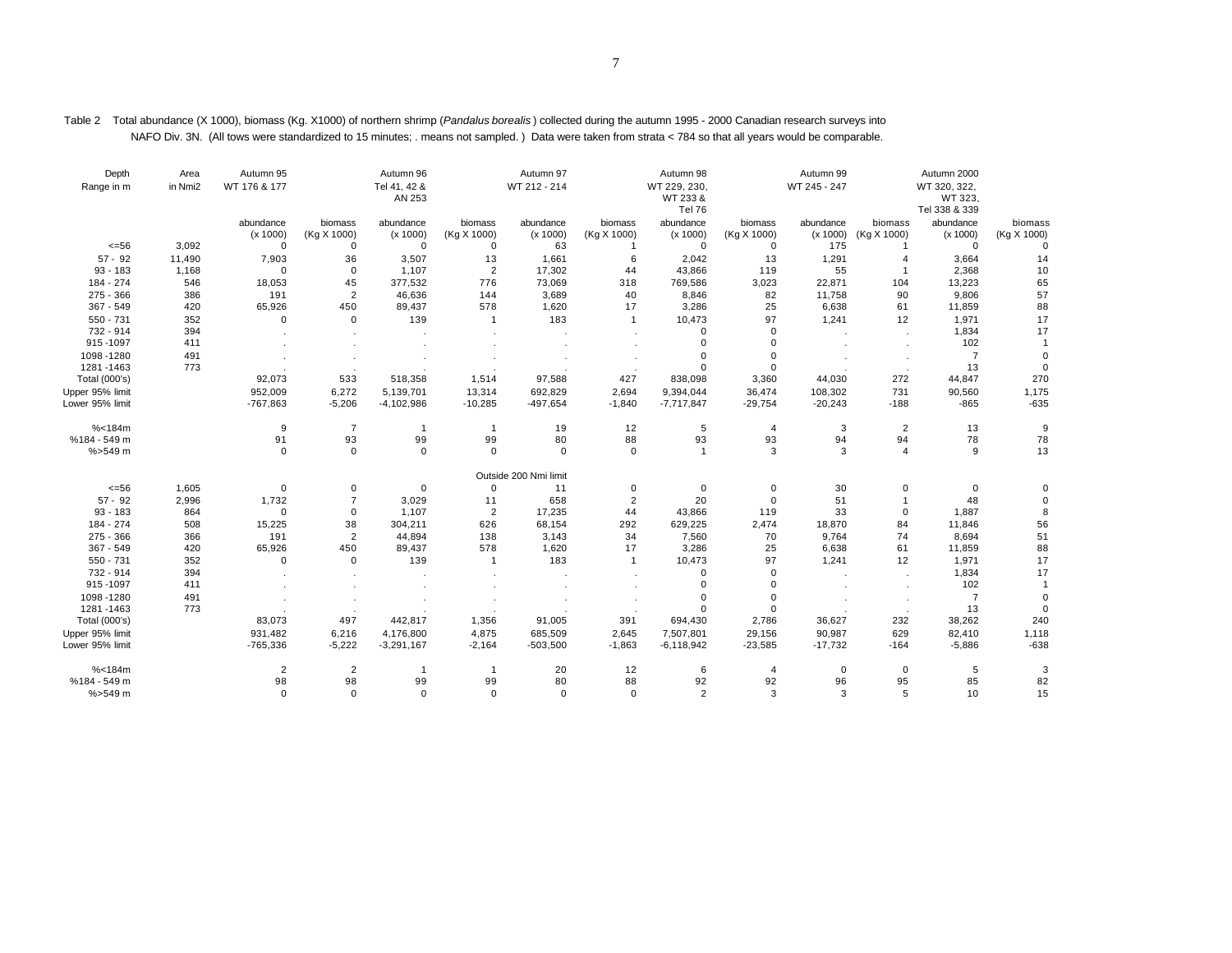Table 3 Total abundance (X 1000), biomass (Kg. X1000) of northern shrimp (*Pandalus borealis* ) collected during autumn 1995 - 2000 Canadian research surveys into NAFO Div. 3O. (All tows were standardized to 15 minutes; . means not sampled. ) Data were taken from strata < 784 so that all years would be comparable.

| Depth           | Area    | Autumn 95      |                     | Autumn 96      |                | Autumn 97      |                       | Autumn 98     |                | Autumn 99      |                | Autumn 2000      |             |
|-----------------|---------|----------------|---------------------|----------------|----------------|----------------|-----------------------|---------------|----------------|----------------|----------------|------------------|-------------|
| Range in m      | in Nmi2 | WT 176 & 177   |                     | WT 200,        |                | WT 212, 213    |                       | WT 229, 230,  |                | WT 244 - 246   |                | WT 319, 320      |             |
|                 |         |                |                     | Tel 42 &       |                |                |                       | WT 233 &      |                |                |                | WT 322 & Tel 338 |             |
|                 |         |                |                     | AN 253         |                |                |                       | <b>Tel 76</b> |                |                |                |                  |             |
|                 |         | abundance      | biomass             | abundance      | biomass        | abundance      | biomass               | abundance     | biomass        | abundance      | biomass        | abundance        | biomass     |
|                 |         | (x 1000)       | (Kg X 1000)         | (x 1000)       | (Kg X 1000)    | (x 1000)       | (Kg X 1000)           | (x 1000)      | (Kg X 1000)    | (x 1000)       | (Kg X 1000)    | (x 1000)         | (Kg X 1000) |
| $57 - 92$       | 12541   | $\mathbf 0$    | 0                   | 674.76         | 5.77           | 727.19         | 3.65                  | 6847.29       | 18.52          | 1083.42        | 2.73           | 643.79           | 3.47        |
| $93 - 183$      | 4775    | 2488.01        | 10.44               | 1128.85        | 2.13           | 4305.34        | 9.05                  | 5586.12       | 14.19          | 1358.62        | 2.87           | $\Omega$         | $\mathbf 0$ |
| 184 - 274       | 371     | 1874.57        | 20                  | 80.75          | 0.74           | 705.04         | 3.68                  | 4626.47       | 35.5           | 143.13         | 1.08           | 459.78           | 3.63        |
| $275 - 366$     | 215     | $\mathbf 0$    | $\mathbf 0$         | $\mathbf 0$    | $\mathbf{0}$   | 27.29          | 0.27                  | 46.22         | 0.53           | 23.69          | 0.12           | $\mathbf 0$      | $\mathbf 0$ |
| 367 - 549       | 318     | $\mathbf 0$    | $\mathbf 0$         | 15.68          | 0.21           | 12.18          | 0.12                  | 22.63         | 0.17           | 44.2           | 0.5            | 28.43            | 0.1         |
| 550 - 731       | 332     | 6.82           | 0.07                | 6.42           | 0.06           | 11.71          | 0.12                  | 9.22          | 0.09           | 184.22         | 1.77           | 34.12            | 0.41        |
| 732 - 914       | 339     |                |                     |                |                |                |                       | 7.22          | 0.07           |                |                | 15.41            | 0.08        |
| 915-1097        | 390     |                |                     |                |                |                |                       | $\mathbf 0$   | 0              |                |                | $\Omega$         | $\mathbf 0$ |
| 1098-1280       | 407     |                |                     |                |                |                |                       |               |                |                |                | $\Omega$         | $\Omega$    |
| 1281-1463       | 488     |                |                     |                |                |                |                       |               |                |                |                | $\mathbf 0$      | $\Omega$    |
| Total (000's)   |         | 4,369          | 31                  | 1,906          | 9              | 5,789          | 17                    | 17,145        | 69             | 2,837          | 9              | 1,182            | 8           |
| Upper 95% limit |         | 28,725         | 280                 | 14,756         | 15             | 38,940         | 86                    | 26,763        | 301            | 5,351          | 17             | 3,239            | 51          |
| Lower 95% limit |         | $-19,986$      | $-219$              | $-10,943$      | 3              | $-27,362$      | $-52$                 | 7,527         | $-163$         | 325            | $\overline{1}$ | $-876$           | $-36$       |
| % < 184m        |         | 57             | 34                  | 95             | 89             | 87             | 75                    | 73            | 47             | 86             | 62             | 54               | 45          |
| %184 - 549 m    |         | 43             | 66                  | 5              | 11             | 13             | 24                    | 27            | 52             | $\overline{7}$ | 19             | 41               | 49          |
| %>549 m         |         | $\mathbf 0$    | $\mathsf 0$         | $\mathbf 0$    | $\overline{1}$ | 0              | $\overline{1}$        | $\mathbf 0$   | $\mathbf 0$    | 6              | 20             | $\overline{4}$   | 6           |
|                 |         |                |                     |                |                |                | Outside 200 Nmi limit |               |                |                |                |                  |             |
| $57 - 92$       | 269     | $\mathbf 0$    | $\mathsf{O}\xspace$ | 20             | 0              | 20             | $\mathbf 0$           | 458           | $\overline{1}$ | 37             | 0              | 0                | $\Omega$    |
| $93 - 183$      | 246     | 34             | 0                   | 506            | -1             | 1,318          | 3                     | 680           | $\overline{c}$ | 235            |                | $\mathbf 0$      | $\mathbf 0$ |
| 184 - 274       | 74      | 34             | 0                   | 10             | 0              | 342            |                       | 1,659         | 11             | 81             |                | 56               | $\mathbf 0$ |
| 275 - 366       | 47      | $\mathbf 0$    | $\Omega$            | $\mathbf 0$    | $\mathbf 0$    | $\Omega$       | $\mathbf 0$           | $\mathbf 0$   | 0              | 18             | $\mathbf 0$    | $\mathbf 0$      | $\Omega$    |
| 367 - 549       | 58      | $\mathbf 0$    | $\Omega$            | 12             | $\mathbf 0$    | $\mathbf 0$    | $\mathbf 0$           | 8             | $\mathbf 0$    | 18             | $\Omega$       | 22               | $\Omega$    |
| 550 - 731       | 71      | 5              | $\mathbf 0$         | $\mathbf 0$    | $\Omega$       | 9              | $\mathbf 0$           | $\Omega$      | $\mathbf 0$    | 141            | $\overline{1}$ | 26               | $\Omega$    |
| 732 - 914       | 105     |                |                     |                |                |                |                       | 7             | $\mathbf 0$    |                |                | 15               | $\Omega$    |
| 915-1097        | 126     |                |                     |                |                |                |                       | $\mathbf 0$   | $\mathbf 0$    |                |                | $\mathbf 0$      | $\Omega$    |
| 1098-1280       | 147     |                |                     |                |                |                |                       |               |                |                |                | $\Omega$         | $\Omega$    |
| 1281-1463       | 180     |                |                     |                |                |                |                       |               |                |                |                | $\mathbf 0$      | $\Omega$    |
| Total (000's)   |         | 73             | $\mathbf{1}$        | 548            | $\mathbf{1}$   | 1,688          | $\overline{4}$        | 2,813         | 15             | 530            | 3              | 119              |             |
| Upper 95% limit |         | 279            | 5                   | 6,987          | 11             | 18,447         | 36                    | 25,261        | 162            | 4,137          | 23.340.77      | 292              | 5           |
| Lower 95% limit |         | $-134$         | $-4$                | $-5,891$       | $-8$           | $-15,071$      | $-28$                 | $-19,635$     | $-133$         | $-3,077$       | $-17$          | $-53$            | $-4$        |
| % < 184m        |         | 47             | 31                  | 96             | 82             | 79             | 65                    | 40            | 22             | 51             | 27             | $\mathbf 0$      | $\mathbf 0$ |
| %184 - 549 m    |         | 46             | 61                  | $\overline{4}$ | 19             | 20             | 32                    | 59            | 78             | 22             | 29             | 65               | 36          |
| $% > 549$ m     |         | $\overline{7}$ | 9                   | $\mathbf 0$    | $\mathbf 0$    | $\overline{1}$ | $\overline{2}$        | $\mathbf 0$   | $\mathbf 0$    | 27             | 44             | 35               | 63          |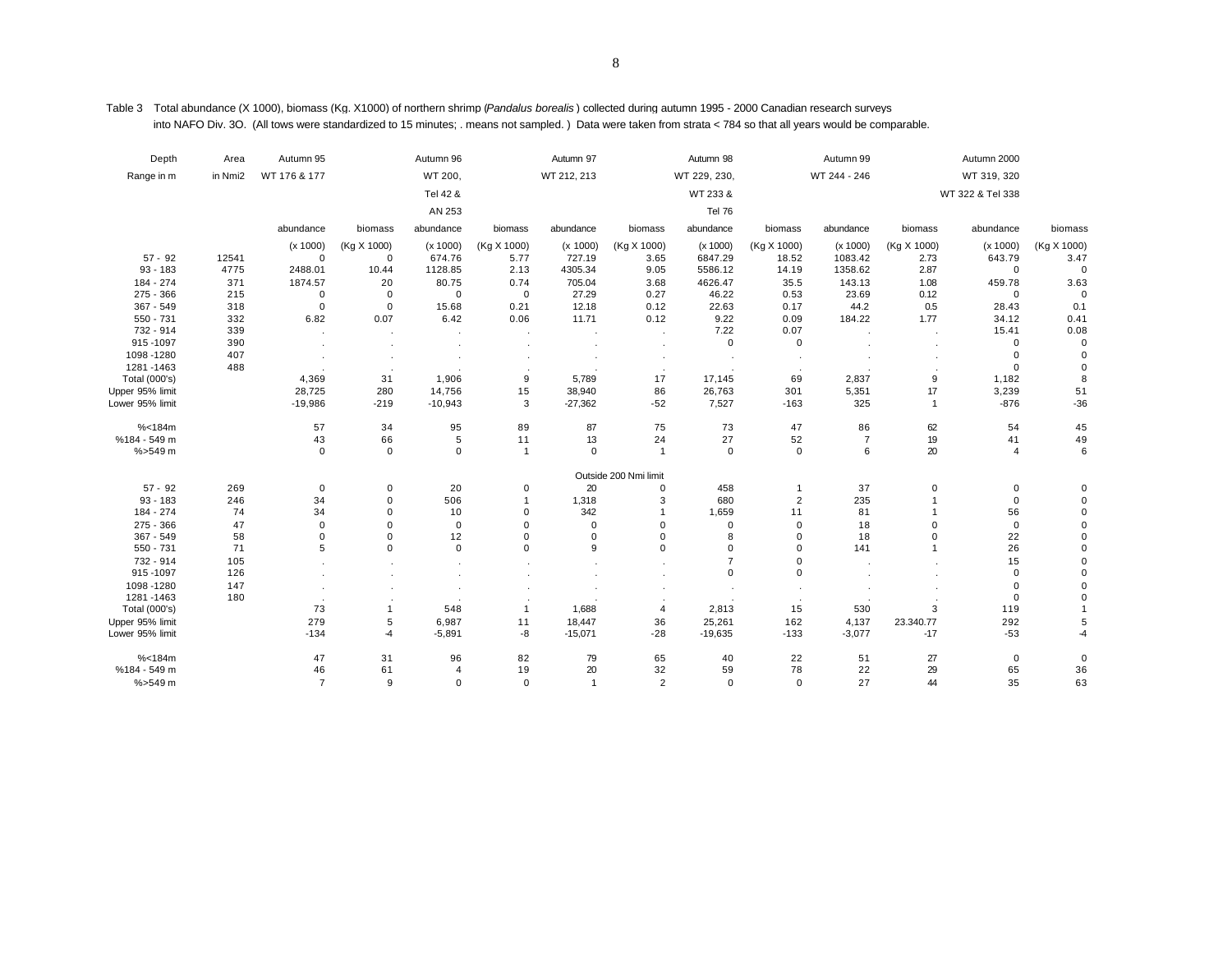| Depth           | Area    | Spring 99    |             | Spring 2000           |               | Spring 2001   |             |
|-----------------|---------|--------------|-------------|-----------------------|---------------|---------------|-------------|
| Range in m      | in Nmi2 | WT 240 & 241 |             | WT 317 & 318          |               | WT 368 - 370  |             |
|                 |         | abundance    | biomass     | abundance             | biomass       | abundance     | biomass     |
|                 |         | (x 1000)     | (Kg X 1000) | (x 1000)              | (Kg X 1000)   | (x 1000)      | (Kg X 1000) |
| $30 - 56$       | 9285    | 0            | 0           |                       |               | 0             | 0           |
| $57 - 92$       | 18957   | 123          |             | 40                    | 0             | 45            | 0           |
| $93 - 183$      | 7170    | 6,004        | 29          | 25,633                | 54            | 9,883         | 33          |
| 184 - 274       | 399     | 3,197,714    | 13,247      | 14,036,717            | 63,616        | 9,707,932     | 49,384      |
| $275 - 366$     | 4030    | 9,158,773    | 40,320      | 10,359,484            | 54,779        | 17,057,342    | 70,669      |
| $367 - 549$     | 1192    | 27,134       | 248         | 110,186               | 1,023         | 98,522        | 910         |
| 550 - 731       | 804     | 15,963       | 88          | 5,539                 | 50            | 5,958         | 55          |
| 732 - 914       | 957     |              |             |                       |               |               |             |
| 915 - 1097      | 945     |              |             |                       |               |               |             |
| 1098 - 1280     | 1745    |              |             |                       |               |               |             |
| 1281 - 1463     | 773     |              |             |                       |               |               |             |
| Total (000's)   |         | 12,405,970   | 53,934      | 24,535,333            | 119,521       | 24,975,809    | 103,378     |
| Upper 95% limit |         | 21,924,774   | 96,644      | 104, 192, 465         | 257005.238.03 | 35,965,001    | 142,843     |
| Lower 95% limit |         | 2,887,166    | 11,223      | $-55,121,800$         | $-17,963$     | 13,986,617    | 63,913      |
| % < 184m        |         | 0            | $\mathbf 0$ | $\mathbf 0$           | 0             | $\mathbf 0$   | $\mathbf 0$ |
| %184 - 549 m    |         | 100          | 100         | 100                   | 100           | 108           | 117         |
| $% > 549$ m     |         | $\mathbf 0$  | $\Omega$    | $\Omega$              | $\Omega$      | $\Omega$      | $\Omega$    |
|                 |         |              |             | Outside 200 Nmi limit |               |               |             |
| $93 - 183$      | 933     | 491          | 1           | 279                   | 1             | 155           | 1           |
| 184 - 274       | 791     | 1,160,062    | 6,284       | 3,980,018             | 21,186        | 133,867       | 722         |
| $275 - 366$     | 758     | 1,588,698    | 8,192       | 2,424,460             | 14,212        | 3,895,114     | 17,131      |
| $367 - 549$     | 636     | 19,408       | 170         | 73,282                | 681           | 90,285        | 796         |
| 550 - 731       | 554     | 15,374       | 83          | 5,137                 | 48            | 8,465         | 65          |
| 732 - 914       | 607     |              |             |                       |               |               |             |
| 915 - 1097      | 582     |              |             |                       |               |               |             |
| 1098 - 1280     | 1331    |              |             |                       |               |               |             |
| 1281 - 1463     | 295     |              |             |                       |               |               |             |
| Total (000's)   |         | 2,780,533    | 14,731      | 6,488,871             | 36,127        | 4,123,688     | 18,714      |
| Upper 95% limit |         | 7,145,264    | 37,178      | 57,253,651            | 301,999       | 31,466,669    | 125,743     |
| Lower 95% limit |         | $-1,584,198$ | $-7,717$    | -44,275,909           | $-229,746$    | $-23,219,293$ | $-88,315$   |
| % < 184m        |         | 0            | $\mathbf 0$ | 0                     | 0             | 0             | 0           |
| %184 - 549 m    |         | 100          | 99          | 100                   | 100           | 100           | 100         |
| %>549 m         |         | 1            | 1           | $\mathbf 0$           | $\mathbf 0$   | $\mathbf 0$   | $\mathbf 0$ |

Table 4. Total abundance (X 1000), biomass (Kg. X1000) of northern shrimp (*Pandalus borealis* ) collected during spring 1999 - 2001 Canadian research surveys into NAFO Div. 3L. (All tows were standardized to 15 minutes; . means not sampled. ) Data were taken from strata < 784 so that all years would be comparable.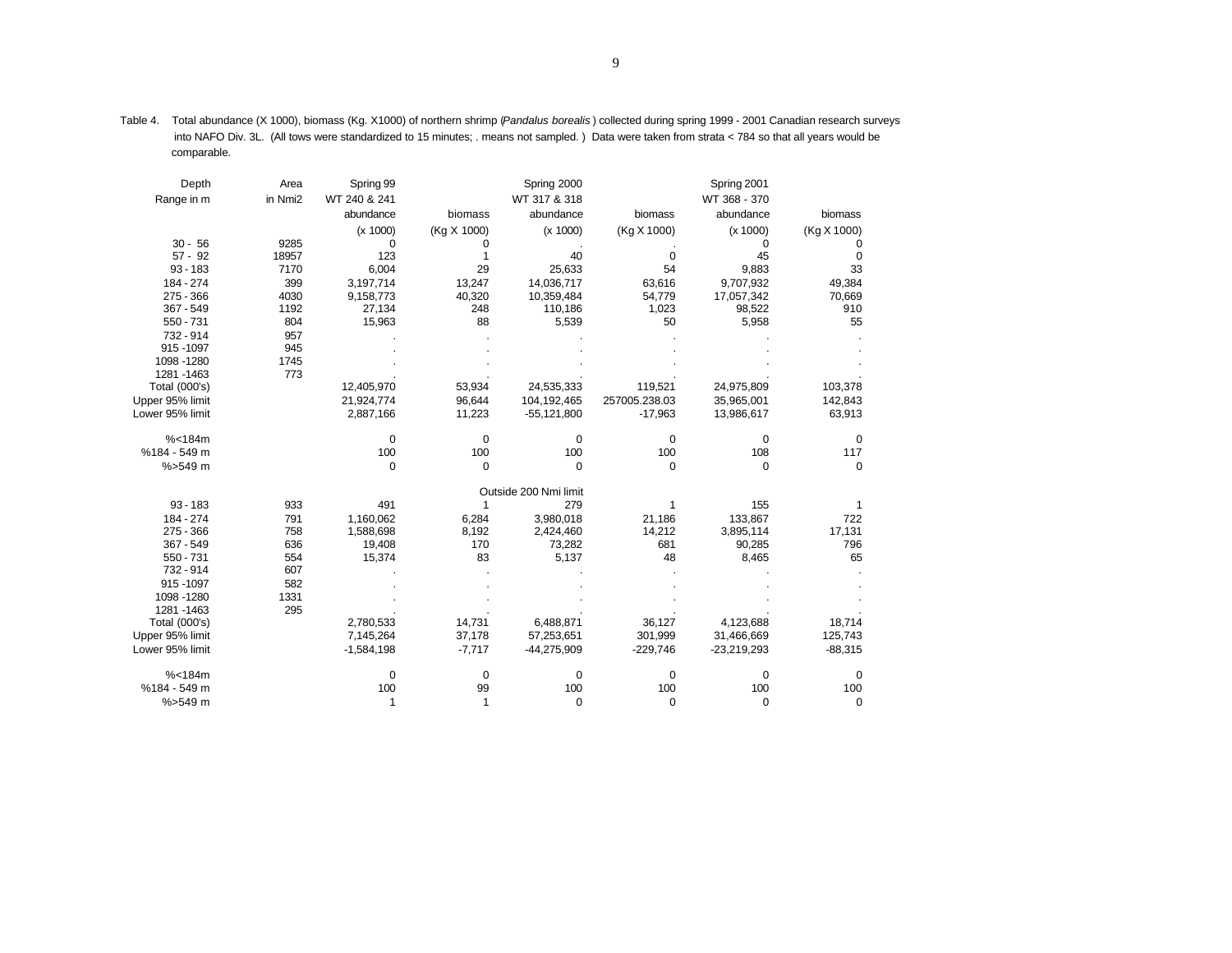Table 5. Total abundance (X 1000), biomass (Kg. X1000) of northern shrimp (*Pandalus borealis* ) collected during spring 1999 - 2001 Canadian research surveys into NAFO Div. 3N. (All tows were standardized to 15 minutes; . means not sampled. ) Data were taken from strata < 784 so that all years would be comparable.

| Depth           | Area    | Spring 99    |             | Spring 2000           |              | Spring 2001    |                |
|-----------------|---------|--------------|-------------|-----------------------|--------------|----------------|----------------|
| Range in m      | in Nmi2 | WT 238 - 240 |             | WT 316 & 317          |              | WT 367 - 369   |                |
|                 |         | abundance    | biomass     | abundance             | biomass      | abundance      | biomass        |
|                 |         | (x 1000)     | (Kg X 1000) | (x 1000)              | (Kg X 1000)  | (x 1000)       | (Kg X 1000)    |
| $= 56$          | 3,092   | 0            | $\pmb{0}$   | 0                     | $\mathbf 0$  | $\mathbf 0$    | 0              |
| $57 - 92$       | 11,490  | 804          | 3           | 45                    | 0            | 176            | $\overline{2}$ |
| $93 - 183$      | 1,168   | 87,864       | 101         | 142                   | $\mathbf{1}$ | 347            | 1              |
| 184 - 274       | 546     | 67,373       | 231         | 158,291               | 319          | 2,341          | 5              |
| $275 - 366$     | 386     | 117,656      | 940         | 305,982               | 1,886        | 7,742          | 43             |
| 367 - 549       | 420     | 10,200       | 74          | 4,678                 | 40           | 474            | 3              |
| 550 - 731       | 352     | 47           | $\mathbf 0$ | 114                   | 1            | 0              | $\mathbf 0$    |
| 732 - 914       | 394.    |              |             |                       |              |                |                |
| 915-1097        | 411.    |              |             |                       |              |                |                |
| 1098-1280       | 491.    |              |             |                       |              |                |                |
| 1281-1463       | 773.    |              |             |                       |              |                |                |
| Total (000's)   |         | 283,943      | 1,349       | 469,254               | 2,248        | 11,081         | 53             |
| Upper 95% limit |         | 862,737      | 11,209      | 4,430,958             | 24,096       | 47,633         | 278            |
| Lower 95% limit |         | $-294,852$   | $-8,511$    | $-3,492,450$          | $-19,601$    | $-25,471$      | $-171$         |
| % < 184m        |         | 31           | 8           | 0                     | 0            | 5              | 4              |
| %184 - 549 m    |         | 69           | 92          | 100                   | 100          | 95             | 96             |
| $% > 549$ m     |         | 0            | $\mathbf 0$ | 0                     | $\pmb{0}$    | 0              | $\mathbf 0$    |
|                 |         |              |             | Outside 200 Nmi limit |              |                |                |
| $= 56$          | 1605    | 0            | 0           | 0                     | 0            | 0              | 0              |
| $57 - 92$       | 2996    | 10           | $\mathbf 0$ | $\mathbf 0$           | $\mathbf 0$  | $\mathbf 0$    | 0              |
| $93 - 183$      | 864     | 87,864       | 101         | 75                    | 1            | 347            | $\mathbf{1}$   |
| 184 - 274       | 508     | 63,910       | 220         | 128,087               | 260          | 1,981          | 4              |
| $275 - 366$     | 366     | 116,431      | 932         | 303,944               | 1,876        | 6,545          | 37             |
| 367 - 549       | 420     | 10,200       | 74          | 4,678                 | 40           | 474            | 3              |
| $550 - 731$     | 352     | 47.          |             | 114                   | $\mathbf{1}$ | $\mathbf 0$    | $\mathbf 0$    |
| 732 - 914       | 394.    |              |             | 0                     | $\mathbf 0$  | $\overline{0}$ | $\mathbf 0$    |
| 915-1097        | 411.    |              |             | 0                     | 0            | 0              | 0              |
| 1098-1280       | 491.    |              |             | 0                     | 0            | 0              | 0              |
| 1281-1463       | 773.    |              |             | 0                     | 0            | 0              | $\mathbf 0$    |
| Total (000's)   |         | 278,461      | 1,327       | 436,899               | 2,178        | 9,347          | 45             |
| Upper 95% limit |         | 856,035      | 11,176      | 4,236,408             | 23,915       | 39,743         | 232            |
| Lower 95% limit |         | $-299,112$   | $-8,523$    | $-3,362,610$          | $-19,559$    | $-21,049$      | $-143$         |
| % < 184m        |         | 32           | 8           | 0                     | 0            | 4              | 1              |
| %184 - 549 m    |         | 68           | 92          | 100                   | 100          | 96             | 99             |
| %>549 m         |         | 0            | $\mathbf 0$ | $\mathbf 0$           | $\mathbf 0$  | 0              | $\mathbf 0$    |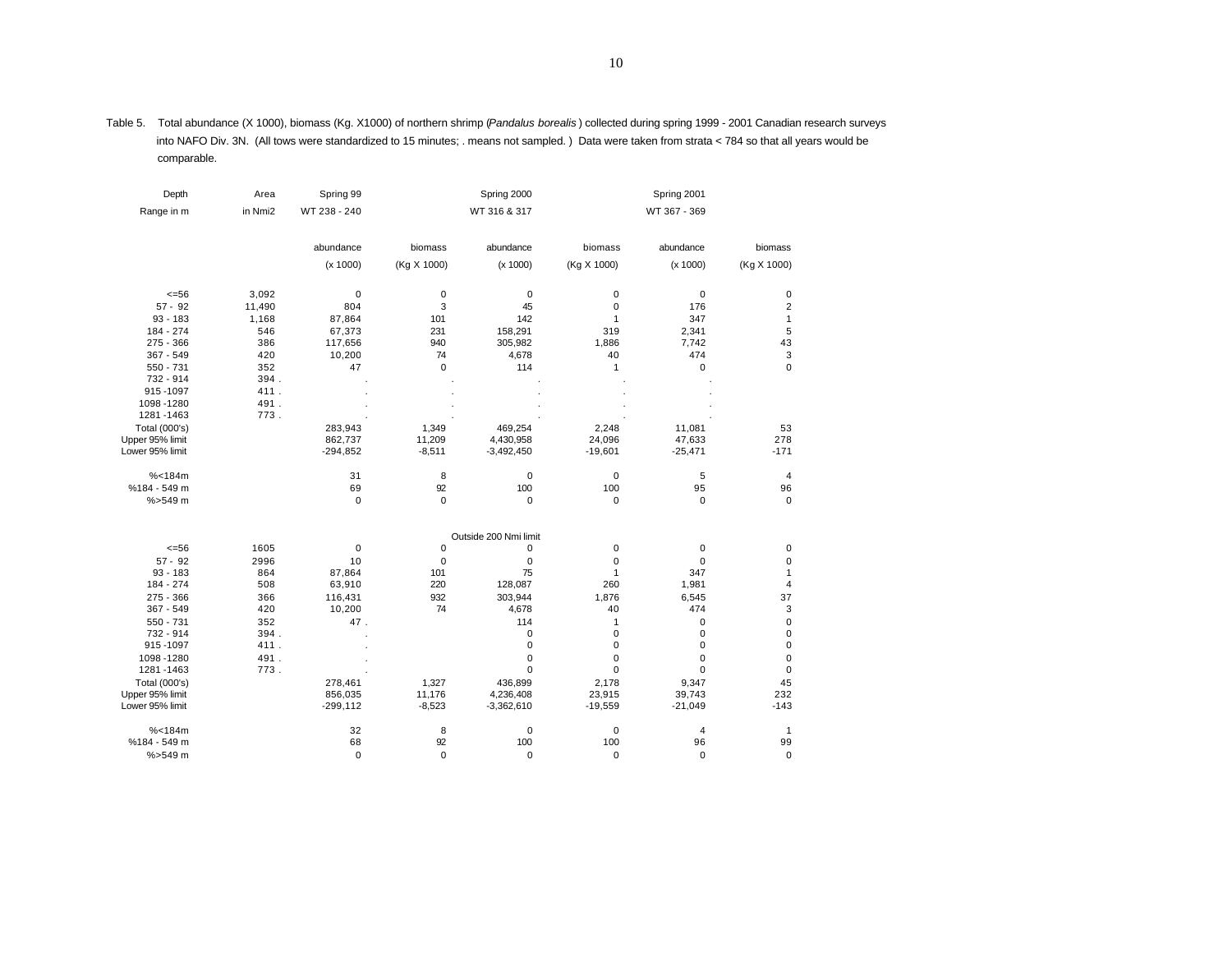Table 6. Total abundance (X 1000), biomass (Kg. X1000) of northern shrimp (*Pandalus borealis* ) collected during spring 1999 - 2001 Canadian research surveys into NAFO Div. 3O. (All tows were standardized to 15 minutes; . means not sampled. ) Data were taken from strata < 784 so that all years would be comparable.

| Depth           | Area    | Spring 99    |             | Spring 2000           |                | Spring 2001    |                |
|-----------------|---------|--------------|-------------|-----------------------|----------------|----------------|----------------|
| Range in m      | in Nmi2 | WT 238 & 239 |             | WT 315 - 317          |                | Wt 365 - 368   |                |
|                 |         | abundance    | biomass     | abundance             | biomass        | abundance      | biomass        |
|                 |         | (x 1000)     | (Kg X 1000) | (x 1000)              | (Kg X 1000)    | (x 1000)       | (Kg X 1000)    |
| $57 - 92$       | 12541   | 126          | $\mathbf 0$ | 0                     | 0              | 1,037          | 3              |
| $93 - 183$      | 4775    | 8,592        | 12          | 508                   | 1              | 3,540          | 13             |
| 184 - 274       | 371     | 2,528        | 11          | 2,269                 | $\overline{7}$ | 486            | $\mathbf 2$    |
| 275 - 366       | 215     | 1,097        | 8           | 3,983                 | 29             | $\overline{7}$ | $\mathbf 0$    |
| 367 - 549       | 318     | 298          | 3           | 264                   | $\overline{2}$ | 263            | $\overline{2}$ |
| 550 - 731       | 332     | $\mathbf 0$  | $\mathbf 0$ | 797                   | $\overline{7}$ | 0              | $\mathbf 0$    |
| 732 - 914       | 339     |              |             |                       |                |                |                |
| 915-1097        | 390     |              |             |                       |                |                |                |
| 1098 - 1280     | 407     |              |             |                       |                |                |                |
| 1281 - 1463     | 488     |              |             |                       |                |                |                |
|                 |         |              |             |                       |                |                |                |
| Total (000's)   |         | 12,642       | 34          | 7,823                 | 46             | 5,332          | 20             |
| Upper 95% limit |         | 35,594       | 63          | 61,843                | 399            | 27,536         | 99             |
| Lower 95% limit |         | $-10,311$    | 5           | $-46,198$             | $-307$         | $-16,872$      | $-60$          |
| % < 184m        |         | 69           | 37          | 6                     | 3              | 86             | 81             |
| %184 - 549 m    |         | 31           | 63          | 83                    | 83             | 14             | 19             |
| %>549 m         |         | $\mathbf 0$  | $\mathbf 0$ | 10                    | 14             | $\mathbf 0$    | 0              |
|                 |         |              |             | Outside 200 Nmi limit |                |                |                |
| $57 - 92$       | 269     | 0            | 0           | 0                     | 0              | 0              | $\mathbf 0$    |
| $93 - 183$      | 246     | 0            | $\mathbf 0$ | 0                     | 0              | $\mathbf 0$    | $\mathbf 0$    |
| 184 - 274       | 74      | 0            | 0           | 29                    | 0              | 54             | $\mathbf 0$    |
| 275 - 366       | 47      | 0            | 0           | 0                     | 0              | 0              | $\pmb{0}$      |
| 367 - 549       | 58      | 0            | 0           | 133                   | 1              | 201            | 1              |
| 550 - 731       | 71      | 0            | 0           | 603                   | 5              | 0              | $\mathbf 0$    |
| 732 - 914       | 105     |              |             |                       |                |                |                |
| 915-1097        | 124     |              |             |                       |                |                |                |
| 1098-1280       | 147     |              |             |                       |                |                |                |
| 1281-1463       | 180     |              |             |                       |                |                |                |
| Total (000's)   |         | 0            | 0           | 764                   | 6              | 255            | $\mathbf 2$    |
| Upper 95% limit |         | 0            | $\mathbf 0$ | 8,498                 | 69             | 2,582          | 17             |
| Lower 95% limit |         | $\mathbf 0$  | 0           | $-6,970$              | $-58$          | $-2,073$       | $-14$          |
|                 |         |              |             |                       |                |                |                |
| % < 184m        |         | 0            | $\mathbf 0$ | 0                     | $\mathbf 0$    | 0              | $\mathbf 0$    |
| %184 - 549 m    |         | 0            | 0           | 21                    | 15             | 100            | 100            |
| %>549 m         |         | $\mathbf 0$  | 0           | 79                    | 85             | $\mathbf 0$    | 0              |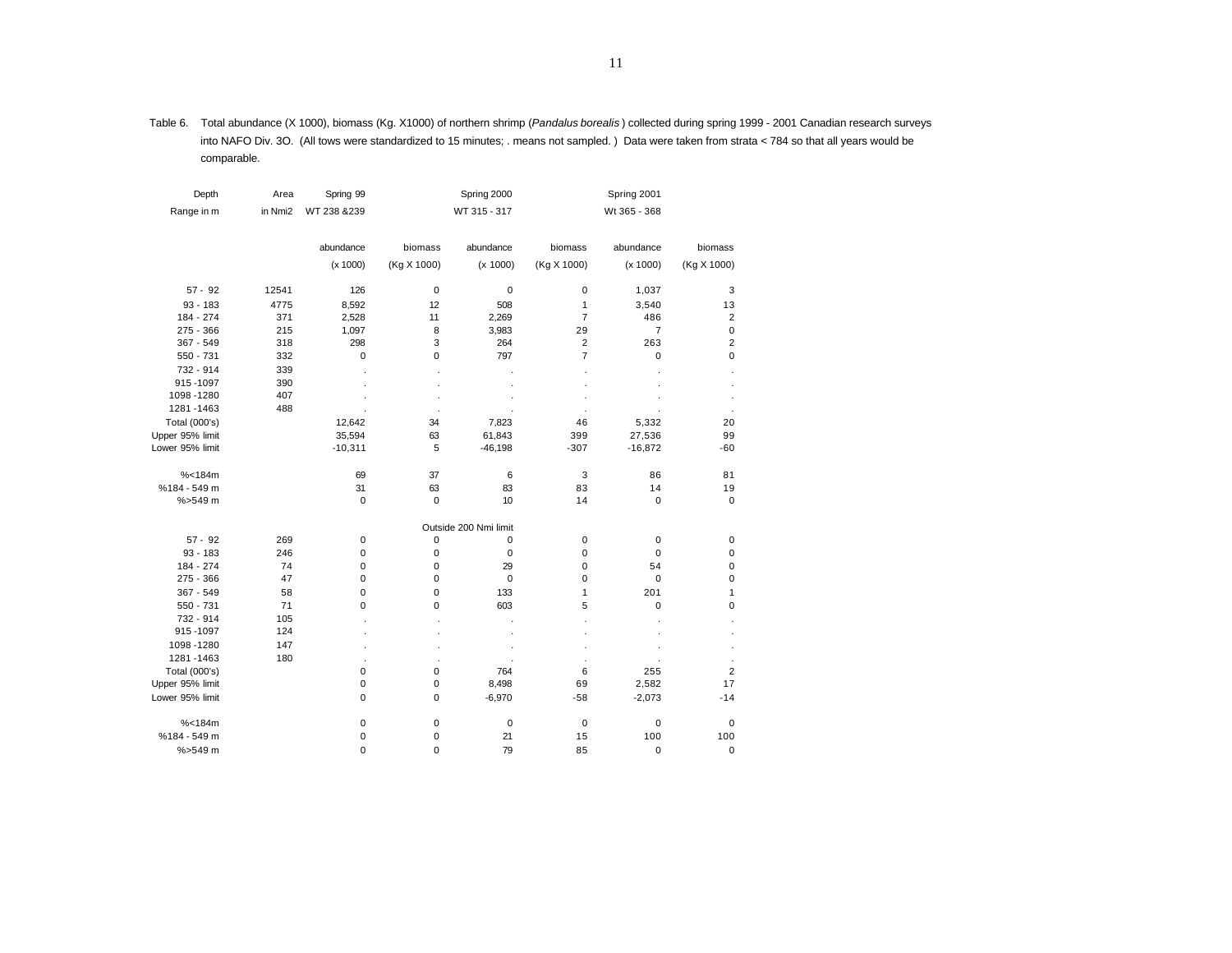|        |                |          | Shrimp were collected during the autumn Canadian multi-species surveys using a Campelen 1800 shrimp trawl. |            |                  |                       |            |
|--------|----------------|----------|------------------------------------------------------------------------------------------------------------|------------|------------------|-----------------------|------------|
|        |                |          | (Data were standardized to 15 minute tows.)                                                                |            |                  | Outside 200 Nmi limit |            |
| Season | Year           | Division | <b>Entire Division</b>                                                                                     | Percent by | Biomass estimate | Percent biomass       | Percent of |
|        |                |          | biomass estimate                                                                                           | division   | (Kg x 1000)      | by division           | biomass    |
|        |                |          | (Kg x 1000)                                                                                                |            |                  |                       |            |
| fall   | 1995           | 3L       | 5,358                                                                                                      | 90.49      | 1,039            | 67.63                 | 19.40      |
| fall   | 1996           | 3L       | 18,566                                                                                                     | 92.42      | 4,506            | 76.86                 | 24.27      |
| fall   | 1997           | 3L       | 45,758                                                                                                     | 99.04      | 5,115            | 92.83                 | 11.18      |
| fall   | 1998           | 3L       | 56,485                                                                                                     | 94.28      | 8,707            | 75.66                 | 15.42      |
| fall   | 1999           | 3L       | 52,863                                                                                                     | 99.47      | 8,734            | 97.38                 | 16.52      |
| fall   | 2000           | 3L       | 117,902                                                                                                    | 99.77      | 28,447           | 99.16                 | 24.13      |
| fall   | 1995           | 3N       | 533                                                                                                        | 9.00       | 497              | 32.34                 | 93.29      |
| fall   | 1996           | 3N       | 1,514                                                                                                      | 7.54       | 1,356            | 23.12                 | 89.52      |
| fall   | 1997           | 3N       | 427                                                                                                        | 0.92       | 391              | 7.09                  | 91.52      |
| fall   | 1998           | 3N       | 3,360                                                                                                      | 5.61       | 2,786            | 24.21                 | 82.91      |
| fall   | 1999           | 3N       | 272                                                                                                        | 0.51       | 232              | 2.59                  | 85.57      |
| fall   | 2000           | 3N       | 270                                                                                                        | 0.23       | 240              | 0.84                  | 88.80      |
| fall   | 1995           | 3O       | 31                                                                                                         | 0.52       | $\mathbf{1}$     | 0.04                  | 1.82       |
| fall   | 1996           | 3O       | 9                                                                                                          | 0.04       | 1                | 0.02                  | 12.50      |
| fall   | 1997           | 3O       | 17                                                                                                         | 0.04       | 4                | 0.07                  | 23.79      |
| fall   | 1998           | 3O       | 69                                                                                                         | 0.12       | 15               | 0.13                  | 21.23      |
| fall   | 1999           | 3O       | 9                                                                                                          | 0.02       | 3                | 0.03                  | 33.59      |
| fall   | 2000           | 3O       | 8                                                                                                          | 0.01       | $\mathbf{1}$     | 0.00                  | 8.02       |
|        | all divisions  |          |                                                                                                            |            |                  |                       |            |
| fall   | 1995           |          | 5,921                                                                                                      |            | 1,537            |                       | 25.96      |
| fall   | 1996           |          | 20,089                                                                                                     |            | 5,862            |                       | 29.18      |
| fall   | 1997           |          | 46,202                                                                                                     |            | 5,509            |                       | 11.92      |
| fall   | 1998<br>59,914 |          | 11,508                                                                                                     |            | 19.21            |                       |            |
| fall   | 1999<br>53,144 |          | 8,969                                                                                                      | 16.88      |                  |                       |            |
| fall   | 2000           |          | 118,180                                                                                                    |            | 28,687           |                       | 24.27      |
|        |                |          |                                                                                                            |            |                  |                       |            |

Table 7 NAFO divisions 3LNO *Pandalus borealis* biomass estimates for entire divisions and outside the 200 Nmi limit. Shrimp were collected during the autumn Canadian multi-species surveys using a Campelen 1800 shrimp trawl.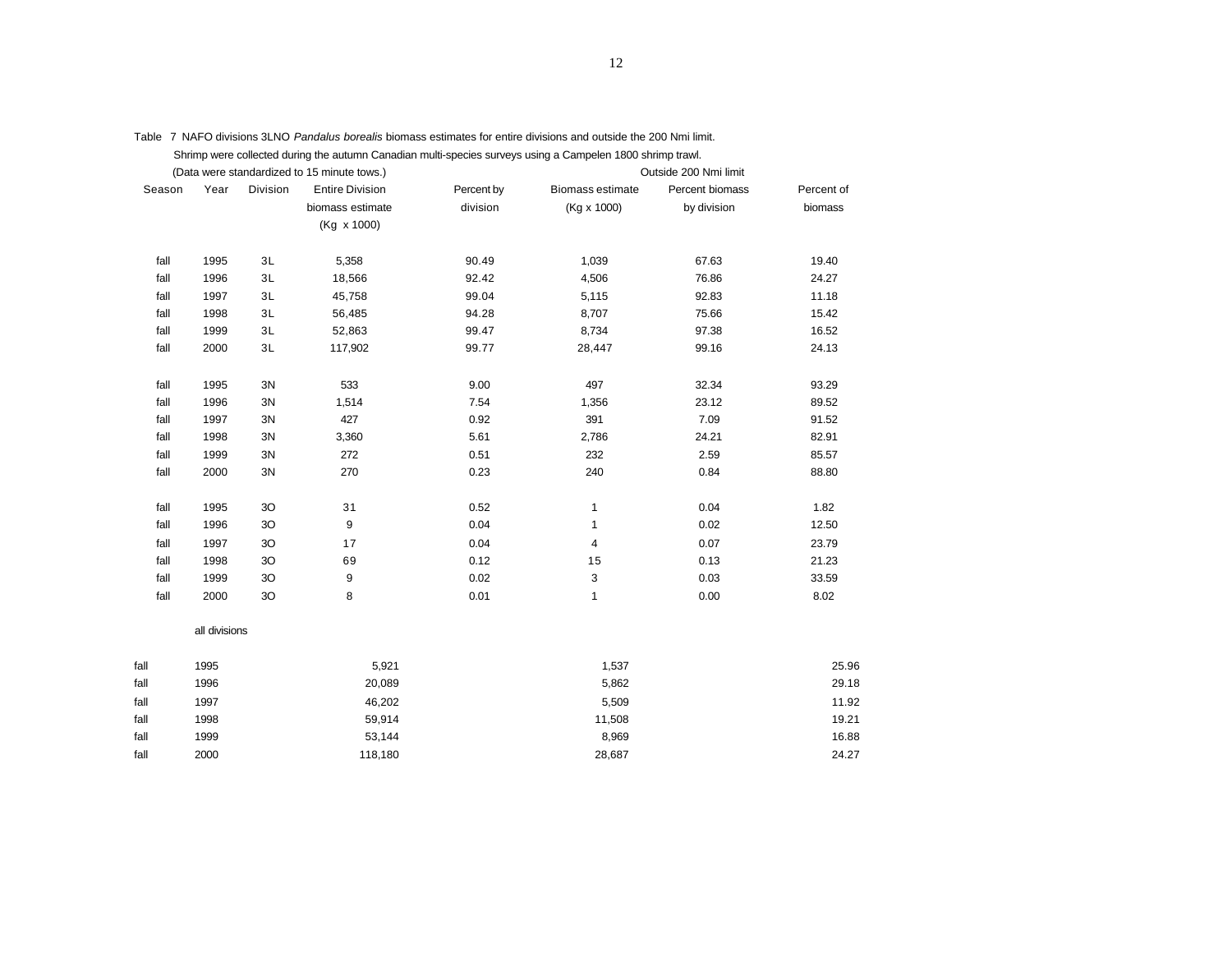|        |               |          |                                            |                        |                                        | Outside 200 Nmi limit          |                       |
|--------|---------------|----------|--------------------------------------------|------------------------|----------------------------------------|--------------------------------|-----------------------|
| Season | Year          | Division | <b>Entire Division</b><br>biomass estimate | Percent by<br>division | <b>Biomass estimate</b><br>(Kg x 1000) | Percent biomass<br>by division | Percent of<br>biomass |
|        |               |          | (Kg x 1000)                                |                        |                                        |                                |                       |
| spring | 1999          | 3L       | 53,934                                     | 97.50                  | 14,731                                 | 91.74                          | 27.31                 |
| spring | 2000          | 3L       | 119,521                                    | 98.12                  | 36,127                                 | 94.30                          | 30.23                 |
| spring | 2001          | 3L       | 103,378                                    | 99.93                  | 18,714                                 | 99.75                          | 18.10                 |
| spring | 1999          | 3N       | 1,349                                      | 2.44                   | 1,327                                  | 8.26                           | 98.34                 |
| spring | 2000          | 3N       | 2,248                                      | 1.85                   | 2,178                                  | 5.68                           | 96.88                 |
| spring | 2001          | 3N       | 53                                         | 0.05                   | 45                                     | 0.24                           | 83.89                 |
| spring | 1999          | 30       | 34                                         | 0.06                   | 0                                      | 0.00                           | 0.00                  |
| spring | 2000          | 30       | 46                                         | 0.04                   | 6                                      | 0.02                           | 12.77                 |
| spring | 2001          | 30       | 20                                         | 0.02                   | $\overline{2}$                         | 0.01                           | 7.84                  |
|        | all divisions |          |                                            |                        |                                        |                                |                       |
| spring | 1999          |          | 55,317                                     |                        | 16,057                                 |                                | 29.03                 |
| spring | 2000          |          | 121,815                                    |                        | 38,310                                 |                                | 31.45                 |
| spring | 2001          |          | 103,451                                    |                        | 18,761                                 |                                | 18.13                 |

Table 8 NAFO divisions 3LNO *Pandalus borealis* biomass estimates for entire divisions and outside the 200 Nmi limit. Shrimp were collected during the spring Canadian multi-species surveys using a Campelen 1800 shrimp trawl. (Data were standardized to 15 minute tows.)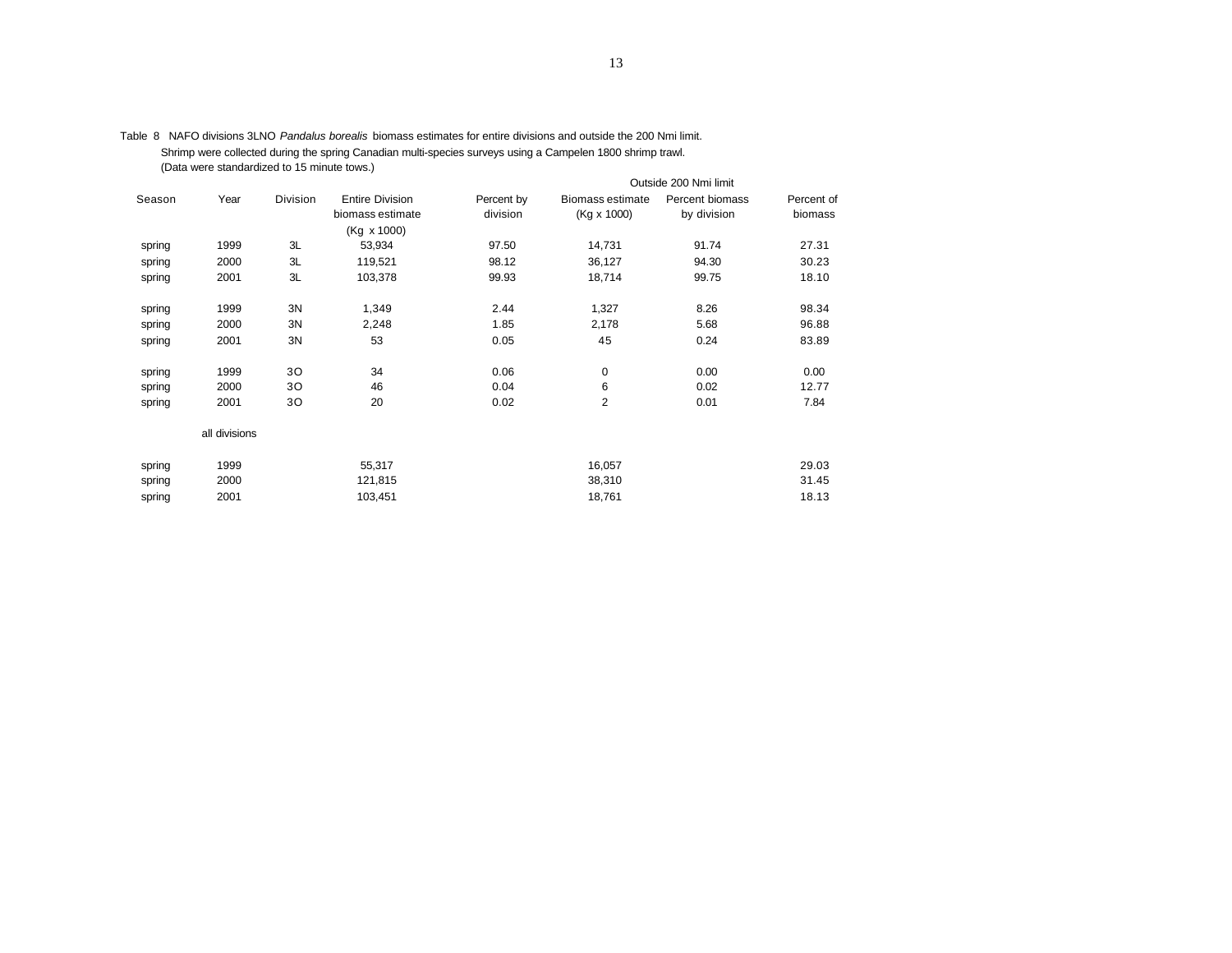|        |               |                 | (Data were standardized to 15 minute tows.) |                                |             |                                   |                  |                |
|--------|---------------|-----------------|---------------------------------------------|--------------------------------|-------------|-----------------------------------|------------------|----------------|
| Season | Year          | <b>Division</b> | <b>Entire Division</b><br>biomass estimate  | Biomass estimate<br>within NRA |             | Percent of biomass within the NRA |                  |                |
|        |               |                 | (Kg x 1000)                                 | (Kg x 1000)                    | raw percent | running                           | running weighted | running        |
|        |               |                 |                                             |                                |             | average                           | average          | geometric mean |
| fall   | 1995          | 3L              | 5,358                                       | 1,039                          | 19.40       | 19.40                             | 19.40            | 19.40          |
| fall   | 1996          | 3L              | 18,566                                      | 4,506                          | 24.27       | 21.83                             | 23.18            | 21.70          |
| fall   | 1997          | 3L              | 45,758                                      | 5,115                          | 11.18       | 18.28                             | 15.30            | 17.39          |
| fall   | 1998          | 3L              | 56,485                                      | 8,707                          | 15.42       | 17.57                             | 15.35            | 16.88          |
| fall   | 1999          | 3L              | 52,863                                      | 8,734                          | 16.52       | 17.36                             | 15.70            | 16.81          |
| fall   | 2000          | 3L              | 117,902                                     | 28,447                         | 24.13       | 18.49                             | 19.04            | 17.85          |
| fall   | 1995          | 3N              | 533                                         | 497                            | 93.29       | 93.29                             | 93.29            | 93.29          |
| fall   | 1996          | 3N              | 1,514                                       | 1,356                          | 89.52       | 91.40                             | 90.50            | 91.38          |
| fall   | 1997          | 3N              | 427                                         | 391                            | 91.52       | 91.44                             | 90.67            | 91.43          |
| fall   | 1998          | 3N              | 3,360                                       | 2,786                          | 82.91       | 89.31                             | 86.20            | 89.22          |
| fall   | 1999          | 3N              | 272                                         | 232                            | 85.57       | 88.56                             | 86.18            | 88.48          |
| fall   | 2000          | 3N              | 270                                         | 240                            | 88.80       | 88.60                             | 86.29            | 88.53          |
| fall   | 1995          | 30              | 31                                          | $\mathbf{1}$                   | 1.82        | 1.82                              | 1.82             | 1.82           |
| fall   | 1996          | 30              | 9                                           | 1                              | 12.50       | 7.16                              | 4.24             | 4.78           |
| fall   | 1997          | 30              | 17                                          | 4                              | 23.79       | 12.70                             | 10.10            | 8.16           |
| fall   | 1998          | 30              | 69                                          | 15                             | 21.23       | 14.84                             | 16.24            | 10.36          |
| fall   | 1999          | 30              | 9                                           | 3                              | 33.59       | 18.59                             | 17.41            | 13.11          |
| fall   | 2000          | 30              | 8                                           | $\mathbf{1}$                   | 8.02        | 16.83                             | 16.90            | 12.08          |
|        | all divisions |                 |                                             |                                |             |                                   |                  |                |
| fall   | 1995          |                 | 5,921                                       | 1,537                          | 25.96       | 25.96                             | 25.96            | 25.96          |
| fall   | 1996          |                 | 20,089                                      | 5,862                          | 29.18       | 27.57                             | 28.45            | 27.52          |
| fall   | 1997          |                 | 46,202                                      | 5,509                          | 11.92       | 22.35                             | 17.88            | 20.83          |
| fall   | 1998          |                 | 59,914                                      | 11,508                         | 19.21       | 21.57                             | 18.48            | 20.41          |
| fall   | 1999          |                 | 53,144                                      | 8,969                          | 16.88       | 20.63                             | 18.02            | 19.65          |
| fall   | 2000          |                 | 118,180                                     | 28,687                         | 24.27       | 21.24                             | 20.46            | 20.35          |
|        |               |                 |                                             |                                |             |                                   |                  |                |

Table 9 Various formulations of the average percent of the total Pandalus borealis biomass within the 3LNO NRA. Shrimp were collected during the autumn Canadian multi-species surveys using a Campelen 1800 shrimp trawl.<br>(Data were standardized to 15 minute tows.)  $\sim$  ctandardized to 15 minute tows.)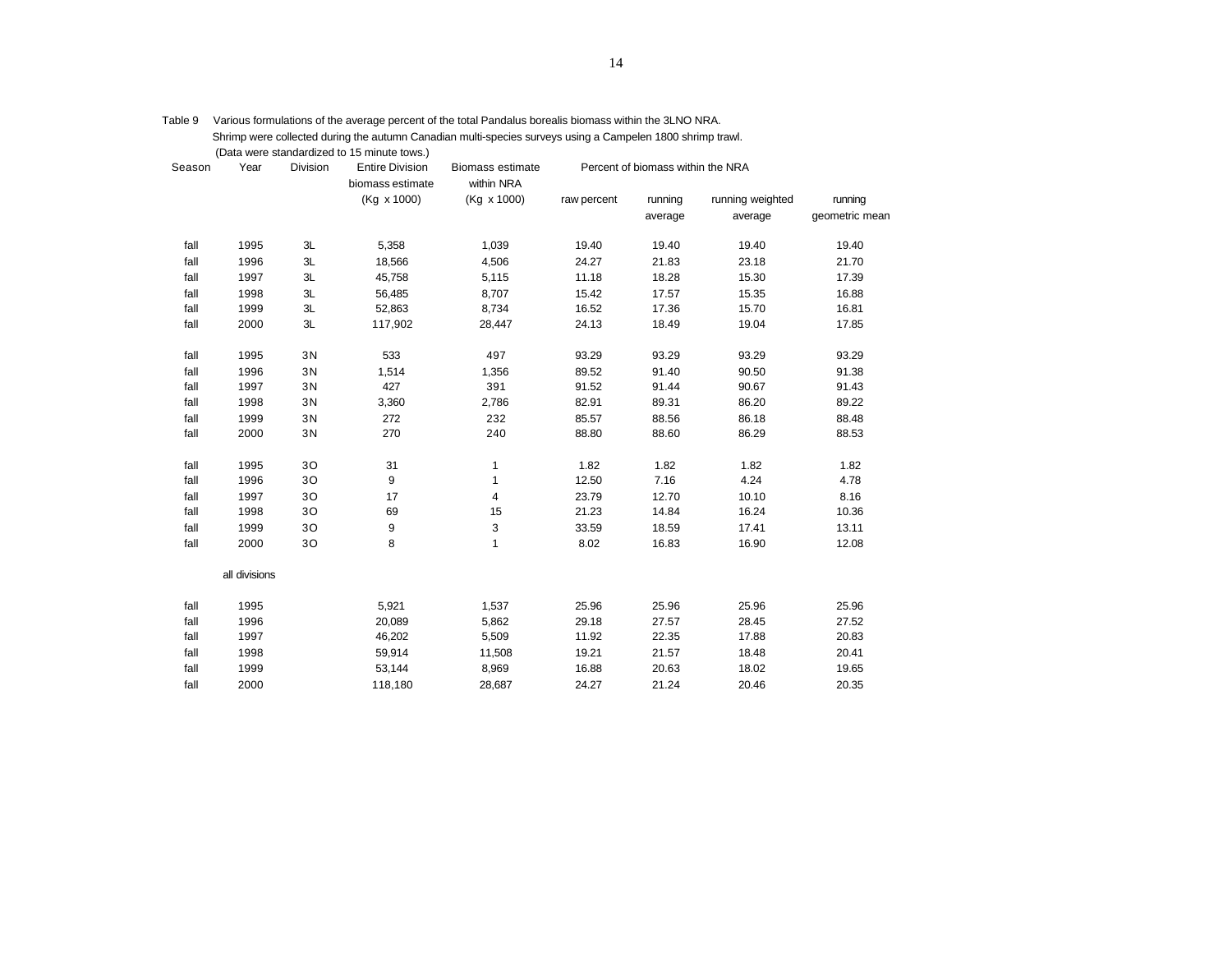| Table 10 | Various formulations of the percent of the total Pandalus borealis biomass within the 3LNO 200 Nmi limit.  |
|----------|------------------------------------------------------------------------------------------------------------|
|          | Shrimp were collected during the spring Canadian multi-species surveys using a Campelen 1800 shrimp trawl. |
|          | (Data were standardized to 15 minute tows.)                                                                |

| Season | Year          | Division | <b>Entire Division</b><br>biomass estimate | <b>Biomass estimate</b><br>within NRA |             | Percent of biomass within the NRA |                  |                   |
|--------|---------------|----------|--------------------------------------------|---------------------------------------|-------------|-----------------------------------|------------------|-------------------|
|        |               |          | (Kg x 1000)                                | (Kg x 1000)                           | raw percent | running                           | running weighted | running geometric |
|        |               |          |                                            |                                       |             | average                           | average          | mean              |
| spring | 1999          | 3L       | 53,934                                     | 14,731                                | 27.31       | 27.31                             | 27.31            | 27.31             |
| spring | 2000          | 3L       | 119,521                                    | 36,127                                | 30.23       | 28.77                             | 29.32            | 28.73             |
| spring | 2001          | 3L       | 103,378                                    | 18,714                                | 18.10       | 25.21                             | 25.13            | 24.63             |
| spring | 1999          | 3N       | 1,349                                      | 1,327                                 | 98.34       | 98.34                             | 98.34            | 98.34             |
| spring | 2000          | 3N       | 2,248                                      | 2,178                                 | 96.88       | 97.61                             | 97.43            | 97.61             |
| spring | 2001          | 3N       | 53                                         | 45                                    | 83.89       | 93.04                             | 97.23            | 92.80             |
| spring | 1999          | 30       | 34                                         | $\mathbf 0$                           | 0.00        | 0.00                              | 0.00             | 0.00              |
| spring | 2000          | 30       | 46                                         | 6                                     | 12.77       | 6.39                              | 7.34             | ٠                 |
| spring | 2001          | 30       | 20                                         | $\overline{2}$                        | 7.84        | 6.87                              | 7.44             | $\bullet$         |
|        | all divisions |          |                                            |                                       |             |                                   |                  |                   |
| spring | 1999          |          | 55,317                                     | 16,057                                | 29.03       | 29.03                             | 29.03            | 29.03             |
| spring | 2000          |          | 121,815                                    | 38,310                                | 31.45       | 30.24                             | 30.69            | 30.21             |
| spring | 2001          |          | 103,451                                    | 18,761                                | 18.13       | 26.20                             | 26.06            | 25.49             |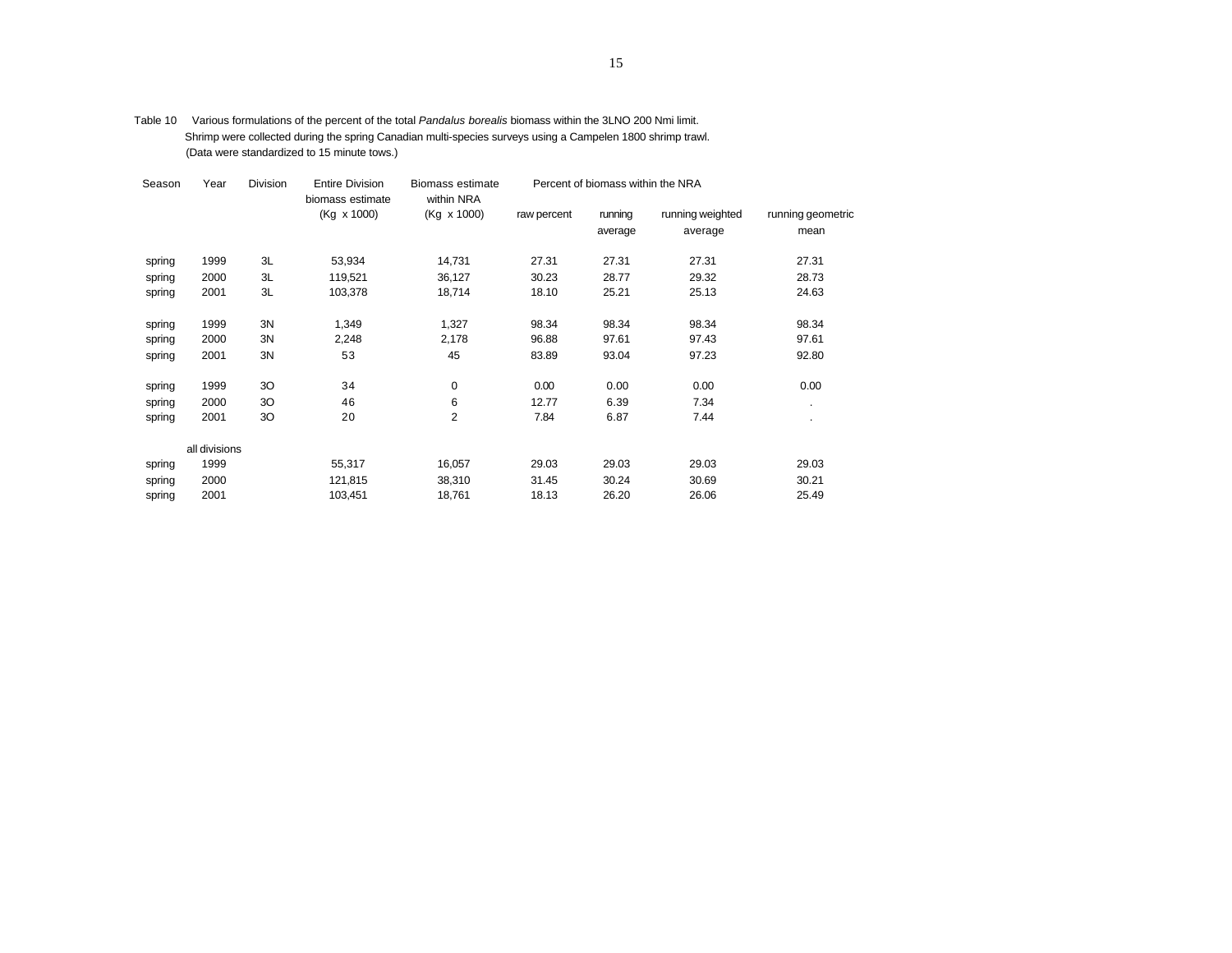| Table 11 | Various formulations of the average percent of the total Pandalus borealis biomass within the 3LNO NRA.    |                        |                  |                                   |  |  |  |  |
|----------|------------------------------------------------------------------------------------------------------------|------------------------|------------------|-----------------------------------|--|--|--|--|
|          | Shrimp were collected during the autumn Canadian multi-species surveys using a Campelen 1800 shrimp trawl. |                        |                  |                                   |  |  |  |  |
|          | Biomass estimates are the average between the spring and autumn for the period fall 1999 - spring 2000.    |                        |                  |                                   |  |  |  |  |
| Year     | <b>Division</b>                                                                                            | <b>Entire Division</b> | Biomass estimate | Percent of biomass within the NRA |  |  |  |  |

|      |               | biomass estimate | within NRA  |             |                 |                  |                   |
|------|---------------|------------------|-------------|-------------|-----------------|------------------|-------------------|
|      |               | (Kg x 1000)      | (Kg x 1000) | raw percent | running average | running weighted | running geometric |
|      |               |                  |             |             |                 | average          | mean              |
| 1999 | 3L            | 53,399           | 11,732      | 21.97       | 21.97           | 21.97            | 21.97             |
| 2000 | 3L            | 118,711          | 32,287      | 27.20       | 24.58           | 25.58            | 24.45             |
| 1999 | 3N            | 810              | 779         | 96.20       | 96.20           | 96.20            | 96.20             |
| 2000 | 3N            | 1,259            | 1,209       | 96.01       | 96.11           | 96.09            | 96.11             |
| 1999 | 30            | 31               | 2           | 4.87        | 4.87            | 4.87             | 4.87              |
| 2000 | 30            | 4                | 3           | 84.53       | 44.70           | 13.58            | 20.30             |
|      | all divisions |                  |             |             |                 |                  |                   |
| 1999 |               | 54,240           | 12,513      | 23.07       | 23.07           | 23.07            | 23.07             |
| 2000 |               | 119.974          | 33.499      | 27.92       | 25.50           | 26.41            | 25.38             |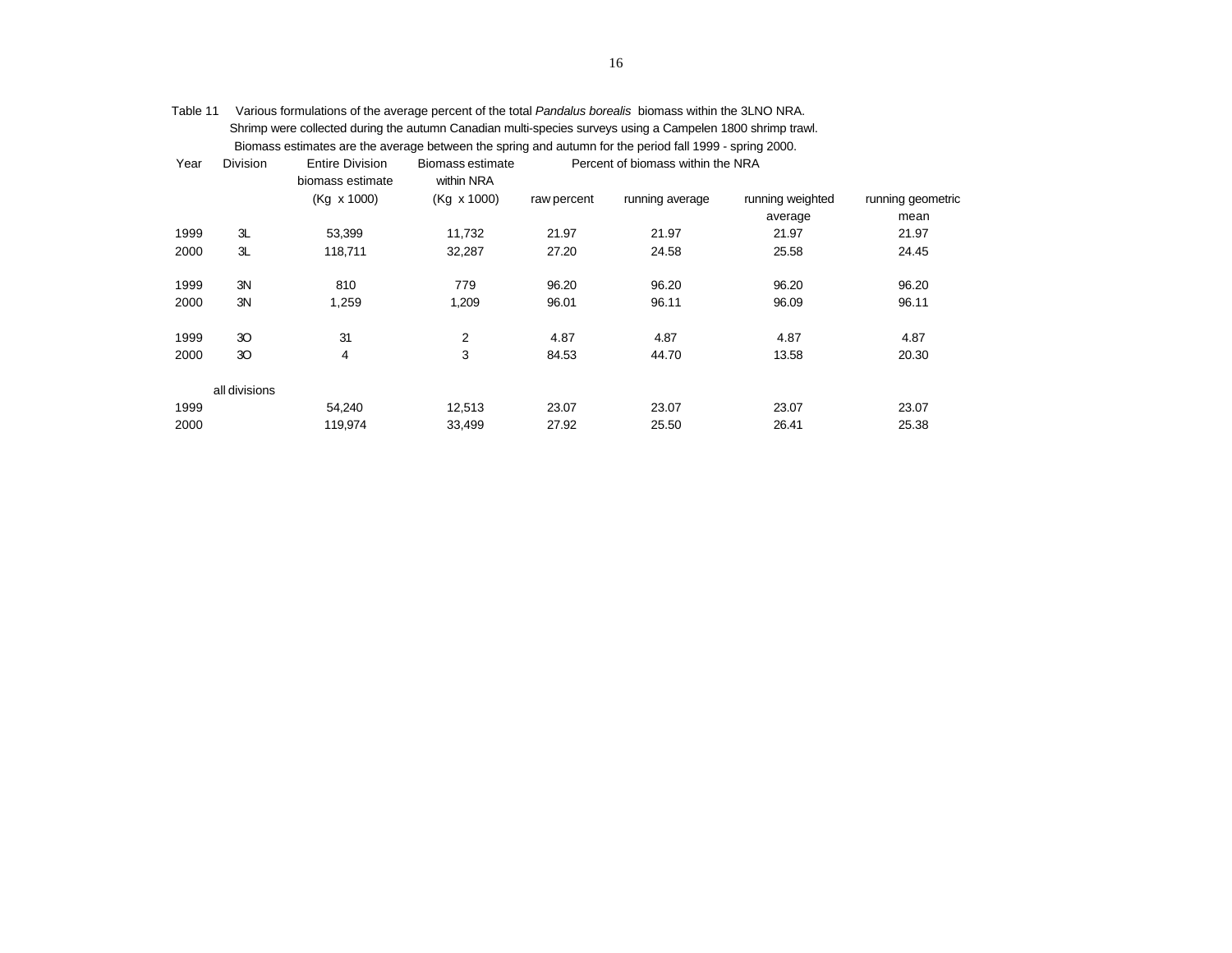Table 12. Abundance (000's) of male northern shrimp (*Pandalus borealis)* collected in NAFO Div. 3L during autumn Canadian research surveys during 1995 - 2000. The data were taken from strata <784 so that all years would be comparable.

| Length in      | Autumn 1995      | Autumn 1996    | Autumn 1997   | Autumn 1998  | Autumn 1999  | Autumn 2000    |
|----------------|------------------|----------------|---------------|--------------|--------------|----------------|
| mm             | WT 176, 178, 179 | WT 196 - 198   | WT 213 - 217, | WT 230 - 233 | WT 246 - 248 | WT 321-323,    |
|                | WT 181, Tel 22   | & Tel 41       | Tel 57 & 58   | Tel 75 & 76  |              | Tel 339, 342   |
| 6.5            | & Tel 23<br>0    | 0              | $\pmb{0}$     | 0            |              | & Tel 343<br>0 |
|                |                  |                |               |              | 0            |                |
| $\overline{7}$ | 0                | $\pmb{0}$      | $\pmb{0}$     | 47<br>71     | 1,276        | 0              |
| $7.5$          | 3,346            | 85             | 3,176         |              | 4,290        | 18,215         |
| 8              | 0                | 393            | 1,542         | 804          | 5,566        | 5,696          |
| 8.5<br>9       | 3,527<br>26,153  | 1,114<br>7,641 | 6,875         | 57,794       | 20,487       | 91,288         |
|                |                  |                | 21,185        | 153,439      | 15,564       | 149,707        |
| 9.5            | 61,406           | 30,261         | 61,605        | 291,309      | 30,055       | 229,705        |
| 10             | 133,857          | 33,314         | 67,970        | 607,274      | 65,812       | 421,097        |
| 10.5           | 164,996          | 25,249         | 104,823       | 789,351      | 78,145       | 432,327        |
| 11             | 204,525          | 18,891         | 96,965        | 678,255      | 76,358       | 303,905        |
| 11.5           | 124,270          | 15,975         | 69,478        | 462,649      | 75,244       | 176,011        |
| 12             | 72,289           | 34,228         | 39,150        | 166,126      | 34,068       | 93,654         |
| 12.5           | 29,907           | 29,769         | 32,546        | 114,667      | 47,839       | 128,176        |
| 13             | 17,329           | 46,359         | 25,479        | 57,974       | 70,336       | 343,141        |
| 13.5           | 19,376           | 94,855         | 36,701        | 87,264       | 133,549      | 788,132        |
| 14             | 18,875           | 209,566        | 75,608        | 117,077      | 241,706      | 1,201,378      |
| 14.5           | 12,976           | 347,634        | 188,795       | 245,707      | 395,192      | 1,705,207      |
| 15             | 20,820           | 601,934        | 399,864       | 423,740      | 779,381      | 1,753,981      |
| 15.5           | 29,417           | 711,683        | 628,744       | 432,380      | 1,221,610    | 1,687,366      |
| 16             | 40,909           | 637,895        | 736,401       | 423,551      | 1,325,026    | 1,326,045      |
| 16.5           | 35,060           | 420,630        | 486,370       | 360,497      | 965,504      | 1,397,629      |
| 17             | 37,294           | 267,629        | 462,353       | 397,472      | 490,892      | 1,907,001      |
| 17.5           | 25,762           | 160,945        | 471,564       | 551,305      | 305,261      | 2,899,278      |
| 18             | 13,901           | 198,883        | 569,753       | 792,032      | 344,196      | 3,397,982      |
| 18.5           | 10,903           | 201,241        | 783,555       | 946,830      | 466,687      | 2,257,132      |
| 19             | 19,504           | 247,241        | 714,381       | 1,002,804    | 484,359      | 1,614,856      |
| 19.5           | 13,516           | 240,576        | 652,110       | 918,141      | 488,535      | 1,029,486      |
| $20\,$         | 14,032           | 143,069        | 376,335       | 822,249      | 516,721      | 692,579        |
| 20.5           | 11,106           | 73,869         | 251,648       | 716,012      | 510,689      | 553,791        |
| 21             | 8,536            | 76,525         | 113,321       | 472,760      | 491,782      | 396,433        |
| 21.5           | 7,263            | 37,762         | 60,918        | 318,834      | 328,824      | 402,556        |
| 22             | 3,897            | 31,463         | 14,206        | 118,468      | 192,027      | 209,904        |
| 22.5           | 2,165            | 26,928         | 8,141         | 16,149       | 119,197      | 100,787        |
| 23             | 1,057            | 15,594         | 323           | 8,518        | 34,608       | 56,288         |
| 23.5           | 248              | 10,842         | 234           | 1,209        | 25,367       | 12,770         |
| 24             | 104              | 3,422          | 56            | 0            | 3,516        | 4,781          |
| 24.5           | 54               | 1,427          | $\pmb{0}$     | 0            | 1,820        | 0              |
| 25             | 54               | 0              | $\pmb{0}$     | 0            | 0            | 0              |
| 25.5           | 0                | $\pmb{0}$      | $\pmb{0}$     | 0            | 0            | $\mathbf 0$    |
| 26             | 0                | 0              | $\pmb{0}$     | 0            | 0            | $\pmb{0}$      |
| 26.5           | 0                | 0              | 0             | 0            | 0            | 0              |
| 27             | 0                | $\mathbf 0$    | $\mathbf 0$   | $\mathbf 0$  | $\mathbf 0$  | $\pmb{0}$      |
| 27.5           | 0                | 0              | 0             | 0            | 0            | 0              |
| 28             | 0                | $\pmb{0}$      | $\pmb{0}$     | 0            | 0            | 0              |
| 28.5           | 0                | $\mathbf 0$    | $\pmb{0}$     | $\mathbf 0$  | $\mathbf 0$  | 0              |
| Total (000's)  | 1,188,435        | 5,004,892      | 7,563,026     | 12,552,756   | 10,391,487   | 27,788,282     |
| Upper 95% lir  | 2,309,698        | 8,492,782      | 10,297,608    | 16,565,508   | 13,205,559   | 33,568,292     |
| Lower 95% lir  | 67,172           | 1,517,002      | 4,828,444     | 8,540,004    | 7,577,415    | 22,008,271     |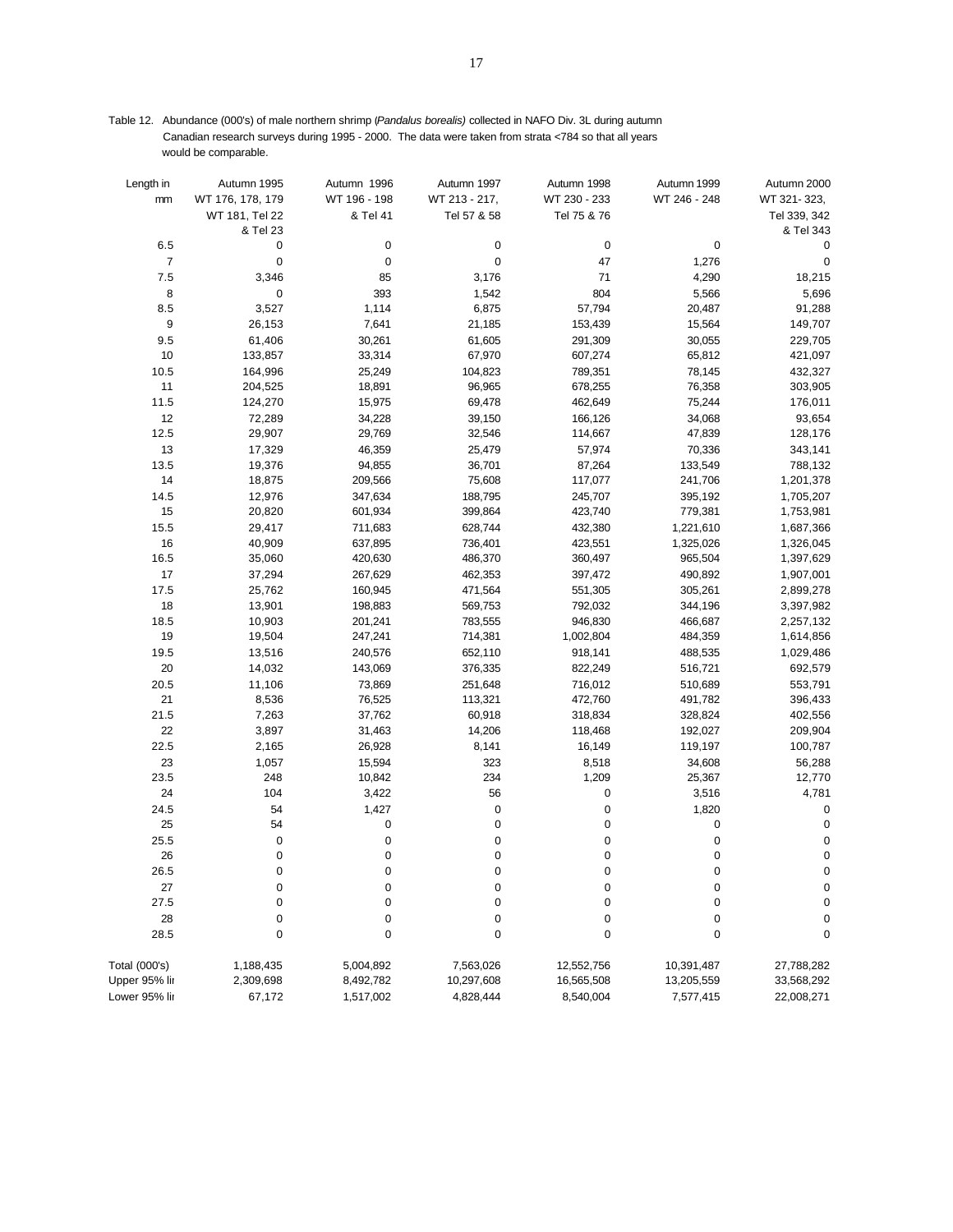Table 13. Abundance (000's) of transitional and primiparous female northern shrimp (*Pandalus borealis)* collected in NAFO Div. 3L during autumn Canadian research surveys during 1995 - 2000. The data were taken from strata <784 so that all years would be comparable.

| Length in<br>mm      | Autumn 1995<br>WT 176, 178, 179 | Autumn 1996<br>WT 196 - 198 | Autumn 1997<br>WT 213 - 217, | Autumn 1998<br>WT 230 - 233 | Autumn 1999<br>WT 246 - 248 | Autumn 2000<br>WT 321-323, |
|----------------------|---------------------------------|-----------------------------|------------------------------|-----------------------------|-----------------------------|----------------------------|
|                      | WT 181, Tel 22<br>& Tel 23      | & Tel 41                    | Tel 57 & 58                  | Tel 75 & 76                 |                             | Tel 339, 342<br>& Tel 343  |
| 8.5                  | $\mathbf 0$                     | 0                           | 0                            | $\pmb{0}$                   | $\pmb{0}$                   | $\mathbf 0$                |
| 9                    | $\mathbf 0$                     | 0                           | $\pmb{0}$                    | $\pmb{0}$                   | $\pmb{0}$                   | $\mathbf 0$                |
| 9.5                  | $\pmb{0}$                       | 0                           | $\mathbf 0$                  | $\pmb{0}$                   | $\pmb{0}$                   | $\mathsf 0$                |
| 10                   | $\mathbf 0$                     | 0                           | $\mathbf 0$                  | $\mathbf 0$                 | $\mathbf 0$                 | $\mathbf 0$                |
| 10.5                 | $\mathbf 0$                     | 0                           | $\pmb{0}$                    | $\pmb{0}$                   | $\pmb{0}$                   | $\mathbf 0$                |
| 11                   | $\mathbf 0$                     | 0                           | $\mathbf 0$                  | $\pmb{0}$                   | $\pmb{0}$                   | $\mathbf 0$                |
| 11.5                 | $\mathbf 0$                     | 0                           | $\mathbf 0$                  | $\mathbf 0$                 | $\mathbf 0$                 | $\pmb{0}$                  |
| 12                   | $\mathbf 0$                     | 0                           | $\pmb{0}$                    | 0                           | 638                         | $\mathbf 0$                |
| 12.5                 | 959                             | 0                           | $\mathbf 0$                  | $\pmb{0}$                   | $\pmb{0}$                   | $\mathbf 0$                |
| 13                   | $\mathbf 0$                     | 0                           | $\mathbf 0$                  | 0                           | $\mathbf 0$                 | $\pmb{0}$                  |
| 13.5                 | 3,989                           | 0                           | $\mathbf 0$                  | $\pmb{0}$                   | $\pmb{0}$                   | $\mathbf 0$                |
| 14                   | 15,348                          | 0                           | $\mathbf 0$                  | 0                           | $\mathbf 0$                 | $\pmb{0}$                  |
| 14.5                 | 9,708                           | 0                           | $\mathbf 0$                  | $\pmb{0}$                   | $\pmb{0}$                   | $\pmb{0}$                  |
| 15                   | 48,864                          | 0                           | $\mathbf 0$                  | $\pmb{0}$                   | $\pmb{0}$                   | $\pmb{0}$                  |
| 15.5                 | 126,767                         | 0                           | $\mathbf 0$                  | $\mathbf 0$                 | $\mathbf 0$                 | $\pmb{0}$                  |
| 16                   | 116,811                         | 0                           | 245                          | $\pmb{0}$                   | $\pmb{0}$                   | $\mathbf 0$                |
| 16.5                 | 92,772                          | 2,510                       | 71                           | $\mathbf 0$                 | $\mathbf 0$                 | $\mathbf{0}$               |
| 17                   | 63,648                          | 0                           | 4,611                        | $\mathbf 0$                 | $\mathbf 0$                 | $\mathbf 0$                |
| 17.5                 | 43,865                          | 5,883                       | 593                          | 47                          | $\pmb{0}$                   | 21                         |
| 18                   | 16,738                          | 3,310                       | 13,738                       | $\pmb{0}$                   | 184                         | 35,572                     |
| 18.5                 | 13,954                          | 7,207                       | 32,009                       | 9,642                       | 3,945                       | 62,928                     |
| 19                   | 16,792                          | 11,805                      | 68,940                       | 9,266                       | 16,718                      | 96,414                     |
| 19.5                 | 18,622                          | 18,542                      | 192,530                      | 47,657                      | 35,375                      | 94,795                     |
| 20                   | 19,354                          | 25,620                      | 221,139                      | 55,044                      | 70,595                      | 248,313                    |
| 20.5                 | 17,089                          | 20,782                      | 382,095                      | 86,450                      | 139,652                     | 220,283                    |
| 21                   | 16,499                          | 6,361                       | 407,000                      | 104,436                     | 267,353                     | 325,940                    |
| 21.5                 | 20,380                          | 13,192                      | 360,278                      | 79,288                      | 374,280                     | 275,601                    |
| 22                   | 22,051                          | 5,713                       | 201,627                      | 45,695                      | 316,725                     | 171,821                    |
| 22.5                 | 17,315                          | 7,161                       | 107,292                      | 20,647                      | 210,851                     | 178,493                    |
| 23                   | 13,263                          | 0                           | 55,436                       | 4,119                       | 87,798                      | 111,325                    |
| 23.5                 | 8,503                           | 0                           | 25,598                       | $\pmb{0}$                   | 46,917                      | 26,681                     |
| 24                   | 2,988                           | 0                           | 6,807                        | $\pmb{0}$                   | 44,066                      | 9,966                      |
| 24.5                 | 3,020                           | 0                           | 4,102                        | $\mathsf 0$                 | 3,151                       | 6,210                      |
| 25                   | 402                             | 0                           | 40                           | 0                           | 0                           | 1,707                      |
| 25.5                 | 119                             | 0                           | 23                           | $\pmb{0}$                   | $\pmb{0}$                   | $\mathbf 0$                |
| 26                   | $\pmb{0}$                       | 0                           | $\mathbf 0$                  | 0                           | $\pmb{0}$                   | $\mathbf 0$                |
| 26.5                 | $\mathbf 0$                     | 0                           | $\mathbf 0$                  | $\pmb{0}$                   | $\pmb{0}$                   | $\mathbf 0$                |
| 27                   | $\mathbf 0$                     | 0                           | $\mathbf 0$                  | 0                           | $\mathbf 0$                 | $\mathbf 0$                |
| 27.5                 | 50                              | 0                           | $\pmb{0}$                    | $\pmb{0}$                   | $\pmb{0}$                   | $\pmb{0}$                  |
| 28                   | $\mathbf 0$                     | 0                           | $\mathbf 0$                  | $\pmb{0}$                   | $\pmb{0}$                   | $\pmb{0}$                  |
| 28.5                 | $\mathbf 0$                     | 0                           | $\mathbf 0$                  | $\pmb{0}$                   | $\pmb{0}$                   | $\mathbf 0$                |
| 29                   | $\mathbf 0$                     | 0                           | $\pmb{0}$                    | $\pmb{0}$                   | $\pmb{0}$                   | $\pmb{0}$                  |
| 29.5                 | $\mathbf 0$                     | 0                           | $\mathbf 0$                  | $\mathbf 0$                 | $\pmb{0}$                   | $\mathbf 0$                |
| 30                   | $\mathbf 0$                     | 0                           | $\mathbf 0$                  | $\mathbf 0$                 | $\pmb{0}$                   | $\mathbf 0$                |
| <b>Total (000's)</b> | 729,866                         | 128,086                     | 2,084,175                    | 462,291                     | 1,618,247                   | 1,866,071                  |
| Upper 95% limit      | 1,087,560                       | 386,121                     | 3,537,467                    | 651,113                     | 2,168,692                   | 3,038,157                  |
| Lower 95% limit      | 372,171                         | $-129,950$                  | 630,883                      | 273,468                     | 1,067,803                   | 693,984                    |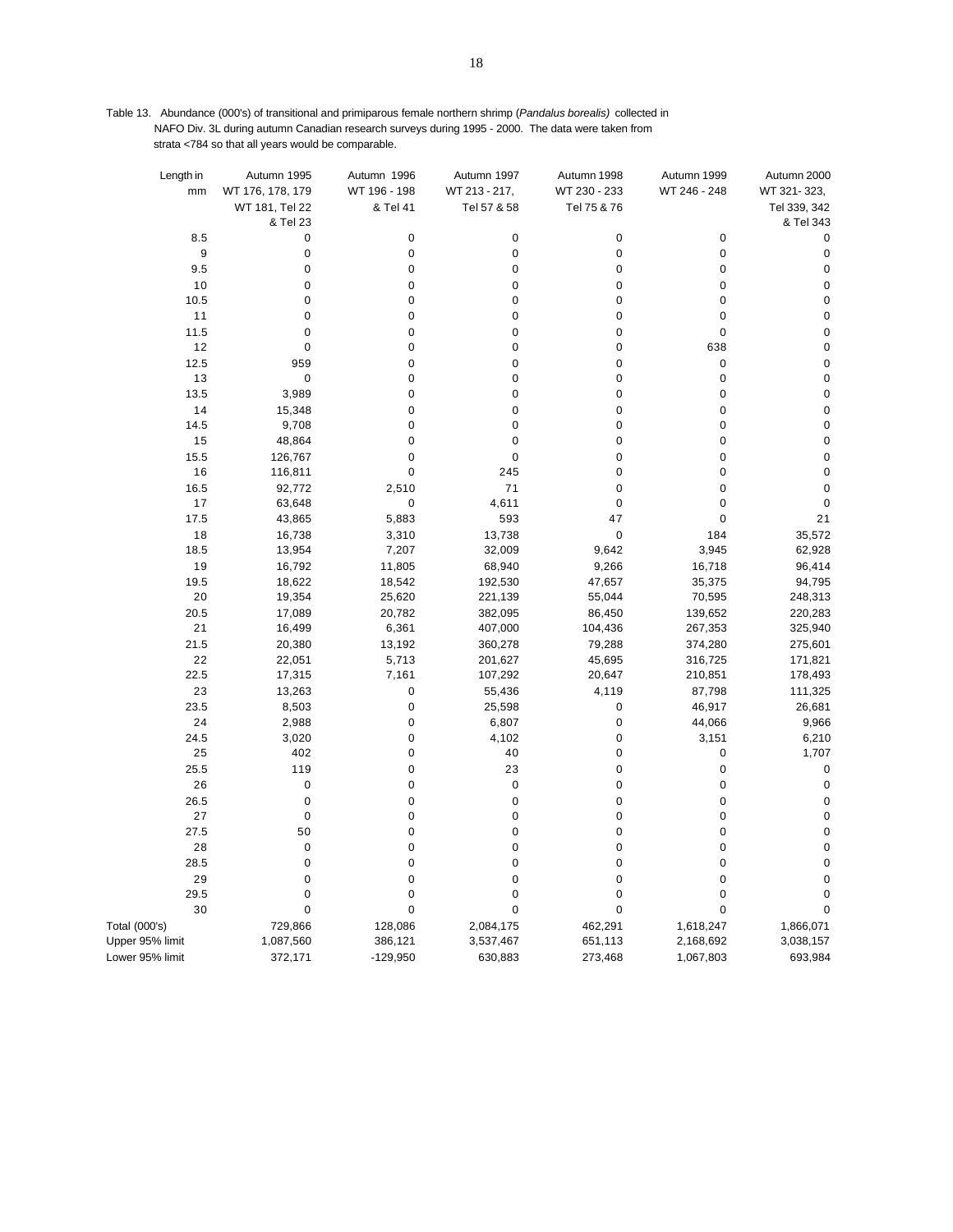Table 14. Abundance (000's) of multiparous + ovigerous northern shrimp (*Pandalus borealis)*collected in NAFO Div. 3L during autumn Canadian research surveys during 1995 - 2000. The data were taken from strata <784 so that all years would be comparable.

| Length in<br>mm | Autumn 1995<br>WT 176, 178, 179<br>WT 181, Tel 22<br>& Tel 23 | Autumn 1996<br>WT 196 - 198<br>& Tel 41 | Autumn 1997<br>WT 213 - 217,<br>Tel 57 & 58 | Autumn 1998<br>WT 230 - 233<br>Tel 75 & 76 | Autumn 1999<br>WT 246 - 248 | Autumn 2000<br>WT 321-323,<br>Tel 339, 342<br>& Tel 343 |
|-----------------|---------------------------------------------------------------|-----------------------------------------|---------------------------------------------|--------------------------------------------|-----------------------------|---------------------------------------------------------|
| 10.5            | 0                                                             | $\pmb{0}$                               | 0                                           | 0                                          | 0                           | 0                                                       |
| 11              | 0                                                             | $\pmb{0}$                               | 0                                           | 0                                          | 0                           | 0                                                       |
| 11.5            | 0                                                             | $\pmb{0}$                               | 0                                           | 0                                          | 0                           | $\pmb{0}$                                               |
| $12$            | 0                                                             | $\pmb{0}$                               | 0                                           | $\pmb{0}$                                  | 0                           | $\pmb{0}$                                               |
| 12.5            | 0                                                             | $\pmb{0}$                               | 0                                           | 0                                          | 0                           | $\pmb{0}$                                               |
| 13              | 0                                                             | $\pmb{0}$                               | 0                                           | 0                                          | 0                           | $\pmb{0}$                                               |
| 13.5            | 0                                                             | $\pmb{0}$                               | $\pmb{0}$                                   | $\pmb{0}$                                  | 1,792                       | $\pmb{0}$                                               |
| 14              | 0                                                             | $\pmb{0}$                               | 523                                         | $\pmb{0}$                                  | 0                           | $\pmb{0}$                                               |
| 14.5            | 0                                                             | $\pmb{0}$                               | 0                                           | 0                                          | 0                           | $\pmb{0}$                                               |
| 15              | 755                                                           | $\pmb{0}$                               | 0                                           | $\pmb{0}$                                  | 0                           | $\pmb{0}$                                               |
| 15.5            | 0                                                             | $\pmb{0}$                               | $\pmb{0}$                                   | 406                                        | 0                           | $\pmb{0}$                                               |
| 16              | 0                                                             | $\pmb{0}$                               | 3,135                                       | 4,834                                      | 0                           | 0                                                       |
| 16.5            | 0                                                             | $\pmb{0}$                               | 1,305                                       | 4,760                                      | 3,918                       | 9,912                                                   |
| 17              | 0                                                             | $\pmb{0}$                               | 1,305                                       | 7,548                                      | 8,841                       | 56                                                      |
| 17.5            | 0                                                             | 290                                     | 2,673                                       | 6,860                                      | 7,583                       | 3,125                                                   |
| 18              | 298                                                           | $\mathbf 0$                             | 1,194                                       | 9,586                                      | 7,744                       | 17,122                                                  |
| 18.5            | $\pmb{0}$                                                     | 965                                     | 3,401                                       | 1,833                                      | 6,374                       | 7,538                                                   |
| 19              | 724                                                           | 6,076                                   | 3,195                                       | 1,055                                      | 14,008                      | 9,610                                                   |
| 19.5            | 506                                                           | $\pmb{0}$                               | 4,004                                       | 4,934                                      | 4,277                       | 11,738                                                  |
| 20              | 438                                                           | 386                                     | 7,978                                       | 9,140                                      | 10,035                      | 5,495                                                   |
| 20.5            | 50                                                            | 828                                     | 8,799                                       | 23,873                                     | 7,380                       | 27,098                                                  |
| 21              | 279                                                           | 1,190                                   | 21,839                                      | 54,158                                     | 17,656                      | 58,573                                                  |
| 21.5            | 1,414                                                         | 3,949                                   | 48,101                                      | 113,972                                    | 38,777                      | 118,267                                                 |
| 22              | 1,516                                                         | 2,754                                   | 66,609                                      | 179,638                                    | 78,406                      | 152,701                                                 |
| 22.5            | 1,377                                                         | 11,990                                  | 82,875                                      | 246,395                                    | 102,230                     | 292,157                                                 |
| 23              | 3,098                                                         | 20,451                                  | 94,787                                      | 226,999                                    | 148,068                     | 289,033                                                 |
| 23.5            | 4,030                                                         | 21,358                                  | 98,493                                      | 174,312                                    | 146,837                     | 392,654                                                 |
| 24              | 5,284                                                         | 17,111                                  | 77,621                                      | 156,256                                    | 150,574                     | 405,051                                                 |
| 24.5            | 9,999                                                         | 25,912                                  | 81,801                                      | 89,088                                     | 82,294                      | 282,919                                                 |
| 25              | 6,793                                                         | 28,052                                  | 71,519                                      | 60,273                                     | 73,959                      | 184,453                                                 |
| 25.5            | 6,078                                                         | 22,493                                  | 40,006                                      | 33,844                                     | 42,264                      | 90,937                                                  |
| 26              | 6,096                                                         | 17,689                                  | 23,248                                      | 16,725                                     | 23,229                      | 40,564                                                  |
| 26.5            | 5,226                                                         | 9,729                                   | 4,805                                       | 9,911                                      | 10,970                      | 36,913                                                  |
| 27              | 3,024                                                         | 5,919                                   | 5,676                                       | 9,838                                      | 7,297                       | 5,021                                                   |
| 27.5            | 1,966                                                         | 3,027                                   | 10,737                                      | 3,481                                      | 4,518                       | 5,808                                                   |
| 28              | 1,997                                                         | 2,376                                   | 2,146                                       | 5,780                                      | 2,959                       | 1,897                                                   |
| 28.5            | 445                                                           | 2,292                                   | 1,624                                       | 1,775                                      | 654                         | 113                                                     |
| 29              | 183                                                           | 2,198                                   | 1,598                                       | 295                                        | 1,268                       | 79                                                      |
| 29.5            | 288                                                           | 1,635                                   | 356                                         | 0                                          | 197                         | 2,262                                                   |
| 30              | 79                                                            | 1,227                                   | 226<br>104                                  | 0                                          | 67                          | $\mathbf 0$                                             |
| 30.5<br>31      | 50                                                            | 1,138<br>110                            | 99                                          | 20                                         | 79<br>$\pmb{0}$             | $\mathbf 0$                                             |
|                 | $\pmb{0}$                                                     |                                         |                                             | 0                                          |                             | 869                                                     |
| 31.5<br>32      | 0<br>0                                                        | 135<br>$\pmb{0}$                        | $\pmb{0}$<br>0                              | 20<br>0                                    | 14<br>0                     | 0<br>0                                                  |
| Total (000's)   | 61,991                                                        | 211,276                                 | 771,780                                     |                                            | 1,004,269                   | 2,451,963                                               |
|                 |                                                               |                                         |                                             | 1,457,607                                  |                             |                                                         |
| Upper 95% limit | 96,586                                                        | 1,019,620                               | 1,548,843                                   | 2,113,480                                  | 1,510,036                   | 3,758,328                                               |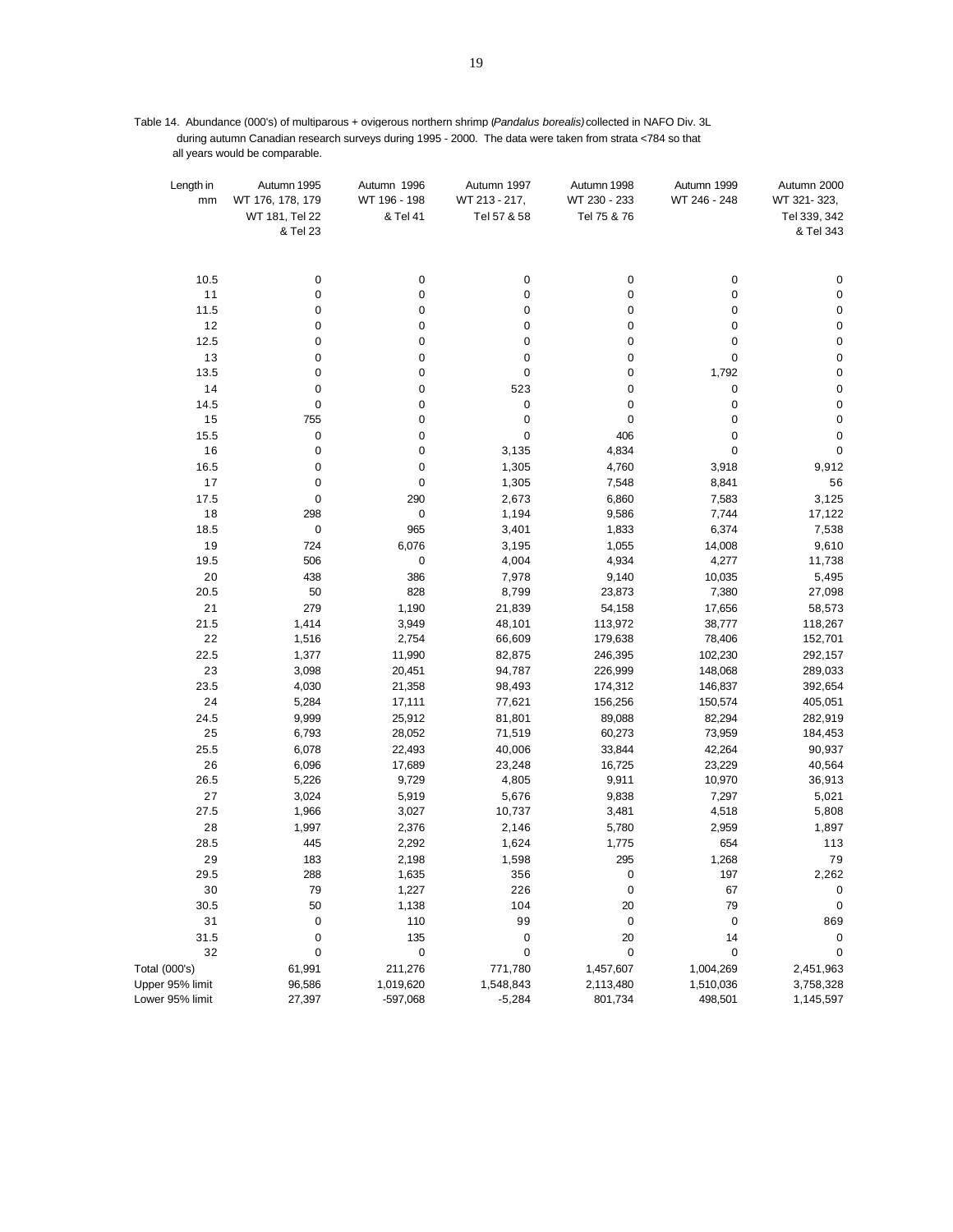Table 15. Abundance (000's) of male northern shrimp (*Pandalus borealis)* collected in NAFO Div. 3N during autumn Canadian research surveys in 1995 - 2000. The data were taken from strata<784 so that all years would be comparable.

| WT 176 & 177<br>Tel 41, 42<br>WT 212 - 214<br>WT 229, 230,<br>WT 245 - 247<br>WT 320, 322,<br>& AN 253<br>233 & Tel 76<br>323, Tel 338 &<br>339<br>5.5<br>0<br>0<br>$\pmb{0}$<br>0<br>0<br>0<br>$\,6$<br>0<br>0<br>0<br>$\pmb{0}$<br>$\pmb{0}$<br>$\pmb{0}$<br>$\pmb{0}$<br>$\pmb{0}$<br>6.5<br>111<br>0<br>0<br>$\pmb{0}$<br>$\overline{7}$<br>382<br>55<br>0<br>$\mathbf 0$<br>0<br>$\pmb{0}$<br>7.5<br>1,146<br>463<br>166<br>0<br>0<br>$\pmb{0}$<br>$\pmb{0}$<br>8<br>200<br>1,785<br>0<br>15<br>$\mathbf 0$<br>8.5<br>1,252<br>5,395<br>0<br>2,807<br>0<br>69<br>$\boldsymbol{9}$<br>0<br>8,894<br>36<br>391<br>1,242<br>2,269<br>9.5<br>609<br>847<br>651<br>170<br>37,963<br>159<br>10<br>209<br>3,124<br>$\pmb{0}$<br>33,235<br>459<br>110<br>10.5<br>78<br>1,875<br>25<br>284<br>115<br>13,624<br>11<br>287<br>9,481<br>114<br>51<br>156<br>8,877<br>11.5<br>993<br>31,256<br>516<br>82<br>17<br>3,399<br>12<br>41,873<br>899<br>46<br>125<br>3,398<br>5,153<br>12.5<br>3,705<br>56,783<br>1,592<br>5,531<br>253<br>169<br>13<br>2,042<br>112<br>5,086<br>51,888<br>5,766<br>546<br>420<br>13.5<br>5,296<br>31,781<br>1,342<br>4,789<br>440<br>14<br>1,095<br>487<br>348<br>1,912<br>25,074<br>17,839<br>1,821<br>712<br>520<br>14.5<br>3,132<br>20,664<br>24,608<br>15<br>644<br>544<br>2,135<br>17,580<br>3,625<br>19,551<br>15.5<br>16,194<br>4,392<br>898<br>1,118<br>3,323<br>38,582<br>16<br>7,116<br>1,621<br>870<br>3,613<br>14,058<br>35,717<br>9,588<br>1,282<br>981<br>16.5<br>3,245<br>25,129<br>54,601<br>17<br>9,918<br>4,367<br>13,121<br>39,101<br>1,289<br>1,431<br>17.5<br>3,468<br>23,048<br>5,158<br>27,648<br>1,005<br>2,349<br>18<br>2,253<br>12,061<br>6,088<br>49,571<br>1,709<br>2,796<br>18.5<br>11,629<br>6,363<br>1,916<br>49,764<br>1,249<br>2,458<br>19<br>9,301<br>5,612<br>57,673<br>1,612<br>2,115<br>1,537<br>19.5<br>10,679<br>3,864<br>56,250<br>1,839<br>1,941<br>2,492<br>20<br>2,684<br>7,112<br>4,599<br>52,246<br>2,332<br>1,959<br>20.5<br>6,672<br>2,014<br>1,903<br>2,113<br>4,139<br>16,324<br>21<br>1,910<br>1,297<br>2,889<br>27,778<br>2,083<br>2,021<br>21.5<br>955<br>570<br>1,986<br>26,638<br>2,572<br>1,622<br>22<br>955<br>1,651<br>915<br>1,290<br>11,871<br>1,457<br>22.5<br>382<br>17<br>325<br>921<br>890<br>11,477<br>23<br>191<br>1,424<br>269<br>270<br>513<br>6,693<br>23.5<br>0<br>0<br>182<br>11<br>101<br>83<br>24<br>0<br>6<br>14<br>23<br>12<br>76<br>24.5<br>0<br>0<br>0<br>$\pmb{0}$<br>0<br>20<br>0<br>$\pmb{0}$<br>0<br>25<br>0<br>0<br>$\pmb{0}$<br>0<br>25.5<br>0<br>0<br>$\mathbf 0$<br>0<br>0<br>26<br>0<br>0<br>0<br>0<br>0<br>0<br>26.5<br>0<br>0<br>0<br>0<br>0<br>0<br>27<br>0<br>0<br>0<br>0<br>0<br>0<br>27.5<br>0<br>0<br>0<br>0<br>0<br>0<br>28<br>0<br>0<br>0<br>0<br>0<br>0<br>28.5<br>0<br>0<br>0<br>0<br>0<br>0<br>Total (000's)<br>456,272<br>87,303<br>754,003<br>27,962<br>30,217<br>66,465<br>Upper 95% limit<br>49,954<br>623,567<br>4,834,624<br>652,980<br>8,601,999<br>68,051<br>Lower 95% limit<br>-490,637<br>$-3,922,079$<br>$-478,375$<br>$-7,093,992$<br>$-12,127$<br>10,480 | Length in mm | Autumn 1995 | Autumn 1996 | Autumn 1997 | Autumn 1998 | Autumn 1999 | Autumn 2000 |
|-------------------------------------------------------------------------------------------------------------------------------------------------------------------------------------------------------------------------------------------------------------------------------------------------------------------------------------------------------------------------------------------------------------------------------------------------------------------------------------------------------------------------------------------------------------------------------------------------------------------------------------------------------------------------------------------------------------------------------------------------------------------------------------------------------------------------------------------------------------------------------------------------------------------------------------------------------------------------------------------------------------------------------------------------------------------------------------------------------------------------------------------------------------------------------------------------------------------------------------------------------------------------------------------------------------------------------------------------------------------------------------------------------------------------------------------------------------------------------------------------------------------------------------------------------------------------------------------------------------------------------------------------------------------------------------------------------------------------------------------------------------------------------------------------------------------------------------------------------------------------------------------------------------------------------------------------------------------------------------------------------------------------------------------------------------------------------------------------------------------------------------------------------------------------------------------------------------------------------------------------------------------------------------------------------------------------------------------------------------------------------------------------------------------------------------------------------------------------------------------------------------------------------------------------------------------------------------------------------------------------------------------------------------------------------------------------------------------------------------------------------------------------------------------------------------------------------------------------------------------------------------------------------------------------------------------------------------------------------------------------------------------------------------------------------------------------------------------|--------------|-------------|-------------|-------------|-------------|-------------|-------------|
|                                                                                                                                                                                                                                                                                                                                                                                                                                                                                                                                                                                                                                                                                                                                                                                                                                                                                                                                                                                                                                                                                                                                                                                                                                                                                                                                                                                                                                                                                                                                                                                                                                                                                                                                                                                                                                                                                                                                                                                                                                                                                                                                                                                                                                                                                                                                                                                                                                                                                                                                                                                                                                                                                                                                                                                                                                                                                                                                                                                                                                                                                           |              |             |             |             |             |             |             |
|                                                                                                                                                                                                                                                                                                                                                                                                                                                                                                                                                                                                                                                                                                                                                                                                                                                                                                                                                                                                                                                                                                                                                                                                                                                                                                                                                                                                                                                                                                                                                                                                                                                                                                                                                                                                                                                                                                                                                                                                                                                                                                                                                                                                                                                                                                                                                                                                                                                                                                                                                                                                                                                                                                                                                                                                                                                                                                                                                                                                                                                                                           |              |             |             |             |             |             |             |
|                                                                                                                                                                                                                                                                                                                                                                                                                                                                                                                                                                                                                                                                                                                                                                                                                                                                                                                                                                                                                                                                                                                                                                                                                                                                                                                                                                                                                                                                                                                                                                                                                                                                                                                                                                                                                                                                                                                                                                                                                                                                                                                                                                                                                                                                                                                                                                                                                                                                                                                                                                                                                                                                                                                                                                                                                                                                                                                                                                                                                                                                                           |              |             |             |             |             |             |             |
|                                                                                                                                                                                                                                                                                                                                                                                                                                                                                                                                                                                                                                                                                                                                                                                                                                                                                                                                                                                                                                                                                                                                                                                                                                                                                                                                                                                                                                                                                                                                                                                                                                                                                                                                                                                                                                                                                                                                                                                                                                                                                                                                                                                                                                                                                                                                                                                                                                                                                                                                                                                                                                                                                                                                                                                                                                                                                                                                                                                                                                                                                           |              |             |             |             |             |             |             |
|                                                                                                                                                                                                                                                                                                                                                                                                                                                                                                                                                                                                                                                                                                                                                                                                                                                                                                                                                                                                                                                                                                                                                                                                                                                                                                                                                                                                                                                                                                                                                                                                                                                                                                                                                                                                                                                                                                                                                                                                                                                                                                                                                                                                                                                                                                                                                                                                                                                                                                                                                                                                                                                                                                                                                                                                                                                                                                                                                                                                                                                                                           |              |             |             |             |             |             |             |
|                                                                                                                                                                                                                                                                                                                                                                                                                                                                                                                                                                                                                                                                                                                                                                                                                                                                                                                                                                                                                                                                                                                                                                                                                                                                                                                                                                                                                                                                                                                                                                                                                                                                                                                                                                                                                                                                                                                                                                                                                                                                                                                                                                                                                                                                                                                                                                                                                                                                                                                                                                                                                                                                                                                                                                                                                                                                                                                                                                                                                                                                                           |              |             |             |             |             |             |             |
|                                                                                                                                                                                                                                                                                                                                                                                                                                                                                                                                                                                                                                                                                                                                                                                                                                                                                                                                                                                                                                                                                                                                                                                                                                                                                                                                                                                                                                                                                                                                                                                                                                                                                                                                                                                                                                                                                                                                                                                                                                                                                                                                                                                                                                                                                                                                                                                                                                                                                                                                                                                                                                                                                                                                                                                                                                                                                                                                                                                                                                                                                           |              |             |             |             |             |             |             |
|                                                                                                                                                                                                                                                                                                                                                                                                                                                                                                                                                                                                                                                                                                                                                                                                                                                                                                                                                                                                                                                                                                                                                                                                                                                                                                                                                                                                                                                                                                                                                                                                                                                                                                                                                                                                                                                                                                                                                                                                                                                                                                                                                                                                                                                                                                                                                                                                                                                                                                                                                                                                                                                                                                                                                                                                                                                                                                                                                                                                                                                                                           |              |             |             |             |             |             |             |
|                                                                                                                                                                                                                                                                                                                                                                                                                                                                                                                                                                                                                                                                                                                                                                                                                                                                                                                                                                                                                                                                                                                                                                                                                                                                                                                                                                                                                                                                                                                                                                                                                                                                                                                                                                                                                                                                                                                                                                                                                                                                                                                                                                                                                                                                                                                                                                                                                                                                                                                                                                                                                                                                                                                                                                                                                                                                                                                                                                                                                                                                                           |              |             |             |             |             |             |             |
|                                                                                                                                                                                                                                                                                                                                                                                                                                                                                                                                                                                                                                                                                                                                                                                                                                                                                                                                                                                                                                                                                                                                                                                                                                                                                                                                                                                                                                                                                                                                                                                                                                                                                                                                                                                                                                                                                                                                                                                                                                                                                                                                                                                                                                                                                                                                                                                                                                                                                                                                                                                                                                                                                                                                                                                                                                                                                                                                                                                                                                                                                           |              |             |             |             |             |             |             |
|                                                                                                                                                                                                                                                                                                                                                                                                                                                                                                                                                                                                                                                                                                                                                                                                                                                                                                                                                                                                                                                                                                                                                                                                                                                                                                                                                                                                                                                                                                                                                                                                                                                                                                                                                                                                                                                                                                                                                                                                                                                                                                                                                                                                                                                                                                                                                                                                                                                                                                                                                                                                                                                                                                                                                                                                                                                                                                                                                                                                                                                                                           |              |             |             |             |             |             |             |
|                                                                                                                                                                                                                                                                                                                                                                                                                                                                                                                                                                                                                                                                                                                                                                                                                                                                                                                                                                                                                                                                                                                                                                                                                                                                                                                                                                                                                                                                                                                                                                                                                                                                                                                                                                                                                                                                                                                                                                                                                                                                                                                                                                                                                                                                                                                                                                                                                                                                                                                                                                                                                                                                                                                                                                                                                                                                                                                                                                                                                                                                                           |              |             |             |             |             |             |             |
|                                                                                                                                                                                                                                                                                                                                                                                                                                                                                                                                                                                                                                                                                                                                                                                                                                                                                                                                                                                                                                                                                                                                                                                                                                                                                                                                                                                                                                                                                                                                                                                                                                                                                                                                                                                                                                                                                                                                                                                                                                                                                                                                                                                                                                                                                                                                                                                                                                                                                                                                                                                                                                                                                                                                                                                                                                                                                                                                                                                                                                                                                           |              |             |             |             |             |             |             |
|                                                                                                                                                                                                                                                                                                                                                                                                                                                                                                                                                                                                                                                                                                                                                                                                                                                                                                                                                                                                                                                                                                                                                                                                                                                                                                                                                                                                                                                                                                                                                                                                                                                                                                                                                                                                                                                                                                                                                                                                                                                                                                                                                                                                                                                                                                                                                                                                                                                                                                                                                                                                                                                                                                                                                                                                                                                                                                                                                                                                                                                                                           |              |             |             |             |             |             |             |
|                                                                                                                                                                                                                                                                                                                                                                                                                                                                                                                                                                                                                                                                                                                                                                                                                                                                                                                                                                                                                                                                                                                                                                                                                                                                                                                                                                                                                                                                                                                                                                                                                                                                                                                                                                                                                                                                                                                                                                                                                                                                                                                                                                                                                                                                                                                                                                                                                                                                                                                                                                                                                                                                                                                                                                                                                                                                                                                                                                                                                                                                                           |              |             |             |             |             |             |             |
|                                                                                                                                                                                                                                                                                                                                                                                                                                                                                                                                                                                                                                                                                                                                                                                                                                                                                                                                                                                                                                                                                                                                                                                                                                                                                                                                                                                                                                                                                                                                                                                                                                                                                                                                                                                                                                                                                                                                                                                                                                                                                                                                                                                                                                                                                                                                                                                                                                                                                                                                                                                                                                                                                                                                                                                                                                                                                                                                                                                                                                                                                           |              |             |             |             |             |             |             |
|                                                                                                                                                                                                                                                                                                                                                                                                                                                                                                                                                                                                                                                                                                                                                                                                                                                                                                                                                                                                                                                                                                                                                                                                                                                                                                                                                                                                                                                                                                                                                                                                                                                                                                                                                                                                                                                                                                                                                                                                                                                                                                                                                                                                                                                                                                                                                                                                                                                                                                                                                                                                                                                                                                                                                                                                                                                                                                                                                                                                                                                                                           |              |             |             |             |             |             |             |
|                                                                                                                                                                                                                                                                                                                                                                                                                                                                                                                                                                                                                                                                                                                                                                                                                                                                                                                                                                                                                                                                                                                                                                                                                                                                                                                                                                                                                                                                                                                                                                                                                                                                                                                                                                                                                                                                                                                                                                                                                                                                                                                                                                                                                                                                                                                                                                                                                                                                                                                                                                                                                                                                                                                                                                                                                                                                                                                                                                                                                                                                                           |              |             |             |             |             |             |             |
|                                                                                                                                                                                                                                                                                                                                                                                                                                                                                                                                                                                                                                                                                                                                                                                                                                                                                                                                                                                                                                                                                                                                                                                                                                                                                                                                                                                                                                                                                                                                                                                                                                                                                                                                                                                                                                                                                                                                                                                                                                                                                                                                                                                                                                                                                                                                                                                                                                                                                                                                                                                                                                                                                                                                                                                                                                                                                                                                                                                                                                                                                           |              |             |             |             |             |             |             |
|                                                                                                                                                                                                                                                                                                                                                                                                                                                                                                                                                                                                                                                                                                                                                                                                                                                                                                                                                                                                                                                                                                                                                                                                                                                                                                                                                                                                                                                                                                                                                                                                                                                                                                                                                                                                                                                                                                                                                                                                                                                                                                                                                                                                                                                                                                                                                                                                                                                                                                                                                                                                                                                                                                                                                                                                                                                                                                                                                                                                                                                                                           |              |             |             |             |             |             |             |
|                                                                                                                                                                                                                                                                                                                                                                                                                                                                                                                                                                                                                                                                                                                                                                                                                                                                                                                                                                                                                                                                                                                                                                                                                                                                                                                                                                                                                                                                                                                                                                                                                                                                                                                                                                                                                                                                                                                                                                                                                                                                                                                                                                                                                                                                                                                                                                                                                                                                                                                                                                                                                                                                                                                                                                                                                                                                                                                                                                                                                                                                                           |              |             |             |             |             |             |             |
|                                                                                                                                                                                                                                                                                                                                                                                                                                                                                                                                                                                                                                                                                                                                                                                                                                                                                                                                                                                                                                                                                                                                                                                                                                                                                                                                                                                                                                                                                                                                                                                                                                                                                                                                                                                                                                                                                                                                                                                                                                                                                                                                                                                                                                                                                                                                                                                                                                                                                                                                                                                                                                                                                                                                                                                                                                                                                                                                                                                                                                                                                           |              |             |             |             |             |             |             |
|                                                                                                                                                                                                                                                                                                                                                                                                                                                                                                                                                                                                                                                                                                                                                                                                                                                                                                                                                                                                                                                                                                                                                                                                                                                                                                                                                                                                                                                                                                                                                                                                                                                                                                                                                                                                                                                                                                                                                                                                                                                                                                                                                                                                                                                                                                                                                                                                                                                                                                                                                                                                                                                                                                                                                                                                                                                                                                                                                                                                                                                                                           |              |             |             |             |             |             |             |
|                                                                                                                                                                                                                                                                                                                                                                                                                                                                                                                                                                                                                                                                                                                                                                                                                                                                                                                                                                                                                                                                                                                                                                                                                                                                                                                                                                                                                                                                                                                                                                                                                                                                                                                                                                                                                                                                                                                                                                                                                                                                                                                                                                                                                                                                                                                                                                                                                                                                                                                                                                                                                                                                                                                                                                                                                                                                                                                                                                                                                                                                                           |              |             |             |             |             |             |             |
|                                                                                                                                                                                                                                                                                                                                                                                                                                                                                                                                                                                                                                                                                                                                                                                                                                                                                                                                                                                                                                                                                                                                                                                                                                                                                                                                                                                                                                                                                                                                                                                                                                                                                                                                                                                                                                                                                                                                                                                                                                                                                                                                                                                                                                                                                                                                                                                                                                                                                                                                                                                                                                                                                                                                                                                                                                                                                                                                                                                                                                                                                           |              |             |             |             |             |             |             |
|                                                                                                                                                                                                                                                                                                                                                                                                                                                                                                                                                                                                                                                                                                                                                                                                                                                                                                                                                                                                                                                                                                                                                                                                                                                                                                                                                                                                                                                                                                                                                                                                                                                                                                                                                                                                                                                                                                                                                                                                                                                                                                                                                                                                                                                                                                                                                                                                                                                                                                                                                                                                                                                                                                                                                                                                                                                                                                                                                                                                                                                                                           |              |             |             |             |             |             |             |
|                                                                                                                                                                                                                                                                                                                                                                                                                                                                                                                                                                                                                                                                                                                                                                                                                                                                                                                                                                                                                                                                                                                                                                                                                                                                                                                                                                                                                                                                                                                                                                                                                                                                                                                                                                                                                                                                                                                                                                                                                                                                                                                                                                                                                                                                                                                                                                                                                                                                                                                                                                                                                                                                                                                                                                                                                                                                                                                                                                                                                                                                                           |              |             |             |             |             |             |             |
|                                                                                                                                                                                                                                                                                                                                                                                                                                                                                                                                                                                                                                                                                                                                                                                                                                                                                                                                                                                                                                                                                                                                                                                                                                                                                                                                                                                                                                                                                                                                                                                                                                                                                                                                                                                                                                                                                                                                                                                                                                                                                                                                                                                                                                                                                                                                                                                                                                                                                                                                                                                                                                                                                                                                                                                                                                                                                                                                                                                                                                                                                           |              |             |             |             |             |             |             |
|                                                                                                                                                                                                                                                                                                                                                                                                                                                                                                                                                                                                                                                                                                                                                                                                                                                                                                                                                                                                                                                                                                                                                                                                                                                                                                                                                                                                                                                                                                                                                                                                                                                                                                                                                                                                                                                                                                                                                                                                                                                                                                                                                                                                                                                                                                                                                                                                                                                                                                                                                                                                                                                                                                                                                                                                                                                                                                                                                                                                                                                                                           |              |             |             |             |             |             |             |
|                                                                                                                                                                                                                                                                                                                                                                                                                                                                                                                                                                                                                                                                                                                                                                                                                                                                                                                                                                                                                                                                                                                                                                                                                                                                                                                                                                                                                                                                                                                                                                                                                                                                                                                                                                                                                                                                                                                                                                                                                                                                                                                                                                                                                                                                                                                                                                                                                                                                                                                                                                                                                                                                                                                                                                                                                                                                                                                                                                                                                                                                                           |              |             |             |             |             |             |             |
|                                                                                                                                                                                                                                                                                                                                                                                                                                                                                                                                                                                                                                                                                                                                                                                                                                                                                                                                                                                                                                                                                                                                                                                                                                                                                                                                                                                                                                                                                                                                                                                                                                                                                                                                                                                                                                                                                                                                                                                                                                                                                                                                                                                                                                                                                                                                                                                                                                                                                                                                                                                                                                                                                                                                                                                                                                                                                                                                                                                                                                                                                           |              |             |             |             |             |             |             |
|                                                                                                                                                                                                                                                                                                                                                                                                                                                                                                                                                                                                                                                                                                                                                                                                                                                                                                                                                                                                                                                                                                                                                                                                                                                                                                                                                                                                                                                                                                                                                                                                                                                                                                                                                                                                                                                                                                                                                                                                                                                                                                                                                                                                                                                                                                                                                                                                                                                                                                                                                                                                                                                                                                                                                                                                                                                                                                                                                                                                                                                                                           |              |             |             |             |             |             |             |
|                                                                                                                                                                                                                                                                                                                                                                                                                                                                                                                                                                                                                                                                                                                                                                                                                                                                                                                                                                                                                                                                                                                                                                                                                                                                                                                                                                                                                                                                                                                                                                                                                                                                                                                                                                                                                                                                                                                                                                                                                                                                                                                                                                                                                                                                                                                                                                                                                                                                                                                                                                                                                                                                                                                                                                                                                                                                                                                                                                                                                                                                                           |              |             |             |             |             |             |             |
|                                                                                                                                                                                                                                                                                                                                                                                                                                                                                                                                                                                                                                                                                                                                                                                                                                                                                                                                                                                                                                                                                                                                                                                                                                                                                                                                                                                                                                                                                                                                                                                                                                                                                                                                                                                                                                                                                                                                                                                                                                                                                                                                                                                                                                                                                                                                                                                                                                                                                                                                                                                                                                                                                                                                                                                                                                                                                                                                                                                                                                                                                           |              |             |             |             |             |             |             |
|                                                                                                                                                                                                                                                                                                                                                                                                                                                                                                                                                                                                                                                                                                                                                                                                                                                                                                                                                                                                                                                                                                                                                                                                                                                                                                                                                                                                                                                                                                                                                                                                                                                                                                                                                                                                                                                                                                                                                                                                                                                                                                                                                                                                                                                                                                                                                                                                                                                                                                                                                                                                                                                                                                                                                                                                                                                                                                                                                                                                                                                                                           |              |             |             |             |             |             |             |
|                                                                                                                                                                                                                                                                                                                                                                                                                                                                                                                                                                                                                                                                                                                                                                                                                                                                                                                                                                                                                                                                                                                                                                                                                                                                                                                                                                                                                                                                                                                                                                                                                                                                                                                                                                                                                                                                                                                                                                                                                                                                                                                                                                                                                                                                                                                                                                                                                                                                                                                                                                                                                                                                                                                                                                                                                                                                                                                                                                                                                                                                                           |              |             |             |             |             |             |             |
|                                                                                                                                                                                                                                                                                                                                                                                                                                                                                                                                                                                                                                                                                                                                                                                                                                                                                                                                                                                                                                                                                                                                                                                                                                                                                                                                                                                                                                                                                                                                                                                                                                                                                                                                                                                                                                                                                                                                                                                                                                                                                                                                                                                                                                                                                                                                                                                                                                                                                                                                                                                                                                                                                                                                                                                                                                                                                                                                                                                                                                                                                           |              |             |             |             |             |             |             |
|                                                                                                                                                                                                                                                                                                                                                                                                                                                                                                                                                                                                                                                                                                                                                                                                                                                                                                                                                                                                                                                                                                                                                                                                                                                                                                                                                                                                                                                                                                                                                                                                                                                                                                                                                                                                                                                                                                                                                                                                                                                                                                                                                                                                                                                                                                                                                                                                                                                                                                                                                                                                                                                                                                                                                                                                                                                                                                                                                                                                                                                                                           |              |             |             |             |             |             |             |
|                                                                                                                                                                                                                                                                                                                                                                                                                                                                                                                                                                                                                                                                                                                                                                                                                                                                                                                                                                                                                                                                                                                                                                                                                                                                                                                                                                                                                                                                                                                                                                                                                                                                                                                                                                                                                                                                                                                                                                                                                                                                                                                                                                                                                                                                                                                                                                                                                                                                                                                                                                                                                                                                                                                                                                                                                                                                                                                                                                                                                                                                                           |              |             |             |             |             |             |             |
|                                                                                                                                                                                                                                                                                                                                                                                                                                                                                                                                                                                                                                                                                                                                                                                                                                                                                                                                                                                                                                                                                                                                                                                                                                                                                                                                                                                                                                                                                                                                                                                                                                                                                                                                                                                                                                                                                                                                                                                                                                                                                                                                                                                                                                                                                                                                                                                                                                                                                                                                                                                                                                                                                                                                                                                                                                                                                                                                                                                                                                                                                           |              |             |             |             |             |             |             |
|                                                                                                                                                                                                                                                                                                                                                                                                                                                                                                                                                                                                                                                                                                                                                                                                                                                                                                                                                                                                                                                                                                                                                                                                                                                                                                                                                                                                                                                                                                                                                                                                                                                                                                                                                                                                                                                                                                                                                                                                                                                                                                                                                                                                                                                                                                                                                                                                                                                                                                                                                                                                                                                                                                                                                                                                                                                                                                                                                                                                                                                                                           |              |             |             |             |             |             |             |
|                                                                                                                                                                                                                                                                                                                                                                                                                                                                                                                                                                                                                                                                                                                                                                                                                                                                                                                                                                                                                                                                                                                                                                                                                                                                                                                                                                                                                                                                                                                                                                                                                                                                                                                                                                                                                                                                                                                                                                                                                                                                                                                                                                                                                                                                                                                                                                                                                                                                                                                                                                                                                                                                                                                                                                                                                                                                                                                                                                                                                                                                                           |              |             |             |             |             |             |             |
|                                                                                                                                                                                                                                                                                                                                                                                                                                                                                                                                                                                                                                                                                                                                                                                                                                                                                                                                                                                                                                                                                                                                                                                                                                                                                                                                                                                                                                                                                                                                                                                                                                                                                                                                                                                                                                                                                                                                                                                                                                                                                                                                                                                                                                                                                                                                                                                                                                                                                                                                                                                                                                                                                                                                                                                                                                                                                                                                                                                                                                                                                           |              |             |             |             |             |             |             |
|                                                                                                                                                                                                                                                                                                                                                                                                                                                                                                                                                                                                                                                                                                                                                                                                                                                                                                                                                                                                                                                                                                                                                                                                                                                                                                                                                                                                                                                                                                                                                                                                                                                                                                                                                                                                                                                                                                                                                                                                                                                                                                                                                                                                                                                                                                                                                                                                                                                                                                                                                                                                                                                                                                                                                                                                                                                                                                                                                                                                                                                                                           |              |             |             |             |             |             |             |
|                                                                                                                                                                                                                                                                                                                                                                                                                                                                                                                                                                                                                                                                                                                                                                                                                                                                                                                                                                                                                                                                                                                                                                                                                                                                                                                                                                                                                                                                                                                                                                                                                                                                                                                                                                                                                                                                                                                                                                                                                                                                                                                                                                                                                                                                                                                                                                                                                                                                                                                                                                                                                                                                                                                                                                                                                                                                                                                                                                                                                                                                                           |              |             |             |             |             |             |             |
|                                                                                                                                                                                                                                                                                                                                                                                                                                                                                                                                                                                                                                                                                                                                                                                                                                                                                                                                                                                                                                                                                                                                                                                                                                                                                                                                                                                                                                                                                                                                                                                                                                                                                                                                                                                                                                                                                                                                                                                                                                                                                                                                                                                                                                                                                                                                                                                                                                                                                                                                                                                                                                                                                                                                                                                                                                                                                                                                                                                                                                                                                           |              |             |             |             |             |             |             |
|                                                                                                                                                                                                                                                                                                                                                                                                                                                                                                                                                                                                                                                                                                                                                                                                                                                                                                                                                                                                                                                                                                                                                                                                                                                                                                                                                                                                                                                                                                                                                                                                                                                                                                                                                                                                                                                                                                                                                                                                                                                                                                                                                                                                                                                                                                                                                                                                                                                                                                                                                                                                                                                                                                                                                                                                                                                                                                                                                                                                                                                                                           |              |             |             |             |             |             |             |
|                                                                                                                                                                                                                                                                                                                                                                                                                                                                                                                                                                                                                                                                                                                                                                                                                                                                                                                                                                                                                                                                                                                                                                                                                                                                                                                                                                                                                                                                                                                                                                                                                                                                                                                                                                                                                                                                                                                                                                                                                                                                                                                                                                                                                                                                                                                                                                                                                                                                                                                                                                                                                                                                                                                                                                                                                                                                                                                                                                                                                                                                                           |              |             |             |             |             |             |             |
|                                                                                                                                                                                                                                                                                                                                                                                                                                                                                                                                                                                                                                                                                                                                                                                                                                                                                                                                                                                                                                                                                                                                                                                                                                                                                                                                                                                                                                                                                                                                                                                                                                                                                                                                                                                                                                                                                                                                                                                                                                                                                                                                                                                                                                                                                                                                                                                                                                                                                                                                                                                                                                                                                                                                                                                                                                                                                                                                                                                                                                                                                           |              |             |             |             |             |             |             |
|                                                                                                                                                                                                                                                                                                                                                                                                                                                                                                                                                                                                                                                                                                                                                                                                                                                                                                                                                                                                                                                                                                                                                                                                                                                                                                                                                                                                                                                                                                                                                                                                                                                                                                                                                                                                                                                                                                                                                                                                                                                                                                                                                                                                                                                                                                                                                                                                                                                                                                                                                                                                                                                                                                                                                                                                                                                                                                                                                                                                                                                                                           |              |             |             |             |             |             |             |
|                                                                                                                                                                                                                                                                                                                                                                                                                                                                                                                                                                                                                                                                                                                                                                                                                                                                                                                                                                                                                                                                                                                                                                                                                                                                                                                                                                                                                                                                                                                                                                                                                                                                                                                                                                                                                                                                                                                                                                                                                                                                                                                                                                                                                                                                                                                                                                                                                                                                                                                                                                                                                                                                                                                                                                                                                                                                                                                                                                                                                                                                                           |              |             |             |             |             |             |             |
|                                                                                                                                                                                                                                                                                                                                                                                                                                                                                                                                                                                                                                                                                                                                                                                                                                                                                                                                                                                                                                                                                                                                                                                                                                                                                                                                                                                                                                                                                                                                                                                                                                                                                                                                                                                                                                                                                                                                                                                                                                                                                                                                                                                                                                                                                                                                                                                                                                                                                                                                                                                                                                                                                                                                                                                                                                                                                                                                                                                                                                                                                           |              |             |             |             |             |             |             |
|                                                                                                                                                                                                                                                                                                                                                                                                                                                                                                                                                                                                                                                                                                                                                                                                                                                                                                                                                                                                                                                                                                                                                                                                                                                                                                                                                                                                                                                                                                                                                                                                                                                                                                                                                                                                                                                                                                                                                                                                                                                                                                                                                                                                                                                                                                                                                                                                                                                                                                                                                                                                                                                                                                                                                                                                                                                                                                                                                                                                                                                                                           |              |             |             |             |             |             |             |
|                                                                                                                                                                                                                                                                                                                                                                                                                                                                                                                                                                                                                                                                                                                                                                                                                                                                                                                                                                                                                                                                                                                                                                                                                                                                                                                                                                                                                                                                                                                                                                                                                                                                                                                                                                                                                                                                                                                                                                                                                                                                                                                                                                                                                                                                                                                                                                                                                                                                                                                                                                                                                                                                                                                                                                                                                                                                                                                                                                                                                                                                                           |              |             |             |             |             |             |             |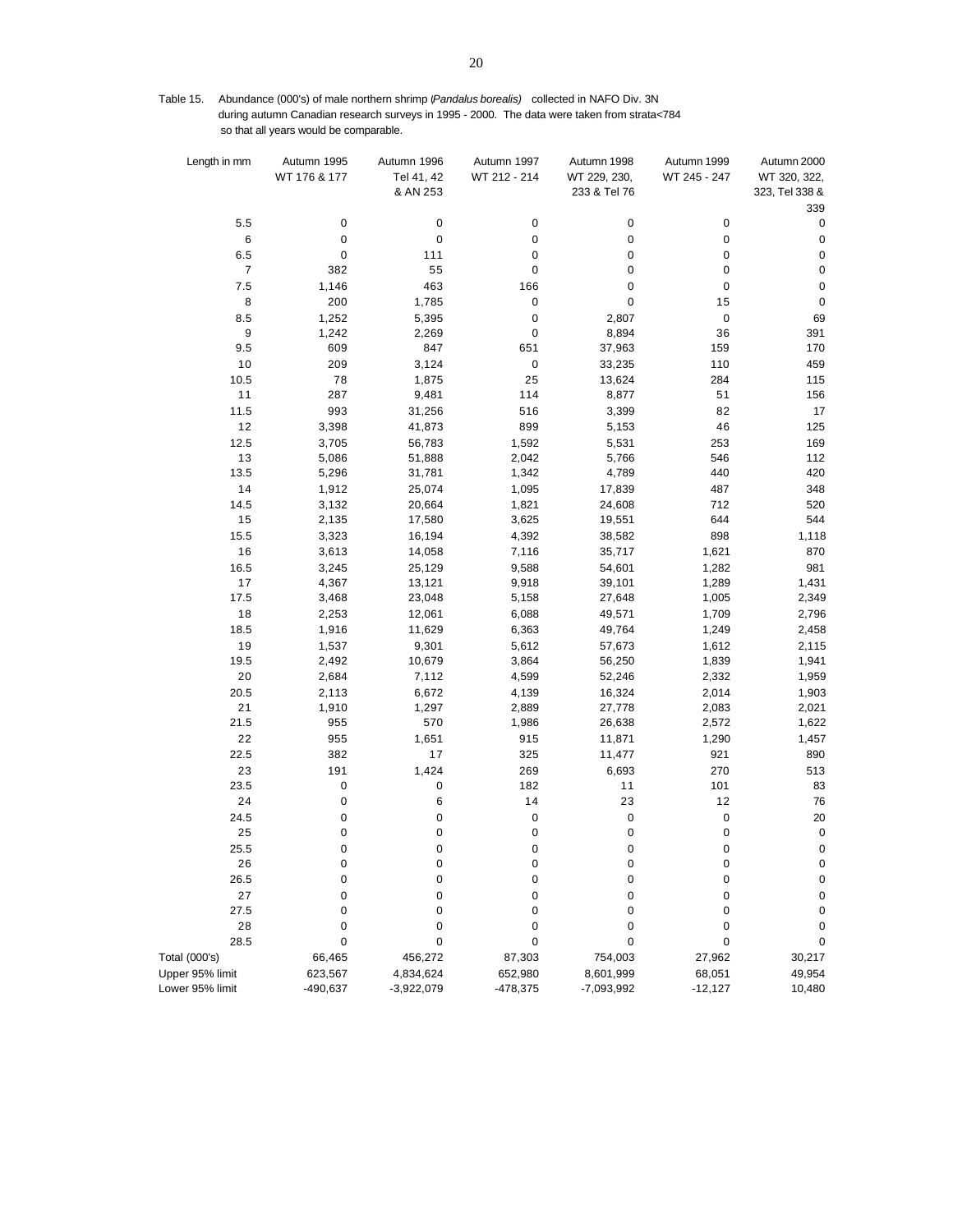| Length in mm    | Autumn 1995<br>WT 176 & 177 | Autumn 1996<br>Tel 41, 42<br>& AN 253 | Autumn 1997<br>WT 212 - 214 | Autumn 1998<br>WT 229, 230,<br>233 & Tel 76 | Autumn 1999<br>WT 245 - 247 | Autumn 2000<br>WT 320, 322,<br>323, Tel 338 & |
|-----------------|-----------------------------|---------------------------------------|-----------------------------|---------------------------------------------|-----------------------------|-----------------------------------------------|
|                 |                             |                                       |                             |                                             |                             | 339                                           |
| 14              | $\pmb{0}$                   | 0                                     | 0                           | $\pmb{0}$                                   | 0                           | 0                                             |
| 14.5            | $\pmb{0}$                   | 0                                     | 0                           | $\pmb{0}$                                   | 0                           | 0                                             |
| 15              | 0                           | 0                                     | 0                           | 0                                           | 0                           | 0                                             |
| 15.5            | 0                           | 0                                     | 0                           | 0                                           | 0                           | $\mathbf 0$                                   |
| 16              | 0                           | $\pmb{0}$                             | 0                           | 0                                           | 0                           | $\pmb{0}$                                     |
| 16.5            | $\mathbf 0$                 | 64                                    | 0                           | $\pmb{0}$                                   | $\mathbf 0$                 | $\mathbf 0$                                   |
| 17              | 0                           | 58                                    | 0                           | $\mathbf 0$                                 | $\mathbf 0$                 | $\mathbf 0$                                   |
| 17.5            | 0                           | $\mathbf 0$                           | 0                           | $\mathbf 0$                                 | 0                           | $\sqrt{5}$                                    |
| 18              | 0                           | 428                                   | 0                           | $\mathbf 0$                                 | 0                           | $\pmb{0}$                                     |
| 18.5            | 0                           | 40                                    | 0                           | 31                                          | 0                           | $\pmb{0}$                                     |
| 19              | 0                           | 2,121                                 | 0                           | 124                                         | 0                           | 46                                            |
| 19.5            | 0                           | 3,669                                 | 662                         | 93                                          | 0                           | $\pmb{0}$                                     |
| 20              | 0                           | 5,222                                 | 237                         | 31                                          | 36                          | 149                                           |
| 20.5            | 0                           | 6,094                                 | 311                         | 155                                         | 129                         | 128                                           |
| 21              | $\mathbf 0$                 | 3,570                                 | 291                         | $\mathbf 0$                                 | 188                         | 192                                           |
| 21.5            | 191                         | 6,460                                 | 522                         | 124                                         | 347                         | 307                                           |
| 22              | 191                         | 1,095                                 | 74                          | $\pmb{0}$                                   | 363                         | 185                                           |
| 22.5            | $\pmb{0}$                   | 1,681                                 | 72                          | $\pmb{0}$                                   | 168                         | 107                                           |
| 23              | $\mathbf 0$                 | 430                                   | 60                          | $\mathbf 0$                                 | 62                          | 19                                            |
| 23.5            | 0                           | 41                                    | 12                          | 0                                           | $\pmb{0}$                   | 21                                            |
| 24              | 0                           | 25                                    | 14                          | $\mathbf 0$                                 | $\mathbf 0$                 | $\pmb{0}$                                     |
| 24.5            | 0                           | 16                                    | $\mathbf 0$                 | $\mathbf 0$                                 | $\mathbf 0$                 | $\mathbf 0$                                   |
| 25              | 0                           | $\overline{7}$                        | 0                           | $\mathbf 0$                                 | 0                           | $\pmb{0}$                                     |
| 25.5            | 0                           | 0                                     | 0                           | 0                                           | 0                           | $\pmb{0}$                                     |
| 26              | 0                           | 0                                     | 0                           | $\mathbf 0$                                 | 0                           | $\pmb{0}$                                     |
| 26.5            | 0                           | 0                                     | 0                           | $\mathbf 0$                                 | 0                           | $\pmb{0}$                                     |
| 27              | 0                           | 0                                     | 0                           | $\pmb{0}$                                   | 0                           | $\mathbf 0$                                   |
| 27.5            | 0                           | 0                                     | 0                           | 0                                           | 0                           | $\pmb{0}$                                     |
| 28              | 0                           | 0                                     | 0                           | $\mathbf 0$                                 | 0                           | $\pmb{0}$<br>$\pmb{0}$                        |
| 28.5            | 0                           | 0                                     | 0                           | 0                                           | 0                           |                                               |
| 29              | $\mathbf 0$                 | 0                                     | 0                           | 0                                           | $\mathbf 0$                 | $\pmb{0}$                                     |
| 29.5<br>30      | 0<br>$\mathbf 0$            | $\mathbf 0$<br>0                      | 0<br>0                      | $\pmb{0}$<br>$\mathbf 0$                    | 0<br>0                      | $\pmb{0}$<br>$\mathbf 0$                      |
| 30.5            | $\mathbf 0$                 | 0                                     | 0                           | $\mathbf 0$                                 | 0                           | $\pmb{0}$                                     |
| 31              | $\mathbf 0$                 | $\mathbf 0$                           | 0                           | $\mathbf 0$                                 | $\mathbf 0$                 | $\pmb{0}$                                     |
| Total (000's)   | 382                         | 31,020                                | 2,254                       | 557                                         | 1,291                       | 1,158                                         |
| Upper 95% limit | 5,234                       | 318,213                               | 22,826                      | 7,636                                       | 5,398                       | 6,363                                         |
| Lower 95% limit | $-4,471$                    | $-256,172$                            | $-18,319$                   | $-6,521$                                    | $-2,816$                    | $-4,047$                                      |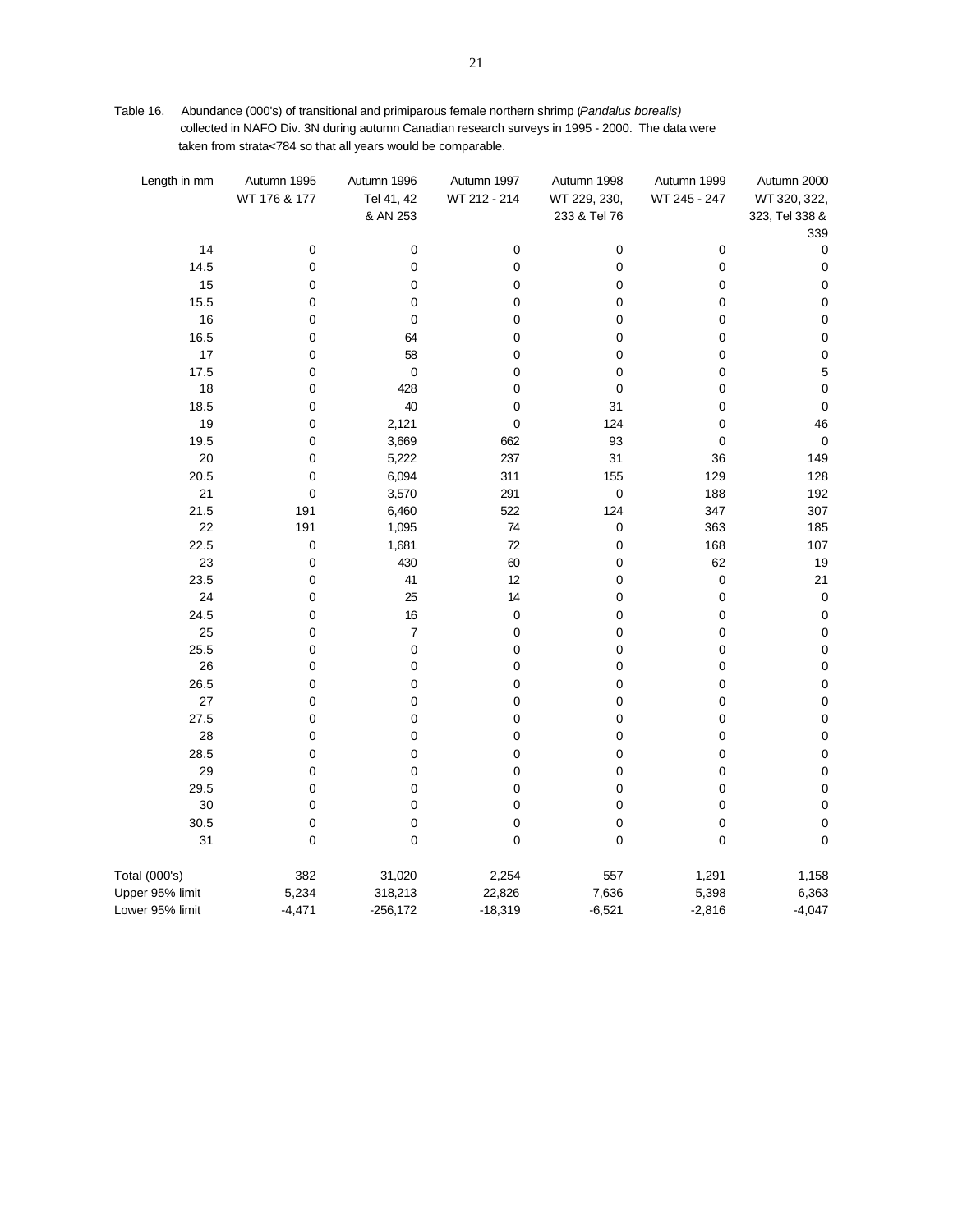Table 17. Abundance (000's) of multiparous and ovigerous female northern shrimp (*Pandalus borealis)*  collected in NAFO Div. 3N during autumn Canadian research surveys in 1995 - 2000. The data were taken from strata<784 so that all years would be comparable.

| Length in mm    | Autumn 1995    | Autumn 1996      | Autumn 1997    | Autumn 1998  | Autumn 1999      | Autumn 2000              |
|-----------------|----------------|------------------|----------------|--------------|------------------|--------------------------|
|                 | WT 176 & 177   | Tel 41, 42       | WT 212 - 214   | WT 229, 230, | WT 245 - 247     | WT 320, 322,             |
|                 |                | & AN 253         |                | 233 & Tel 76 |                  | 323, Tel 338 &           |
|                 |                |                  |                |              |                  | 339                      |
| 11              | $\pmb{0}$      | $\mathbf 0$      | $\pmb{0}$      | 0            | $\pmb{0}$        | 0                        |
| 11.5            | $\mathbf 0$    | 58               | $\mathbf 0$    | 0            | $\pmb{0}$        | $\pmb{0}$                |
| 12              | 0              | $\mathbf 0$      | 0              | 0            | 0                | 0                        |
| 12.5            | 0              | 58               | 0              | 0            | 0                | 0                        |
| 13              | 0              | 0                | $\pmb{0}$      | 0            | $\mathbf 0$      | $\pmb{0}$                |
| 13.5            | $\mathbf 0$    | 0                | $\pmb{0}$      | 0            | $\mathbf 0$      | $\mathbf 0$              |
| 14              | 0              | 0                | 0              | 0            | 0                | $\pmb{0}$                |
| 14.5            | 0              | 289<br>457       | 0<br>$\pmb{0}$ | 0            | 0<br>$\pmb{0}$   | $\pmb{0}$                |
| 15<br>15.5      | 0<br>$\pmb{0}$ | 58               | $\mathbf 0$    | 0<br>0       | $\mathbf 0$      | $\pmb{0}$<br>$\mathbf 0$ |
| 16              | 0              | 231              | 0              | 0            | 0                | $\pmb{0}$                |
| 16.5            | 0              | 231              | $\mathbf 0$    | 0            | $\mathbf 0$      | $\pmb{0}$                |
| 17              | 0              | $\pmb{0}$        | $\pmb{0}$      | 0            | $\mathbf 0$      | $\pmb{0}$                |
| 17.5            | $\mathbf 0$    | 1,372            | $\pmb{0}$      | 0            | $\mathbf 0$      | $\pmb{0}$                |
| 18              | 0              | 284              | 176            | 0            | $\mathbf 0$      | $\pmb{0}$                |
| 18.5            | 0              | 58               | $\mathbf 0$    | 0            | 0                | $\pmb{0}$                |
| 19              | $\mathbf 0$    | 0                | $\mathbf 0$    | 14           | $\mathbf 0$      | $\pmb{0}$                |
| 19.5            | 0              | 6                | 0              | 79           | $\mathbf 0$      | 0                        |
| 20              | 0              | 6                | $\mathbf 0$    | 23           | 122              | 0                        |
| 20.5            | $\mathbf 0$    | 19               | 14             | 356          | 47               | 20                       |
| 21              | 382            | 0                | 22             | 993          | 89               | 148                      |
| 21.5            | 764            | 413              | 145            | 1,867        | 409              | 285                      |
| 22              | 805            | 1,354            | 210            | 6,578        | 664              | 656                      |
| 22.5            | 2,493          | 2,577            | 962            | 4,743        | 1,183            | 1,118                    |
| 23              | 2,924          | 4,341            | 819            | 21,432       | 1,943            | 1,667                    |
| 23.5            | 1,939          | 4,370            | 1,387          | 14,035       | 2,854            | 2,602                    |
| 24              | 2,525          | 3,169            | 1,244          | 5,156        | 2,510            | 1,771                    |
| 24.5            | 2,121          | 4,444            | 1,027          | 8,776        | 1,803            | 2,064                    |
| 25              | 1,540          | 2,892            | 840            | 6,318        | 1,466            | 1,620                    |
| 25.5            | 2,885          | 1,344            | 642            | 8,093        | 884              | 944                      |
| 26              | 1,538          | 22               | 573            | 3,299        | 746              | 540                      |
| 26.5            | 1,337          | 1,755            | 526            | 923          | 365              | 208                      |
| 27              | 1,528          | 826              | 234            | 718          | 167              | 211                      |
| 27.5            | 382            | 820              | 207            | 282          | 150              | 78                       |
| 28              | 573            | $\pmb{0}$        | 125            | 105          | 111              | 97                       |
| 28.5            | 382            | 524              | 134            | 48           | 12               | 106                      |
| 29              | 191            | 0                | 52             | 14           | 32               | 0                        |
| 29.5            | 382            | 0                | $\mathbf 0$    | 0            | $\mathbf 0$      | $\pmb{0}$                |
| 30              | $\pmb{0}$      | 0                | 13             | 17           | $\pmb{0}$        | 0                        |
| 30.5<br>31      | 0<br>$\pmb{0}$ | 0<br>$\mathbf 0$ | 6<br>6         | 0<br>0       | 0<br>$\mathbf 0$ | 0<br>0                   |
|                 |                |                  |                |              |                  |                          |
| Total (000's)   | 24,688         | 31,973           | 9,362          | 83,868       | 15,556           | 14,133                   |
| Upper 95% limit | 335,252        | 360,837          | 46,480         | 805,797      | 107,263          | 32,201                   |
| Lower 95% limit | $-285,876$     | $-296,891$       | $-27,757$      | $-638,061$   | $-76, 152$       | $-3,935$                 |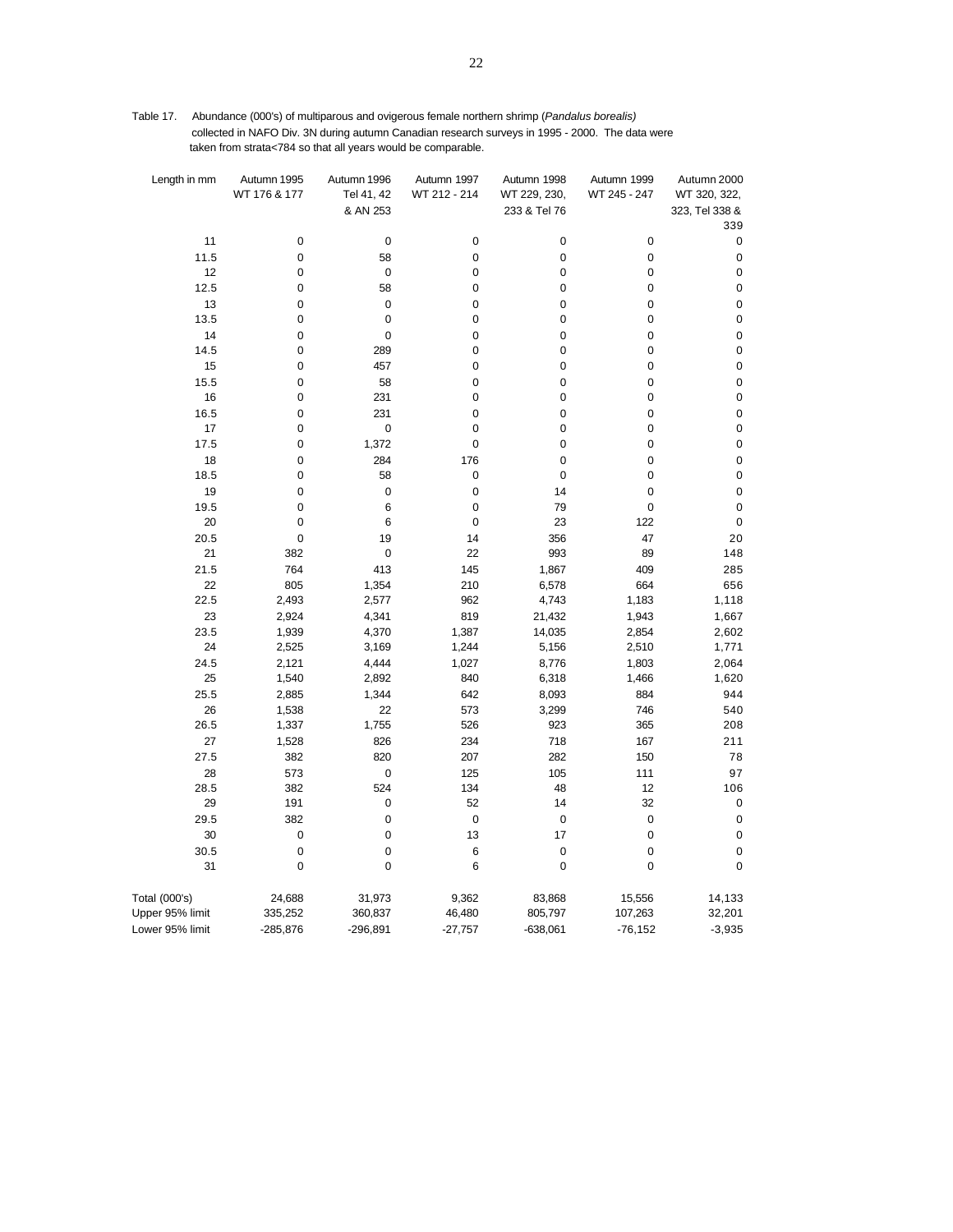| Length in mm     | Autumn 1995  | Autumn 1996    | Autumn 1997  | Autumn 1998  | Autumn 1999      | Autumn 2000      |
|------------------|--------------|----------------|--------------|--------------|------------------|------------------|
|                  |              |                |              |              |                  |                  |
|                  | WT 176 & 177 | WT 200, Tel 42 | WT 212 & 213 | WT 229, 230, | WT 244 - 246     | WT 319, 320,     |
|                  |              | & AN 253       |              | 233 & Tel 76 |                  | WT 322 & Tel 338 |
| 6                | 0            | $\pmb{0}$      | 0            | 0            | 0                | 0                |
| 6.5              | 0            | $\pmb{0}$      | 0            | 0            | 0                | $\pmb{0}$        |
| $\boldsymbol{7}$ | 0            | 0              | 0            | 0            | $\pmb{0}$        | $\pmb{0}$        |
| 7.5              | $\pmb{0}$    | 0              | 0            | 0            | $\mathbf 0$      | $\pmb{0}$        |
| 8                | 70           | 0              | 0            | 0            | 0                | $\mathbf 0$      |
| 8.5              | $70\,$       | 0              | 0            | $\pmb{0}$    | $\mathbf 0$      | $\mathbf 0$      |
| 9                | $\pmb{0}$    | $\pmb{0}$      | 0            | 137          | 44               | $\pmb{0}$        |
| 9.5              | $\pmb{0}$    | 195            | 0            | 156          | $\pmb{0}$        | $\mathbf 0$      |
| 10               | 0            | $\pmb{0}$      | 60           | 196          | $\pmb{0}$        | $\pmb{0}$        |
| 10.5             | 0            | $\pmb{0}$      | 60           | 372          | 394              | $\mathbf 0$      |
| 11               | 70           | 195            | 235          | 897          | 322              | $\mathbf 0$      |
| 11.5             | 70           | 390            | 1,030        | 1,552        | 325              | $\mathbf 0$      |
| $12$             | 70           |                | 698          | 978          | 233              | $\pmb{0}$        |
|                  |              | $\mathbf 0$    |              |              |                  |                  |
| 12.5             | 70           | 352            | 536          | 1,616        | 272              | $\pmb{0}$        |
| 13               | 70           | 1,461          | 243          | 240          | 972              | $\pmb{0}$        |
| 13.5             | 241          | 731            | 417          | 551          | 322              | $\pmb{0}$        |
| 14               | 70           | 527            | 411          | 514          | $\boldsymbol{7}$ | 16               |
| 14.5             | 139          | 405            | 536          | 113          | 172              | $\pmb{0}$        |
| 15               | 317          | 0              | 180          | 230          | 172              | 23               |
| 15.5             | 149          | $\pmb{0}$      | 338          | 581          | 0                | $\pmb{0}$        |
| $16$             | 53           | 395            | 447          | 647          | 38               | 137              |
| 16.5             | 96           | 0              | 267          | 430          | 128              | $\pmb{0}$        |
| 17               | 20           | $\pmb{0}$      | 569          | 377          | $\pmb{0}$        | 11               |
| 17.5             | 75           | 11             | 251          | 411          | 133              | 27               |
| 18               | 10           | 0              | 327          | 683          | 121              | 179              |
| 18.5             | 20           | $\pmb{0}$      | 226          | 620          | 198              | 224              |
| 19               | 63           | 0              | 111          | 544          | 15               | 100              |
| 19.5             | 47           | 0              | 86           | 947          | 149              | 22               |
| 20               | 40           | 0              | 20           | 832          | 77               | 11               |
|                  |              |                |              |              |                  |                  |
| 20.5             | 75           | 0              | 0            | 881          | 84               | 240              |
| 21               | 30           | 0              | 8            | 429          | $\boldsymbol{7}$ | 149              |
| 21.5             | 20           | 0              | 8            | 197          | 23               | 5                |
| 22               | 10           | 0              | 0            | 165          | 8                | $18\,$           |
| 22.5             | 0            | 0              | 0            | 47           | $\pmb{0}$        | $\overline{7}$   |
| 23               | 0            | 0              | 0            | 41           | $\mathbf 0$      | $\pmb{0}$        |
| 23.5             | 0            | 0              | 0            | 16           | 0                | $\mathbf 0$      |
| 24               | $\pmb{0}$    | 0              | 0            | 0            | $\mathbf 0$      | $\pmb{0}$        |
| 24.5             | $\pmb{0}$    | $\mathbf 0$    | 0            | 0            | $\pmb{0}$        | $\pmb{0}$        |
| 25               | 0            | 0              | 0            | 0            | 0                | $\mathbf 0$      |
| 25.5             | 0            | 0              | 0            | 0            | $\pmb{0}$        | $\pmb{0}$        |
| 26               | 0            | $\pmb{0}$      | 0            | 0            | $\mathbf 0$      | $\pmb{0}$        |
| 26.5             | 0            | o              | O            | O            | 0                | 0                |
| 27               | 0            | 0              | 0            | 0            | 0                | $\pmb{0}$        |
| 27.5             | 0            | 0              | 0            | 0            | 0                | $\pmb{0}$        |
| 28               | 0            | 0              | 0            | 0            | 0                | $\pmb{0}$        |
| 28.5             | 0            | 0              | 0            | 0            | 0                | $\pmb{0}$        |
| 29               | 0            | 0              | 0            | 0            | 0                | $\pmb{0}$        |
| 29.5             |              |                |              |              |                  |                  |
| 30               | 0            | 0              | 0<br>0       | 0<br>0       | 0                | 0                |
|                  | 0            | 0              |              |              | 0                | $\pmb{0}$        |
| Total (000's)    | 1,964        | 4,663          | 7,066        | 15,401       | 4,215            | 1,168            |
| Upper 95% limit  | 16,022       | 9,345          | 39,959       | 22,928       | 6,441            | 1,864            |
| Lower 95% limit  | $-12,093$    | $-19$          | $-25,827$    | 7,874        | 1,989            | 473              |

Table 18. Abundance (000's) of male northern shrimp (*Pandalus borealis)* collected in NAFO Div. 3O during autumn Canadian research surveys during 1995 - 2000. The data were taken from strata <784 so that all years would be comparable.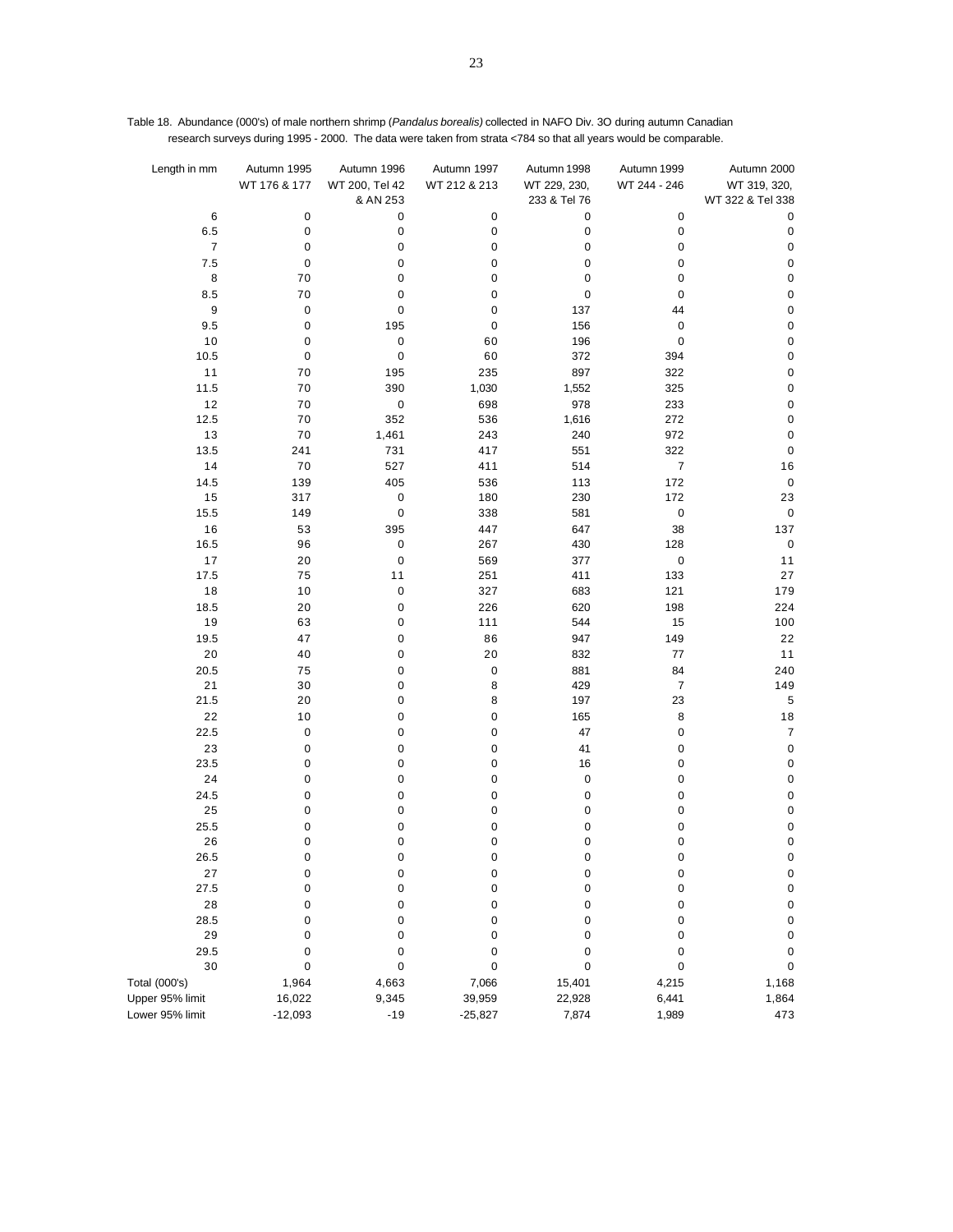Table 19. Abundance (000's) of transitional and primiparous female northern shrimp (*Pandalus borealis)* collected in NAFO Div. 3O during autumn Canadian research surveys during 1995 - 2000. The data were taken from strata <784 so that all years would be comparable.

| Length in mm    | Autumn 1995    | Autumn 1996    | Autumn 1997  | Autumn 1998  | Autumn 1999  | Autumn 2000      |
|-----------------|----------------|----------------|--------------|--------------|--------------|------------------|
|                 | WT 176 & 177   | WT 200, Tel 42 | WT 212 & 213 | WT 229, 230, | WT 244 - 246 | WT 319, 320,     |
|                 |                | & AN 253       |              | 233 & Tel 76 |              | WT 322 & Tel 338 |
|                 |                |                |              |              |              |                  |
| 10.5            | $\pmb{0}$      | $\pmb{0}$      | $\pmb{0}$    | $\pmb{0}$    | $\pmb{0}$    | $\pmb{0}$        |
| 11.0            | $\mathbf 0$    | $\pmb{0}$      | $\pmb{0}$    | $\pmb{0}$    | $\pmb{0}$    | $\pmb{0}$        |
| 11.5            | $\pmb{0}$      | 0              | $\mathbf 0$  | $\pmb{0}$    | $\pmb{0}$    | $\pmb{0}$        |
| 12.0            | $\pmb{0}$      | $\mathbf 0$    | $\mathbf 0$  | $\pmb{0}$    | $\pmb{0}$    | $\pmb{0}$        |
| 12.5            | 0              | 0              | $\mathbf 0$  | $\pmb{0}$    | $\pmb{0}$    | $\pmb{0}$        |
| 13.0            | 0              | 0              | $\mathbf 0$  | $\pmb{0}$    | $\pmb{0}$    | $\pmb{0}$        |
| 13.5            | 0              | 0              | $\mathbf 0$  | $\pmb{0}$    | $\mathbf 0$  | $\mathbf 0$      |
| 14.0            | $\pmb{0}$      | 0              | $\mathbf 0$  | $\pmb{0}$    | $\pmb{0}$    | $\pmb{0}$        |
| 14.5            | $\pmb{0}$      | $\pmb{0}$      | $\mathbf 0$  | $\pmb{0}$    | $\pmb{0}$    | $\pmb{0}$        |
| 15.0            | $\pmb{0}$      | 0              | $\mathbf 0$  | $\pmb{0}$    | $\pmb{0}$    | $\pmb{0}$        |
| 15.5            | $\pmb{0}$      | 0              | $\mathbf 0$  | $\pmb{0}$    | $\pmb{0}$    | $\pmb{0}$        |
| 16.0            | 0              | 0              | 0            | $\pmb{0}$    | $\pmb{0}$    | $\pmb{0}$        |
| 16.5            | $\pmb{0}$      | 0              | $\mathbf 0$  | $\pmb{0}$    | $\pmb{0}$    | $\pmb{0}$        |
| 17.0            | 0              | 0              | $\mathbf 0$  | 0            | 0            | 0                |
| 17.5            | $\pmb{0}$      | 0              | $\pmb{0}$    | $\pmb{0}$    | $\pmb{0}$    | $\pmb{0}$        |
| 18.0            | $\pmb{0}$      | $\pmb{0}$      | $\mathbf 0$  | $\pmb{0}$    | $\pmb{0}$    | $\mathbf 0$      |
| 18.5            | $\pmb{0}$      | 0              | $\mathbf 0$  | 8            | $\pmb{0}$    | $\pmb{0}$        |
| 19.0            | $\pmb{0}$      | 0              | $\mathbf 0$  | $\pmb{0}$    | $\mathbf 0$  | $\mathbf 0$      |
| 19.5            | 0              | 0              | 12           | 8            | $\pmb{0}$    | $\pmb{0}$        |
| 20.0            | $\pmb{0}$      | 0              | $\mathbf 0$  | 23           | $\pmb{0}$    | $\mathbf 0$      |
| 20.5            | 0              | $\pmb{0}$      | $\mathbf 0$  | 32           | $\pmb{0}$    | $\pmb{0}$        |
| 21.0            | $\pmb{0}$      | 0              | $\mathbf 0$  | 67           | $\pmb{0}$    | $\pmb{0}$        |
| 21.5            | $\overline{7}$ | 0              | $\mathbf 0$  | 16           | 0            | $\mathbf 0$      |
| 22.0            | 0              | 0              | $\mathbf 0$  | $\pmb{0}$    | $\pmb{0}$    | $\pmb{0}$        |
| 22.5            | $\pmb{0}$      | 0              | $\mathbf 0$  | 16           | 21           | $\pmb{0}$        |
| 23.0            | 0              | 0              | $\mathbf 0$  | 8            | $\pmb{0}$    | 33               |
| 23.5            | $\pmb{0}$      | $\pmb{0}$      | $\mathbf 0$  | $\pmb{0}$    | 13           | $\pmb{0}$        |
| 24.0            | $\mathbf 0$    | 17             | $\mathbf 0$  | $\pmb{0}$    | $\pmb{0}$    | 22               |
| 24.5            | 20             | $\pmb{0}$      | $\mathbf 0$  | 11           | $\pmb{0}$    | 11               |
| 25.0            | 30             | 0              | $\mathbf 0$  | $\pmb{0}$    | $\pmb{0}$    | $\pmb{0}$        |
| 25.5            | 10             | 0              | $\mathbf 0$  | $\pmb{0}$    | $\pmb{0}$    | $\pmb{0}$        |
| 26.0            | 10             | 0              | $\mathbf 0$  | $\pmb{0}$    | $\pmb{0}$    | $\pmb{0}$        |
| 26.5            | $\pmb{0}$      | $\pmb{0}$      | $\mathbf 0$  | $\pmb{0}$    | $\pmb{0}$    | $\pmb{0}$        |
| 27.0            | 10             | $\pmb{0}$      | $\mathbf 0$  | $\pmb{0}$    | $\pmb{0}$    | $\mathbf 0$      |
| 27.5            | 10             | 0              | $\mathbf 0$  | 0            | 0            | $\pmb{0}$        |
| 28.0            | $\pmb{0}$      | 0              | $\mathbf 0$  | $\pmb{0}$    | $\pmb{0}$    | $\pmb{0}$        |
| 28.5            | $\pmb{0}$      | 0              | $\mathbf 0$  | $\pmb{0}$    | $\mathbf 0$  | $\pmb{0}$        |
| 29.0            | $\pmb{0}$      | $\pmb{0}$      | $\mathbf 0$  | $\pmb{0}$    | $\pmb{0}$    | $\pmb{0}$        |
| 29.5            | $\mathbf 0$    | $\pmb{0}$      | $\mathbf 0$  | $\pmb{0}$    | $\mathbf 0$  | $\mathbf 0$      |
| 30.0            | $\pmb{0}$      | $\mathbf 0$    | $\pmb{0}$    | $\pmb{0}$    | $\pmb{0}$    | $\pmb{0}$        |
| Total (000's)   | 98             | 17             | 12           | 187          | 34           | 67               |
| Upper 95% limit | 1,257          | 236            | 158          | 2,019        | 384          | 915              |
| Lower 95% limit | $-1,062$       | $-202$         | $-135$       | $-1,645$     | $-315$       | $-781$           |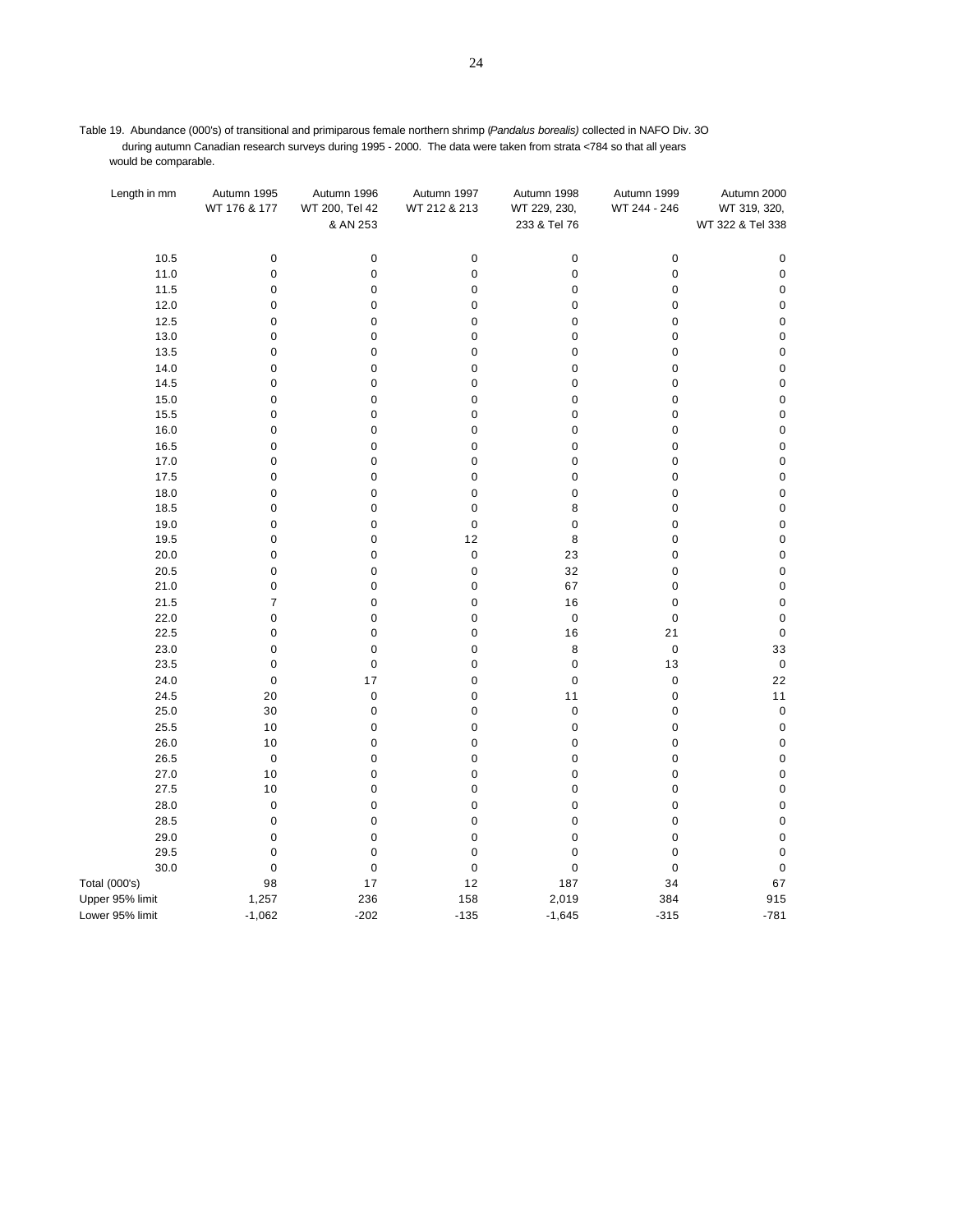| Length in mm    | Autumn 1995<br>WT 176 & 177 | Autumn 1996<br>WT 200, Tel 42<br>& AN 253 | Autumn 1997<br>WT 212 & 213 | Autumn 1998<br>WT 229, 230,<br>233 & Tel 76 | Autumn 1999<br>WT 244 - 246 | Autumn 2000<br>WT 319, 320,<br>WT 322 & Tel 338 |
|-----------------|-----------------------------|-------------------------------------------|-----------------------------|---------------------------------------------|-----------------------------|-------------------------------------------------|
| 13              | 0                           | 0                                         | 0                           | 0                                           | 0                           | 0                                               |
| 13.5            | $\pmb{0}$                   | $\mathbf 0$                               | $\mathbf 0$                 | 0                                           | $\mathbf 0$                 | $\pmb{0}$                                       |
| 14              | $\mathbf 0$                 | 0                                         | $\mathbf 0$                 | 0                                           | 0                           | $\pmb{0}$                                       |
| 14.5            | 0                           | 0                                         | 0                           | 0                                           | 0                           | 0                                               |
| 15              | $\mathbf 0$                 | $\mathbf 0$                               | $\mathbf 0$                 | 0                                           | 0                           | $\mathbf 0$                                     |
| 15.5            | 0                           | 0                                         | $\mathbf 0$                 | 0                                           | 0                           | $\pmb{0}$                                       |
| 16              | $\mathbf 0$                 | $\mathbf 0$                               | $\mathbf 0$                 | 0                                           | 0                           | 0                                               |
| 16.5            | $\mathbf 0$                 | $\mathbf 0$                               | $\mathbf 0$                 | 0                                           | 0                           | $\pmb{0}$                                       |
| 17              | 0                           | 0                                         | 12                          | 0                                           | 0                           | $\mathbf 0$                                     |
| 17.5            | 0                           | $\mathbf 0$                               | $\mathbf 0$                 | 0                                           | 0                           | $\mathbf 0$                                     |
| 18              | $\mathbf 0$                 | $\mathbf 0$                               | $\mathbf 0$                 | 0                                           | 0                           | 0                                               |
| 18.5            | 0                           | 0                                         | $\mathbf 0$                 | 0                                           | 0                           | $\pmb{0}$                                       |
| 19              | 0                           | 11                                        | $\mathbf 0$                 | 0                                           | 0                           | $\pmb{0}$                                       |
| 19.5            | $\mathbf 0$                 | $\mathbf 0$                               | $\mathbf 0$                 | 0                                           | 0                           | $\mathbf 0$                                     |
| 20              | 0                           | 0                                         | 8                           | 0                                           | 0                           | $\mathbf 0$                                     |
| 20.5            | 10                          | $\mathbf 0$                               | 20                          | 0                                           | 28                          | $\mathbf 0$                                     |
| 21              | 85                          | $\mathbf 0$                               | $\mathbf 0$                 | 88                                          | $\pmb{0}$                   | $\pmb{0}$                                       |
| 21.5            | 112                         | 0                                         | $\mathbf 0$                 | 24                                          | $\pmb{0}$                   | $\overline{7}$                                  |
| 22              | 445                         | 11                                        | 11                          | 148                                         | 29                          | 11                                              |
| 22.5            | 197                         | 11                                        | 19                          | 160                                         | 30                          | 11                                              |
| 23              | 189                         | 11                                        | 22                          | 246                                         | 52                          | 11                                              |
| 23.5            | 312                         | $\mathbf 0$                               | 46                          | 315                                         | 44                          | 33                                              |
| 24              | 350                         | $\mathbf 0$                               | 22                          | 285                                         | 39                          | 56                                              |
| 24.5            | 121                         | 11                                        | 11                          | 258                                         | 15                          | 18                                              |
| 25              | 101                         | $\mathbf 0$                               | $\mathbf 0$                 | 162                                         | $\mathbf 0$                 | 33                                              |
| 25.5            | 131                         | 11                                        | 19                          | 168                                         | 15                          | 11                                              |
| 26              | 40                          | 0                                         | 0                           | 101                                         | 0                           | 29                                              |
| 26.5            | 20                          | $\mathbf 0$                               | $\mathbf 0$                 | 78                                          | $\mathbf 0$                 | $\pmb{0}$                                       |
| 27              | 10                          | $\mathbf 0$                               | $\mathbf 0$                 | 15                                          | 7                           | $\pmb{0}$                                       |
| 27.5            | 0                           | 0                                         | 19                          | 33                                          | 0                           | $\pmb{0}$                                       |
| 28              | 0                           | 0                                         | $\mathbf 0$                 | 31                                          | 0                           | $\mathbf 0$                                     |
| 28.5            | $\mathbf 0$                 | $\mathbf 0$                               | $\mathbf 0$                 | 0                                           | 8                           | $\overline{7}$                                  |
| 29              | 0                           | 0                                         | 0                           | 0                                           | 0                           | $\pmb{0}$                                       |
| 29.5            | $\mathbf 0$                 | 0                                         | $\mathbf 0$                 | 0                                           | 0                           | $\mathbf 0$                                     |
| 30              | $\mathbf 0$                 | $\mathbf 0$                               | $\mathbf 0$                 | $\mathbf 0$                                 | $\mathbf 0$                 | 0                                               |
| Total (000's)   | 2,125                       | 65                                        | 208                         | 2,111                                       | 266                         | 227                                             |
| Upper 95% limit | 21,520                      | 890                                       | 2,019                       | 10,759                                      | 2,491                       | 2,795                                           |
| Lower 95% limit | $-17,269$                   | $-760$                                    | $-1,603$                    | $-6,538$                                    | $-1,959$                    | $-2,340$                                        |

Table 20. Abundance (000's) of female northern shrimp (*Pandalus borealis)* collected in NAFO Div. 3O during autumn Canadian research surveys during 1995 - 2000. The data were taken from strata <784 so that all years would be comparable.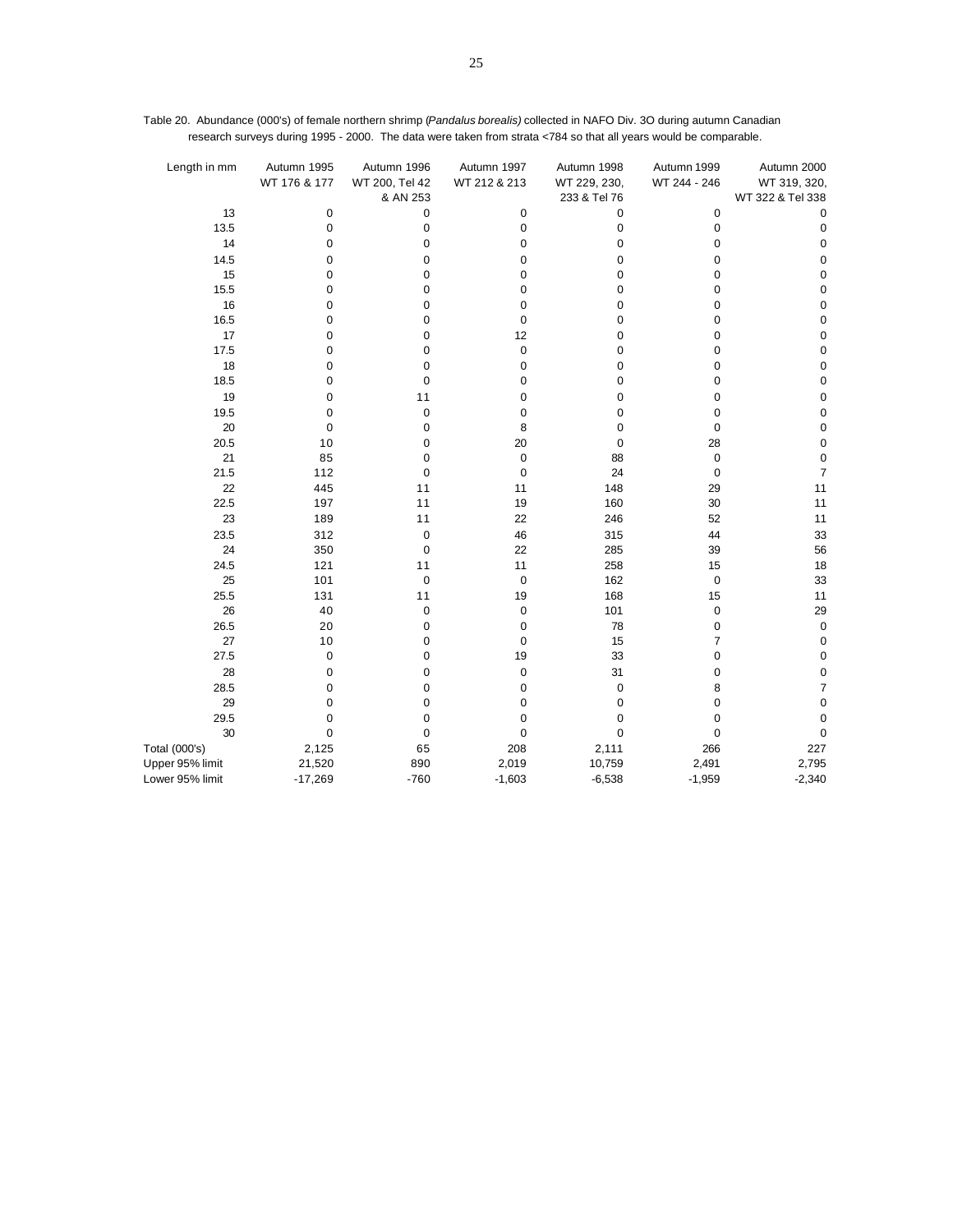| Length in mm    | Spring 1999           | Spring 2000       | Spring 2001  |
|-----------------|-----------------------|-------------------|--------------|
|                 | WT 240 &              | WT 317 &          | WT 368 - 370 |
|                 | 241                   | 318               |              |
| 5.5             | 0                     | 0                 | 0            |
|                 | 6<br>0                | 0                 | 0            |
| 6.5             | 0                     | 0                 | 2,826        |
|                 | 7<br>6,330            | 14,157            | 7,037        |
| 7.5             | 179                   | 46,063            | 36,593       |
|                 | 8<br>20,517           | 94,150            | 36,551       |
|                 |                       |                   |              |
| 8.5             | 25,450<br>9<br>12,794 | 135,174<br>73,405 | 11,447<br>54 |
| 9.5             |                       |                   | 9,711        |
| 10              | 23,682                | 39,125            |              |
|                 | 4,446<br>1,563        | 30,686            | 20,553       |
| 10.5            |                       | 57,830            | 36,011       |
| 11              | 10,181                | 45,392            | 184,641      |
| 11.5            | 16,504                | 157,694           | 201,162      |
| 12              | 38,517                | 262,995           | 312,276      |
| 12.5            | 129,204               | 451,017           | 614,171      |
| 13              | 262,788               | 884,564           | 689,435      |
| 13.5            | 701,358               | 982,209           | 744,196      |
| 14              | 800,045               | 1,011,198         | 680,982      |
| 14.5            | 836,198               | 696,342           | 508,452      |
| 15              | 735,604               | 720,602           | 484,069      |
| 15.5            | 428,769               | 602,876           | 794,779      |
| 16              | 187,846               | 601,313           | 879,234      |
| 16.5            | 115,905               | 765,920           | 1,350,607    |
| 17              | 277,182               | 1,350,106         | 1,287,583    |
| 17.5            | 333,896               | 1,637,703         | 1,539,283    |
| 18              | 511,943               | 1,621,003         | 1,574,510    |
| 18.5            | 473,160               | 1,223,271         | 1,786,227    |
| 19              | 487,048               | 609,824           | 1,900,986    |
| 19.5            | 590,346               | 658,256           | 1,646,234    |
| 20              | 737,652               | 410,935           | 1,006,786    |
| 20.5            | 686,513               | 520,016           | 451,546      |
| 21              | 481,486               | 391,160           | 232,393      |
| 21.5            | 411,989               | 235,661           | 87,663       |
| 22              | 114,854               | 172,677           | 52,024       |
| 22.5            | 54,750                | 114,017           | 13,830       |
| 23              | 23,711                | 13,037            | 8,690        |
| 23.5            | 6,770                 | 8,333             | 15,237       |
| 24              | 1,080                 | 189               | 20           |
| 24.5            | 0                     | 0                 | 0            |
| 25              | 0                     | 0                 | 0            |
| 25.5            | 0                     | 0                 | 4,183        |
| 26              | 0                     | 0                 | 0            |
| 26.5            | 0                     | 0                 | 0            |
| 27              | 0                     | 0                 |              |
| 27.5            | 0                     | 0                 | 0<br>0       |
| 28              | 0                     | 0                 | 0            |
|                 |                       |                   |              |
| 28.5            | 0                     | 0                 | 0            |
| 29              | 0                     | 0                 | 0            |
| Total (000's)   | 9,550,256             | 16,638,899        | 19,211,978   |
| Upper 95% limit | 17,903,122            | 35,889,286        | 29,362,181   |
| Lower 95% limit | 1,197,389             | $-2,611,488$      | 9,061,776    |

Table 21. Abundance (000's) of male northern shrimp (*Pandalus borealis)* collected in NAFO Div. 3L during spring Canadian research surveys in 1999 - 2001. The data were taken from strata <784 so that all years would be comparable.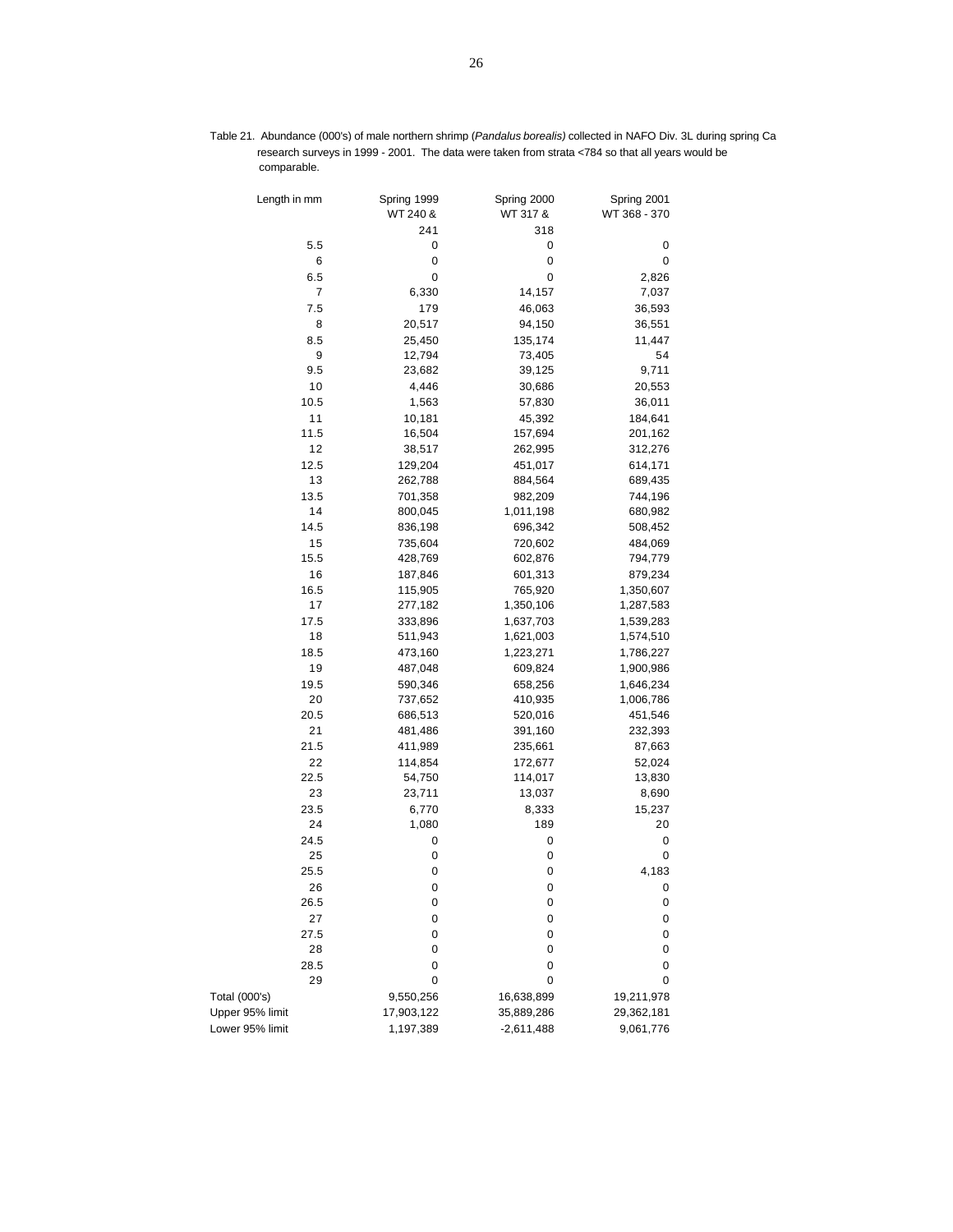Table 22. Abundance (000's) of transitional and primiparous female northern shrimp (*Pandalus borealis)* collected in NAFO Div. 3L during Canadian research surveys in 1999 - 2001. The data were taken from strata <784 so that all years would be comparable.

| Length in mm    | Spring 1999 | Spring 2000 | Spring 2001  |
|-----------------|-------------|-------------|--------------|
|                 | WT 240 &    | WT 317 &    | WT 368 - 370 |
|                 | 241         | 318         |              |
| 13.5            | 0           | 0           | 0            |
| 14              | $\mathbf 0$ | 0           | 0            |
| 14.5            | 0           | $\pmb{0}$   | 0            |
| 15              | 0           | $\mathbf 0$ | 24           |
| 15.5            | 0           | $\mathbf 0$ | 48           |
| 16              | 0           | 0           | 18,876       |
| 16.5            | 0           | 0           | 72           |
| 17              | 0           | 3,153       | 11,856       |
| 17.5            | 2,745       | 5,615       | 7,865        |
| 18              | 0           | 13,755      | 72           |
| 18.5            | 5,932       | $\mathbf 0$ | 9,462        |
| 19              | 2,151       | 14,987      | 27,453       |
| 19.5            | 21,067      | 60,691      | 127,445      |
| 20              | 12,931      | 117,463     | 240,062      |
| 20.5            | 45,989      | 251,042     | 430,082      |
| 21              | 93,388      | 326,247     | 440,586      |
| 21.5            | 176,089     | 587,523     | 427,927      |
| 22              | 379,890     | 611,861     | 376,577      |
| 22.5            | 484,980     | 789,512     | 352,710      |
| 23              | 392,406     | 841,610     | 299,767      |
| 23.5            | 343,073     | 831,354     | 136,457      |
| 24              | 182,096     | 366,971     | 105,833      |
| 24.5            | 86,913      | 243,309     | 42,601       |
| 25              | 38,703      | 146,337     | 34,653       |
| 25.5            | 7,643       | 43,759      | 1,052        |
| 26              | 1,582       | 19,777      | 855          |
| 26.5            | 46          | 1,107       | 233          |
| 27              | 0           | 230         | 166          |
| 27.5            | 0           | 0           | 0            |
| 28              | 0           | 0           | 0            |
| 28.5            | 0           | 0           | $\pmb{0}$    |
| 29              | $\mathbf 0$ | 0           | 0            |
| 29.5            | $\mathbf 0$ | $\mathbf 0$ | 0            |
| 30              | $\mathbf 0$ | $\mathbf 0$ | 0            |
| Total (000's)   | 2,277,621   | 5,276,301   | 3,092,732    |
| Upper 95% limit | 4,162,792   | 11,688,803  | 4,676,353    |
| Lower 95% limit | 392,449     | 1,956,532   | 1,509,110    |
|                 |             |             |              |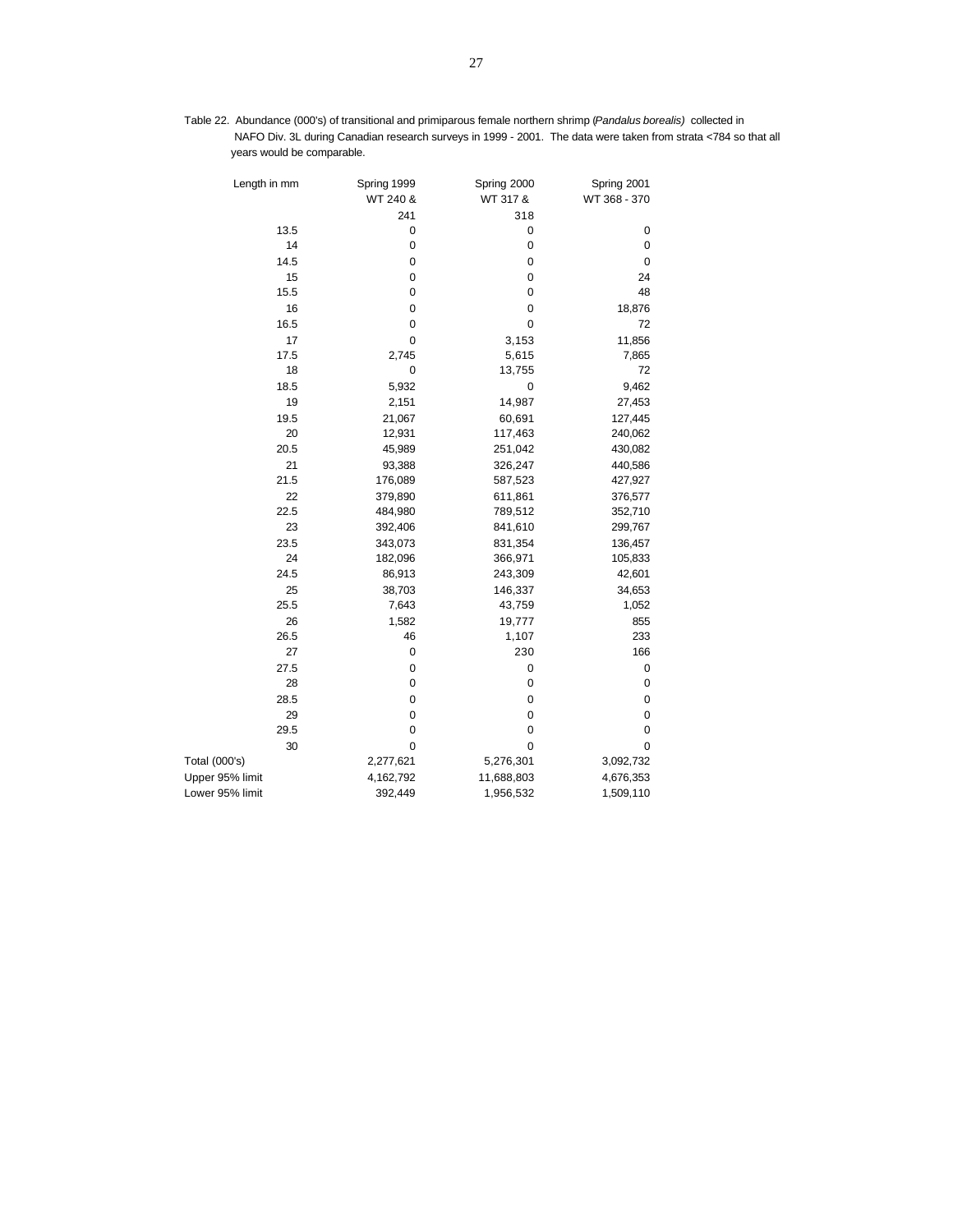Table 23. Abundance (000's) of multiparous and ovigerous northern shrimp (*Pandalus borealis)*collected in NAFO Div. 3L during spring Canadian research surveys in 1999 - 2001. The data were taken from strata <784 so that all years would be comparable.

| Length in mm    | Spring 1999 | Spring 2000  | Spring 2001  |
|-----------------|-------------|--------------|--------------|
|                 | WT 240 &    | WT 317 &     | WT 368 - 370 |
|                 | 241         | 318          |              |
| 12              | 0           | 0            | 0            |
| 12.5            | 0           | 0            | 0            |
| 13              | 0           | 0            | 0            |
| 13.5            | 0           | 0            | 7,841        |
| 14              | 0           | 0            | 0            |
| 14.5            | 0           | 0            | 0            |
| 15              | 0           | 3,153        | 0            |
| 15.5            | 0           | 0            | 0            |
| 16              | 0           | 0            | 0            |
| 16.5            | 0           | 0            | 2,651        |
| 17              | 0           | 0            | 14,678       |
| 17.5            | 4,301       | 0            | 12,677       |
| 18              | 6,357       | 24,194       | 2,789        |
| 18.5            | 6,452       | 19,307       | 15,383       |
| 19              | 10,509      | 18,868       | 18,738       |
| 19.5            | 2,079       | 14,304       | 24,397       |
| 20              | 2,723       | 22,916       | 36,402       |
| 20.5            | 2,185       | 36,235       | 13,971       |
| 21              | 10,009      | 36,091       | 33,853       |
| 21.5            | 5,726       | 151,782      | 76,698       |
| 22              | 32,744      | 216,718      | 198,782      |
| 22.5            | 40,301      | 284,599      | 208,624      |
| 23              | 56,504      | 309,179      | 355,762      |
| 23.5            | 81,128      | 380,574      | 394,111      |
| 24              | 101,118     | 403,701      | 385,111      |
| 24.5            | 69,412      | 313,973      | 317,480      |
| 25              | 50,605      | 156,955      | 205,852      |
| 25.5            | 53,463      | 89,855       | 155,864      |
| 26              | 19,167      | 57,035       | 91,206       |
| 26.5            | 8,409       | 47,917       | 57,043       |
| 27              | 3,722       | 19,465       | 21,631       |
| 27.5            | 5,807       | 5,486        | 4,161        |
| 28              | 1,593       | 3,296        | 13,606       |
| 28.5            | 2,810       | 2,938        | 1,304        |
| 29              | 829         | 1,658        | 1,022        |
| 29.5            | 581         | 254          | 437          |
| 30              | 327         | 363          | 0            |
| 30.5            | 52          | 36           | 0            |
| 31              | 212         | 57           | 0            |
| 31.5            | 0           | 62           | 0            |
| 32              | 0           | 36           | 0            |
| Total (000's)   | 579,123     | 2,621,004    | 2,672,075    |
| Upper 95% limit | 806,374     | 9,081,544    | 3,515,298    |
| Lower 95% limit | 351,871     | $-3,839,535$ | 1,828,852    |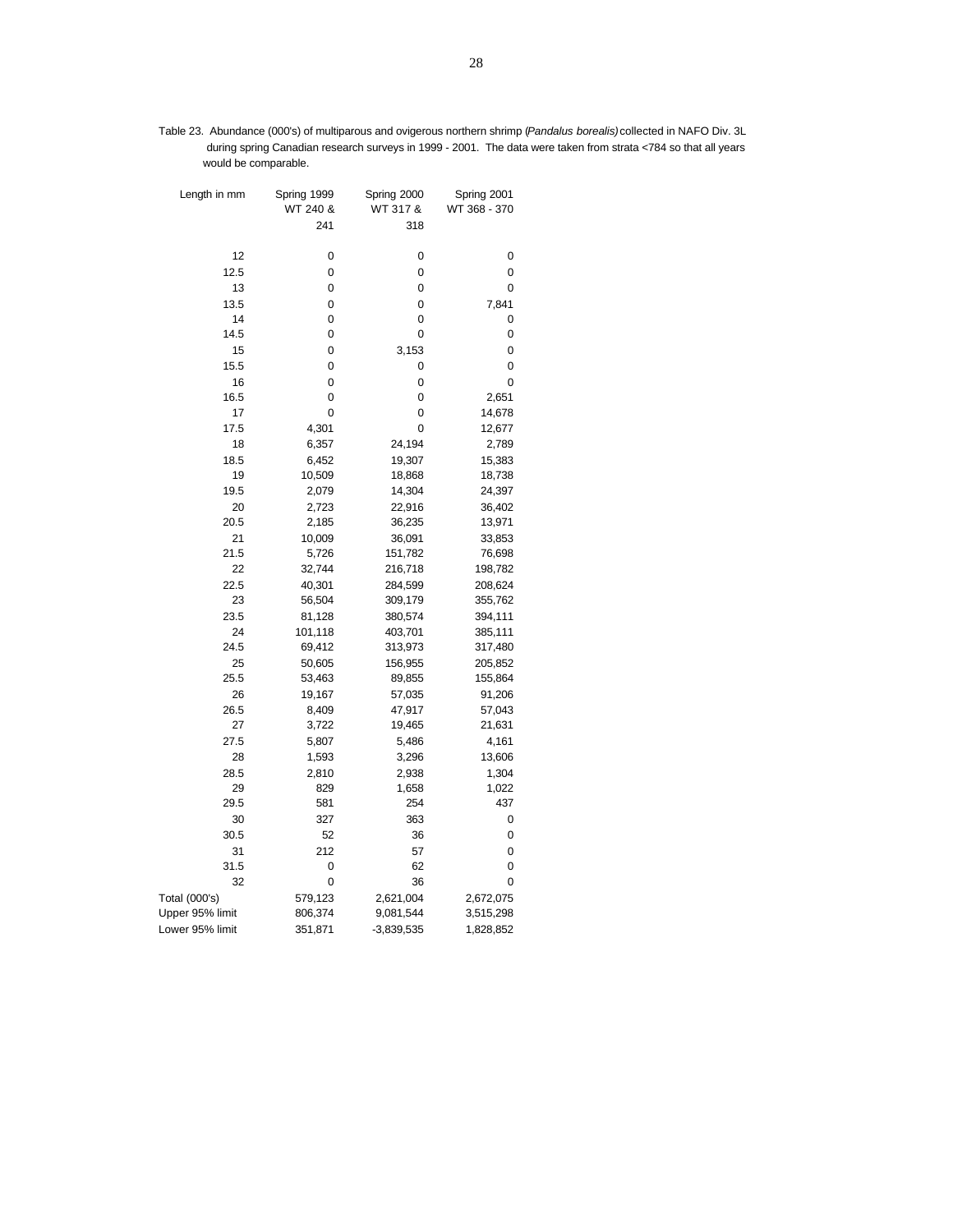Table 24. Abundance (000's) of male northern shrimp (*Pandalus borealis)*collected in NAFO Div. 3N during spring Canadian research surveys in 1999 - 2001. The data were taken from strata <784 so that all years would be comparable.

| Length in mm         | Spring 1999<br>WT 238 - 240 | Spring 2000<br>WT 316 & 317 | Spring 2001<br>WT 367 - 369 |
|----------------------|-----------------------------|-----------------------------|-----------------------------|
| 5.5                  | 0                           | 0                           | 0                           |
| 6                    | 0                           | 0                           | 0                           |
| 6.5                  | 629                         | 0                           | 83                          |
| 7                    | 4,621                       | 230                         | 181                         |
| 7.5                  | 4,326                       | 806                         | 198                         |
| 8                    | 1,283                       | 1,152                       | 280                         |
| 8.5                  | 1,263                       | 667                         | 406                         |
| 9                    | 2,864                       | 775                         | 83                          |
| 9.5                  | 4,229                       | 705                         | 0                           |
| 10                   | 9,528                       | 3,613                       | 17                          |
| 10.5                 | 13,229                      | 2,713                       | 10                          |
| 11                   | 12,833                      | 5,535                       | 20                          |
| 11.5                 | 11,910                      | 11,936                      | 49                          |
| 12                   | 9,277                       | 10,865                      | 288                         |
| 12.5                 | 4,964                       | 4,463                       | 104                         |
| 13                   | 3,556                       | 7,173                       | 253                         |
| 13.5                 | 2,558                       | 12,340                      | 76                          |
| 14                   | 3,618                       | 17,078                      | 74                          |
| 14.5                 | 4,441                       | 20,497                      | 109                         |
| 15                   | 5,538                       | 21,781                      | 191                         |
| 15.5                 | 6,284                       | 11,140                      | 195                         |
| 16                   | 4,756                       | 11,568                      | 190                         |
| 16.5                 | 5,700                       | 5,644                       | 231                         |
| 17                   | 6,365                       | 8,441                       | 185                         |
| 17.5                 | 6,002                       | 9,684                       | 317                         |
| 18                   | 6,319                       | 12,138                      | 495                         |
| 18.5                 | 6,093                       | 17,522                      | 680                         |
| 19                   | 3,210                       | 7,175                       | 712                         |
| 19.5                 | 3,327                       | 28,669                      | 642                         |
| 20                   | 4,463                       | 23,864                      | 449                         |
| 20.5                 | 4,016                       | 27,768                      | 434                         |
| 21                   | 2,978                       | 18,715                      | 234                         |
| 21.5                 | 1,094                       | 11,739                      | 199                         |
| 22                   | 778                         | 6,941                       | 48                          |
| 22.5                 | 32                          | 2,059                       | 14                          |
| 23                   | 75                          | 145                         | 19                          |
| 23.5                 | 24                          | 0                           | 0                           |
| 24                   | 0                           | 0                           | 0                           |
| 24.5                 | 0                           | 0                           | 0                           |
| 25                   | 0                           | 0                           | 0                           |
| 25.5                 | 0                           | 0                           | 0                           |
| 26                   | 0                           | 0                           | 0                           |
| 26.5                 | 0                           | 0                           | 0                           |
| 27                   | 0                           | 0                           | 0                           |
| 27.5                 | 0                           | 0                           | 0                           |
| <b>Total (000's)</b> | 162,183                     | 325,542                     | 7,465                       |
| Upper 95% limit      | 1,357,874                   | 3,029,217                   | 14,743                      |
| Lower 95% limit      | $-1,033,509$                | $-2,378,134$                | 188                         |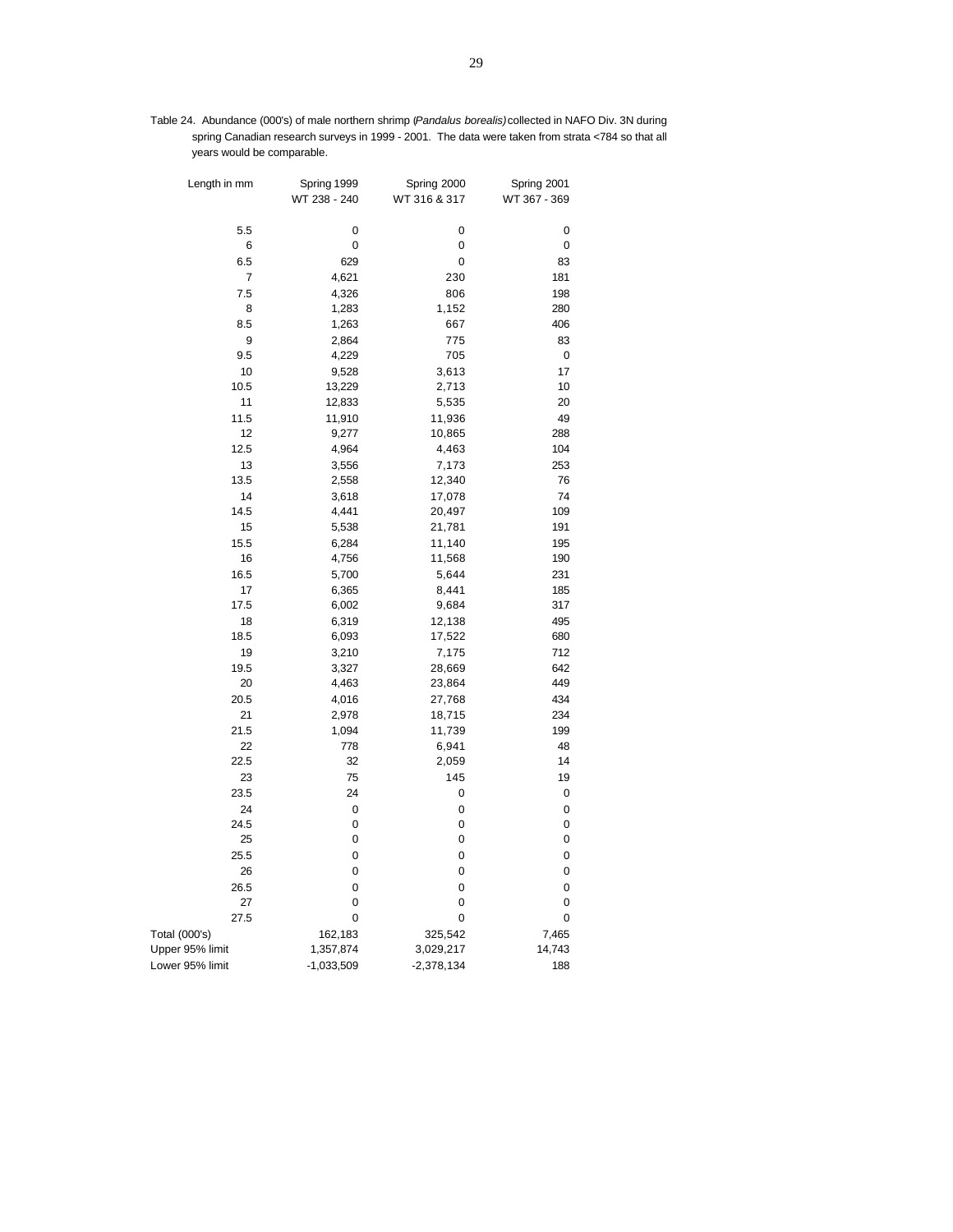| Table 25. Abundance (000's) of transitional and primiparous female northern shrimp (Pandalus borealis) |
|--------------------------------------------------------------------------------------------------------|
| collected in NAFO Div. 3N during spring Canadian research surveys in 1999 - 2001. The data were        |
| taken from strata <784 so that all years would be comparable.                                          |

| Length in mm    | Spring 1999<br>WT 238 - 240 | Spring 2000<br>WT 316 & 317 | Spring 2001<br>WT 367 - 369 |
|-----------------|-----------------------------|-----------------------------|-----------------------------|
|                 |                             |                             |                             |
| 15              | 0                           | 0                           | 0                           |
| 15.5            | 0                           | 0                           | $\mathbf 0$                 |
| 16              | $\pmb{0}$                   | 0                           | 0                           |
| 16.5            | $\mathbf 0$                 | 0                           | 0                           |
| 17              | 156                         | 0                           | 0                           |
| 17.5            | 0                           | 0                           | 0                           |
| 18              | $\mathbf 0$                 | 0                           | $\mathbf 0$                 |
| 18.5            | 101                         | 0                           | 46                          |
| 19              | 156                         | 938                         | 54                          |
| 19.5            | 0                           | 0                           | $\mathbf 0$                 |
| 20              | 299                         | 0                           | $\mathbf 0$                 |
| 20.5            | 1,893                       | 2,884                       | 27                          |
| 21              | 2,794                       | 1,726                       | 130                         |
| 21.5            | 6,467                       | 13,414                      | 263                         |
| 22              | 9,949                       | 24,280                      | 354                         |
| 22.5            | 13,190                      | 21,393                      | 424                         |
| 23              | 11,299                      | 19,797                      | 529                         |
| 23.5            | 6,413                       | 12,293                      | 320                         |
| 24              | 4,125                       | 9,870                       | 346                         |
| 24.5            | 2,037                       | 2,929                       | 112                         |
| 25              | 723                         | 1,238                       | 119                         |
| 25.5            | 125                         | 994                         | 38                          |
| 26              | 0                           | 42                          | 0                           |
| 26.5            | 0                           | 14                          | $\mathbf 0$                 |
| 27              | $\mathbf 0$                 | $\mathbf 0$                 | 0                           |
| 27.5            | $\pmb{0}$                   | 0                           | 0                           |
| 28              | $\pmb{0}$                   | 0                           | 0                           |
| 28.5            | 0                           | 0                           | 0                           |
| 29              | 0                           | 0                           | 0                           |
| 29.5            | $\mathbf 0$                 | 0                           | 0                           |
| 30              | 0                           | 0                           | 0                           |
| Total (000's)   | 59,729                      | 111,812                     | 2,762                       |
| Upper 95% limit | 488,947                     | 1,307,905                   | 19,303                      |
| Lower 95% limit | $-369,490$                  | $-1,084,282$                | $-13,778$                   |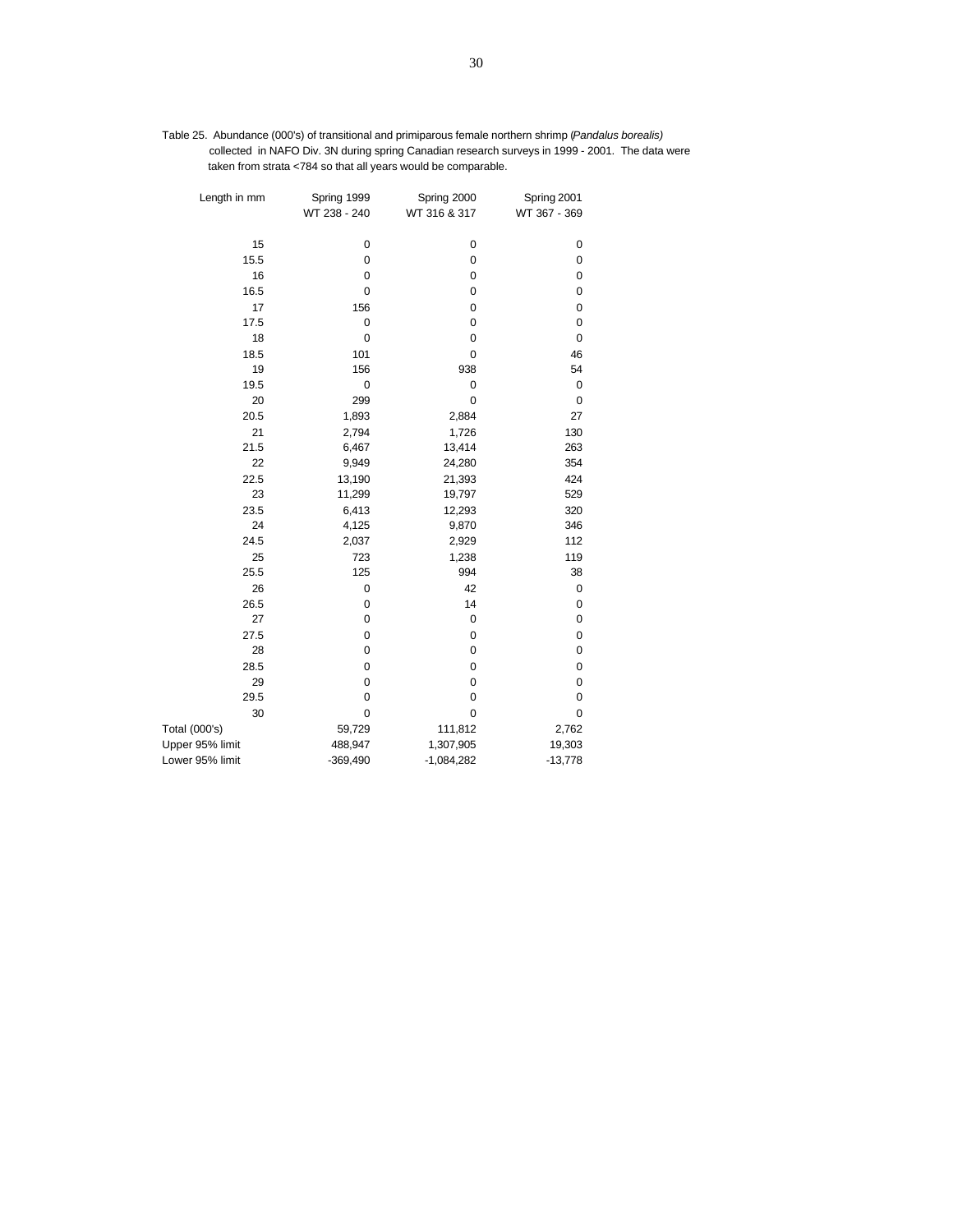| Table 26. Abundance (000's) of female northern shrimp ( <i>Pandalus borealis</i> ) collected in NAFO Div. 3N during |
|---------------------------------------------------------------------------------------------------------------------|
| spring Canadian research surveys in 1999 - 2001. The data were taken from strata <784 so that all                   |
| years would be comparable.                                                                                          |

| Length in mm    | Spring 1999<br>WT 238 - 240 | Spring 2000<br>WT 316 & 317 | Spring 2001<br>WT 367 - 369 |
|-----------------|-----------------------------|-----------------------------|-----------------------------|
| 14              | $\pmb{0}$                   | $\pmb{0}$                   | $\pmb{0}$                   |
| 14.5            | $\mathbf 0$                 | $\mathbf 0$                 | $\mathbf 0$                 |
| 15              | $\mathbf 0$                 | $\mathbf 0$                 | $\mathbf 0$                 |
| 15.5            | $\mathbf 0$                 | $\mathbf 0$                 | $\mathbf 0$                 |
| 16              | $\pmb{0}$                   | $\mathbf 0$                 | $\mathbf 0$                 |
| 16.5            | $\mathbf 0$                 | $\mathbf 0$                 | $\mathbf 0$                 |
| 17              | 257                         | $\mathbf 0$                 | $\mathbf 0$                 |
| 17.5            | $\pmb{0}$                   | $\pmb{0}$                   | $\pmb{0}$                   |
| 18              | $\mathbf 0$                 | $\mathbf 0$                 | $\mathbf 0$                 |
| 18.5            | $\pmb{0}$                   | $\pmb{0}$                   | $\pmb{0}$                   |
| 19              | $\pmb{0}$                   | $\pmb{0}$                   | $\mathbf 0$                 |
| 19.5            | 125                         | $\mathbf 0$                 | $\mathbf 0$                 |
| 20              | $\mathbf 0$                 | $\mathbf 0$                 | 8                           |
| 20.5            | 101                         | 58                          | $\mathbf 0$                 |
| 21              | 156                         | 102                         | 18                          |
| 21.5            | 341                         | 128                         | $\mathbf 0$                 |
| 22              | 321                         | 995                         | 21                          |
| 22.5            | 1,869                       | 4,141                       | 83                          |
| 23              | 4,567                       | 6,429                       | 72                          |
| 23.5            | 6,509                       | 3,401                       | 48                          |
| 24              | 9,561                       | 3,048                       | 152                         |
| 24.5            | 8,948                       | 3,182                       | 215                         |
| 25              | 10,150                      | 3,406                       | 66                          |
| 25.5            | 6,953                       | 4,255                       | 100                         |
| 26              | 4,177                       | 1,272                       | 56                          |
| 26.5            | 2,760                       | 159                         | 25                          |
| 27              | 1,258                       | 40                          | 38                          |
| 27.5            | 2,232                       | 91                          | $\pmb{0}$                   |
| 28              | 1,375                       | 42                          | $\mathbf 0$                 |
| 28.5            | 420                         | 9                           | $\mathbf 0$                 |
| 29              | 319                         | 946                         | $\mathbf 0$                 |
| 29.5            | $\pmb{0}$                   | $\pmb{0}$                   | $\mathbf 0$                 |
| 30              | $\mathbf 0$                 | $\mathbf 0$                 | $\mathbf 0$                 |
| Total (000's)   | 62,396                      | 31,703                      | 902                         |
| Upper 95% limit | 684,860                     | 334,402                     | 1,904                       |
| Lower 95% limit | $-560,068$                  | $-270,997$                  | $-100$                      |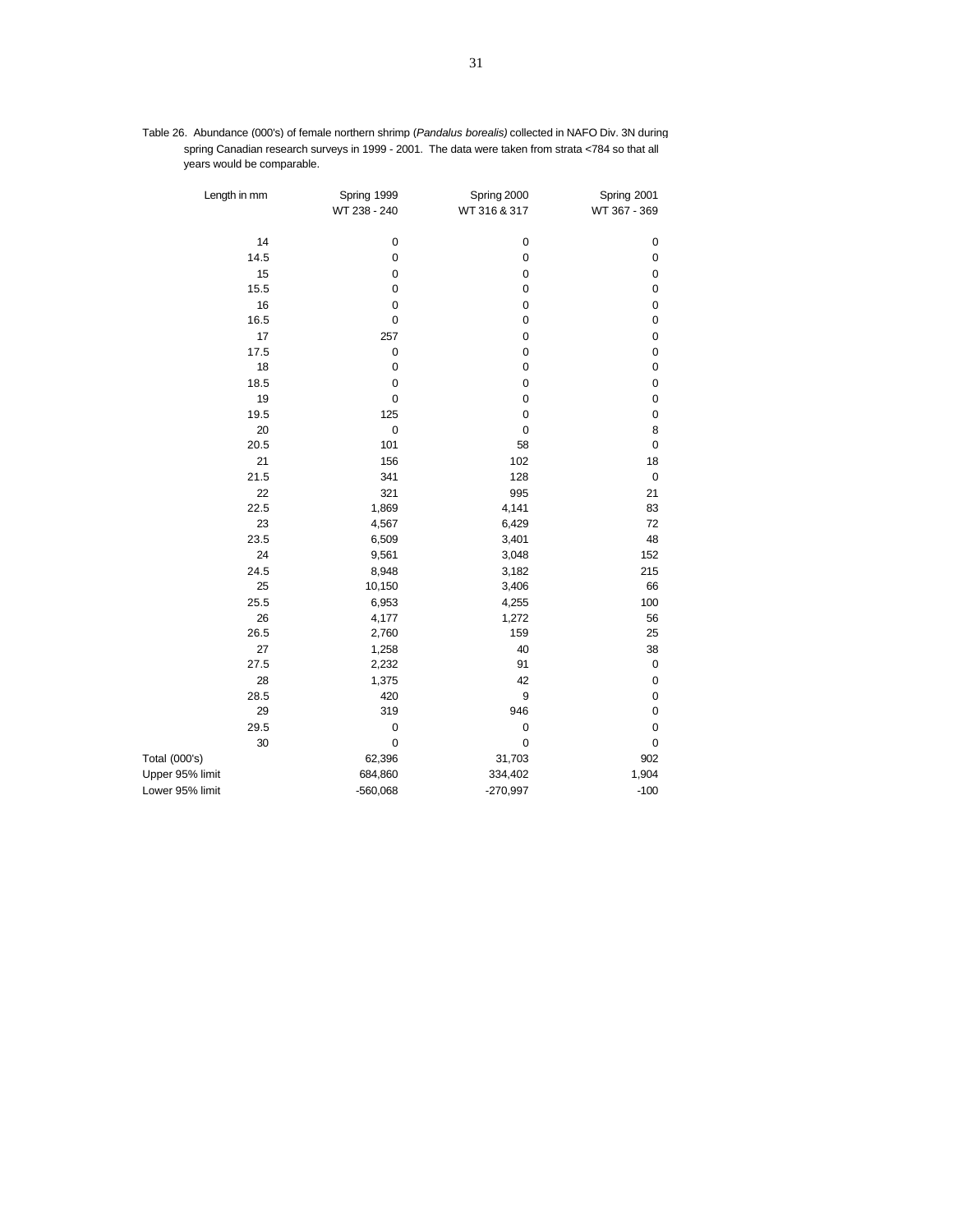| Table 27. Abundance (000's) of male northern shrimp (Pandalus borealis) collected in NAFO Div. 3O during |  |  |  |
|----------------------------------------------------------------------------------------------------------|--|--|--|
| spring Canadian research surveys in 1999 - 2001. The data were taken from strata <784 so that all        |  |  |  |
| years would be comparable.                                                                               |  |  |  |

| Length in mm    | Spring 99    | Spring 2000  | Spring 2001  |
|-----------------|--------------|--------------|--------------|
|                 | WT 238 & 239 | WT 316 - 317 | WT 365 - 368 |
| 7.5             | 0            | 0            | 0            |
| 8               | 26           | $\pmb{0}$    | 0            |
| 8.5             | 102          | 0            | 0            |
| 9               | 127          | 0            | 0            |
| 9.5             | 265          | 0            | 0            |
| 10              | 393          | $\mathbf 0$  | 260          |
| 10.5            | 331          | 44           | 107          |
| 11              | 1,828        | 66           | 107          |
| 11.5            | 1,167        | 0            | 45           |
| 12              | 1,413        | 387          | 382          |
| 12.5            | 1,430        | 88           | 28           |
| 13              | 1,285        | 117          | 79           |
| 13.5            | 791          | 110          | 124          |
| 14              | 365          | 165          | 66           |
| 14.5            | 291          | 88           | 240          |
| 15              | 116          | 261          | 81           |
| 15.5            | 154          | 278          | 94           |
| 16              | 143          | 329          | 188          |
| 16.5            | 65           | 271          | 387          |
| 17              | 15           | 239          | 629          |
| 17.5            | 25           | 149          | 683          |
| 18              | 122          | 247          | 425          |
| 18.5            | 50           | 427          | 298          |
| 19              | 99           | 209          | 31           |
| 19.5            | 30           | 237          | 155          |
| 20              | 59           | 303          | 237          |
| 20.5            | 101          | 134          | 186          |
| 21              | 31           | 20           | 19           |
| 21.5            | 19           | 62           | 26           |
| 22              | 14           | 69           | 0            |
| 22.5            | $\pmb{0}$    | $\pmb{0}$    | 0            |
| 23              | 0            | $\mathbf 0$  | 6            |
| 23.5            | 0            | 33           | 0            |
| 24              | 10           | $\pmb{0}$    | 0            |
| 24.5            | 0            | 0            | 0            |
| 25              | 0            | 0            | 0            |
| 25.5            | 0            | 0            | 0            |
| 26              | 0            | 0            | 0            |
| 26.5            | 0            | 0            | 0            |
| 27              | 0            | 0            | 0            |
| 27.5            | 0            | 0            | 0            |
| 28              | 0            | 0            | 0            |
| 28.5            | 0            | 0            | 0            |
| 29              | 0            | 0            | 0            |
| 29.5            | 0            | 0            | 0            |
| 30              | 0            | 0            | 0            |
| Total (000's)   | 10,863       | 4,330        | 4,883        |
| Upper 95% limit | 33,649       | 33,098       | 24,897       |
| Lower 95% limit | $-11,923$    | $-24,437$    | $-15,132$    |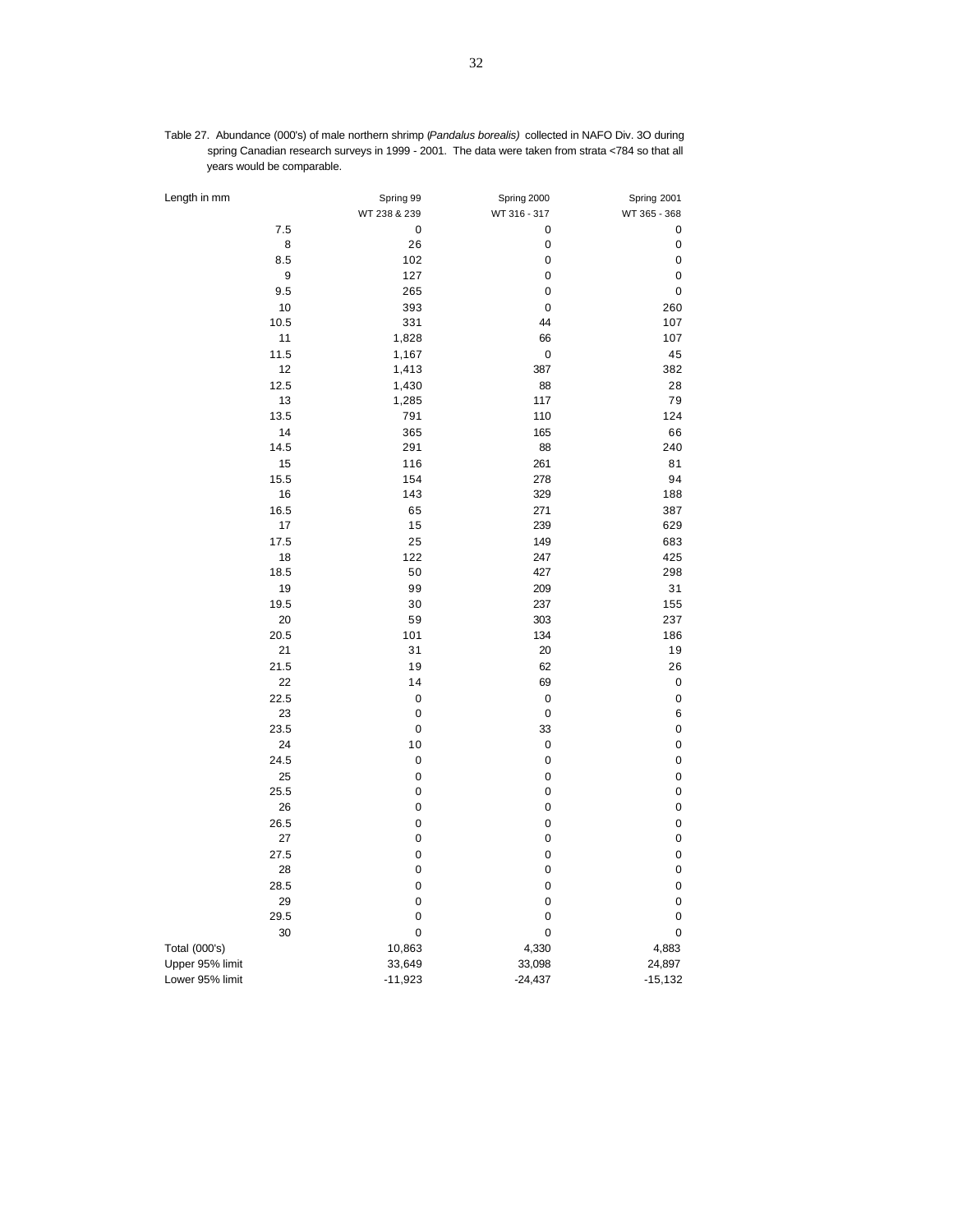| Table 28. Abundance (000's) of transitional and primiparous northern shrimp (Pandalus borealis) collected in NAFO Div. 30              |  |  |  |  |
|----------------------------------------------------------------------------------------------------------------------------------------|--|--|--|--|
| during spring Canadian research surveys in 1999 - 2001. The data were taken from strata <784 so that all<br>vears would be comparable. |  |  |  |  |
|                                                                                                                                        |  |  |  |  |

| Length in mm    | Spring 99    | Spring 2000  | Spring 2001  |
|-----------------|--------------|--------------|--------------|
|                 | WT 238 & 239 | WT 316 - 317 | WT 365 - 368 |
| 15.5            | $\mathbf 0$  | 0            | 0            |
| 16              | $\mathbf 0$  | $\mathbf 0$  | $\mathbf 0$  |
| 16.5            | $\pmb{0}$    | $\mathbf 0$  | $\mathbf 0$  |
| 17              | $\mathbf 0$  | $\mathbf 0$  | $\mathbf 0$  |
| 17.5            | 8            | $\mathbf 0$  | $\mathbf 0$  |
| 18              | 4            | $\mathbf 0$  | 0            |
| 18.5            | 8            | 11           | 0            |
| 19              | 8            | 23           | 0            |
| 19.5            | 104          | 22           | $\mathbf 0$  |
| 20              | 205          | 136          | 21           |
| 20.5            | 189          | 102          | 16           |
| 21              | 177          | 148          | 15           |
| 21.5            | 199          | 145          | 120          |
| 22              | 274          | 178          | 56           |
| 22.5            | 236          | 201          | 68           |
| 23              | 208          | 137          | 29           |
| 23.5            | 95           | 126          | 26           |
| 24              | 91           | 50           | $\pmb{0}$    |
| 24.5            | 74           | 34           | 0            |
| 25              | 37           | 34           | $\mathbf 0$  |
| 25.5            | 14           | 11           | $\mathbf 0$  |
| 26              | $\pmb{0}$    | $\mathbf 0$  | $\pmb{0}$    |
| 26.5            | $\pmb{0}$    | $\mathbf 0$  | $\pmb{0}$    |
| 27              | $\pmb{0}$    | $\mathbf 0$  | $\pmb{0}$    |
| 27.5            | $\pmb{0}$    | 0            | 0            |
| 28              | $\mathbf 0$  | 0            | $\mathbf 0$  |
| 28.5            | $\mathbf 0$  | 0            | $\mathbf 0$  |
| 29              | 0            | 0            | 0            |
| 29.5            | 0            | 0            | 0            |
| 30              | $\mathbf 0$  | $\mathbf 0$  | 0            |
| Total (000's)   | 1,928        | 1,359        | 351          |
| Upper 95% limit | 5,484        | 14,913       | 826          |
| Lower 95% limit | $-1,627$     | $-12,195$    | $-124$       |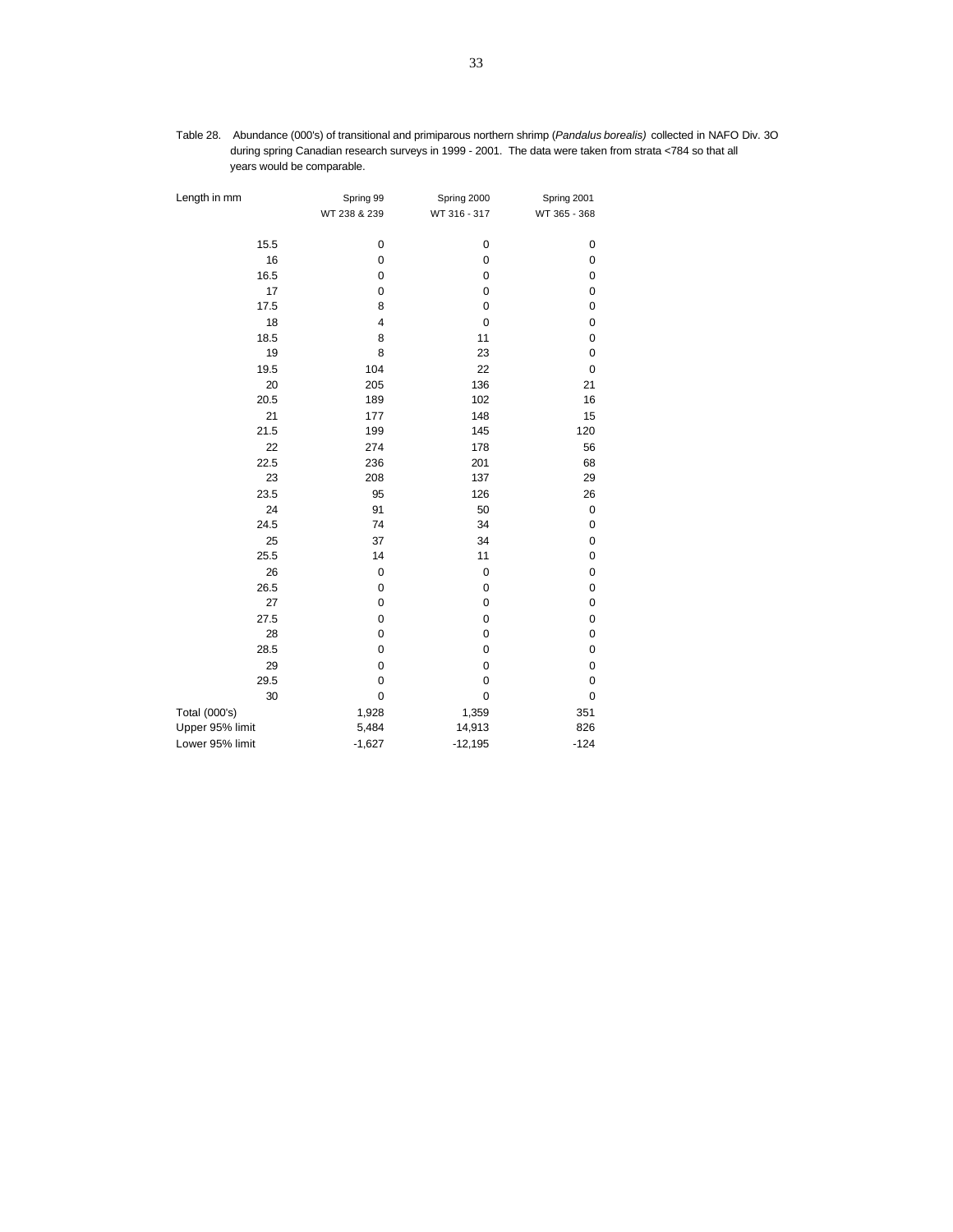Table 29. Abundance (000's) of multiparous and ovigerous northern shrimp (*Pandalus borealis)* collected in NAFO Div. 3O during spring Canadian research surveys in 1999 - 2001. The data were taken from strata <784 so that all years would be comparable.

| Length in mm    | Spring 99    | Spring 2000  | Spring 2001  |
|-----------------|--------------|--------------|--------------|
|                 | WT 238 & 239 | WT 316 - 317 | WT 365 - 368 |
|                 |              |              |              |
| 9.5             | 0            | 0            | 0            |
| 10              | 0            | 0            | 0            |
| 10.5            | 0            | 0            | 0            |
| 11              | 0            | 0            | 0            |
| 11.5            | 0            | 0            | 0            |
| 12              | 0            | 0            | 0            |
| 12.5            | 0            | 0            | 0            |
| 13              | 0            | 0            | 0            |
| 13.5            | 0            | 0            | 0            |
| 14              | 0            | 0            | 0            |
| 14.5            | 0            | 0            | 0            |
| 15              | 0            | 0            | 0            |
| 15.5            | 0            | 0            | 0            |
| 16              | 0            | 0            | 0            |
| 16.5            | 0            | 0            | 0            |
| 17              | 0            | 0            | 0            |
| 17.5            | 8            | 22           | 0            |
| 18              | 0            | $\mathbf 0$  | 0            |
| 18.5            | 0            | 0            | 0            |
| 19              | 0            | 16           | 0            |
| 19.5            | 0            | 11           | 0            |
| 20              | 0            | 23           | 0            |
| 20.5            | 10           | 56           | 0            |
| 21              | 0            | 30           | 0            |
| 21.5            | 0            | 174          | 0            |
| 22              | 8            | 99           | 19           |
| 22.5            | 10           | 202          | 6            |
| 23              | 31           | 323          | 0            |
| 23.5            | 65           | 263          | 13           |
| 24<br>24.5      | 88           | 258          | 34           |
| 25              | 138<br>89    | 103<br>393   | 13           |
| 25.5            | 76           | 46           | 0<br>6       |
| 26              | $\pmb{0}$    | 68           | 0            |
| 26.5            | 15           | 34           | 0            |
| 27              | $\pmb{0}$    | 23           | 0            |
| 27.5            | 6            | 11           | 0            |
| 28              | 0            | 19           | 0            |
| 28.5            | 0            | 131          | 0            |
| 29              | 0            | 0            | 0            |
| 29.5            | 0            | 0            | 0            |
| 30              | 0            | 0            | 0            |
| Total (000's)   | 544          | 2,307        | 92           |
| Upper 95% limit | 4,066        | 21,887       | 1,085        |
| Lower 95% limit | $-2,979$     | $-17,274$    | $-902$       |
|                 |              |              |              |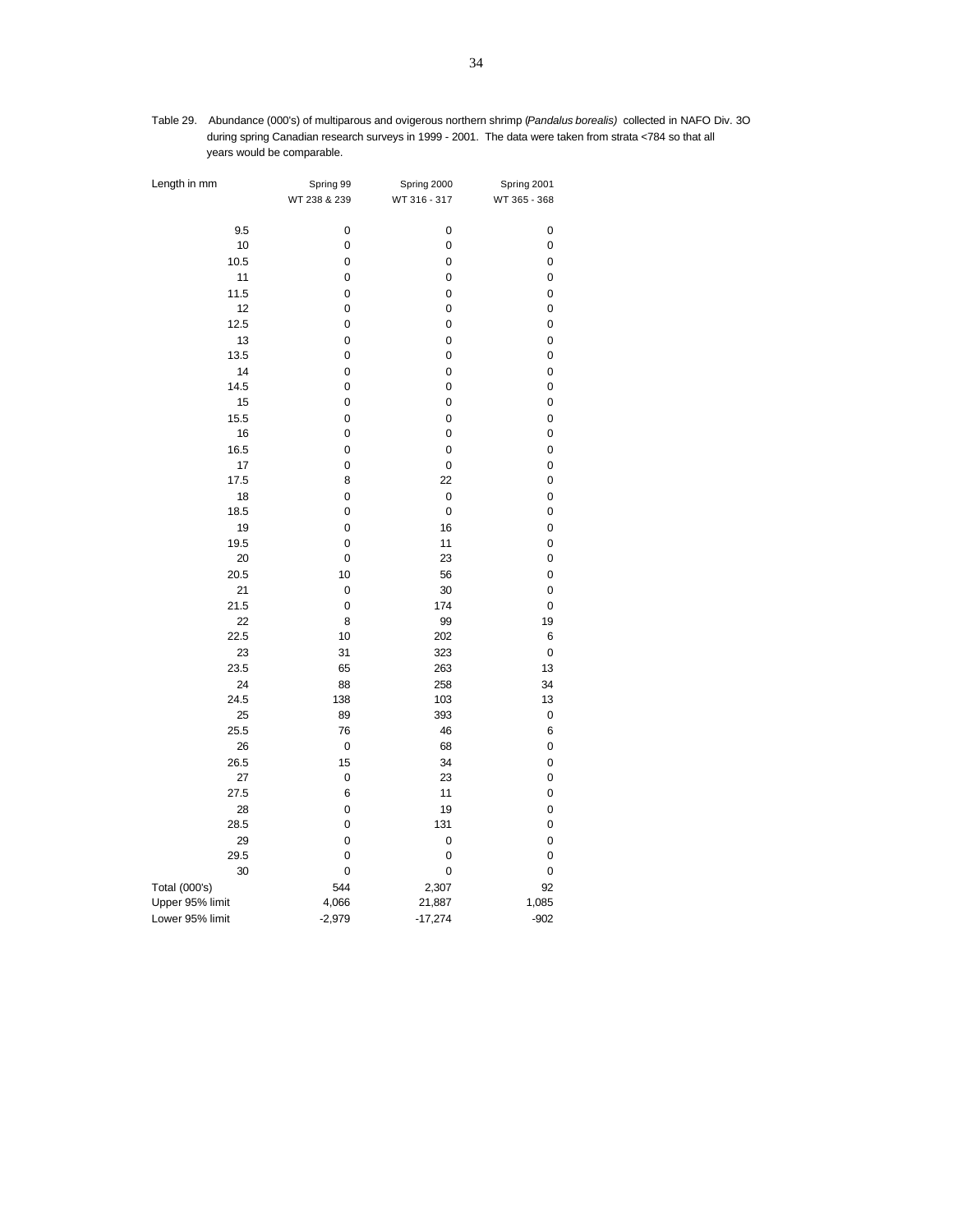Table 30. Abundance (000's) of male northern shrimp (*Pandalus borealis)* collected in NAFO Div. 3L NRA during autumn Canadian research surveys during 1995 - 2000. The data were taken from strata <784 so that all years would be comparable.

| Length in<br>mm | Autumn 1995<br>WT 176, 178, 179 | Autumn 1996<br>WT 196 - 198 | Autumn 1997<br>WT 213 - 217, | Autumn 1998<br>WT 230 - 233, | Autumn 1999<br>WT 246 - 248 | Autumn 2000<br>WT 321 - 323, |
|-----------------|---------------------------------|-----------------------------|------------------------------|------------------------------|-----------------------------|------------------------------|
|                 | WT 181, Tel 22<br>& Tel 23      | & Tel 41                    | Tel 57 & 58                  | Tel 75 & 76                  |                             | Tel 339, 342<br>& Tel 343    |
|                 |                                 |                             |                              |                              |                             |                              |
| 7.5             | $\mathbf 0$                     | 0                           | 0                            | 0                            | 0                           | 0                            |
| 8               | $\pmb{0}$                       | 0                           | 702                          | 438                          | 0                           | 0                            |
| 8.5             | 165                             | $\pmb{0}$                   | 0                            | 5,035                        | 9                           | 0                            |
| 9               | 138                             | 1,053                       | 3,566                        | 3,498                        | 29                          | 2,522                        |
| 9.5             | 895                             | 3,438                       | 4,339                        | 13,127                       | 108                         | 5,684                        |
| 10              | 1,788                           | 6,311                       | 7,057                        | 35,731                       | 204                         | 16,407                       |
| 10.5            | 1,590                           | 9,797                       | 10,646                       | 54,062                       | 4,662                       | 13,482                       |
| 11              | 3,202                           | 5,527                       | 7,564                        | 41,717                       | 5,950                       | 30,658                       |
| 11.5            | 4,300                           | 1,692                       | 4,382                        | 21,074                       | 6,193                       | 5,169                        |
| 12              | 3,846                           | 504                         | 1,368                        | 3,082                        | 3,256                       | 8,811                        |
| 12.5            | 1,544                           | 504                         | 3,774                        | 5,655                        | 36                          | 5,365                        |
| 13              | 802                             | 968                         | 0                            | 2,369                        | 571                         | 2,559                        |
| 13.5            | 809                             | 2,566                       | 796                          | 7,993                        | 29                          | 12,941                       |
| 14              | 662                             | 7,508                       | 7,245                        | 6,557                        | 4,598                       | 41,359                       |
| 14.5            | 905                             | 23,072                      | 6,221                        | 12,551                       | 6,414                       | 55,911                       |
| 15              | 4,081                           | 33,456                      | 15,476                       | 22,999                       | 32,733                      | 101,495                      |
| 15.5            | 8,169                           | 46,769                      | 41,347                       | 7,591                        | 65,244                      | 124,135                      |
| 16              | 9,495                           | 63,619                      | 52,759                       | 31,786                       | 92,618                      | 129,890                      |
| 16.5            | 6,699                           | 55,535                      | 35,026                       | 22,747                       | 82,964                      | 182,005                      |
| 17              | 6,593                           | 35,037                      | 30,727                       | 37,229                       | 37,768                      | 295,257                      |
| 17.5            | 4,589                           | 26,803                      | 23,924                       | 51,842                       | 44,340                      | 469,891                      |
| 18              | 1,882                           | 33,946                      | 34,982                       | 57,906                       | 40,132                      | 617,179                      |
| 18.5            | 1,664                           | 51,651                      | 48,772                       | 91,358                       | 87,601                      | 679,658                      |
| 19              | 2,365                           | 74,379                      | 66,844                       | 100,055                      | 105,522                     | 472,123                      |
| 19.5            | 3,003                           | 81,897                      | 85,399                       | 91,047                       | 116,148                     | 347,833                      |
| 20              | 2,607                           | 54,824                      | 53,423                       | 107,637                      | 97,550                      | 240,746                      |
| 20.5            | 2,178                           | 25,412                      | 40,685                       | 118,772                      | 132,239                     | 206,082                      |
| 21              | 1,440                           | 28,473                      | 20,862                       | 85,127                       | 111,304                     | 162,785                      |
| 21.5            | 1,703                           | 20,946                      | 11,196                       | 91,755                       | 64,472                      | 184,657                      |
| 22              | 1,184                           | 21,599                      | 4,885                        | 42,248                       | 56,727                      | 112,214                      |
| 22.5            | 857                             | 19,277                      | 2,605                        | 5,423                        | 35,746                      | 59,280                       |
| 23              | 50                              | 9,886                       | 185                          | 2,124                        | 11,407                      | 36,270                       |
| 23.5            | 248                             | 9,968                       | 0                            | 537                          | 9,340                       | 7,901                        |
| 24              | 50                              | 1,940                       | 56                           | 0                            | 1,261                       | 1,922                        |
| 24.5            | 0                               | 1,015                       | 0                            | 0                            | 625                         | 0                            |
| 25              | 0                               | 0                           | 0                            | 0                            | 0                           | 0                            |
| 25.5            | 0                               | 0                           | 0                            | 0                            | 0                           | 0                            |
| 26              | 0                               | 0                           | 0                            | 0                            | 0                           | 0                            |
| 26.5            | 0                               | 0                           | 0                            | 0                            | 0                           | $\pmb{0}$                    |
| 27              | 0                               | 0                           | 0                            | 0                            | 0                           | 0                            |
| 27.5            | 0                               | 0                           | 0                            | 0                            | 0                           | 0                            |
| 28              | 0                               | 0                           | 0                            | 0                            | 0                           | 0                            |
| 28.5            | 0                               | 0                           | 0                            | 0                            | 0                           | 0                            |
| 29              | 0                               | 0                           | 0                            | 0                            | 0                           | 0                            |
| 29.5            | 0                               | 0                           | 0                            | 0                            | 0                           | 0                            |
| 30              | 0                               | 0                           | 0                            | 0                            | 0                           | 0                            |
| Total (000's)   | 79,500                          | 759,369                     | 626,810                      | 1,181,069                    | 1,257,800                   | 4,632,189                    |
| Upper 95% limit | 196,314                         | 1,745,981                   | 1,706,398                    | 3,852,446                    | 3,102,467                   | 8,750,863                    |
| Lower 95% limit | $-37,313$                       | $-227,244$                  | $-452,778$                   | $-1,490,307$                 | $-586,867$                  | 513,516                      |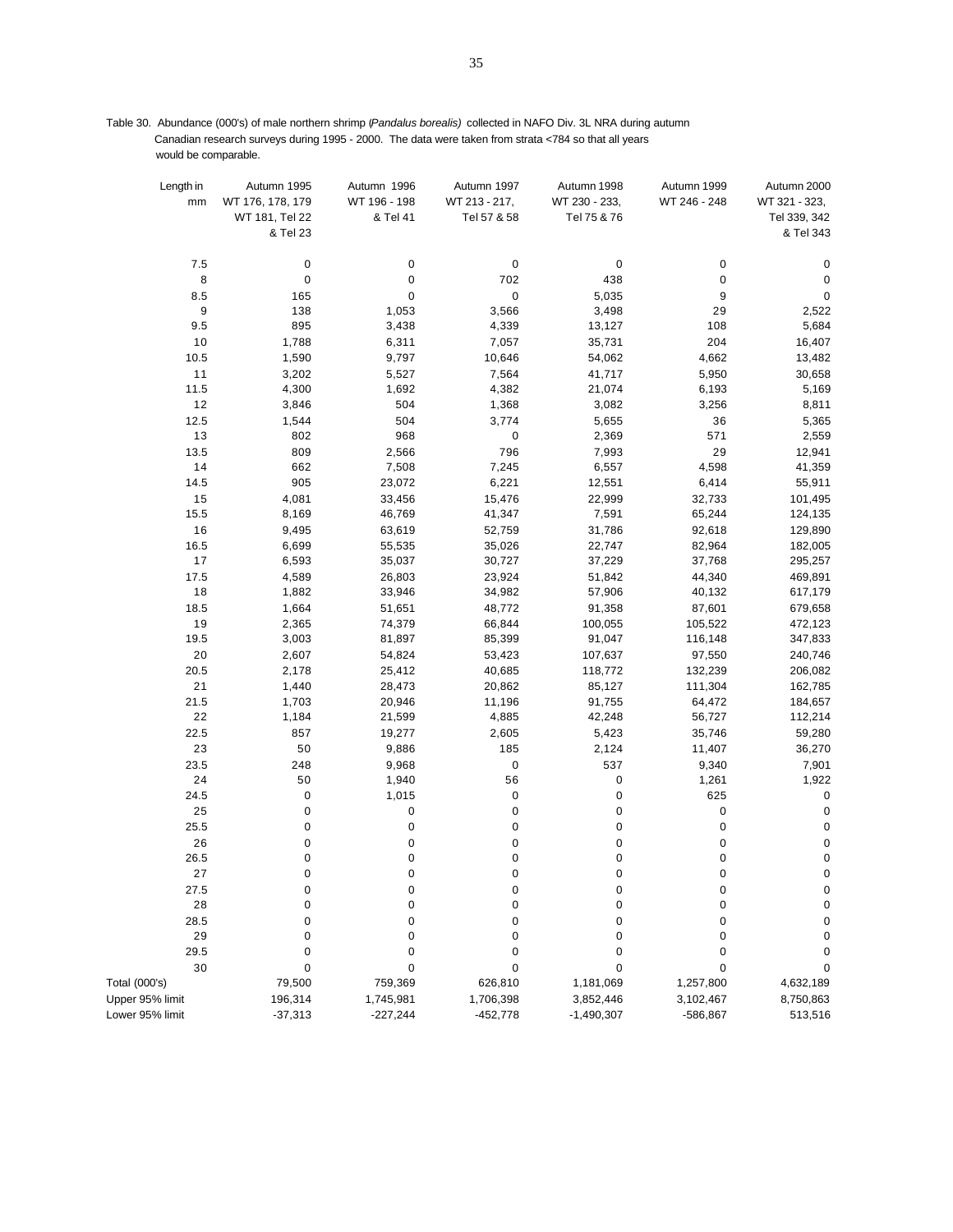Table 31. Abundance (000's) of transitional and primiparous female northern shrimp (*Pandalus borealis)* collected in the Div 3L NRA during autumn Canadian research surveys during 1995 - 2000. The data were taken from strata <784 so that all years would be comparable.

| Length in<br>mm | Autumn 1995<br>WT 176, 178, 179 | Autumn 1996<br>WT 196 - 198 | Autumn 1997<br>WT 213 - 217, | Autumn 1998<br>WT 230 - 233, | Autumn 1999<br>WT 246 - 248 | Autumn 2000<br>WT 321 - 323, |
|-----------------|---------------------------------|-----------------------------|------------------------------|------------------------------|-----------------------------|------------------------------|
|                 | WT 181, Tel 22<br>& Tel 23      | & Tel 41                    | Tel 57 & 58                  | Tel 75 & 76                  |                             | Tel 339, 342<br>& Tel 343    |
|                 |                                 |                             |                              |                              |                             |                              |
| 11              | 0                               | $\mathbf 0$                 | 0                            | $\mathbf 0$                  | 0                           | 0                            |
| 11.5            | $\pmb{0}$                       | $\mathbf 0$                 | $\pmb{0}$                    | $\mathbf 0$                  | $\pmb{0}$                   | $\pmb{0}$                    |
| 12              | $\pmb{0}$                       | $\pmb{0}$                   | $\pmb{0}$                    | $\pmb{0}$                    | $\pmb{0}$                   | $\mathbf 0$                  |
| 12.5            | $\mathbf 0$                     | $\mathbf 0$                 | 0                            | $\mathbf 0$                  | 0                           | 0                            |
| 13              | $\pmb{0}$                       | $\mathbf 0$                 | $\pmb{0}$                    | $\pmb{0}$                    | $\pmb{0}$                   | $\pmb{0}$                    |
| 13.5            | 331                             | $\mathbf 0$                 | $\pmb{0}$                    | $\mathbf 0$                  | $\pmb{0}$                   | $\pmb{0}$                    |
| 14              | 0                               | $\mathbf 0$                 | $\pmb{0}$                    | $\mathbf 0$                  | 0                           | $\pmb{0}$                    |
| 14.5            | 496                             | $\mathbf 0$                 | $\pmb{0}$                    | $\pmb{0}$                    | $\pmb{0}$                   | $\pmb{0}$                    |
| 15              | 2,514                           | $\pmb{0}$                   | $\pmb{0}$                    | $\mathbf 0$                  | $\pmb{0}$                   | $\mathbf 0$                  |
| 15.5            | 8,260                           | $\mathbf 0$                 | $\pmb{0}$                    | $\mathbf 0$                  | 0                           | $\pmb{0}$                    |
| 16              | 5,726                           | $\mathbf 0$                 | 131                          | $\mathbf 0$                  | $\pmb{0}$                   | $\pmb{0}$                    |
| 16.5            | 6,705                           | $\mathbf 0$                 | $\pmb{0}$                    | $\mathbf 0$                  | $\pmb{0}$                   | $\mathbf 0$                  |
| 17              | 4,301                           | 0                           | 913                          | $\mathbf 0$                  | 0                           | $\mathbf 0$                  |
| 17.5            | 3,848                           | $\pmb{0}$                   | 131                          | $\mathbf 0$                  | $\pmb{0}$                   | 0                            |
| 18              | 2,047                           | $\pmb{0}$                   | 100                          | $\pmb{0}$                    | 92                          | $\pmb{0}$                    |
| 18.5            | 2,129                           | $\mathbf 0$                 | 2,339                        | $\mathbf 0$                  | 0                           | 2,986                        |
| 19              | 2,714                           | $\pmb{0}$                   | 3,047                        | $\mathbf 0$                  | $\pmb{0}$                   | 3,106                        |
| 19.5            | 2,219                           | $\mathbf 0$                 | 12,570                       | $\mathbf 0$                  | 245                         | 24,976                       |
| 20              | 4,872                           | $\pmb{0}$                   | 15,140                       | $\mathbf 0$                  | 7,454                       | 47,236                       |
| 20.5<br>21      | 4,380<br>6,043                  | $\pmb{0}$<br>$\pmb{0}$      | 19,424<br>29,024             | 2,073<br>1,562               | 18,037<br>37,959            | 68,181<br>110,794            |
| 21.5            | 8,973                           | $\mathbf 0$                 | 30,895                       | 1,028                        | 53,616                      | 111,662                      |
| 22              | 9,392                           | $\mathbf 0$                 | 40,489                       | 2,055                        | 63,237                      | 100,657                      |
| 22.5            | 9,831                           | $\mathbf 0$                 | 21,753                       | 1,073                        | 47,509                      | 89,664                       |
| 23              | 6,905                           | $\mathbf 0$                 | 17,911                       | $\pmb{0}$                    | 21,393                      | 67,286                       |
| 23.5            | 4,648                           | $\pmb{0}$                   | 6,218                        | $\pmb{0}$                    | 11,860                      | 12,249                       |
| 24              | 1,338                           | $\mathbf 0$                 | 3,237                        | $\pmb{0}$                    | 12,091                      | 8,488                        |
| 24.5            | 1,253                           | $\mathbf 0$                 | 3,641                        | $\mathbf 0$                  | 1,349                       | 4,275                        |
| 25              | 143                             | $\mathbf 0$                 | 40                           | $\mathbf 0$                  | 0                           | 0                            |
| 25.5            | 42                              | $\mathbf 0$                 | 23                           | $\mathbf 0$                  | $\pmb{0}$                   | $\pmb{0}$                    |
| 26              | $\pmb{0}$                       | $\pmb{0}$                   | $\pmb{0}$                    | $\mathbf 0$                  | $\pmb{0}$                   | $\pmb{0}$                    |
| 26.5            | $\pmb{0}$                       | $\pmb{0}$                   | $\pmb{0}$                    | $\pmb{0}$                    | $\pmb{0}$                   | $\pmb{0}$                    |
| 27              | $\pmb{0}$                       | $\pmb{0}$                   | $\pmb{0}$                    | $\pmb{0}$                    | $\pmb{0}$                   | $\mathbf 0$                  |
| 27.5            | 50                              | $\mathbf 0$                 | $\pmb{0}$                    | $\mathbf 0$                  | 0                           | $\mathbf 0$                  |
| 28              | $\pmb{0}$                       | $\pmb{0}$                   | $\pmb{0}$                    | $\pmb{0}$                    | $\pmb{0}$                   | $\pmb{0}$                    |
| 28.5            | $\pmb{0}$                       | $\mathbf 0$                 | $\pmb{0}$                    | $\mathbf 0$                  | $\mathbf 0$                 | $\mathbf 0$                  |
| 29              | 0                               | $\pmb{0}$                   | $\pmb{0}$                    | $\mathbf 0$                  | 0                           | $\pmb{0}$                    |
| 29.5            | $\pmb{0}$                       | $\pmb{0}$                   | $\pmb{0}$                    | $\pmb{0}$                    | $\pmb{0}$                   | 0                            |
| 30              | $\pmb{0}$                       | $\mathbf 0$                 | $\mathbf 0$                  | $\pmb{0}$                    | $\pmb{0}$                   | $\mathbf 0$                  |
| Total (000's)   | 99,157                          | $\pmb{0}$                   | 207,028                      | 7,790                        | 274,841                     | 651,558                      |
| Upper 95% limit | 250,145                         | $\mathbf 0$                 | 478,790                      | 99,427                       | 526,144                     | 1,559,129                    |
| Lower 95% limit | $-51,831$                       | $\mathbf 0$                 | $-64,734$                    | $-83,846$                    | 23,537                      | $-256,014$                   |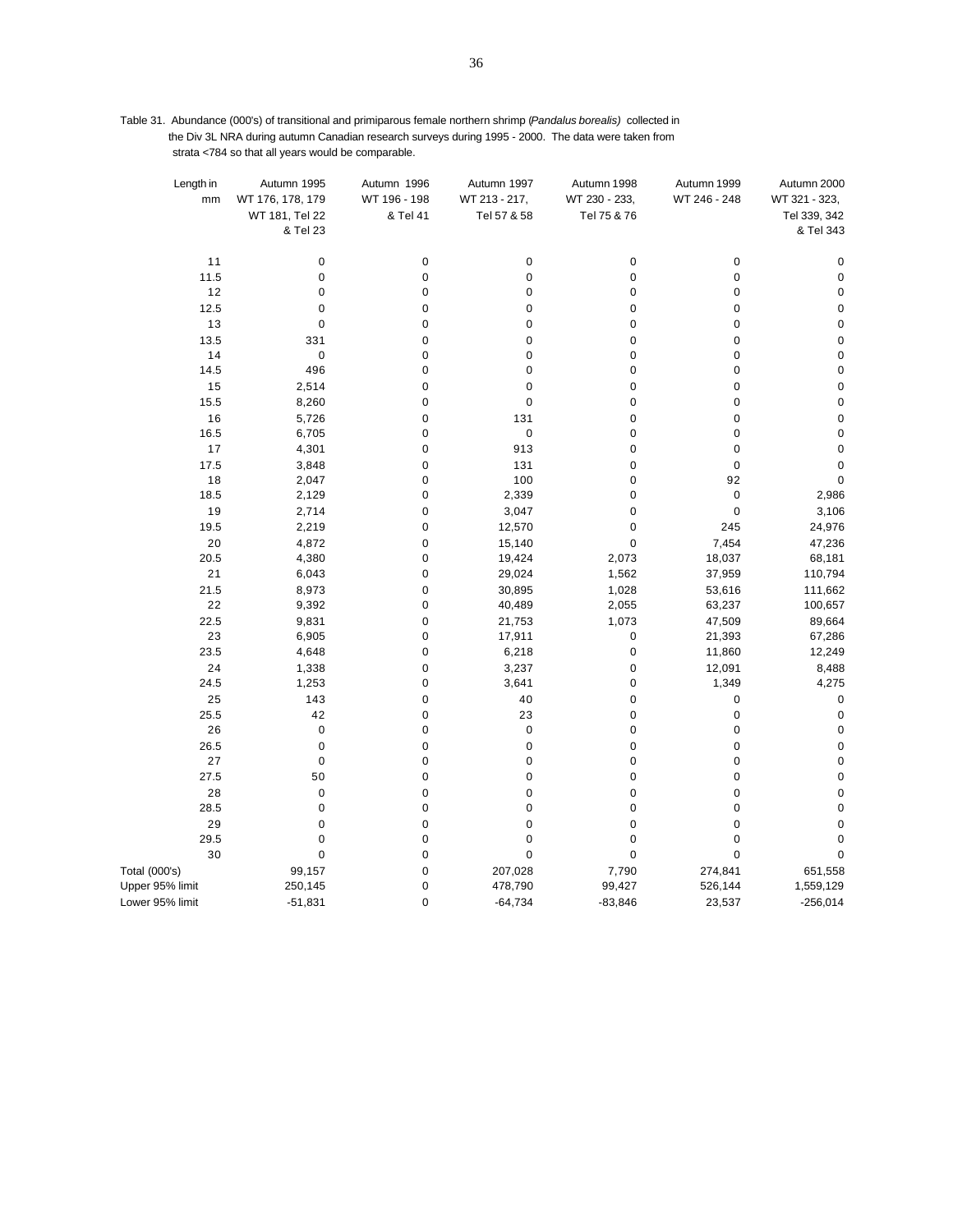Table 32. Abundance (000's) of multiparous and ovigerous northern shrimp (*Pandalus borealis)* collected in NAFO Div. 3L NRA during autumn Canadian research surveys during 1995 - 2000. The data were taken from strata <784 so that all years would be comparable.

| Length in<br>mm | Autumn 1995<br>WT 176, 178, 179 | Autumn 1996<br>WT 196 - 198 | Autumn 1997<br>WT 213 - 217, | Autumn 1998<br>WT 230 - 233, | Autumn 1999<br>WT 246 - 248 | Autumn 2000<br>WT 321 - 323, |
|-----------------|---------------------------------|-----------------------------|------------------------------|------------------------------|-----------------------------|------------------------------|
|                 | WT 181, Tel 22<br>& Tel 23      | & Tel 41                    | Tel 57 & 58                  | Tel 75 & 76                  |                             | Tel 339, 342<br>& Tel 343    |
| 11.5            | $\mathbf 0$                     | 0                           | $\mathbf 0$                  | 0                            | $\mathbf 0$                 | $\mathbf 0$                  |
| 12              | $\mathbf 0$                     | $\pmb{0}$                   | $\mathbf 0$                  | $\mathbf 0$                  | $\pmb{0}$                   | $\mathbf 0$                  |
| 12.5            | $\pmb{0}$                       | 0                           | $\mathbf 0$                  | $\mathbf 0$                  | $\mathbf 0$                 | $\pmb{0}$                    |
| 13              | $\mathbf 0$                     | 0                           | $\mathbf 0$                  | $\mathbf 0$                  | $\pmb{0}$                   | $\pmb{0}$                    |
| 13.5            | $\mathbf 0$                     | $\pmb{0}$                   | $\mathbf 0$                  | $\mathbf 0$                  | $\mathbf 0$                 | $\pmb{0}$                    |
| 14              | $\mathbf 0$                     | $\mathbf 0$                 | 26                           | $\mathbf 0$                  | $\mathbf 0$                 | $\pmb{0}$                    |
| 14.5            | $\mathbf 0$                     | $\mathbf 0$                 | $\mathbf 0$                  | $\mathbf 0$                  | $\mathbf 0$                 | $\mathbf 0$                  |
| 15              | 18                              | $\overline{0}$              | $\mathbf 0$                  | $\mathbf 0$                  | $\mathbf 0$                 | $\pmb{0}$                    |
| 15.5            | $\mathbf 0$                     | $\mathbf 0$                 | $\mathbf 0$                  | 20                           | $\mathbf 0$                 | $\mathbf 0$                  |
| 16              | $\mathbf 0$                     | 0                           | $\mathbf 0$                  | 2,997                        | $\mathbf 0$                 | $\mathbf 0$                  |
| 16.5            | $\mathbf 0$                     | $\pmb{0}$                   | $\mathbf 0$                  | $\pmb{0}$                    | $\mathbf 0$                 | 1,563                        |
| 17              | $\mathbf 0$                     | $\mathbf 0$                 | $\mathbf 0$                  | 26                           | $\mathbf 0$                 | $\mathbf 0$                  |
| 17.5            | $\mathbf 0$                     | 180                         | 1,025                        | 46                           | 2,632                       | $\mathbf 0$                  |
| 18              | 295                             | $\mathbf 0$                 | $\mathbf 0$                  | 46                           | $\mathbf 0$                 | 6,283                        |
| 18.5            | $\pmb{0}$                       | 617                         | 791                          | 555                          | 625                         | 1,563                        |
| 19              | 423                             | $\mathbf 0$                 | 60                           | 46                           | 3,086                       | 2,517                        |
| 19.5            | 193                             | $\mathbf 0$                 | 859                          | 2,997                        | $\mathbf 0$                 | 6,287                        |
| 20              | 180                             | $\mathbf 0$                 | 1,690                        | $\pmb{0}$                    | 83                          | 30                           |
| 20.5            | 50                              | 188                         | 1,873                        | 1,052                        | 2,667                       | 5,764                        |
| 21              | 276                             | 149                         | 742                          | 6,039                        | 143                         | 4,629                        |
| 21.5            | $\pmb{0}$                       | 791                         | 6,265                        | 8,380                        | 286                         | 16,596                       |
| 22              | 222                             | 1,477                       | 5,488                        | 24,507                       | 10,183                      | 31,754                       |
| 22.5            | 364                             | 1,664                       | 11,083                       | 61,216                       | 6,295                       | 48,894                       |
| 23              | 326                             | 8,100                       | 14,331                       | 58,282                       | 15,319                      | 78,664                       |
| 23.5            | 1,569                           | 9,278                       | 16,131                       | 56,717                       | 24,210                      | 125,352                      |
| 24              | 2,172                           | 10,614                      | 15,712                       | 55,301                       | 26,026                      | 127,641                      |
| 24.5            | 4,026                           | 15,488                      | 13,287                       | 35,242                       | 16,971                      | 109,775                      |
| 25              | 2,976                           | 18,972                      | 12,622                       | 30,254                       | 18,641                      | 65,824                       |
| 25.5            | 2,889                           | 14,263                      | 7,209                        | 15,804                       | 14,080                      | 31,072                       |
| 26              | 2,991                           | 11,697                      | 8,341                        | 10,301                       | 8,308                       | 16,926                       |
| 26.5            | 2,336                           | 7,457                       | 3,083                        | 5,781                        | 2,893                       | 15,544                       |
| 27              | 903                             | 4,020                       | 2,738                        | 4,157                        | 2,559                       | 4,269                        |
| 27.5            | 1,045                           | 2,333                       | 2,700                        | 1,997                        | 1,871                       | 2,668                        |
| 28              | 1,041                           | 1,213                       | 1,529                        | 1,805                        | 1,305                       | 1,877                        |
| 28.5            | 154                             | 1,377                       | 1,255                        | 932                          | 262                         | 90                           |
| 29              | 74                              | 1,325                       | 1,248                        | 94                           | 428                         | 79                           |
| 29.5            | 87                              | 931                         | 197                          | $\mathbf 0$                  | 130                         | 858                          |
| 30              | 25                              | 759                         | 104                          | $\mathbf 0$                  | $\mathbf 0$                 | $\mathbf 0$                  |
| 30.5            | 49                              | 642                         | 64                           | 20                           | 12                          | $\pmb{0}$                    |
| 31              | $\mathbf 0$                     | 79                          | 40                           | $\pmb{0}$                    | $\mathbf 0$                 | 859                          |
| 31.5            | $\mathbf 0$                     | 104                         | $\mathbf 0$                  | 20                           | 14                          | $\mathbf 0$                  |
| 32              | $\mathbf 0$                     | $\pmb{0}$                   | $\mathbf 0$                  | $\pmb{0}$                    | $\mathbf 0$                 | $\mathbf 0$                  |
| Total (000's)   | 24,683                          | 113,719                     | 130,493                      | 384,632                      | 159,026                     | 707,375                      |
| Upper 95% limit | 38,854                          | 850,899                     | 423,961                      | 1,068,675                    | 387,902                     | 1,026,353                    |
| Lower 95% limit | 10,511                          | $-623,460$                  | $-162,976$                   | $-299,411$                   | $-69,851$                   | 388,397                      |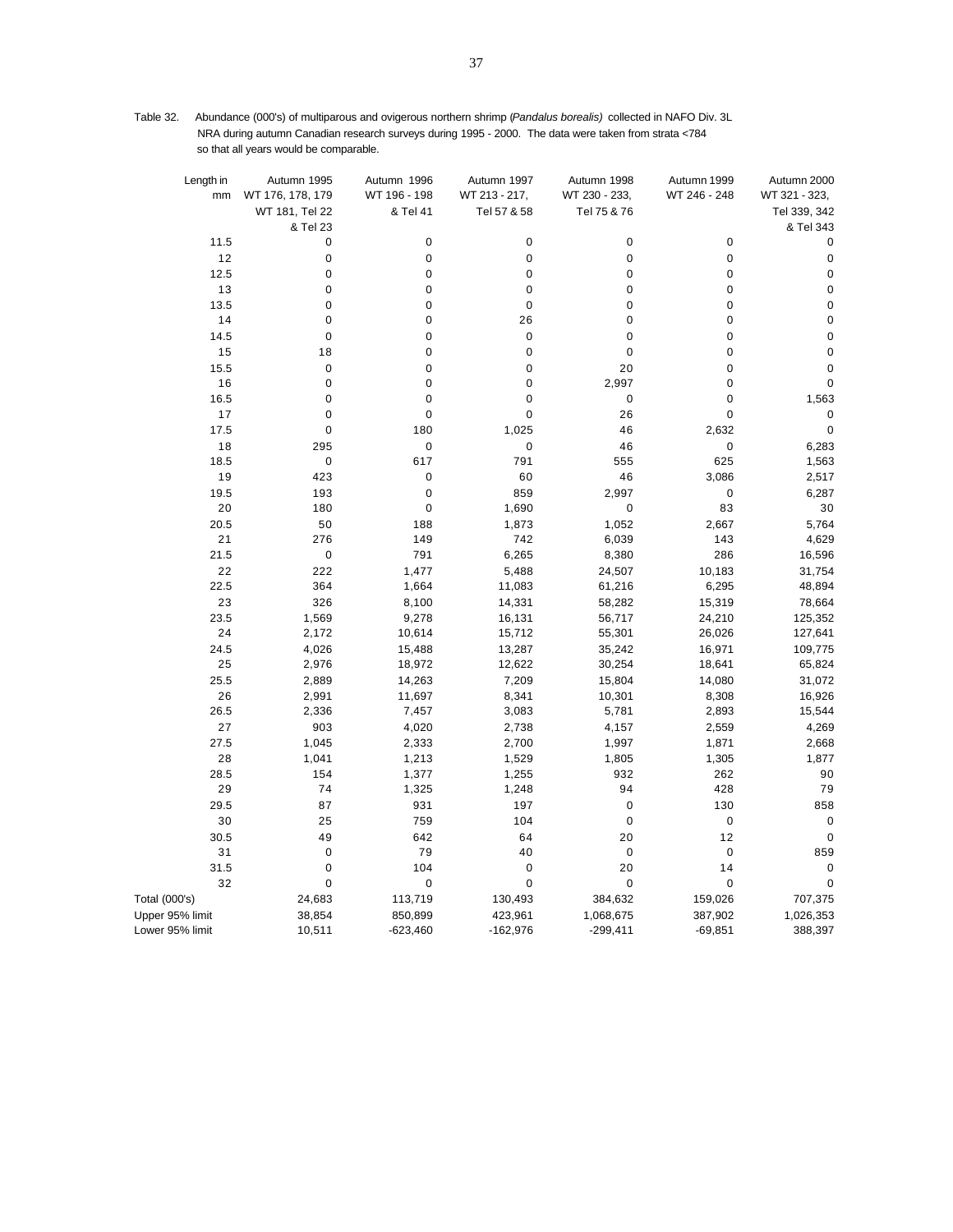| Table 33. Abundance (000's) of male northern shrimp (Pandalus borealis) collected in the NAFO Div. 3N NRA |
|-----------------------------------------------------------------------------------------------------------|
| during autumn Canadian research surveys in 1995 - 2000. The data were taken from strata<784               |
| so that all years would be comparable.                                                                    |

| Length in mm     | Autumn 1995  | Autumn 1996  | Autumn 1997  | Autumn 1998     | Autumn 1999  | Autumn 2000    |
|------------------|--------------|--------------|--------------|-----------------|--------------|----------------|
|                  | WT 176 & 177 | Tel 41, 42   | WT 212 - 214 | WT 229, 230,    | WT 245 - 247 | WT 320, 322,   |
|                  |              | & AN 253     |              | WT 233 & Tel 76 |              | 323, Tel 338 & |
|                  |              |              |              |                 |              | Tel 339        |
| 5.5              | 0            | $\pmb{0}$    | $\pmb{0}$    | $\pmb{0}$       | 0            | $\pmb{0}$      |
| 6                | 0            | $\pmb{0}$    | $\pmb{0}$    | $\pmb{0}$       | $\pmb{0}$    | $\pmb{0}$      |
| 6.5              | 0            | 111          | $\pmb{0}$    | $\pmb{0}$       | $\pmb{0}$    | $\pmb{0}$      |
| $\boldsymbol{7}$ | 382          | 55           | $\mathbf 0$  | $\overline{0}$  | $\pmb{0}$    | $\pmb{0}$      |
| 7.5              | 1,146        | 463          | 166          | $\mathbf 0$     | $\mathbf 0$  | $\mathbf 0$    |
| 8                | 200          | 1,511        | $\pmb{0}$    | 0               | 15           | $\mathbf 0$    |
| 8.5              | 1,205        | 4,572        | $\mathbf 0$  | 2,345           | $\pmb{0}$    | $\mathbf 0$    |
| 9                | 1,196        | 1,994        | $\pmb{0}$    | 7,039           | 29           | 322            |
| 9.5              | 609          | 836          | 126          | 30,098          | 29           | 33             |
| 10               | 209          | 2,574        | $\pmb{0}$    | 26,296          | 29           | 47             |
| 10.5             | 32           | 1,595        | 20           | 10,845          | 142          | 47             |
| 11               | 241          | 7,808        | 114          | 7,023           | 44           | 15             |
| 11.5             | 825          | 25,187       | 516          | 2,936           | 74           | 17             |
| 12               | 2,898        | 33,716       | 888          | 4,227           | 46           | 125            |
| 12.5             | 3,239        | 46,253       | 1,522        | 4,606           | 238          | 165            |
| 13               | 4,458        | 42,294       | 1,501        | 4,841           | 494          | 112            |
| 13.5             | 4,476        | 26,072       | 1,251        | 4,327           | 418          | 272            |
| 14               | 1,406        | 20,851       | 928          | 15,002          | 454          | 334            |
| 14.5             | 2,619        | 17,020       | 1,706        | 20,779          | 605          | 441            |
| 15               | 1,600        | 14,744       | 3,436        | 17,078          | 461          | 485            |
| 15.5             | 2,456        | 13,476       | 4,181        | 32,556          | 691          | 896            |
| 16               | 2,658        | 12,226       | 6,850        | 30,626          | 1,053        | 747            |
| 16.5             | 2,471        | 21,063       | 9,318        | 45,646          | 953          | 902            |
| 17               | 3,413        | 11,123       | 9,609        | 32,614          | 939          | 1,222          |
| 17.5             | 3,120        | 19,646       | 4,875        | 23,485          | 875          | 1,811          |
| 18               | 1,916        | 11,186       | 5,629        | 40,066          | 1,345        | 2,208          |
| 18.5             | 1,887        | 10,776       | 5,848        | 41,414          | 1,032        | 2,029          |
| 19               | 1,537        | 9,008        | 5,183        | 48,674          | 1,310        | 1,813          |
| 19.5             | 2,492        | 10,086       | 3,413        | 46,199          | 1,426        | 1,529          |
| 20               | 2,684        | 6,277        | 4,199        | 43,817          | 1,866        | 1,658          |
| 20.5             | 2,113        | 5,840        | 3,684        | 13,751          | 1,678        | 1,534          |
| 21               | 1,910        | 1,290        | 2,620        | 22,491          | 1,721        | 1,875          |
| 21.5             | 955          | 567          | 1,741        | 21,197          | 2,049        | 1,545          |
| 22               | 955          | 1,376        | 833          | 9,535           | 1,072        | 1,214          |
| 22.5             | 382          | 14           | 297          | 9,157           | 768          | 805            |
| 23               | 191          | 1,150        | 247          | 5,305           | 234          | 490            |
| 23.5             | 0            | 0            | 182          | 11              | 87           | 76             |
| 24               | 0            | 5            | 11           | 19              | 12           | 76             |
| 24.5             | 0            | $\pmb{0}$    | $\mathbf 0$  | $\mathbf 0$     | $\mathbf 0$  | 17             |
| 25               | 0            | $\pmb{0}$    | $\pmb{0}$    | $\pmb{0}$       | $\mathbf 0$  | $\pmb{0}$      |
| 25.5             | 0            | $\pmb{0}$    | $\pmb{0}$    | $\pmb{0}$       | $\pmb{0}$    | 0              |
| Total (000's)    | 57,878       | 382,763      | 80,893       | 624,002         | 22,185       | 24,861         |
| Upper 95% limit  | 597,327      | 3,874,410    | 646,237      | 6,876,977       | 55,181       | 46,640         |
| Lower 95% limit  | $-481,572$   | $-3,108,883$ | $-484,451$   | $-5,628,973$    | $-10,812$    | 3,082          |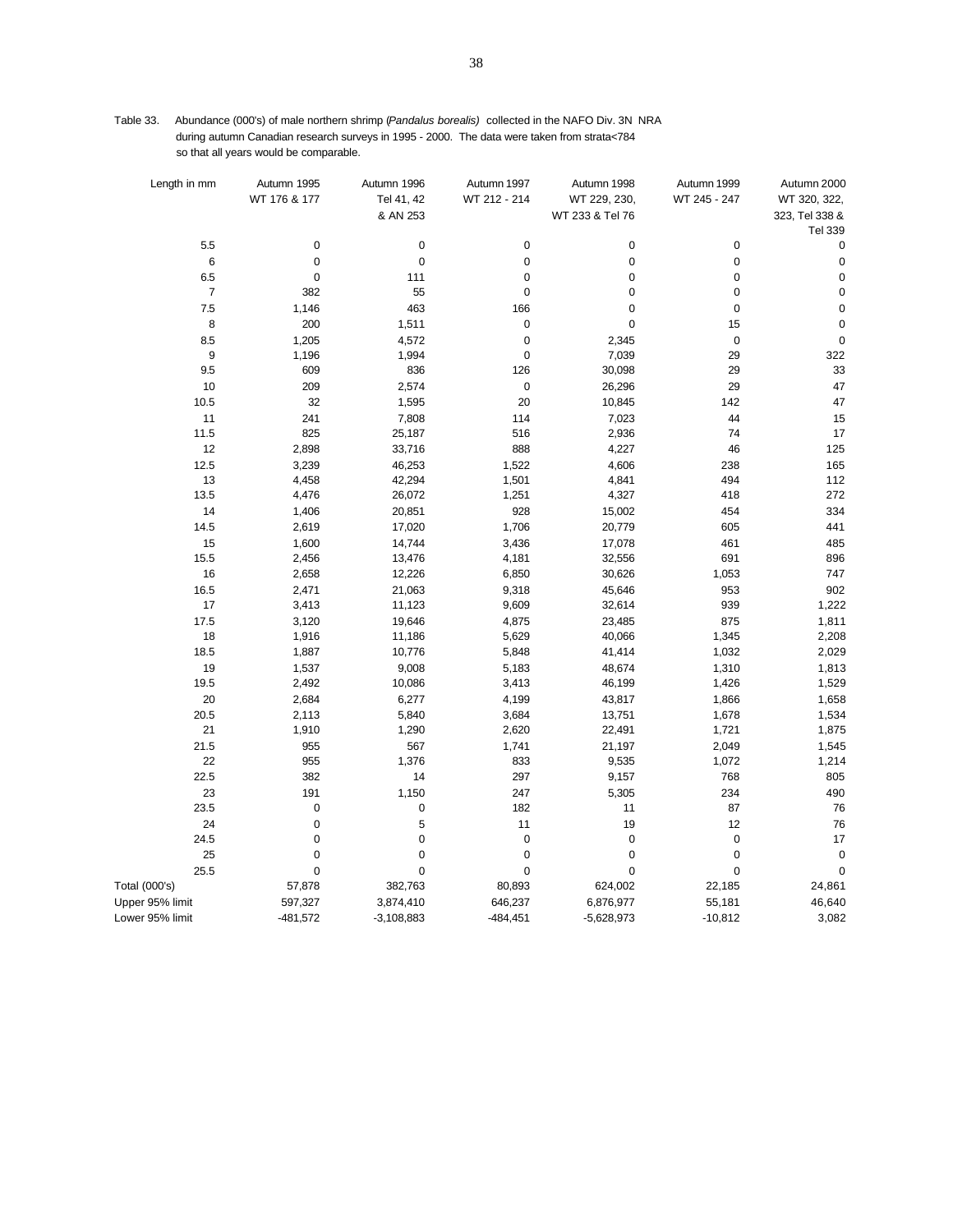Table 34. Abundance (000's) of transitional and primiparous northern shrimp (*Pandalus borealis)* collected in the NAFO Div. 3N NRA during autumn Canadian research surveys in 1995 - 2000. The data were taken from strata<784 so that all years would be comparable.

| Length in mm    | Autumn 1995<br>WT 176 & 177 | Autumn 1996<br>Tel 41, 42<br>& AN 253 | Autumn 1997<br>WT 212 - 214 | Autumn 1998<br>WT 229, 230,<br>WT 233 & Tel 76 | Autumn 1999<br>WT 245 - 247 | Autumn 2000<br>WT 320, 322,<br>323, Tel 338 &<br><b>Tel 339</b> |
|-----------------|-----------------------------|---------------------------------------|-----------------------------|------------------------------------------------|-----------------------------|-----------------------------------------------------------------|
| 10              | $\pmb{0}$                   | $\pmb{0}$                             | $\pmb{0}$                   | $\pmb{0}$                                      | 0                           | $\pmb{0}$                                                       |
| 10.5            | $\pmb{0}$                   | $\pmb{0}$                             | $\pmb{0}$                   | 0                                              | 0                           | $\pmb{0}$                                                       |
| 11              | $\mathbf 0$                 | $\mathbf 0$                           | 0                           | $\mathbf 0$                                    | 0                           | $\pmb{0}$                                                       |
| 11.5            | 0                           | 0                                     | 0                           | $\pmb{0}$                                      | 0                           | $\pmb{0}$                                                       |
| 12              | $\mathbf 0$                 | $\mathbf 0$                           | 0                           | $\mathbf 0$                                    | 0                           | $\pmb{0}$                                                       |
| 12.5            | 0                           | 0                                     | 0                           | 0                                              | 0                           | $\pmb{0}$                                                       |
| 13              | $\mathbf 0$                 | $\mathbf 0$                           | 0                           | $\mathbf 0$                                    | 0                           | $\mathbf 0$                                                     |
| 13.5            | 0                           | 0                                     | 0                           | $\pmb{0}$                                      | 0                           | $\pmb{0}$                                                       |
| 14              | $\pmb{0}$                   | $\pmb{0}$                             | $\pmb{0}$                   | $\pmb{0}$                                      | 0                           | $\pmb{0}$                                                       |
| 14.5<br>15      | $\pmb{0}$<br>$\mathbf 0$    | 0<br>$\pmb{0}$                        | 0<br>0                      | $\pmb{0}$<br>$\pmb{0}$                         | 0<br>0                      | $\pmb{0}$<br>$\mathbf 0$                                        |
| 15.5            | $\mathbf 0$                 | $\mathbf 0$                           | 0                           | $\pmb{0}$                                      | 0                           | $\pmb{0}$                                                       |
| 16              | $\mathbf 0$                 | $\mathbf 0$                           | 0                           | $\mathbf 0$                                    | 0                           | $\mathbf 0$                                                     |
| 16.5            | 0                           | 59                                    | 0                           | 0                                              | 0                           | $\pmb{0}$                                                       |
| 17              | $\mathbf 0$                 | 54                                    | 0                           | $\mathbf 0$                                    | 0                           | $\pmb{0}$                                                       |
| 17.5            | 0                           | $\mathbf 0$                           | 0                           | 0                                              | 0                           | 5                                                               |
| 18              | $\mathbf 0$                 | 428                                   | 0                           | $\mathbf 0$                                    | 0                           | $\mathbf 0$                                                     |
| 18.5            | 0                           | 33                                    | 0                           | 31                                             | 0                           | $\pmb{0}$                                                       |
| 19              | $\pmb{0}$                   | 2,119                                 | $\pmb{0}$                   | 124                                            | 0                           | 39                                                              |
| 19.5            | 0                           | 3,364                                 | 662                         | 93                                             | 0                           | $\pmb{0}$                                                       |
| 20              | 0                           | 4,925                                 | 225                         | 31                                             | 29                          | 143                                                             |
| 20.5            | $\pmb{0}$                   | 5,799                                 | 284                         | 155                                            | 103                         | 116                                                             |
| 21              | $\pmb{0}$                   | 3,552                                 | 276                         | $\pmb{0}$                                      | 165                         | 146                                                             |
| 21.5<br>22      | 191<br>191                  | 5,624<br>1,086                        | 520<br>59                   | 124<br>$\pmb{0}$                               | 293<br>307                  | 298<br>179                                                      |
| 22.5            | $\mathbf 0$                 | 1,672                                 | 59                          | 0                                              | 138                         | 107                                                             |
| 23              | $\pmb{0}$                   | 426                                   | 48                          | $\mathbf 0$                                    | 55                          | 15                                                              |
| 23.5            | 0                           | 34                                    | 12                          | 0                                              | 0                           | 21                                                              |
| 24              | $\mathbf 0$                 | 22                                    | 11                          | $\mathbf 0$                                    | 0                           | $\pmb{0}$                                                       |
| 24.5            | 0                           | 15                                    | $\pmb{0}$                   | 0                                              | 0                           | $\pmb{0}$                                                       |
| 25              | $\mathbf 0$                 | $\overline{7}$                        | 0                           | $\mathbf 0$                                    | 0                           | $\pmb{0}$                                                       |
| 25.5            | 0                           | $\pmb{0}$                             | $\pmb{0}$                   | $\pmb{0}$                                      | 0                           | $\pmb{0}$                                                       |
| 26              | 0                           | 0                                     | $\pmb{0}$                   | 0                                              | 0                           | $\pmb{0}$                                                       |
| 26.5            | $\pmb{0}$                   | 0                                     | 0                           | $\pmb{0}$                                      | 0                           | $\pmb{0}$                                                       |
| 27              | $\mathbf 0$                 | 0                                     | 0                           | $\pmb{0}$                                      | 0                           | $\pmb{0}$                                                       |
| 27.5            | $\mathbf 0$                 | $\mathbf 0$                           | 0                           | $\mathbf 0$                                    | 0                           | $\mathbf 0$                                                     |
| 28              | $\mathbf 0$<br>$\mathbf 0$  | $\mathbf 0$<br>0                      | 0<br>0                      | $\mathbf 0$<br>$\mathbf 0$                     | 0<br>0                      | $\mathbf 0$<br>$\pmb{0}$                                        |
| 28.5<br>29      | $\mathbf 0$                 | $\mathbf 0$                           | 0                           | $\mathbf 0$                                    | 0                           | $\pmb{0}$                                                       |
| 29.5            |                             |                                       |                             |                                                | 0                           | $\mathbf 0$                                                     |
| Total (000's)   | 0<br>382                    | 0<br>29,220                           | 0<br>2,154                  | 0<br>557                                       | 1,089                       | 1,069                                                           |
| Upper 95% limit | 5,234                       | 309,792                               | 22,460                      | 7,636                                          | 4,457                       | 6,091                                                           |
| Lower 95% limit | $-4,471$                    | $-251,353$                            | $-18,151$                   | $-6,521$                                       | $-2,278$                    | $-3,954$                                                        |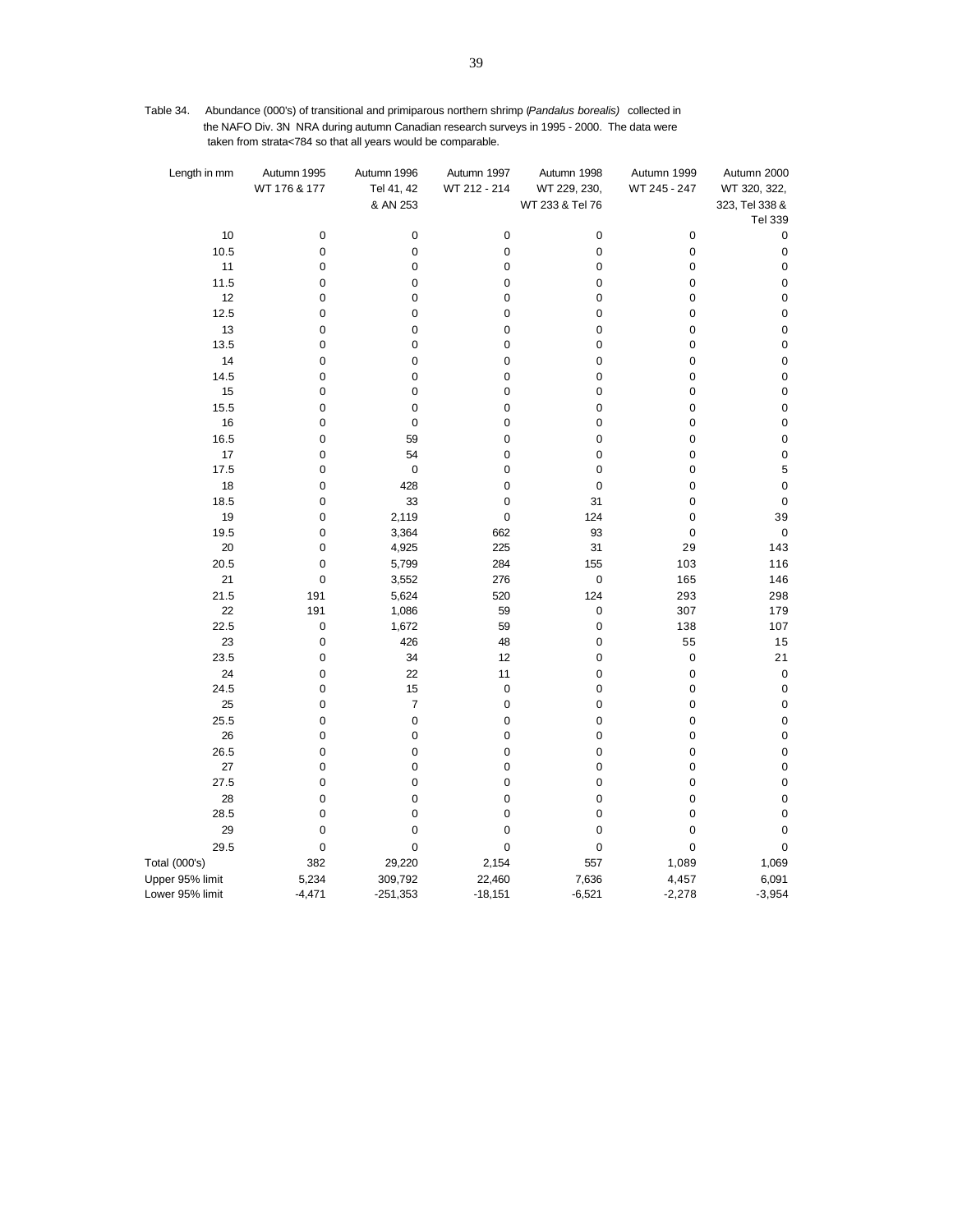| Table 35. | Abundance (000's) of multiparous and ovigerous northern shrimp ( <i>Pandalus borealis</i> ) collected in |
|-----------|----------------------------------------------------------------------------------------------------------|
|           | the NAFO Div. 3N NRA during autumn Canadian research surveys in 1995 - 2000. The data were               |
|           | taken from strata<784 so that all years would be comparable.                                             |

| Length in mm         | Autumn 1995<br>WT 176 & 177 | Autumn 1996<br>Tel 41, 42<br>& AN 253 | Autumn 1997<br>WT 212 - 214 | Autumn 1998<br>WT 229, 230,<br>WT 233 & Tel 76 | Autumn 1999<br>WT 245 - 247 | Autumn 2000<br>WT 320, 322,<br>323, Tel 338 & |
|----------------------|-----------------------------|---------------------------------------|-----------------------------|------------------------------------------------|-----------------------------|-----------------------------------------------|
|                      |                             |                                       |                             |                                                |                             | <b>Tel 339</b>                                |
| 10.5<br>11           | $\pmb{0}$<br>0              | 0<br>$\mathbf 0$                      | $\mathbf 0$<br>$\mathbf 0$  | 0<br>$\pmb{0}$                                 | 0<br>0                      | 0<br>0                                        |
| 11.5                 | 0                           | 54                                    | $\mathbf 0$                 | $\mathbf 0$                                    | 0                           | 0                                             |
| 12                   | 0                           | $\mathbf 0$                           | 0                           | $\mathbf 0$                                    | 0                           | 0                                             |
| 12.5                 | 0                           | 54                                    | $\mathbf 0$                 | 0                                              | 0                           | 0                                             |
| 13                   | 0                           | $\mathbf 0$                           | 0                           | $\mathbf 0$                                    | 0                           | $\pmb{0}$                                     |
| 13.5                 | 0                           | $\pmb{0}$                             | $\mathbf 0$                 | $\mathbf 0$                                    | 0                           | $\pmb{0}$                                     |
| 14                   | 0                           | $\pmb{0}$                             | 0                           | $\pmb{0}$                                      | 0                           | 0                                             |
| 14.5                 | 0                           | 269                                   | $\mathbf 0$                 | $\mathbf 0$                                    | 0                           | $\pmb{0}$                                     |
| 15                   | 0                           | 433                                   | 0                           | $\mathbf 0$                                    | 0                           | $\pmb{0}$                                     |
| 15.5                 | 0                           | 54                                    | 0                           | $\pmb{0}$                                      | 0                           | $\pmb{0}$                                     |
| 16                   | 0                           | 215                                   | $\overline{0}$              | $\mathbf 0$                                    | $\mathbf 0$                 | $\pmb{0}$                                     |
| 16.5                 | 0                           | 215                                   | 0                           | $\pmb{0}$                                      | 0                           | $\pmb{0}$                                     |
| 17                   | 0                           | $\mathbf 0$                           | 0                           | $\pmb{0}$                                      | 0                           | $\pmb{0}$                                     |
| 17.5                 | 0                           | 1,093                                 | 0                           | $\mathbf 0$                                    | 0                           | $\pmb{0}$                                     |
| 18                   | 0                           | 272                                   | 176                         | $\pmb{0}$                                      | 0                           | $\pmb{0}$                                     |
| 18.5                 | 0                           | 54                                    | 0                           | 0                                              | 0                           | $\pmb{0}$                                     |
| 19                   | 0                           | 0                                     | 0                           | 11                                             | 0                           | 0                                             |
| 19.5                 | 0                           | 5                                     | $\pmb{0}$                   | 79                                             | 0                           | $\pmb{0}$                                     |
| 20                   | 0                           | 5                                     | $\mathbf 0$                 | 19                                             | 100                         | 0                                             |
| 20.5                 | 0                           | 19                                    | 11                          | 356                                            | 47                          | 20                                            |
| 21                   | 382                         | $\pmb{0}$                             | 17                          | 977                                            | 76                          | 136                                           |
| 21.5<br>22           | 764<br>805                  | 412                                   | 118                         | 1,825                                          | 348<br>574                  | 266                                           |
| 22.5                 |                             | 1,337                                 | 174                         | 5,543                                          |                             | 613                                           |
| 23                   | 2,493<br>2,924              | 2,573<br>4,334                        | 785<br>673                  | 4,008<br>17,486                                | 1,017<br>1,707              | 1,011<br>1,553                                |
| 23.5                 | 1,939                       | 4,084                                 | 1,223                       | 11,515                                         | 2,516                       | 2,031                                         |
| 24                   | 2,525                       | 3,157                                 | 1,080                       | 4,289                                          | 2,252                       | 1,686                                         |
| 24.5                 | 2,121                       | 4,437                                 | 894                         | 7,219                                          | 1,603                       | 1,978                                         |
| 25                   | 1,540                       | 2,888                                 | 732                         | 5,225                                          | 1,336                       | 1,526                                         |
| 25.5                 | 2,880                       | 1,342                                 | 563                         | 6,539                                          | 826                         | 879                                           |
| 26                   | 1,538                       | 20                                    | 530                         | 2,703                                          | 697                         | 516                                           |
| 26.5                 | 1,337                       | 1,754                                 | 459                         | 881                                            | 350                         | 191                                           |
| 27                   | 1,528                       | 824                                   | 211                         | 702                                            | 166                         | 203                                           |
| 27.5                 | 382                         | 819                                   | 191                         | 274                                            | 150                         | 78                                            |
| 28                   | 573                         | 0                                     | 115                         | 94                                             | 109                         | 95                                            |
| 28.5                 | 382                         | 523                                   | 118                         | 41                                             | 12                          | 104                                           |
| 29                   | 191                         | 0                                     | 49                          | 11                                             | 32                          | 0                                             |
| 29.5                 | 382                         | $\pmb{0}$                             | $\pmb{0}$                   | $\pmb{0}$                                      | 0                           | 0                                             |
| 30                   | 0                           | $\pmb{0}$                             | 13                          | 17                                             | 0                           | $\pmb{0}$                                     |
| 30.5                 | 0                           | $\pmb{0}$                             | 6                           | $\pmb{0}$                                      | 0                           | 0                                             |
| 31                   | 0                           | 0                                     | 6                           | $\mathbf 0$                                    | 0                           | 0                                             |
| <b>Total (000's)</b> | 24,684                      | 31,240                                | 8,144                       | 69,812                                         | 13,916                      | 12,886                                        |
| Upper 95% limit      | 335,248                     | 359,382                               | 39,954                      | 646,345                                        | 41,649                      | 30,091                                        |
| Lower 95% limit      | $-285,880$                  | $-296,902$                            | $-23,667$                   | $-506,720$                                     | $-13,816$                   | $-4,320$                                      |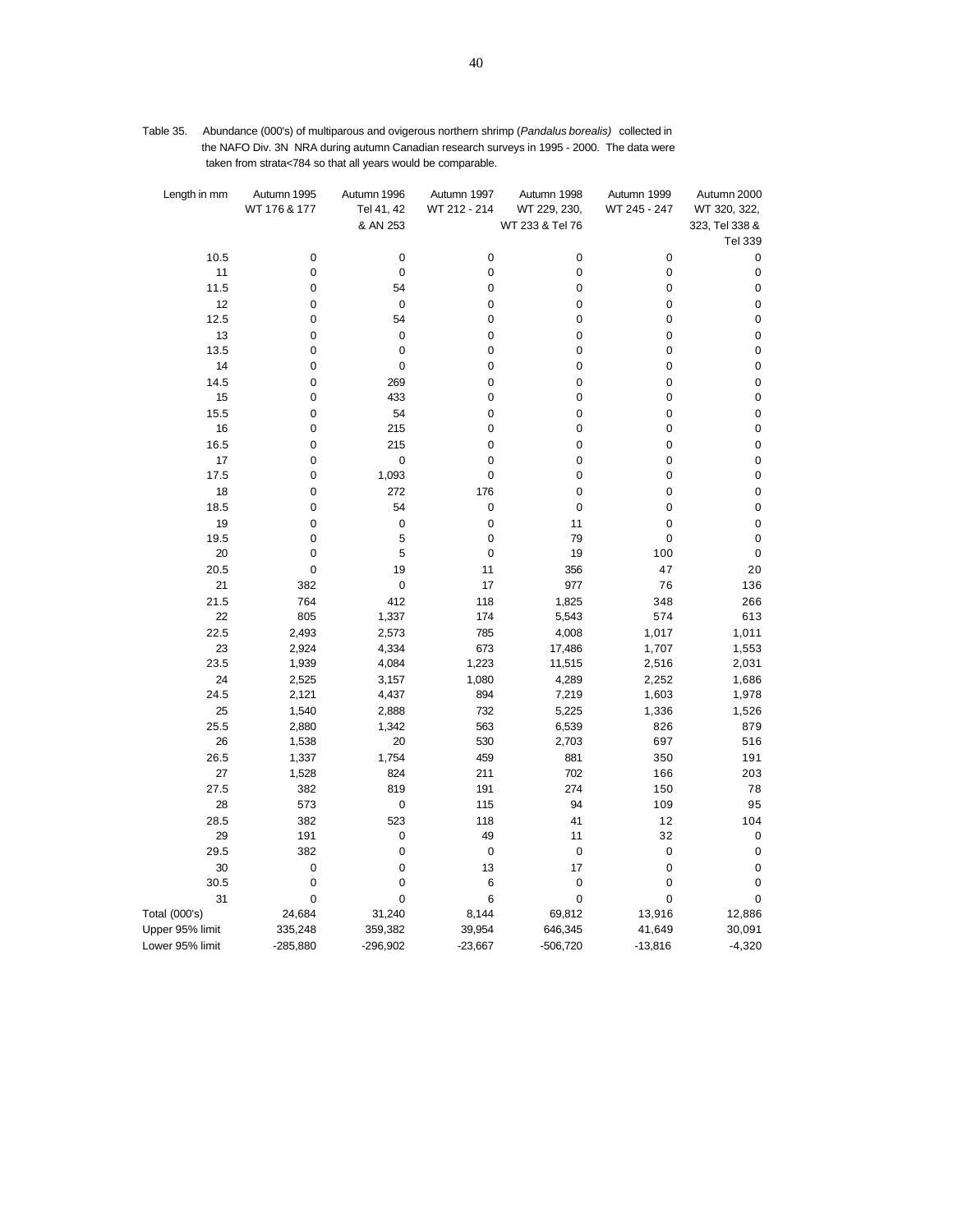Table 36. Abundance (000's) of male northern shrimp (*Pandalus borealis)* collected in the NAFO Div. 3O NRA during autumn Canadian research surveys during 1995 - 2000. The data were taken from strata <784 so comparable. that all years would be comparable.

| Length in mm    | Autumn 1995<br>WT 176 & 177 | Autumn 1996<br>WT 200, Tel 42 | Autumn 1997<br>WT 212 & 213 | Autumn 1998<br>WT 229, 230, | Autumn 1999<br>WT 244 - 246 | Autumn 2000<br>WT 319, 320, |
|-----------------|-----------------------------|-------------------------------|-----------------------------|-----------------------------|-----------------------------|-----------------------------|
|                 |                             | & AN 253                      |                             | 233 & Tel 76                |                             | 322 & Tel 338               |
| 8.5             | 0                           | 0                             | 0                           | 0                           | 0                           | 0                           |
| 9               | 0                           | 0                             | 0                           | 0                           | 9                           | $\pmb{0}$                   |
| 9.5             | 0                           | 101                           | $\pmb{0}$                   | 30                          | 0                           | $\pmb{0}$                   |
| 10              | $\mathbf 0$                 | 0                             | 0                           | 11                          | 0                           | 0                           |
| 10.5            | 0                           | 0                             | 0                           | 11                          | 0                           | $\pmb{0}$                   |
| 11              | 0                           | 101                           | 49                          | 33                          | 0                           | $\pmb{0}$                   |
| 11.5            | 0                           | 203                           | 85                          | 31                          | 0                           | $\pmb{0}$                   |
| 12              | 0                           | 0                             | 223                         | 51                          | 20                          | $\pmb{0}$                   |
| 12.5            | 0                           | 13                            | 133                         | 33                          | 0                           | 0                           |
| 13              | 0                           | 0                             | 126                         | 9                           | 0                           | $\pmb{0}$                   |
| 13.5            | 17                          | 111                           | 187                         | 0                           | 20                          | $\pmb{0}$                   |
| 14              | 0                           | 0                             | 144                         | 37                          | 6                           | 11                          |
| 14.5            | 0                           | 101                           | 96                          | 17                          | 0                           | $\pmb{0}$                   |
| 15              | 0                           | $\pmb{0}$                     | 42                          | 30                          | 0                           | 17                          |
| 15.5            | 0                           | 0                             | 64                          | 56                          | 0                           | $\pmb{0}$                   |
| 16              | $\mathbf 0$                 | 0                             | 92                          | 59                          | 20                          | 17                          |
| 16.5            | 17                          | 0                             | 121                         | 89                          | 55                          | $\pmb{0}$                   |
| 17              | $\pmb{0}$                   | 0                             | 68                          | 106                         | 0                           | $\pmb{0}$                   |
| 17.5            | 0                           | 0                             | 68                          | 82                          | 6                           | 4                           |
| 18              | 0                           | 0                             | 122                         | 125                         | 49                          | 11                          |
| 18.5            | 0                           | 0                             | 32                          | 201                         | 60                          | 4                           |
| 19              | 0                           | 0                             | $\pmb{0}$                   | 281                         | 11                          | 28                          |
| 19.5            | 5                           | 0                             | 48                          | 210                         | 18                          | $\pmb{0}$                   |
| 20              | $\mathbf 0$                 | 0                             | 15                          | 190                         | 11                          | 0                           |
| 20.5            | 0                           | 0                             | 0                           | 141                         | 45                          | 4                           |
| 21              | $\mathbf 0$                 | 0                             | 6                           | 123                         | 6                           | $\pmb{0}$                   |
| 21.5            | 0                           | 0                             | 6                           | 50                          | 17                          | 4                           |
| 22              | 0                           | 0                             | $\pmb{0}$                   | 63                          | 6                           | 17                          |
| 22.5            | 0                           | 0                             | 0                           | 18                          | 0                           | 5                           |
| 23              | 0                           | 0                             | 0                           | 6                           | 0                           | $\pmb{0}$                   |
| 23.5            | $\mathbf 0$                 | 0                             | $\pmb{0}$                   | 11                          | 0                           | $\pmb{0}$                   |
| 24              | $\mathbf 0$                 | 0                             | $\pmb{0}$                   | 0                           | 0                           | $\pmb{0}$                   |
| 24.5            | $\mathbf 0$                 | 0                             | $\mathbf 0$                 | 0                           | $\mathbf 0$                 | $\pmb{0}$                   |
| 25              | 0                           | 0                             | 0                           | 0                           | 0                           | $\pmb{0}$                   |
| Total (000's)   | 39                          | 630                           | 1,728                       | 2,101                       | 357                         | 120                         |
| Upper 95% limit | 473                         | 7,190                         | 17,615                      | 17,983                      | 3,272                       | 216                         |
| Lower 95% limit | $-396$                      | $-5,930$                      | $-14,160$                   | $-13,781$                   | $-2,558$                    | 25                          |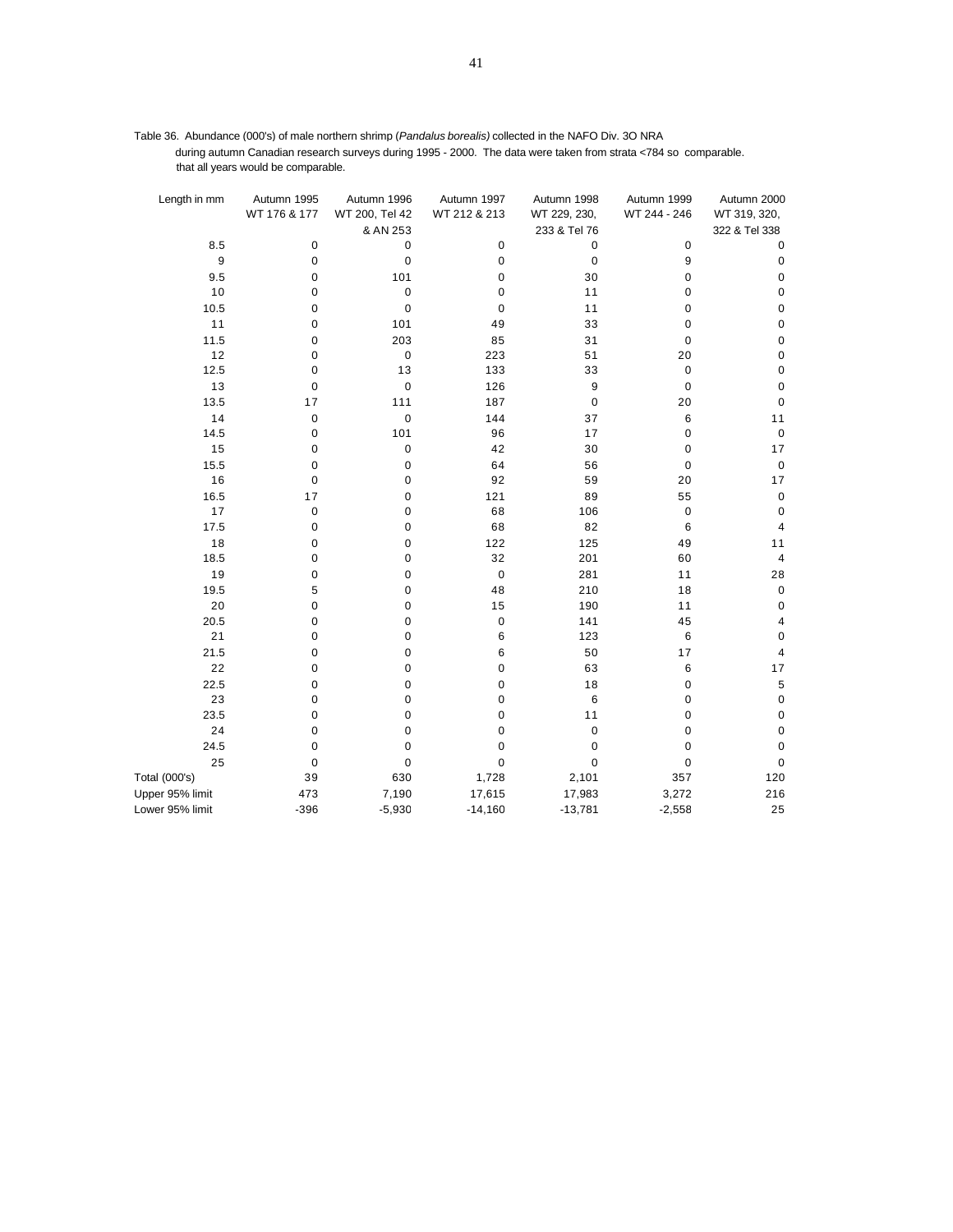Table 37. Abundance (000's) of transitional and primiparous female northern shrimp (*Pandalus borealis)* collected in the NAFO Div. 3O NRA during autumn Canadian research surveys during 1995 - 2000. The data were taken from strata <784 so comparable.

| Length in mm    | Autumn 1995  | Autumn 1996    | Autumn 1997  | Autumn 1998  | Autumn 1999  | Autumn 2000   |
|-----------------|--------------|----------------|--------------|--------------|--------------|---------------|
|                 | WT 176 & 177 | WT 200, Tel 42 | WT 212 & 213 | WT 229, 230, | WT 244 - 246 | WT 319, 320,  |
|                 |              | & AN 253       |              | 233 & Tel 76 |              | 322 & Tel 338 |
| 17.5            | 0            | 0              | 0            | 0            | 0            | $\mathbf 0$   |
| 18              | $\Omega$     | 0              | $\Omega$     | 0            | $\Omega$     | $\Omega$      |
| 18.5            | 0            | O              |              | 6            | O            | 0             |
| 19              | 0            | 0              |              | 0            | 0            | 0             |
| 19.5            | 0            | 0              |              | 6            | 0            | 0             |
| 20              | 0            | O              | U            | 17           | O            | 0             |
| 20.5            | 0            | 0              |              | 17           | 0            | 0             |
| 21              | 0            | 0              | Ω            | 28           | 0            | 0             |
| 21.5            | 5            | 0              |              | 11           | 0            | 0             |
| 22              | 0            | O              | U            | 0            | 0            | 0             |
| 22.5            | 0            | 0              |              | 11           | 6            | 0             |
| 23              | 0            | O              |              | 6            | 0            | 0             |
| 23.5            | 0            | 0              |              | 0            | 0            | 0             |
| 24              | 0            | 13             |              | 0            | 0            | 0             |
| 24.5            | 0            | 0              |              | 0            | 0            | 0             |
| 25              | 0            | 0              |              | 0            | 0            | 0             |
| 25.5            | 0            | 0              | O            | 0            | 0            | 0             |
| 26              | 0            | $\Omega$       |              | 0            | 0            | 0             |
| 26.5            | 0            | 0              |              | 0            | 0            | 0             |
| 27              | 0            | 0              |              | 0            | 0            | 0             |
| 27.5            | 0            | O              |              | O            | 0            | 0             |
| 28              | 0            | O              |              | 0            | O            | 0             |
| 28.5            | 0            | 0              |              | 0            | 0            | 0             |
| 29              | 0            | 0              |              | 0            | 0            | 0             |
| 29.5            | 0            | 0              |              | 0            | 0            | 0             |
| 30              | 0            | 0              |              | 0            | 0            | 0             |
| 30.5            | 0            | 0              | U            | $\Omega$     | 0            | 0             |
| Total (000's)   | 5            | 13             | O            | 101          | 6            | 0             |
| Upper 95% limit | 66           | 180            |              | 1,381        | 77           | 0             |
| Lower 95% limit | $-56$        | $-154$         | 0            | $-1,180$     | $-66$        | 0             |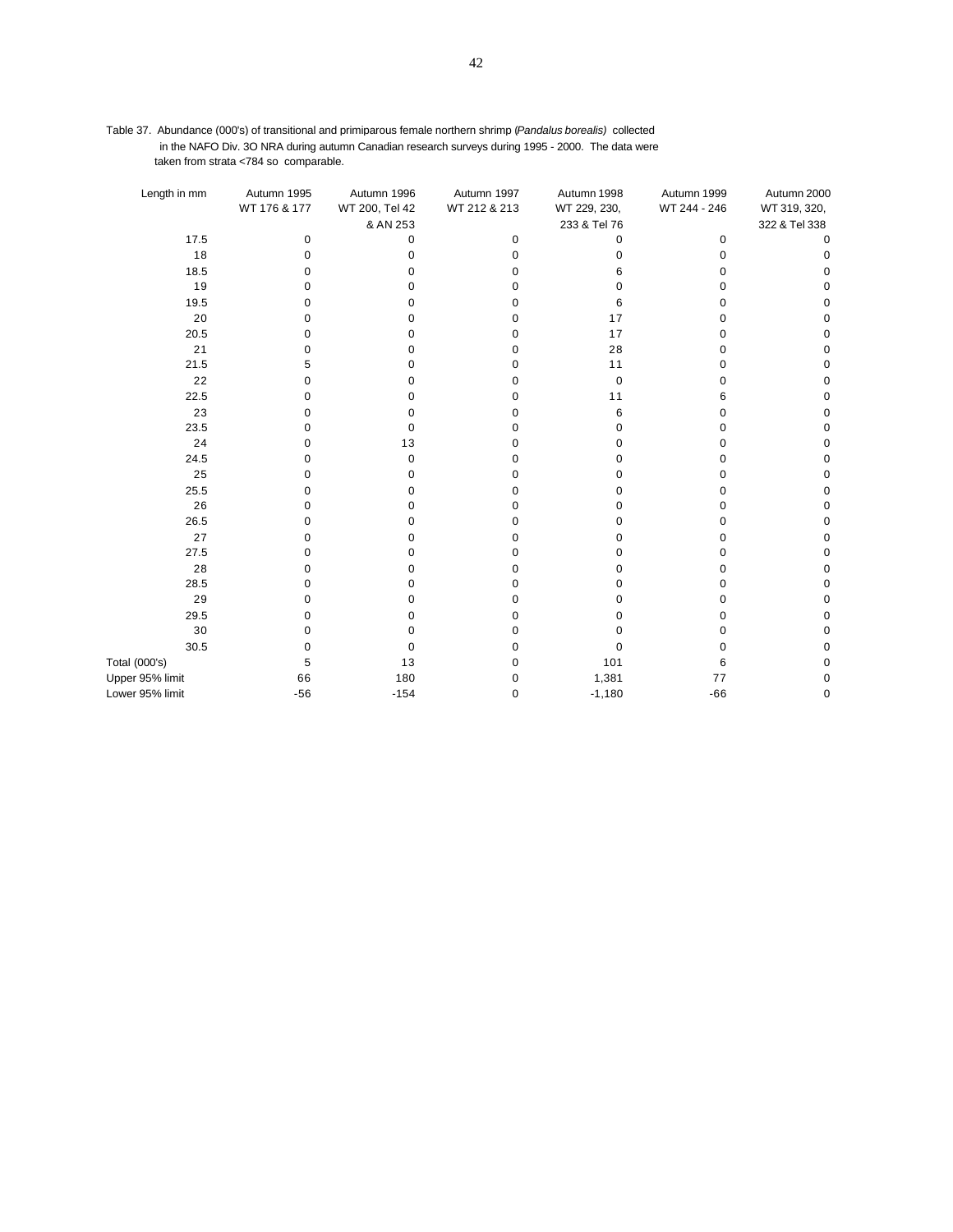| Table 38. Abundance (000's) of multiparous and ovigerous northern shrimp (Pandalus borealis) collected |
|--------------------------------------------------------------------------------------------------------|
| in the NAFO Div. 3O NRA during autumn Canadian research surveys during 1995 - 2000. The data were      |
| taken from strata <784 so comparable.                                                                  |

| Length in mm         | Autumn 1995  | Autumn 1996    | Autumn 1997  | Autumn 1998  | Autumn 1999  | Autumn 2000   |
|----------------------|--------------|----------------|--------------|--------------|--------------|---------------|
|                      | WT 176 & 177 | WT 200, Tel 42 | WT 212 & 213 | WT 229, 230, | WT 244 - 246 | WT 319, 320,  |
|                      |              | & AN 253       |              | 233 & Tel 76 |              | 322 & Tel 338 |
| 18.5                 | 0            | 0              | 0            | $\Omega$     | 0            | 0             |
| 19                   | 0            | $\Omega$       | 0            | O            | 0            | 0             |
| 19.5                 | n            | 0              | o            | n            | 0            | 0             |
| 20                   |              | 0              | 6            |              | O            | 0             |
| 20.5                 | n            | 0              | 7            | n            | 0            | 0             |
| 21                   | n            | 0              | 0            |              | 0            | 0             |
| 21.5                 | 5            | 0              | 0            | 11           | 0            | 5             |
| 22                   | 10           | $\Omega$       | 0            | 22           | 12           | 0             |
| 22.5                 | 0            | 0              | 0            | 34           | 23           | 0             |
| 23                   | 5            | $\Omega$       | 0            | 67           | 39           | 0             |
| 23.5                 | n            | 0              | 0            | 73           | 34           | O             |
| 24                   | 5            | $\Omega$       | 0            | 22           | 29           | C             |
| 24.5                 | o            | $\Omega$       | 0            | 45           | 11           | 5             |
| 25                   | n            | $\Omega$       | 0            | 45           | $\mathbf 0$  | 0             |
| 25.5                 | o            | 0              | 6            | 39           | 12           | 0             |
| 26                   | n            | 0              | 0            | 45           | 0            | 5             |
| 26.5                 | n            | $\Omega$       | 0            | 34           | $\Omega$     | 0             |
| 27                   | n            | 0              | 0            | 6            | 5            | 0             |
| 27.5                 | n            | 0              | 0            | 0            | 0            | $\Omega$      |
| 28                   |              | 0              | 0            |              | 0            | 0             |
| 28.5                 | ი            | 0              | 0            |              | 6            | 5             |
| 29                   |              | $\Omega$       | 0            |              | 0            | 0             |
| 29.5                 | O            | 0              | 0            |              | 0            | 0             |
| 30                   | o            | $\Omega$       | 0            |              | 0            | 0             |
| 30.5                 | ŋ            | $\Omega$       | 0            |              | $\Omega$     | 0             |
| <b>Total (000's)</b> | 24           | $\Omega$       | 18           | 448          | 170          | 21            |
| Upper 95% lim        | 328          | 0              | 87           | 6,138        | 1,865        | 286           |
| Lower 95% lim        | $-280$       | $\mathbf 0$    | $-51$        | $-5,243$     | $-1,524$     | $-244$        |
|                      |              |                |              |              |              |               |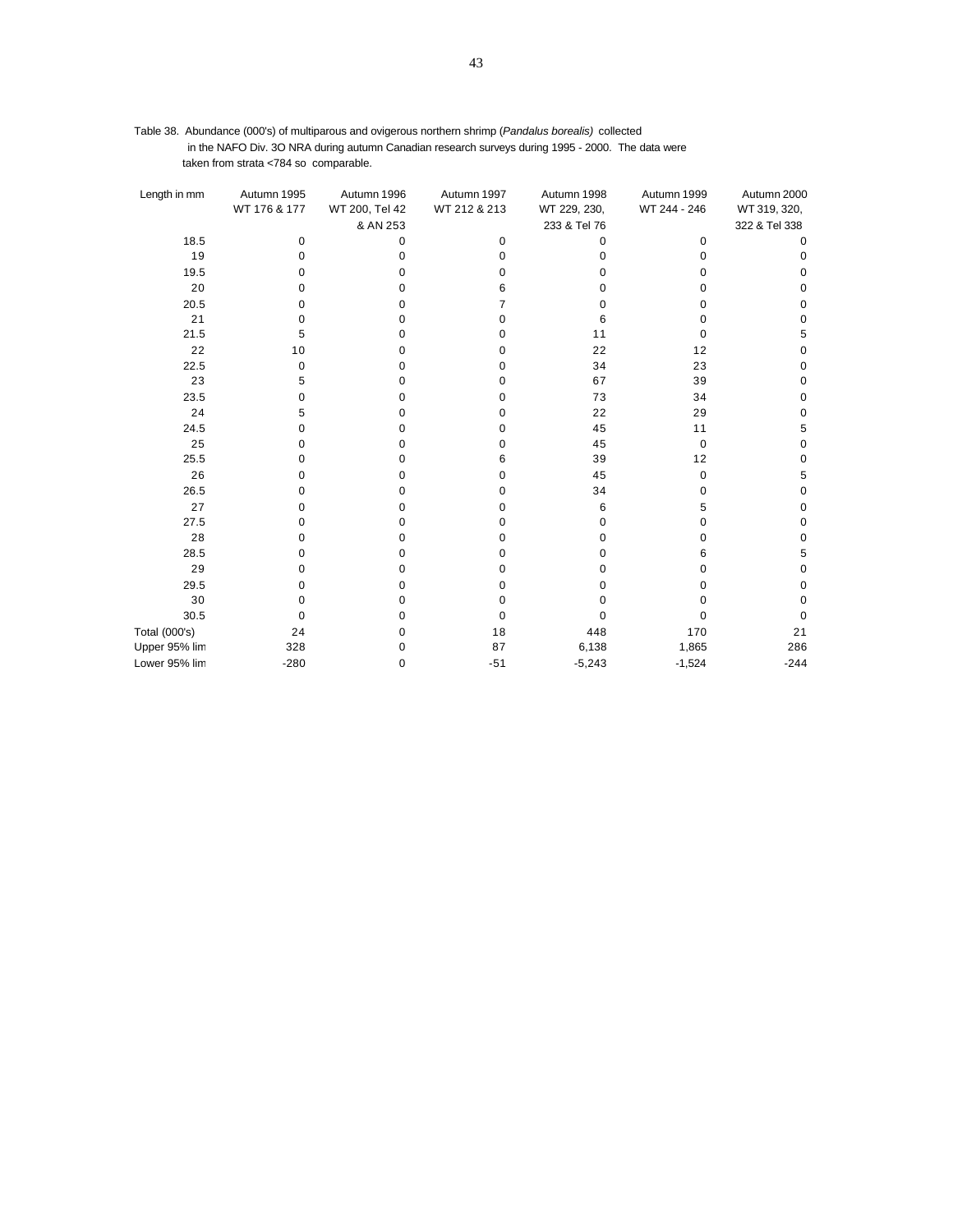Table 39. Abundance (000's) of male northern shrimp (*Pandalus borealis)* collected in the NAFO Div. 3L NRA during spring Canadian research surveys in 1999 - 2001. The data were taken from strata <784 so that all years would be comparable.

| Length in mm    | Spring 1999<br>WT 240 & | Spring 2000<br>WT 317 & | Spring 2001<br>WT 368 - 370 |
|-----------------|-------------------------|-------------------------|-----------------------------|
|                 | 241                     | 318                     |                             |
| 5.5             | 0                       | 0                       | 0                           |
| 6               | 0                       | 0                       | 0                           |
| 6.5             | 0                       | 0                       | 175                         |
| 7               | 0                       | 0                       | 175                         |
| 7.5             | 0                       | 0                       | 549                         |
| 8               | 0                       | 0                       | 9,074                       |
| 8.5             | 0                       | 0                       | 663                         |
| 9               | 0                       | 0                       | 0                           |
| 9.5             | 0                       | 0                       | 87                          |
| 10              | 0                       | 12,712                  | 87                          |
| 10.5            | 0                       | 0                       | 4,109                       |
| 11              | 0                       | 40                      | 16,121                      |
| 11.5            | 0                       | 0                       | 16,298                      |
| 12              | 0                       | 40                      | 25,071                      |
| 12.5            | 0                       | 0                       | 37,537                      |
| 13              | 72                      | 90,272                  | 37,579                      |
| 13.5            | 40,777                  | 76,311                  | 87,382                      |
| 14              | 53,077                  | 88,983                  | 87,248                      |
| 14.5            | 79,930                  | 83,664                  | 63,891                      |
| 15              | 81,294                  | 104,693                 | 49,988                      |
| 15.5            | 68,170                  | 79,440                  | 93,853                      |
| 16              | 28,204                  | 33,300                  | 77,117                      |
| 16.5            | 36,424                  | 44,290                  | 301,567                     |
| 17              | 49,453                  | 183,000                 | 155,082                     |
| 17.5            | 76,404                  | 364,020                 | 219,856                     |
| 18              | 125,098                 | 563,113                 | 322,822                     |
| 18.5            | 148,907                 | 527,328                 | 390,389                     |
| 19              | 151,206                 | 266,297                 | 389,816                     |
| 19.5            | 195,369                 | 332,616                 | 410,685                     |
| 20              | 243,482                 | 216,761                 | 194,398                     |
| 20.5            | 218,530                 | 330,094                 | 145,663                     |
| 21              | 164,017                 | 256,791                 | 68,572                      |
| 21.5            | 157,961                 | 167,313                 | 36,135                      |
| 22              | 45,978                  | 106,177                 | 20,889                      |
| 22.5            | 20,201                  | 73,470                  | 5,465                       |
| 23              | 15,088                  | 10,393                  | 3,044                       |
| 23.5            | 3,999                   | 8,066                   | 5,445                       |
| 24              | 421                     | 100                     | 20                          |
| 24.5            | 0                       | 0                       | 0                           |
| 25              | 0                       | 0                       | 0                           |
| 25.5            | 0                       | 0                       | 1,491                       |
| 26              | 0                       | 0                       | 0                           |
| 26.5            | 0                       | 0                       | 0                           |
| 27              | 0                       | 0                       | 0                           |
| 27.5            | 0                       | 0                       | 0                           |
| 28              | 0                       | 0                       | 0                           |
| Total (000's)   | 2,004,062               | 4,019,281               | 3,278,342                   |
| Upper 95% limit | 5,310,743               | 38,128,473              | 28,505,882                  |
| Lower 95% limit | $-1,302,619$            | $-30,090,000$           | $-21,950,000$               |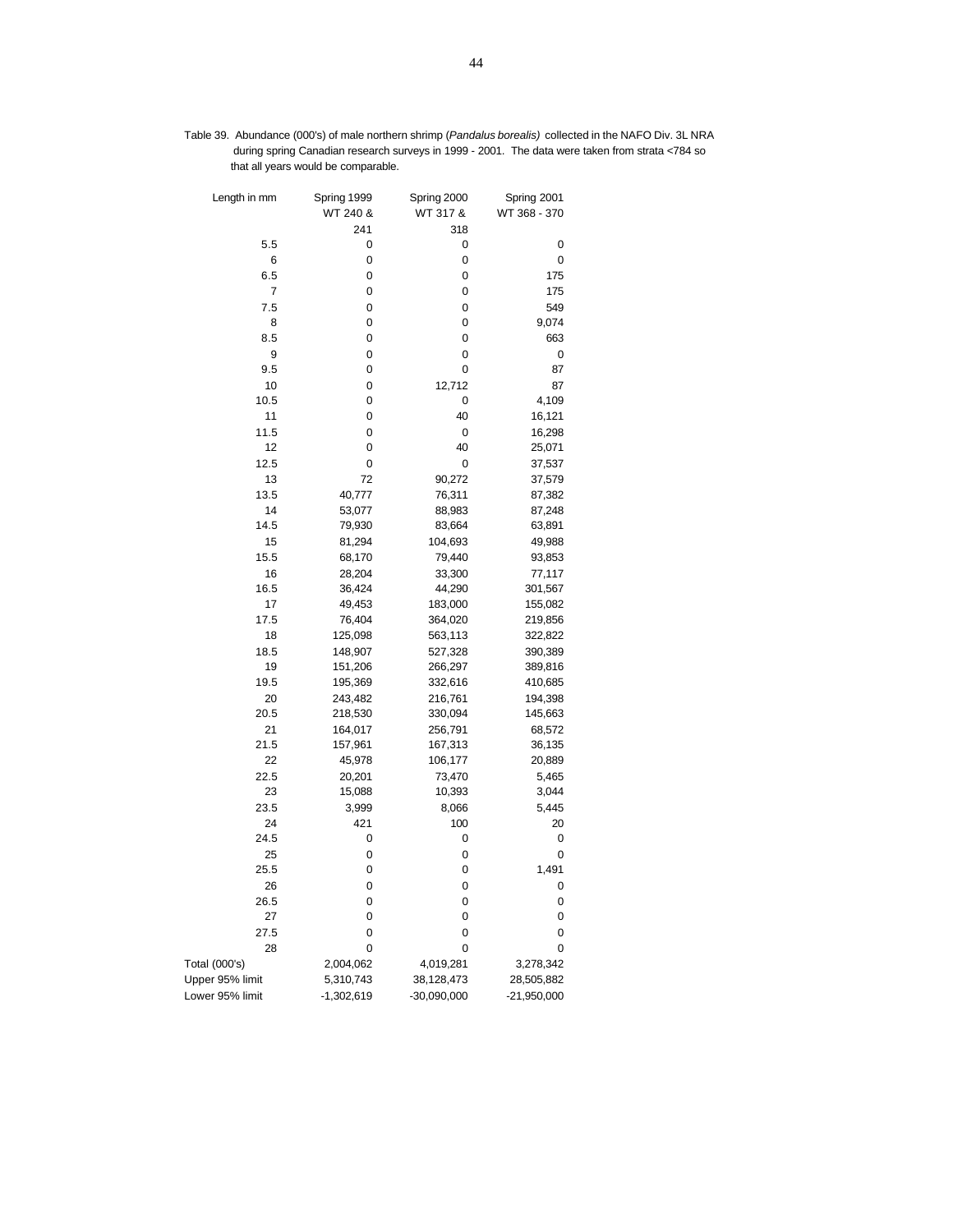| Table 40. Abundance (000's) of transitional and primiparous northern shrimp (Pandalus borealis) collected in the |
|------------------------------------------------------------------------------------------------------------------|
| NAFO Div. 3L NRA during spring Canadian research surveys in 1999 - 2001. The data were taken from                |
| strata <784 so that all years would be comparable.                                                               |

| Length in mm    | Spring 1999<br>WT 240 & | Spring 2000<br>WT 317 & | Spring 2001<br>WT 368 - 370 |  |
|-----------------|-------------------------|-------------------------|-----------------------------|--|
|                 | 241                     | 318                     |                             |  |
| 9               | 0                       | 0                       | 0                           |  |
| 9.5             | 0                       | 0                       | 0                           |  |
| 10              | 0                       | 0                       | 0                           |  |
| 10.5            | 0                       | 0                       | 0                           |  |
| 11              | 0                       | 0                       | 0                           |  |
| 11.5            | 0                       | 0                       | 0                           |  |
| 12              | 0                       | 0                       | 0                           |  |
| 12.5            | 0                       | 0                       | 0                           |  |
| 13              | 0                       | 0                       | 0                           |  |
| 13.5            | 0                       | 0                       | 0                           |  |
| 14              | 0                       | 0                       | 0                           |  |
| 14.5            | 0                       | 0                       | 0                           |  |
| 15              | 0                       | 0                       | 0                           |  |
| 15.5            | 0                       | 0                       | 0                           |  |
| 16              | 0                       | 0                       | 11,689                      |  |
| 16.5            | 0                       | 0                       | 0                           |  |
| 17              | 0                       | 0                       | 0                           |  |
| 17.5            | 2,149                   | 0                       | 7,754                       |  |
| 18              | 0                       | 0                       | 0                           |  |
| 18.5            | 3,671                   | 0                       | 209                         |  |
| 19              | 0                       | 204                     | 404                         |  |
| 19.5            | 4,297                   | 0                       | 16,210                      |  |
| 20              | 0                       | 12,805                  | 1,054                       |  |
| 20.5            | 72                      | 46,054                  | 13,925                      |  |
| 21              | 7,207                   | 51,657                  | 33,031                      |  |
| 21.5            | 26,179                  | 132,587                 | 69,519                      |  |
| 22              | 72,817                  | 131,664                 | 68,137                      |  |
| 22.5            | 119,986                 | 214,354                 | 65,786                      |  |
| 23              | 127,438                 | 400,576                 | 91,529                      |  |
| 23.5            | 150,508                 | 373,700                 | 45,901                      |  |
| 24              | 89,864                  | 180,541                 | 46,591                      |  |
| 24.5            | 40,205                  | 145,108                 | 18,180                      |  |
| 25              | 17,864                  | 107,552                 | 15,456                      |  |
| 25.5            | 1,209                   | 31,278                  | 952                         |  |
| 26              | 655                     | 18,245                  | 794                         |  |
| 26.5            | 46                      | 820                     | 218                         |  |
| 27              | 0                       | 0                       | 166                         |  |
| 27.5            | $\mathbf 0$             | $\mathbf 0$             | $\mathbf 0$                 |  |
| 28              | 0                       | 0                       | 0                           |  |
| 28.5            | 0                       | $\mathbf 0$             | 0                           |  |
| 29              | 0                       | 0                       | 0                           |  |
| Total (000's)   | 664,166                 | 1,847,144               | 507,505                     |  |
| Upper 95% limit | 1,908,590               | 14,451,086              | 2,097,345                   |  |
| Lower 95% limit | -580,259                | $-10,760,000$           | $-1,082,336$                |  |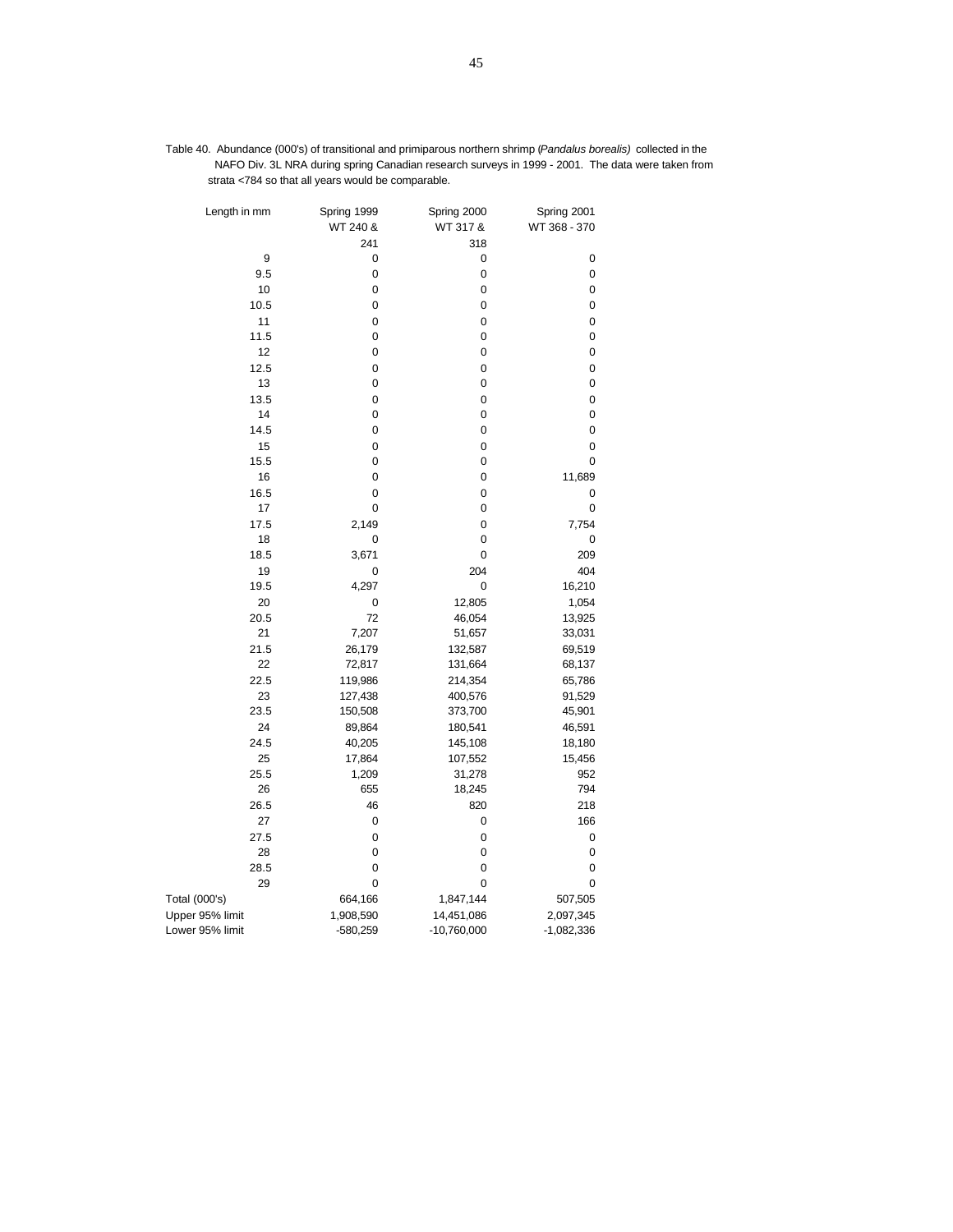| Table 41. Abundance (000's) of multiparous and ovigerous northern shrimp (Pandalus borealis) collected in the |
|---------------------------------------------------------------------------------------------------------------|
| NAFO Div. 3L NRA during spring Canadian research surveys in 1999 - 2001. The data were taken from             |
| strata <784 so that all years would be comparable.                                                            |

| Length in mm    | Spring 1999<br>WT 240 & | Spring 2000<br>WT 317 & | Spring 2001<br>WT 368 - 370 |
|-----------------|-------------------------|-------------------------|-----------------------------|
|                 | 241                     | 318                     |                             |
| 9.5             | 0                       | 0                       | 0                           |
| 10              | 0                       | 0                       | 0                           |
| 10.5            | $\pmb{0}$               | 0                       | 0                           |
| 11              | 0                       | 0                       | 0                           |
| 11.5            | $\pmb{0}$               | 0                       | 0                           |
| 12              | 0                       | 0                       | 0                           |
| 12.5            | $\pmb{0}$               | 0                       | 0                           |
| 13              | 0                       | 0                       | 0                           |
| 13.5            | 0                       | 0                       | 7,754                       |
| 14              | 0                       | 0                       | 0                           |
| 14.5            | $\mathbf 0$             | 0                       | 0                           |
| 15              | 0                       | 0                       | 0                           |
| 15.5            | 0                       | 0                       | 0                           |
| 16              | 0                       | 0                       | 0                           |
| 16.5            | 0                       | 0                       | 0                           |
| 17              | 0                       | 0                       | 87                          |
| 17.5            | 0                       | 0                       | 7,754                       |
| 18              | 3,646                   | 7,826                   | 87                          |
| 18.5            | 3,646                   | 0                       | 4,022                       |
| 19              | 0                       | 93                      | 0                           |
| 19.5            | $\pmb{0}$               | $\mathbf 0$             | 8,413                       |
| 20              | 0                       | 0                       | 0                           |
| 20.5            | 0                       | 0                       | 0                           |
| 21              | $\overline{0}$          | 169                     | 0                           |
| 21.5            | 120                     | 12,916                  | 122                         |
| 22              | 2,649                   | 1,756                   | 6,843                       |
| 22.5            | 9,210                   | 53,734                  | 11,841                      |
| 23              | 9,753                   | 53,310                  | 25,861                      |
| 23.5            | 8,768                   | 98,105                  | 47,084                      |
| 24              | 23,689                  | 104,431                 | 46,084                      |
| 24.5            | 16,190                  | 139,107                 | 43,529                      |
| 25              | 16,463                  | 51,346                  | 37,526                      |
| 25.5            | 8,814                   | 42,638                  | 43,622                      |
| 26              | 3,493                   | 19,878                  | 20,622                      |
| 26.5            | 2,165                   | 27,790                  | 11,073                      |
| 27              | 1,247                   | 3,464                   | 7,140                       |
| 27.5            | 1,540                   | 2,901                   | 1,895                       |
| 28              | 664                     | 1,742                   | 4,814                       |
| 28.5            | 256                     | 913                     | 699                         |
| 29              | 417                     | 579                     | 659                         |
| 29.5            | 238                     | 219                     | 312                         |
| 30              | 178                     | 62                      | 0                           |
|                 |                         |                         |                             |
| 30.5            | 26                      | 0                       | 0                           |
| 31<br>31.5      | 161                     | 0<br>62                 | 0<br>$\mathbf 0$            |
|                 | 0                       |                         |                             |
| Total (000's)   | 113,332                 | 623,041                 | 337,842                     |
| Upper 95% limit | 252,197                 | 4,828,133               | 992,886                     |
| Lower 95% limit | $-25,534$               | $-3,582,051$            | $-317,201$                  |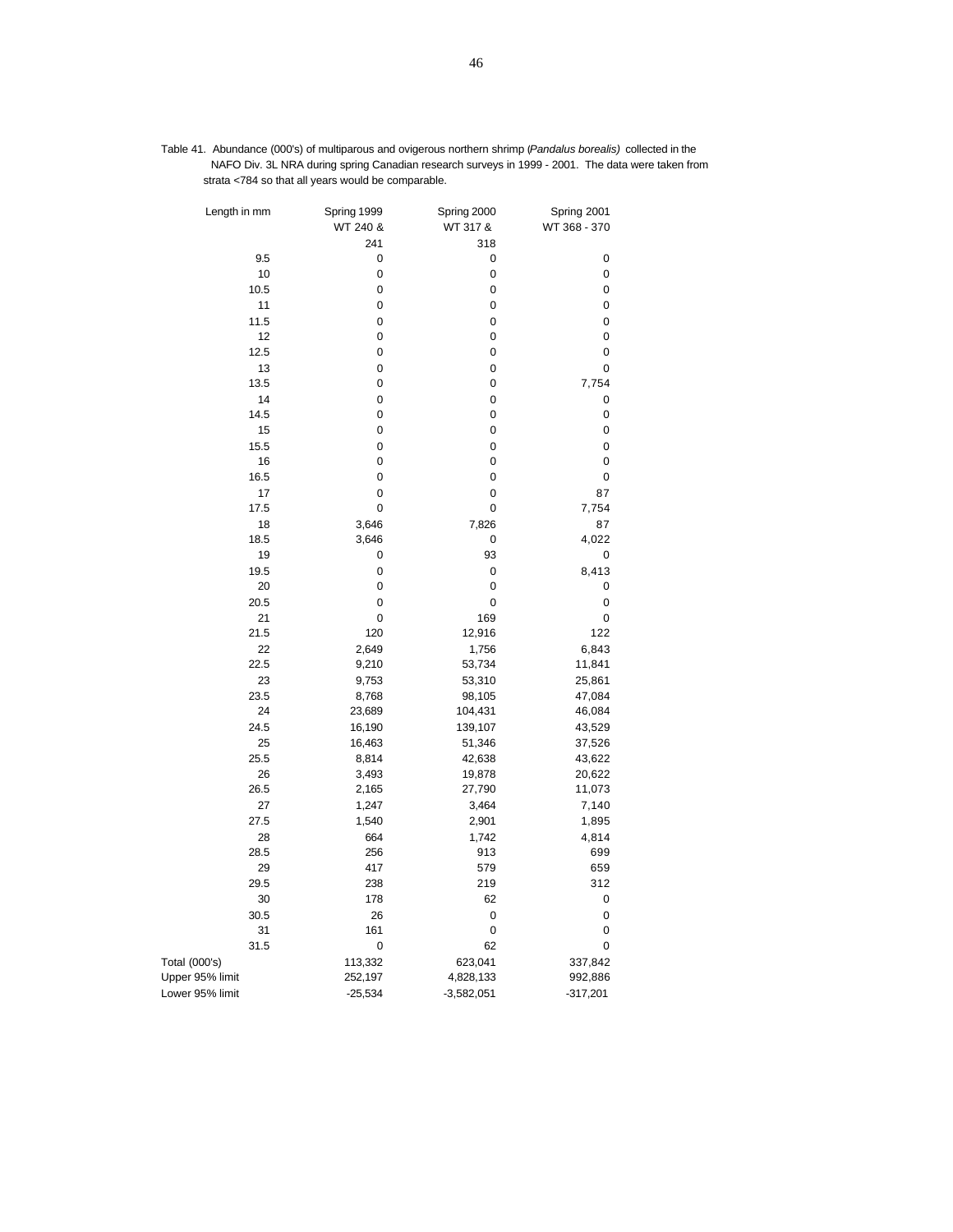| Length in mm    | Spring 1999  | Spring 2000  | Spring 2001  |
|-----------------|--------------|--------------|--------------|
|                 | WT 238 - 240 | WT 316 & 317 | WT 367 - 369 |
| 6               | $\pmb{0}$    | 0            | $\pmb{0}$    |
| 6.5             | 629          | $\mathbf 0$  | 83           |
| 7               | 4,621        | 230          | 181          |
| 7.5             | 4,312        | 806          | 198          |
| 8               | 1,250        | 1,152        | 280          |
| 8.5             | 1,253        | 667          | 406          |
| 9               | 2,860        | 649          | 83           |
| 9.5             | 4,229        | 534          | $\mathbf 0$  |
| 10              | 9,528        | 2,859        | 17           |
| 10.5            | 13,190       | 2,210        | 10           |
| 11              | 12,823       | 4,638        | 20           |
| 11.5            | 11,864       | 9,542        | 49           |
| 12              | 9,165        | 8,698        | 288          |
| 12.5            | 4,855        | 3,763        | 104          |
| 13              | 3,451        | 5,816        | 253          |
| 13.5            | 2,482        | 9,902        | 76           |
| 14              | 3,575        | 13,775       | 74           |
| 14.5            | 4,299        | 16,309       | 109          |
| 15              | 5,317        | 17,690       | 191          |
| 15.5            | 6,092        | 9,146        | 195          |
| 16              | 4,526        | 9,957        | 190          |
| 16.5            | 5,224        | 4,997        | 231          |
| 17              | 5,595        | 7,212        | 185          |
| 17.5            | 5,550        | 8,931        | 317          |
| 18              | 5,802        | 11,311       | 495          |
| 18.5            | 5,737        | 17,242       | 680          |
| 19              | 3,085        | 7,131        | 712          |
| 19.5            | 3,202        | 28,505       | 642          |
| 20              | 4,416        | 23,694       | 449          |
| 20.5            | 3,936        | 27,581       | 434          |
| 21              | 2,922        | 18,625       | 234          |
| 21.5            | 1,035        | 11,719       | 199          |
| 22              | 770          | 6,925        | 48           |
| 22.5            | 27           | 2,037        | 14           |
| 23              | 75           | 135          | 19           |
| 23.5            | 20           | $\mathbf 0$  | 0            |
| 24              | $\mathbf 0$  | 0            | 0            |
| 24.5            | $\mathbf 0$  | 0            | $\pmb{0}$    |
| 25              | $\mathbf 0$  | 0            | $\mathbf 0$  |
| Total (000's)   | 157,715      | 294,385      | 7,465        |
| Upper 95% limit | 1,349,397    | 2,762,675    | 14,743       |
| Lower 95% limit | $-1,033,967$ | $-2,173,906$ | 188          |

Table 42. Abundance (000's) of male northern shrimp (*Pandalus borealis)* collected in the NAFO Div. 3N NRA during spring Canadian research surveys in 1999 - 2001. The data were taken from strata <784 so that all years would be comparable.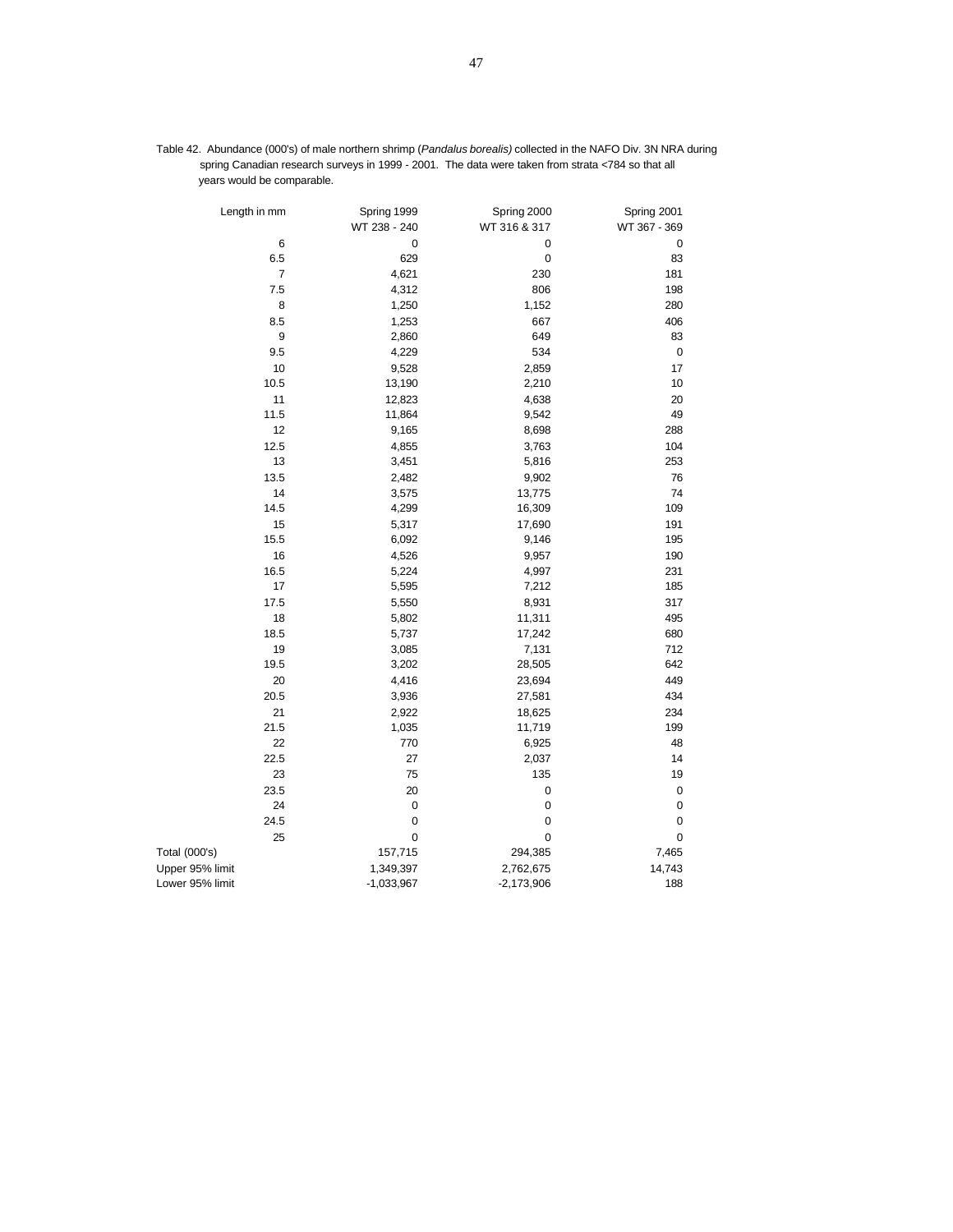| Table 43. Abundance (000's) of transitional and primiparous female northern shrimp ( <i>Pandalus borealis</i> ) collected during |
|----------------------------------------------------------------------------------------------------------------------------------|
| in the NAFO Div. 3N NRA spring Canadian research surveys in 1999 - 2001. The data were taken from                                |
| strata <784 so that all years would be comparable.                                                                               |

| Length in mm    | Spring 1999<br>WT 238 - 240 | Spring 2000<br>WT 316 & 317 | Spring 2001<br>WT 367 - 369 |
|-----------------|-----------------------------|-----------------------------|-----------------------------|
| 15.5            | $\pmb{0}$                   | $\pmb{0}$                   | 0                           |
| 16              | $\pmb{0}$                   | $\pmb{0}$                   | 0                           |
| 16.5            | $\pmb{0}$                   | $\pmb{0}$                   | 0                           |
| 17              | 156                         | $\pmb{0}$                   | $\pmb{0}$                   |
| 17.5            | $\mathbf 0$                 | $\mathbf 0$                 | $\pmb{0}$                   |
| 18              | $\mathbf 0$                 | $\pmb{0}$                   | $\pmb{0}$                   |
| 18.5            | 101                         | $\mathbf 0$                 | 46                          |
| 19              | 156                         | 938                         | 54                          |
| 19.5            | $\pmb{0}$                   | $\pmb{0}$                   | $\mathbf 0$                 |
| 20              | 239                         | $\mathbf 0$                 | $\mathbf 0$                 |
| 20.5            | 1,855                       | 2,884                       | 27                          |
| 21              | 2,789                       | 1,600                       | 130                         |
| 21.5            | 6,420                       | 13,244                      | 263                         |
| 22              | 9,894                       | 24,128                      | 354                         |
| 22.5            | 13,043                      | 21,297                      | 424                         |
| 23              | 11,148                      | 19,717                      | 529                         |
| 23.5            | 6,335                       | 12,251                      | 320                         |
| 24              | 4,061                       | 9,801                       | 346                         |
| 24.5            | 2,011                       | 2,887                       | 112                         |
| 25              | 694                         | 1,238                       | 119                         |
| 25.5            | 110                         | 994                         | 38                          |
| 26              | $\pmb{0}$                   | 42                          | $\mathbf 0$                 |
| 26.5            | $\pmb{0}$                   | 14                          | $\mathbf 0$                 |
| 27              | $\mathbf 0$                 | $\pmb{0}$                   | $\pmb{0}$                   |
| 27.5            | $\mathbf 0$                 | $\pmb{0}$                   | $\pmb{0}$                   |
| 28              | $\pmb{0}$                   | $\pmb{0}$                   | $\pmb{0}$                   |
| 28.5            | $\mathbf 0$                 | $\pmb{0}$                   | $\pmb{0}$                   |
| 29              | $\pmb{0}$                   | $\pmb{0}$                   | $\pmb{0}$                   |
| 29.5            | $\pmb{0}$                   | $\pmb{0}$                   | 0                           |
| 30              | $\pmb{0}$                   | $\pmb{0}$                   | $\mathbf 0$                 |
| Total (000's)   | 59,013                      | 111,034                     | 2,762                       |
| Upper 95% limit | 487,777                     | 1,307,035                   | 19,303                      |
| Lower 95% limit | $-369,751$                  | $-1,084,967$                | $-13,778$                   |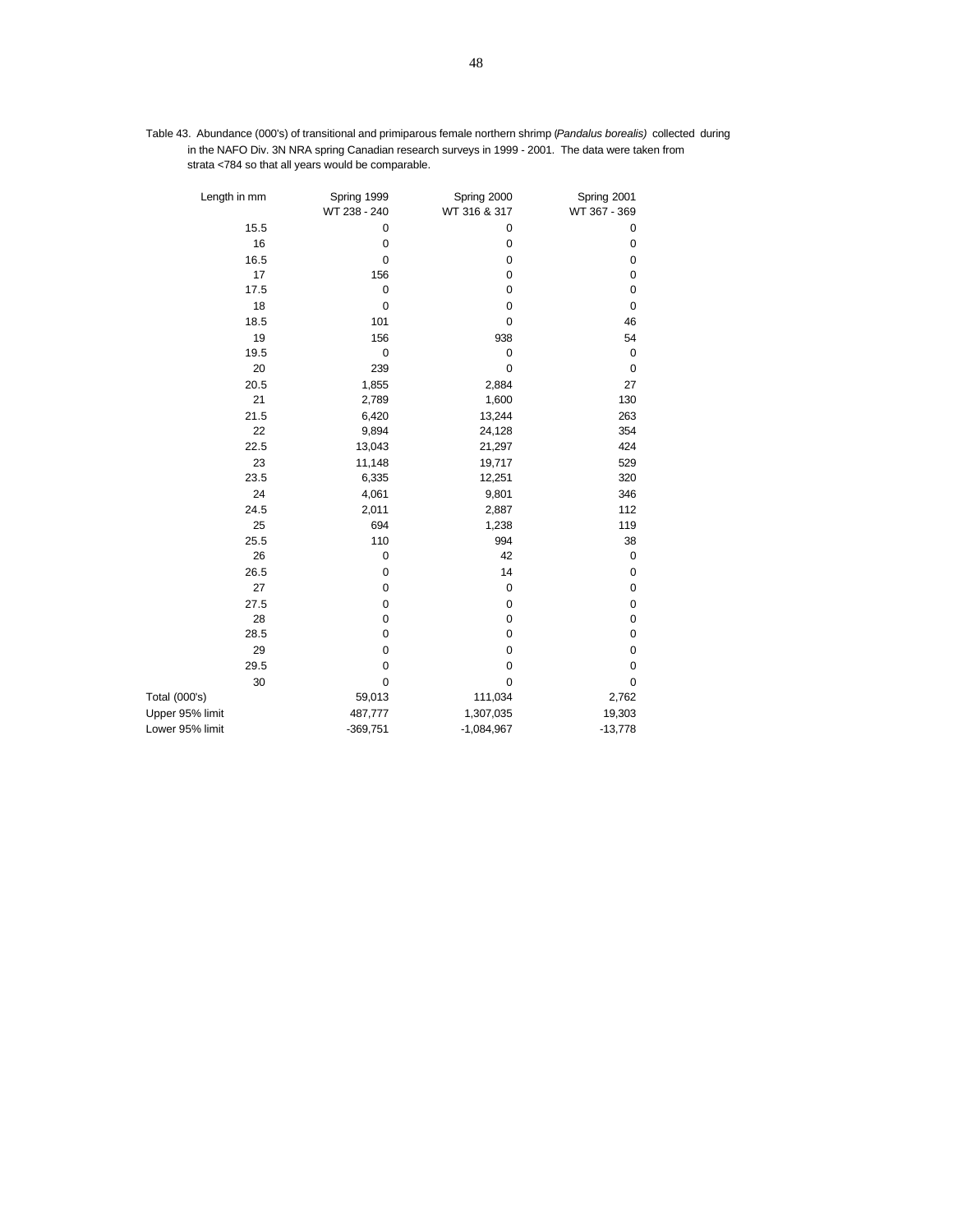| Table 44. Abundance (000's) of multiparous and ovigerous female northern shrimp ( <i>Pandalus borealis</i> ) collected |  |
|------------------------------------------------------------------------------------------------------------------------|--|
| during in the NAFO Div. 3N NRA spring Canadian research surveys in 1999 - 2001. The data were taken                    |  |
| from strata <784 so that all vears would be comparable.                                                                |  |

| Length in mm    | Spring 1999<br>WT 238 - 240 | Spring 2000<br>WT 316 & 317 | Spring 2001<br>WT 367 - 369 |
|-----------------|-----------------------------|-----------------------------|-----------------------------|
| 9               | 0                           | 0                           | 0                           |
| 9.5             | 0                           | $\pmb{0}$                   | 0                           |
| 10              | 0                           | $\pmb{0}$                   | 0                           |
| 10.5            | 0                           | $\pmb{0}$                   | 0                           |
| 11              | $\mathbf 0$                 | $\pmb{0}$                   | 0                           |
| 11.5            | 0                           | $\mathbf 0$                 | $\mathbf 0$                 |
| 12              | 0                           | 0                           | 0                           |
| 12.5            | 0                           | $\pmb{0}$                   | 0                           |
| 13              | 0                           | $\pmb{0}$                   | 0                           |
| 13.5            | 0                           | $\pmb{0}$                   | 0                           |
| 14              | $\mathbf 0$                 | $\pmb{0}$                   | 0                           |
| 14.5            | $\mathbf 0$                 | $\pmb{0}$                   | 0                           |
| 15              | $\mathbf 0$                 | $\pmb{0}$                   | 0                           |
| 15.5            | 0                           | $\pmb{0}$                   | 0                           |
| 16              | 0                           | $\pmb{0}$                   | 0                           |
| 16.5            | $\mathbf 0$                 | $\mathbf 0$                 | $\mathbf 0$                 |
| 17              | 257                         | $\mathbf 0$                 | $\mathbf 0$                 |
| 17.5            | $\pmb{0}$                   | $\mathbf 0$                 | $\mathbf 0$                 |
| 18              | 0                           | $\pmb{0}$                   | 0                           |
| 18.5            | 0                           | $\pmb{0}$                   | 0                           |
| 19              | 0                           | $\mathbf 0$                 | 0                           |
| 19.5            | 121                         | $\pmb{0}$                   | 0                           |
| 20              | 0                           | $\pmb{0}$                   | 8                           |
| 20.5            | 101                         | 58                          | $\mathbf 0$                 |
| 21              | 156                         | 96                          | 18                          |
| 21.5            | 341                         | 112                         | 0                           |
| 22              | 319                         | 995                         | 21                          |
| 22.5            | 1,856                       | 4,141                       | 83                          |
| 23              | 4,543                       | 6,406                       | 72                          |
| 23.5            | 6,391                       | 3,358                       | 48                          |
| 24              | 9,509                       | 2,968                       | 152                         |
| 24.5            | 8,906                       | 3,024                       | 215                         |
| 25              | 10,120                      | 3,368                       | 66                          |
| 25.5            | 6,938                       | 4,228                       | 100                         |
| 26              | 4,168                       | 1,262                       | 56                          |
| 26.5            | 2,754                       | 148                         | 25                          |
| 27              | 1,254                       | 40                          | 38                          |
| 27.5            | 2,228                       | 91                          | 0                           |
| 28              | 1,370                       | 42                          | 0                           |
| 28.5            | 420                         | 9                           | 0                           |
| 29              | 319                         | 946                         | $\mathbf 0$                 |
| 29.5            | $\pmb{0}$                   | $\pmb{0}$                   | 0                           |
| 30              | 0                           | $\pmb{0}$                   | $\pmb{0}$                   |
| Total (000's)   | 62,070                      | 31,290                      | 902                         |
| Upper 95% limit | 684,455                     | 333,955                     | 1,904                       |
| Lower 95% limit | $-560,316$                  | $-271,375$                  | $-100$                      |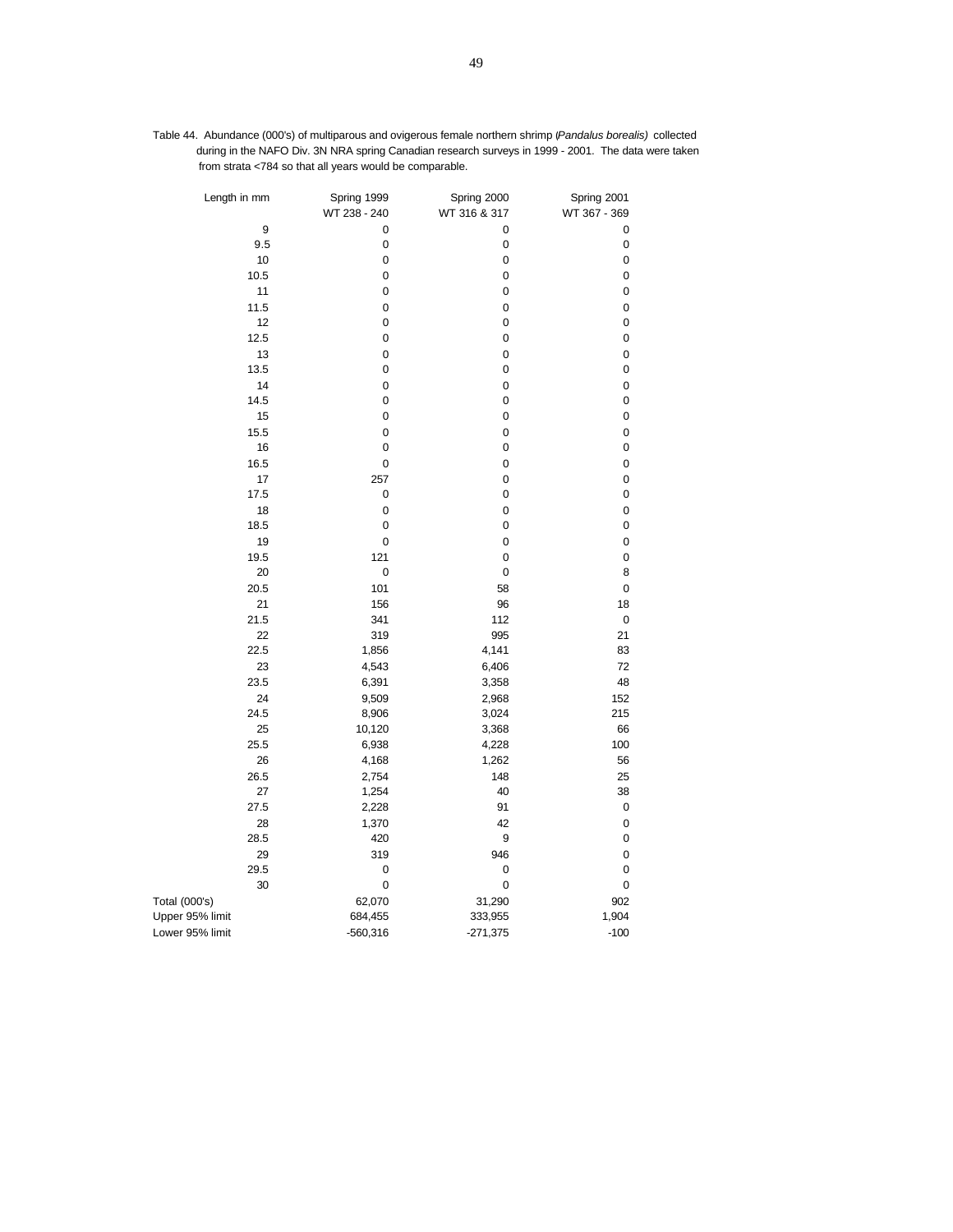| Length in mm    | Spring 99<br>WT 238 & 239 | Spring 2000<br>WT 315 - 317 | Spring 2001<br>WT 365 - 368 |
|-----------------|---------------------------|-----------------------------|-----------------------------|
| 8               | 0                         | 0                           | 0                           |
| 8.5             | 0                         | 0                           | 0                           |
| 9               | 0                         | 0                           | 0                           |
| 9.5             | 0                         | 0                           | 0                           |
| 10              | 0                         | 0                           | 0                           |
| 10.5            | 0                         | 0                           | 0                           |
| 11              | 0                         | 0                           | 0                           |
| 11.5            | 0                         | 0                           | 0                           |
| 12              | 0                         | 0                           | 0                           |
| 12.5            | 0                         | 0                           | 9                           |
| 13              | 0                         | 6                           | 0                           |
| 13.5            | 0                         | 33                          | 9                           |
| 14              | 0                         | 0                           | 0                           |
| 14.5            | 0                         | 0                           | 0                           |
| 15              | 0                         | 5                           | 0                           |
| 15.5            | 0                         | 11                          | 14                          |
| 16              | 0                         | 106                         | 0                           |
| 16.5            | 0                         | 0                           | 5                           |
| 17              | 0                         | 0                           | 0                           |
| 17.5            | 0                         | 12                          | 0                           |
| 18              | 0                         | 0                           | 28                          |
| 18.5            | 0                         | 100                         | 10                          |
| 19              | 0                         | 12                          | $\pmb{0}$                   |
| 19.5            | 0                         | 6                           | 15                          |
| 20              | 0                         | 106                         | 10                          |
| 20.5            | 0                         | 12                          | 10                          |
| 21              | 0                         | 0                           | 15                          |
| 21.5            | 0                         | 0                           | 19                          |
| 22              | 0                         | 0                           | 0                           |
| 22.5            | 0                         | 0                           | 0                           |
| 23              | 0                         | 0                           | 5                           |
| 23.5            | 0                         | 0                           | 0                           |
| 24              | 0                         | 0                           | 0                           |
| 24.5            | 0                         | 0                           | 0                           |
| 25              | 0                         | 0                           | 0                           |
| 25.5            | 0                         | 0                           | 0                           |
| 26              | 0                         | 0                           | 0                           |
| 26.5            | 0                         | 0                           | 0                           |
| 27              | 0                         | 0                           | 0                           |
| 27.5            | 0                         | 0                           | 0                           |
| 28              | 0                         | 0                           | 0                           |
| 28.5            | 0                         | 0                           | 0                           |
| 29              | 0                         | 0                           | 0                           |
| 29.5            | 0                         | 0                           | 0                           |
| 30              | 0                         | 0                           | 0                           |
| Total (000's)   | 0                         | 407                         | 148                         |
| Upper 95% limit | 0                         | 4,295                       | 1,254                       |
| Lower 95% limit | 0                         | $-3,481$                    | $-958$                      |

Table 45. Abundance (000's) of male northern shrimp (*Pandalus borealis)* collected in the NAFO Div. 3O NRA during spring Canadian research surveys in 1999 - 2001. The data were taken from strata <784 so that all years would be comparable.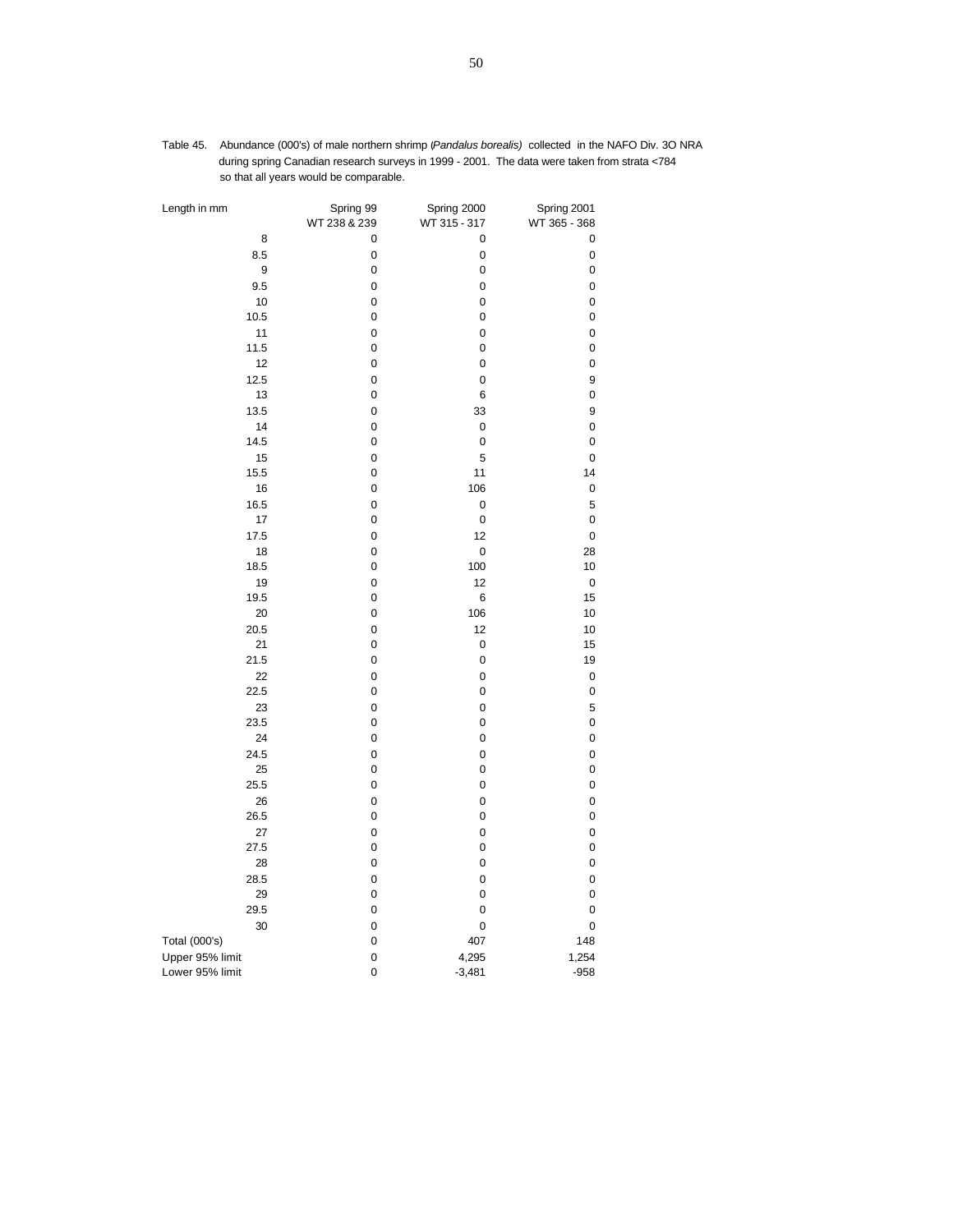| Length in mm    | Spring 99<br>WT 238 & 239 | Spring 2000<br>WT 315 - 317 | Spring 2001<br>WT 365 - 368 |
|-----------------|---------------------------|-----------------------------|-----------------------------|
| 17.5            | 0                         | 0                           | 0                           |
| 18              | 0                         | 0                           | 0                           |
| 18.5            | 0                         | $\mathbf 0$                 | 0                           |
| 19              | $\pmb{0}$                 | $\mathbf 0$                 | 0                           |
| 19.5            | 0                         | $\mathbf 0$                 | 0                           |
| 20              | 0                         | $\mathbf 0$                 | 5                           |
| 20.5            | 0                         | $\pmb{0}$                   | $\pmb{0}$                   |
| 21              | 0                         | $\mathbf 0$                 | 0                           |
| 21.5            | $\pmb{0}$                 | 6                           | 9                           |
| 22              | $\pmb{0}$                 | 6                           | $\mathbf 0$                 |
| 22.5            | 0                         | 6                           | 10                          |
| 23              | $\pmb{0}$                 | $\mathbf 0$                 | 10                          |
| 23.5            | 0                         | $\mathbf 0$                 | 20                          |
| 24              | $\pmb{0}$                 | 12                          | 0                           |
| 24.5            | $\pmb{0}$                 | $\pmb{0}$                   | 0                           |
| 25              | $\mathbf 0$               | $\mathbf 0$                 | 0                           |
| 25.5            | $\pmb{0}$                 | $\mathbf 0$                 | $\mathbf 0$                 |
| 26              | $\pmb{0}$                 | $\mathbf 0$                 | 0                           |
| 26.5            | 0                         | 0                           | 0                           |
| 27              | 0                         | $\mathbf 0$                 | 0                           |
| 27.5            | 0                         | 0                           | 0                           |
| 28              | 0                         | $\mathbf 0$                 | 0                           |
| 28.5            | 0                         | $\mathbf 0$                 | 0                           |
| 29              | 0                         | $\mathbf 0$                 | 0                           |
| 29.5            | $\pmb{0}$                 | $\mathbf 0$                 | 0                           |
| 30              | 0                         | $\mathbf 0$                 | 0                           |
| Total (000's)   | 0                         | 29                          | 53                          |
| Upper 95% limit | 0                         | 255                         | 623                         |
| Lower 95% limit | $\pmb{0}$                 | $-197$                      | $-517$                      |

Table 46. Abundance (000's) of transitional and primiparous female northern shrimp (*Pandalus borealis)* collected in the NAFO Div. 3O NRA during spring Canadian research surveys in 1999 - 2001. The data were taken from strata <784 so that all years would be comparable.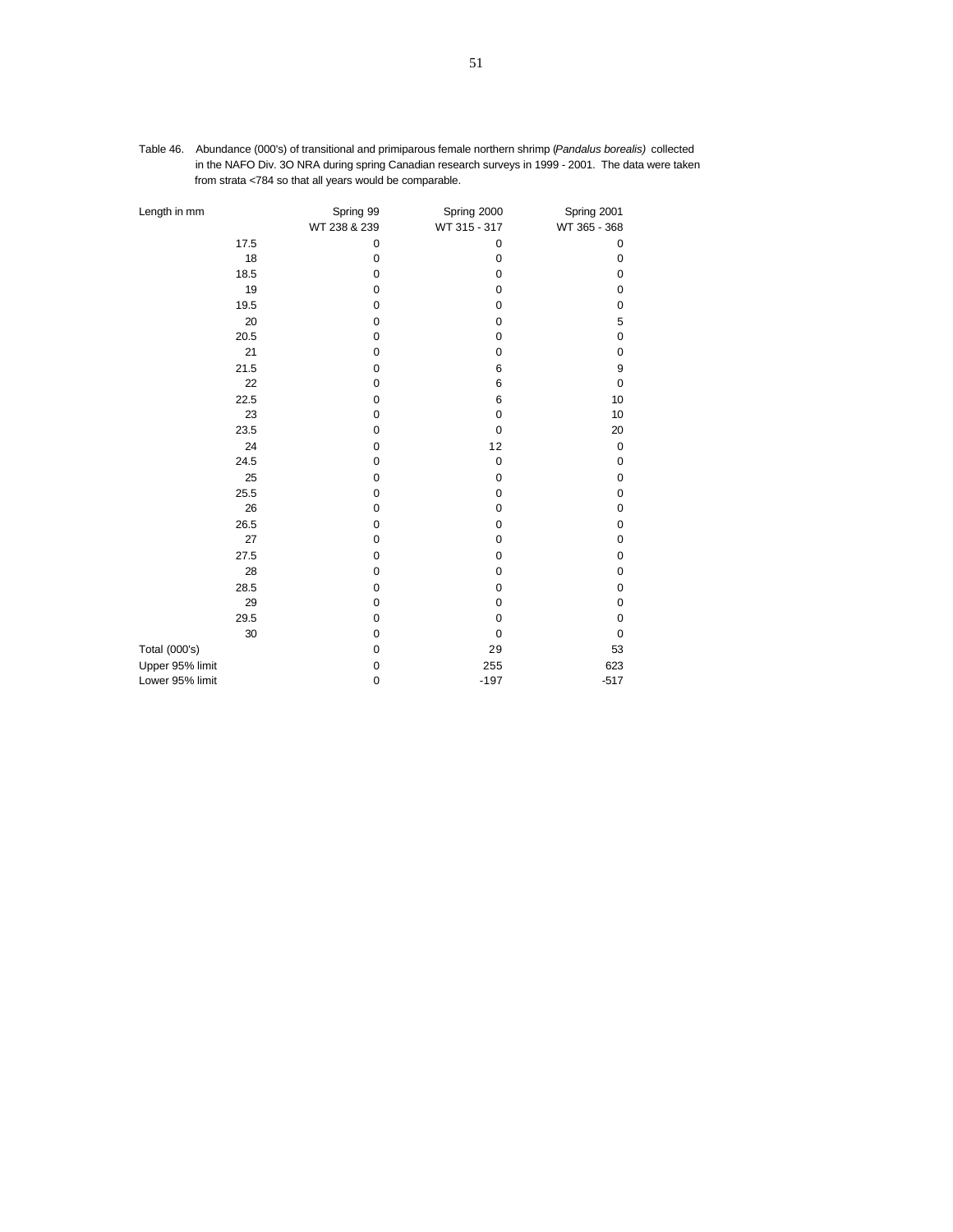| Length in mm    | Spring 99<br>WT 238 & 239 | Spring 2000<br>WT 315 - 317 | Spring 2001<br>WT 365 - 368 |
|-----------------|---------------------------|-----------------------------|-----------------------------|
| 18              | $\mathbf 0$               | 0                           | $\mathbf 0$                 |
| 18.5            | 0                         | 0                           | $\mathbf 0$                 |
| 19              | $\mathbf 0$               | 0                           | $\mathbf 0$                 |
| 19.5            | 0                         | 0                           | $\mathbf 0$                 |
| 20              | 0                         | 0                           | $\mathbf 0$                 |
| 20.5            | 0                         | $\mathbf 0$                 | $\mathbf 0$                 |
| 21              | 0                         | 6                           | $\mathbf 0$                 |
| 21.5            | $\mathbf 0$               | 0                           | $\mathbf 0$                 |
| 22              | 0                         | 6                           | 15                          |
| 22.5            | $\mathbf 0$               | 6                           | 5                           |
| 23              | $\mathbf 0$               | 100                         | $\mathbf 0$                 |
| 23.5            | $\mathbf 0$               | $\mathbf 0$                 | 10                          |
| 24              | $\mathbf 0$               | 6                           | 15                          |
| 24.5            | $\mathbf 0$               | $\mathbf 0$                 | 10                          |
| 25              | $\mathbf 0$               | 100                         | $\mathbf 0$                 |
| 25.5            | $\pmb{0}$                 | $\pmb{0}$                   | 5                           |
| 26              | 0                         | $\mathbf 0$                 | $\mathbf 0$                 |
| 26.5            | 0                         | 0                           | $\mathbf 0$                 |
| 27              | 0                         | 0                           | $\mathbf 0$                 |
| 27.5            | 0                         | 0                           | $\mathbf 0$                 |
| 28              | 0                         | 6                           | $\mathbf 0$                 |
| 28.5            | 0                         | 100                         | $\mathbf 0$                 |
| 29              | 0                         | 0                           | $\mathbf 0$                 |
| 29.5            | $\mathbf 0$               | $\mathbf 0$                 | $\mathbf 0$                 |
| 30              | $\pmb{0}$                 | 0                           | $\mathbf 0$                 |
| Total (000's)   | $\mathbf 0$               | 329                         | 59                          |
| Upper 95% limit | $\pmb{0}$                 | 4,143                       | 803                         |
| Lower 95% limit | $\mathbf 0$               | $-3,486$                    | $-686$                      |

Table 47. Abundance (000's) of multiparous and ovigerous northern shrimp (*Pandalus borealis)* collected in the NAFO Div. 3O NRA during spring Canadian research surveys in 1999 - 2001. The data were taken from strata <784 so that all years would be comparable.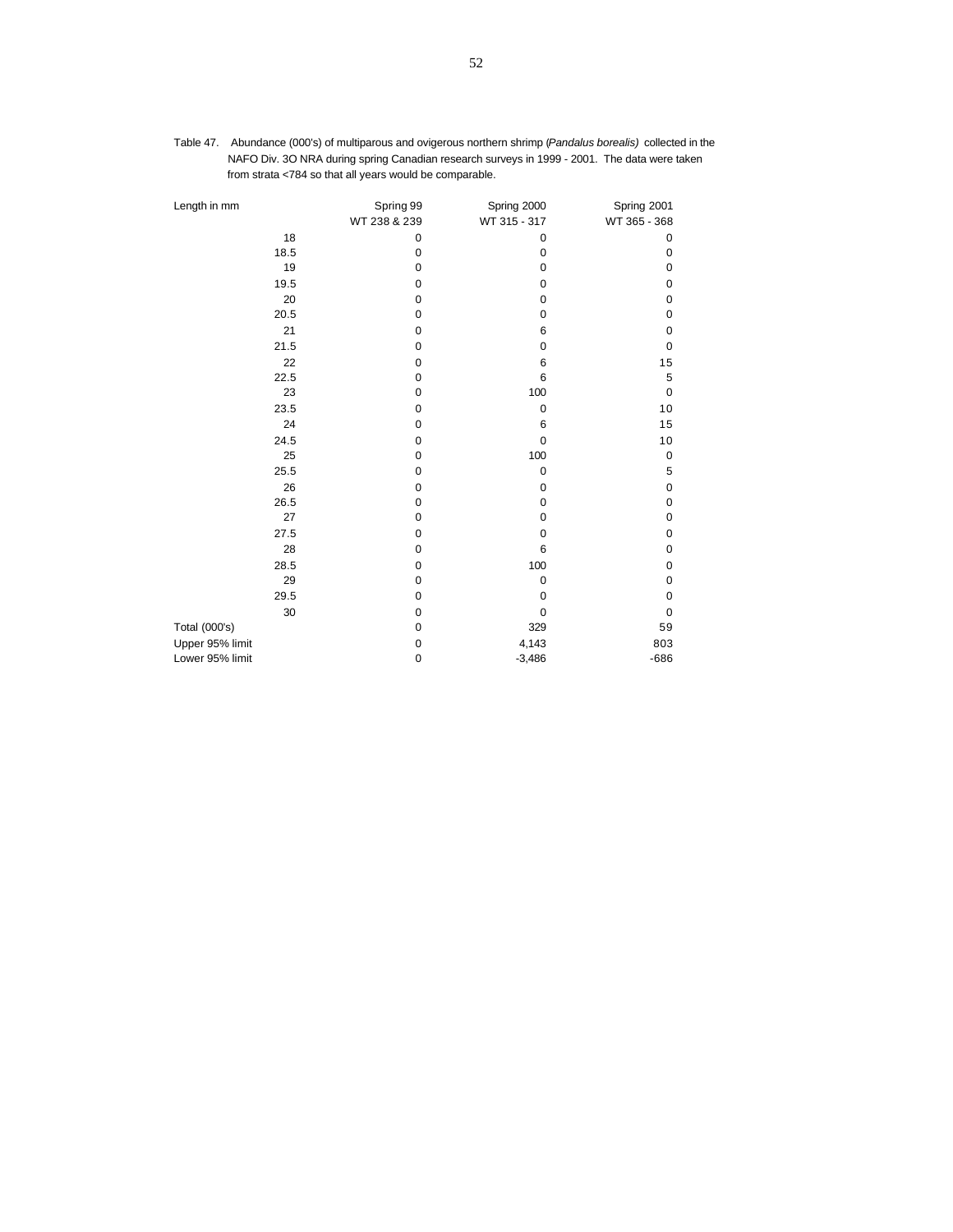|                | Autumn 95 |             | Autumn 96  |             | Autumn 97  |             | Autumn 98    |             | Autumn 99    |             | Autumn 2000   |             |
|----------------|-----------|-------------|------------|-------------|------------|-------------|--------------|-------------|--------------|-------------|---------------|-------------|
|                | WT 176.   |             | Tel 41, 42 |             | WT 212-214 |             | WT 229, 230, |             | WT 245 - 247 |             | WT 320, 322   |             |
|                | 177       |             | & AN 253   |             |            |             | WT 233,      |             |              |             | WT 323.       |             |
|                |           |             |            |             |            |             | Tel 76       |             |              |             | Tel 338 & 339 |             |
|                | abundance | biomass     | abundance  | biomass     | abundance  | biomass     | abundance    | biomass     | abundance    | biomass     | abundance     | biomass     |
|                | (x 1000)  | (Kg X 1000) | (x 1000)   | (Kg X 1000) | (x 1000)   | (Kg X 1000) | (x 1000)     | (Kg X 1000) | (x 1000)     | (Kg X 1000) | (x 1000)      | (Kg X 1000) |
| Total (000's)  |           | 0           | 0          | 0           | 54.01      | 0.54        |              | 0           | 170.14       | 0.57        | $\Omega$      | $\Omega$    |
| pper 95% limit |           |             | 0          | 0           | 178.56     | 1.79        |              | 0           | 572.50       | 1.91        |               | $\Omega$    |
| ower 95% limit |           |             |            | 0           | $-70.54$   | $-0.71$     |              | 0           | $-232.23$    | $-0.77$     |               | $\Omega$    |

Table 48. Total abundance (X 1000), biomass (Kg. X1000) of northern shrimp (*Pandalus borealis* ) collected during autumn 1995 - 2000 Canadian research surveys into the Southeast Shoal (NAFO Div. 3N). (Data were standardized to 15 minute tows; . means not sampled. ).

Table 49. Total abundance (X 1000), biomass (Kg. X1000) of northern shrimp (*Pandalus borealis* ) collected during spring 1999 - 2001 Canadian research surveys into the Southeast Shoal (NAFO Div. 3N). (Data were standardized to 15 minute tows; . means not sampled. ).

|                | Spring 99    |              | Spring 2000 |              | Spring 2001 |             |
|----------------|--------------|--------------|-------------|--------------|-------------|-------------|
|                | WT 238 - 240 | WT 316 & 317 |             | WT 367 - 369 |             |             |
|                | abundance    | biomass      | abundance   | biomass      | abundance   | biomass     |
|                | (x 1000)     | (Kg X 1000)  | (x 1000)    | (Kg X 1000)  | (x 1000)    | (Kg X 1000) |
| Total (000's)  | 0            | $\Omega$     | 0           |              |             | 0           |
| pper 95% limit | 0            | 0            | 0           |              |             | 0           |
| ower 95% limit |              |              |             |              |             | 0           |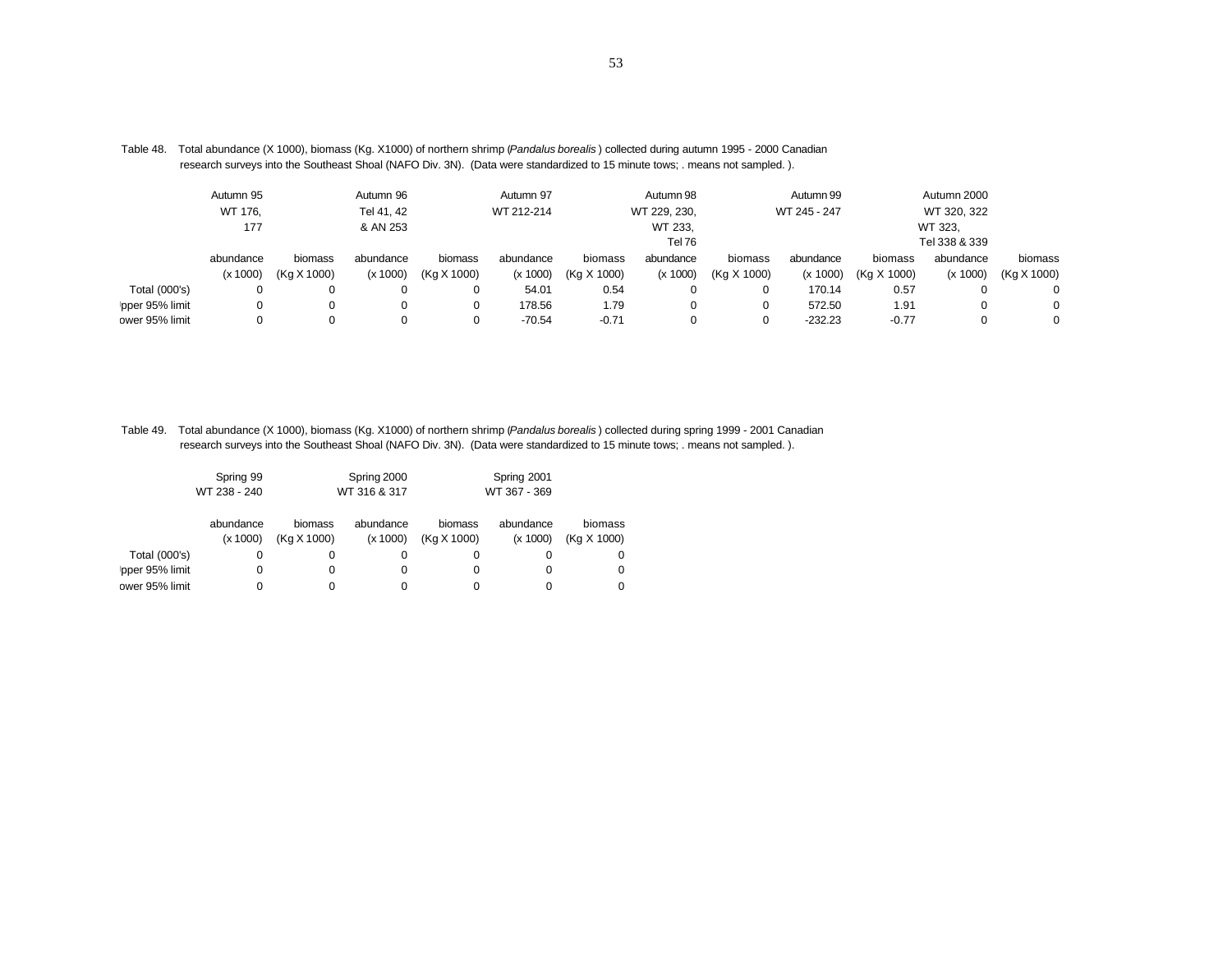

Fig. 1 Distribution of Pandalus borealis collected during Canadian 1995 - 98 autumn multi-species research surveys. (Catches were made with a Campelen 1800 shrimp trawl).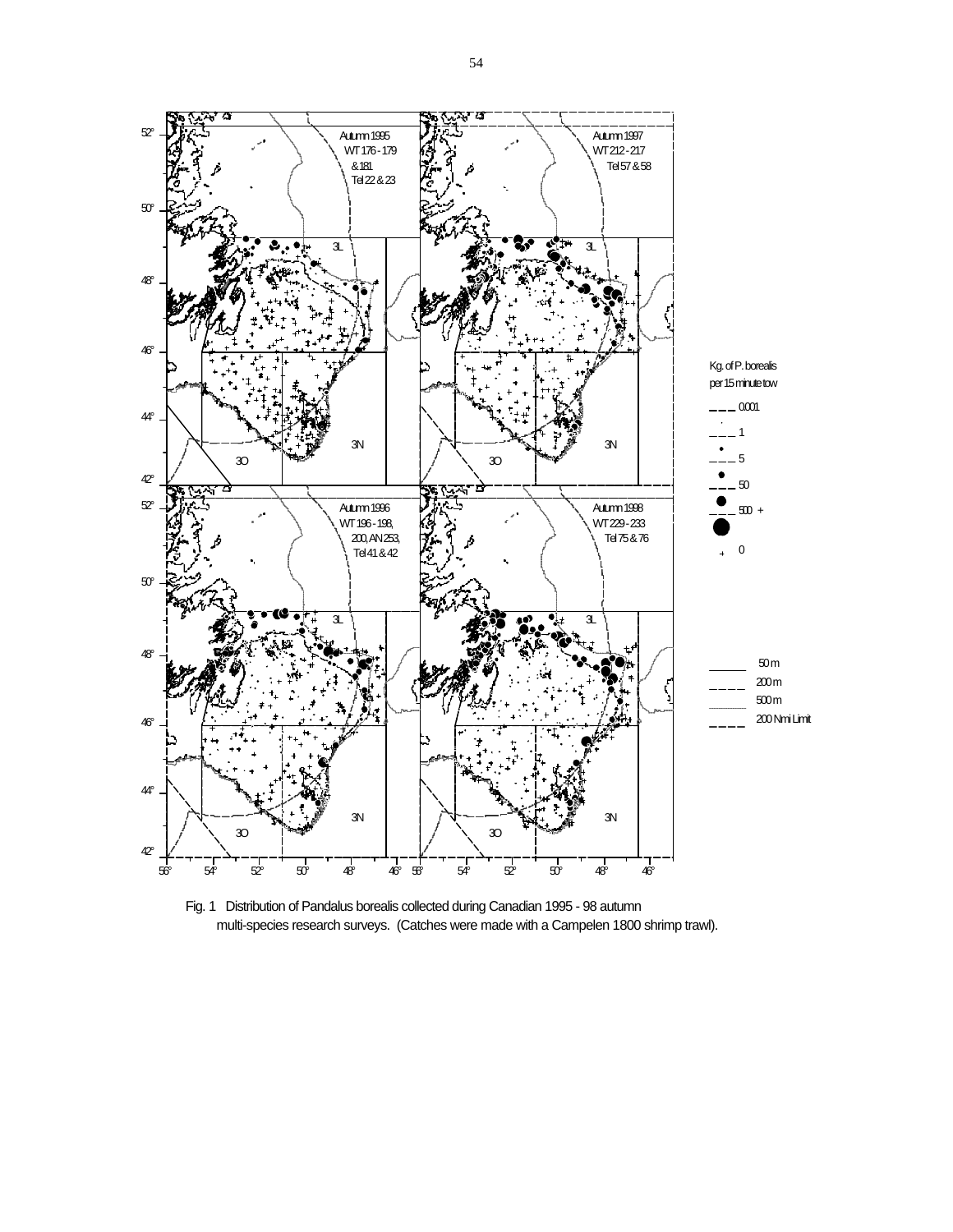



| 50 m          |
|---------------|
| 200 m         |
| 500 m         |
| 200 Nmi Limit |

Fig. 2 Distribution of Pandalus borealis collected during Canadian 1999 - 2000 autumn multi-species research surveys. (Catches were made with a Campelen 1800 shrimp trawl).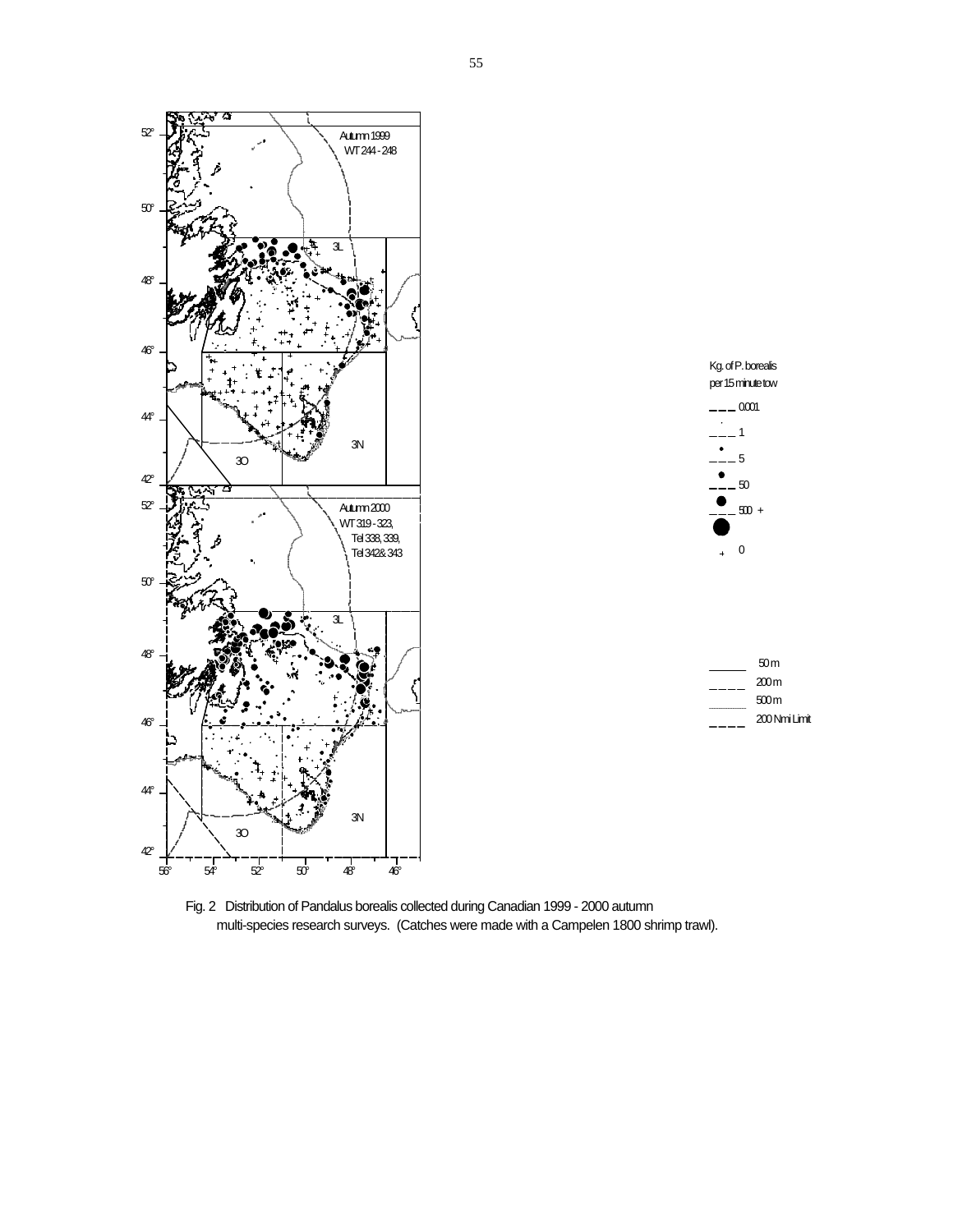

Fig. 3 Distribution of Pandalus borealis collected during Canadian 1999 - 2001 spring multi-species research surveys. (Catches were made with a Campelen 1800 shrimp trawl).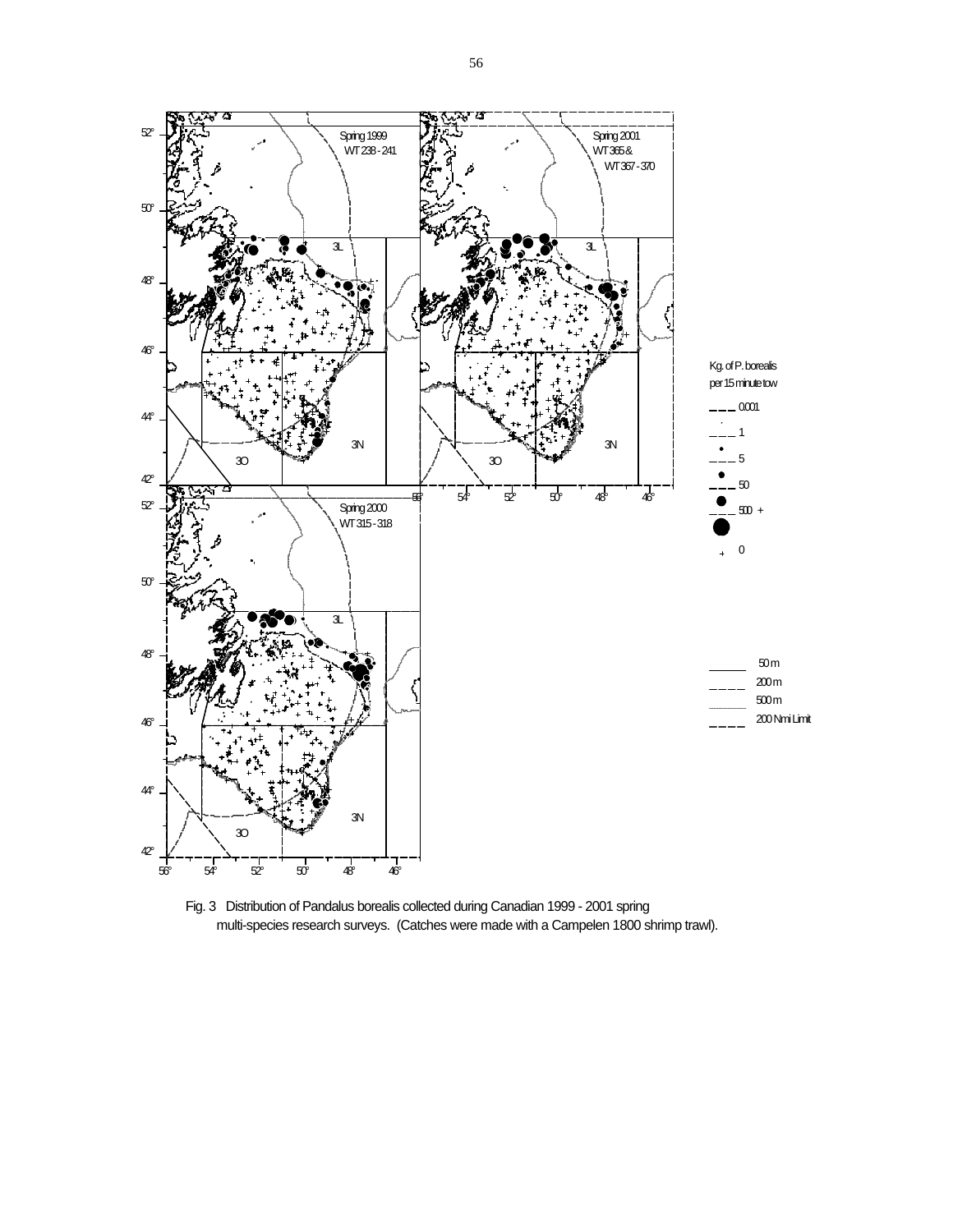

Fig. 4 Pandalus borealis within NAFO Division 3L from autumn Canadian 1995 - 2000 research survey data. (Standardized 15 min tows, abundances X10^6)

Carapace Length (mm)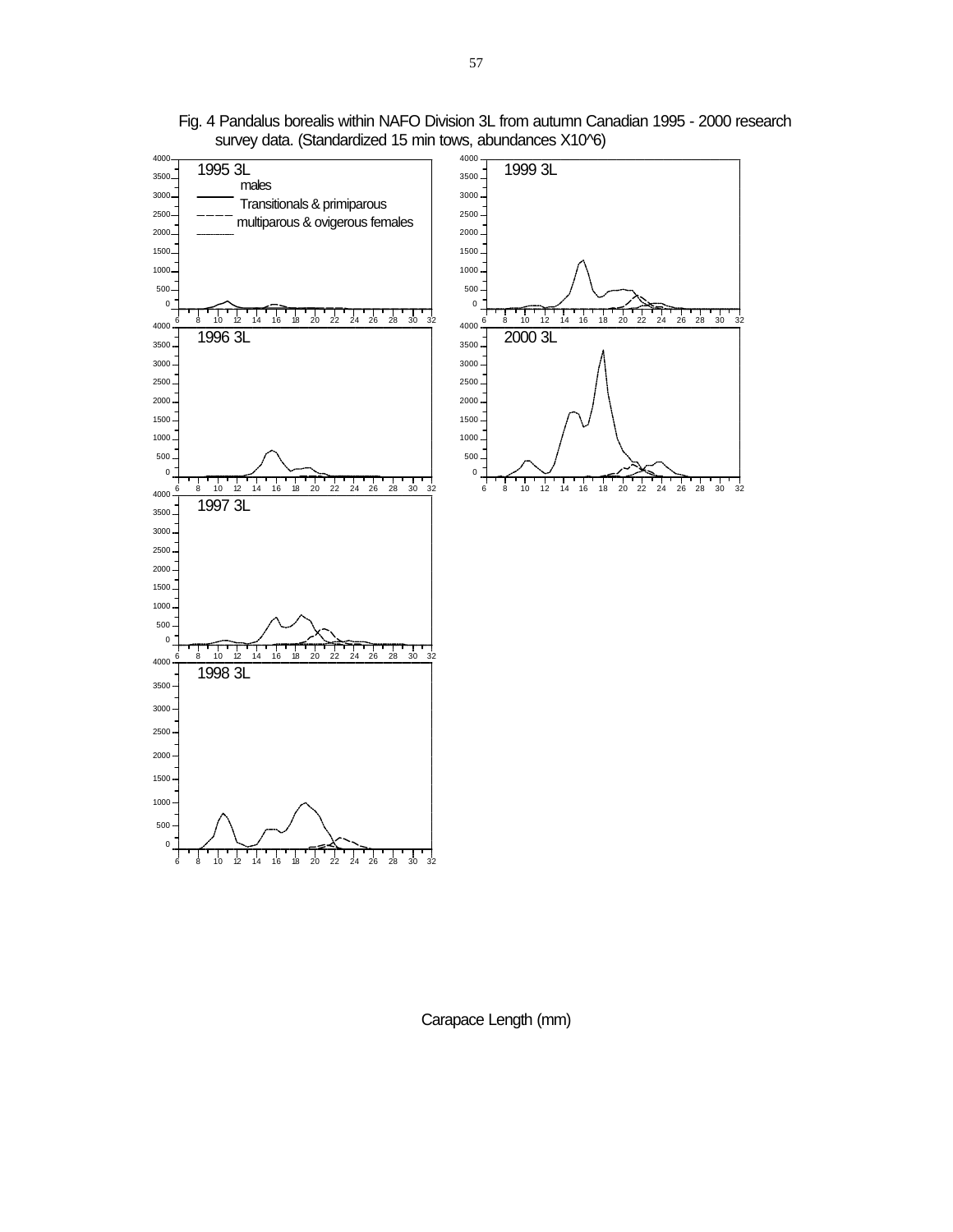

Fig. 5 Pandalus borealis within the NAFO Division 3L NRA from autumn Canadian 1995 - 2000 research survey data. (Standardized 15 min tows, abundances X10^6)

Carapace Length (mm)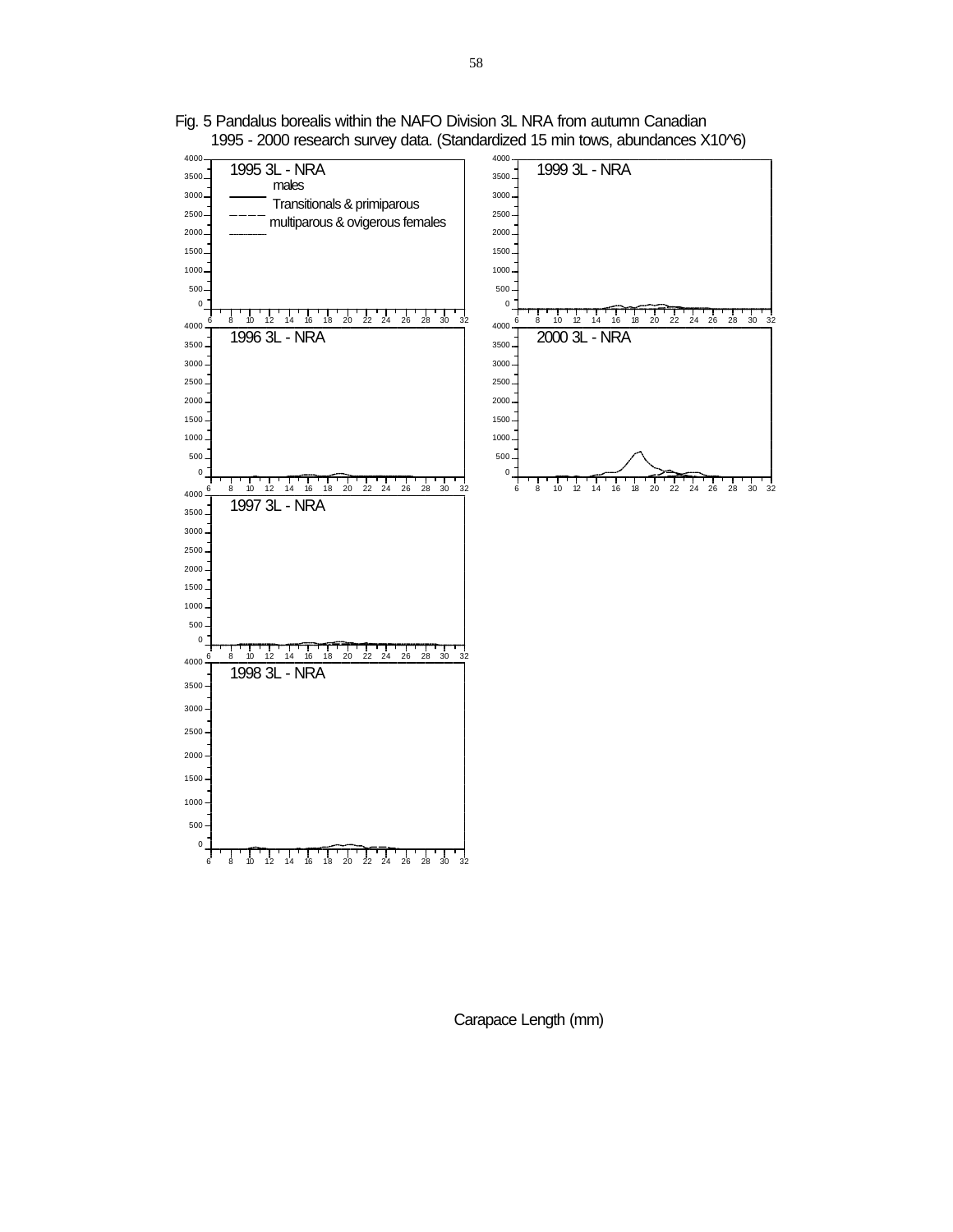

Fig. 6 Pandalus borealis within NAFO Division 3N from autumn Canadian 1995 - 2000 research survey data. (Standardized 15 min tows, abundances X10^6)

Carapace Length (mm)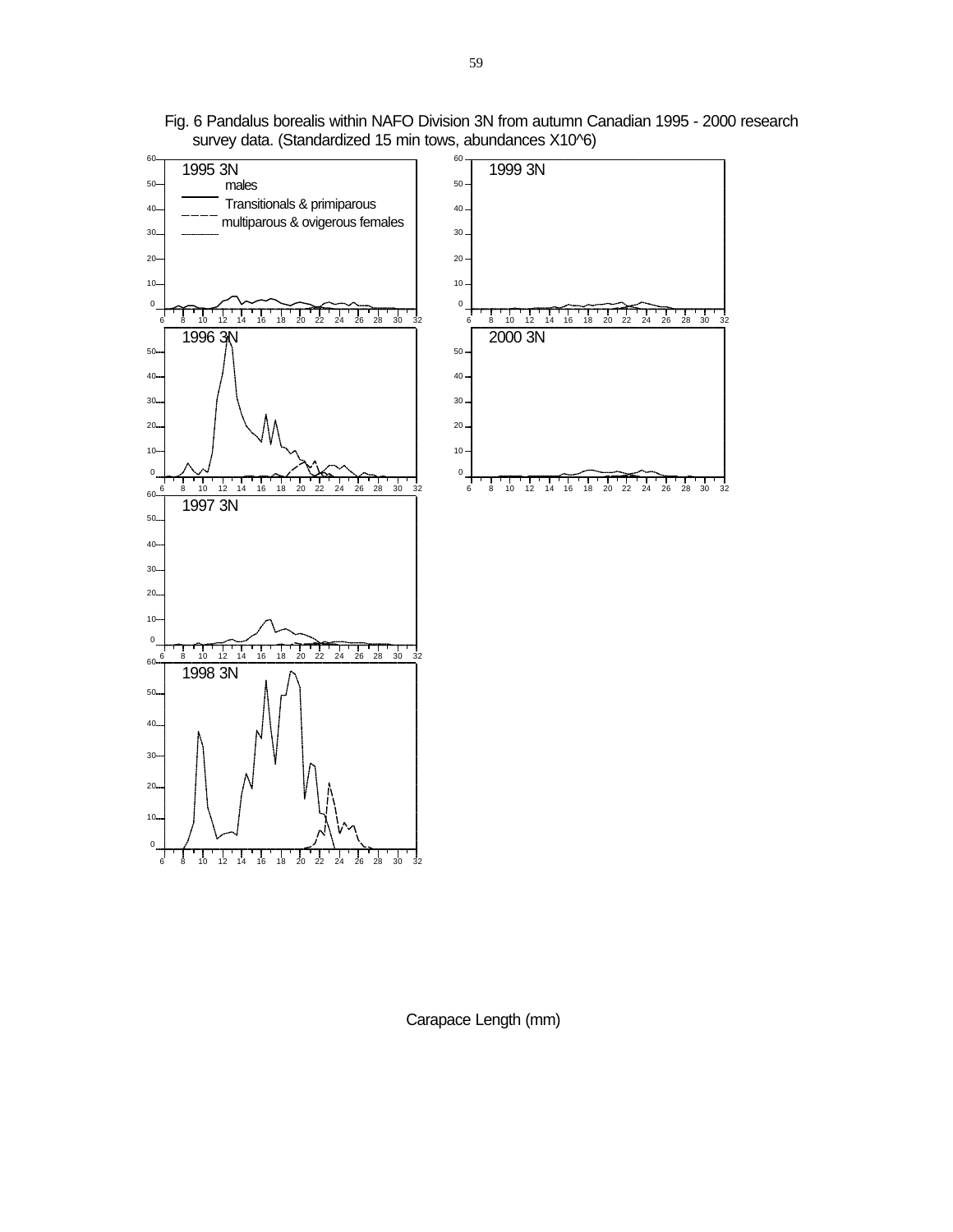

Fig. 7 Pandalus borealis within the NAFO Division 3N NRA from autumn Canadian 1995 - 2000 research survey data. (Standardized 15 min tows, abundances X10^6)

Carapace Length (mm)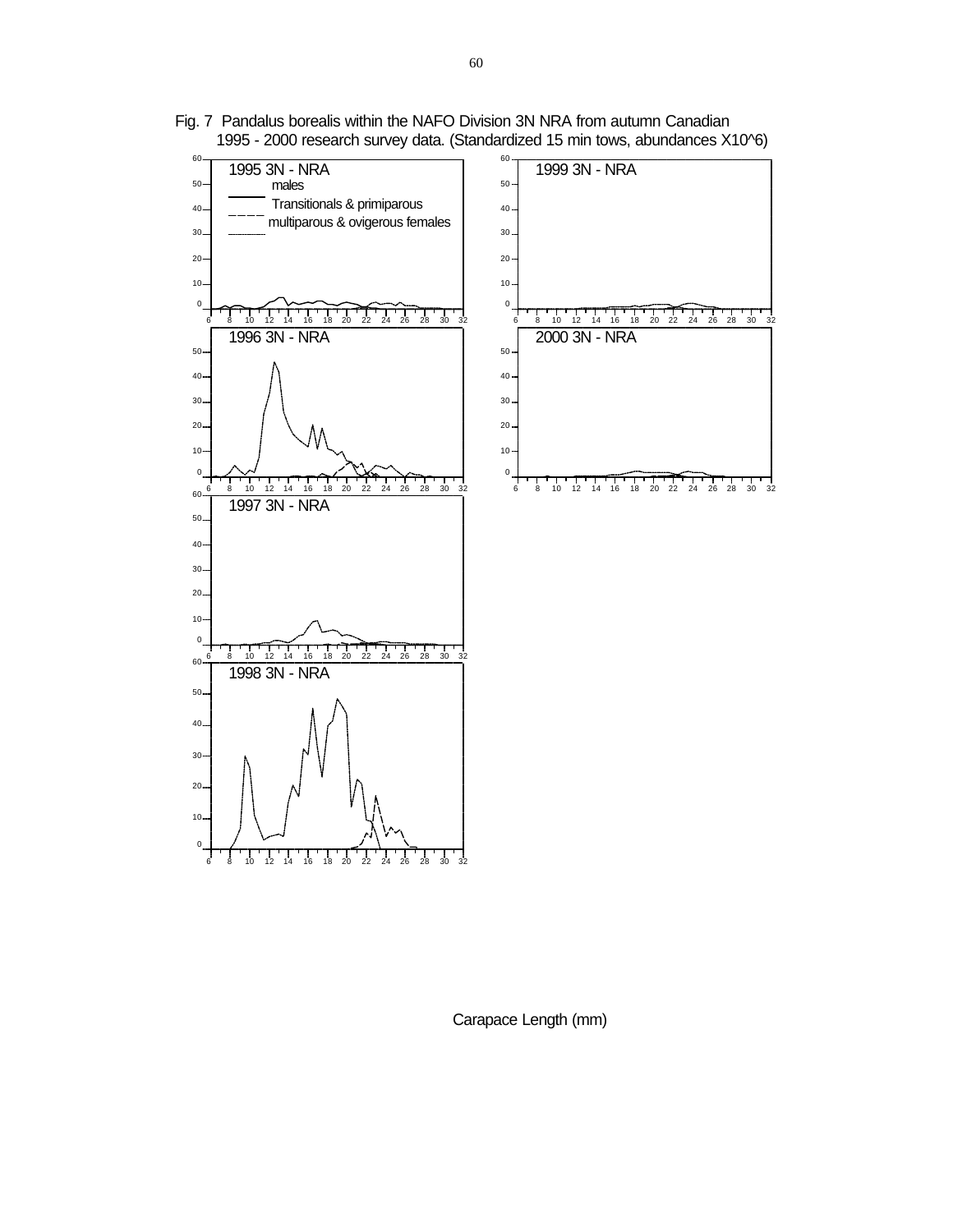

Fig. 8 Pandalus borealis within NAFO Division 3O from autumn Canadian 1995 - 2000 research survey data. (Standardized 15 min tows, abundances X10^6)

Carapace Length (mm)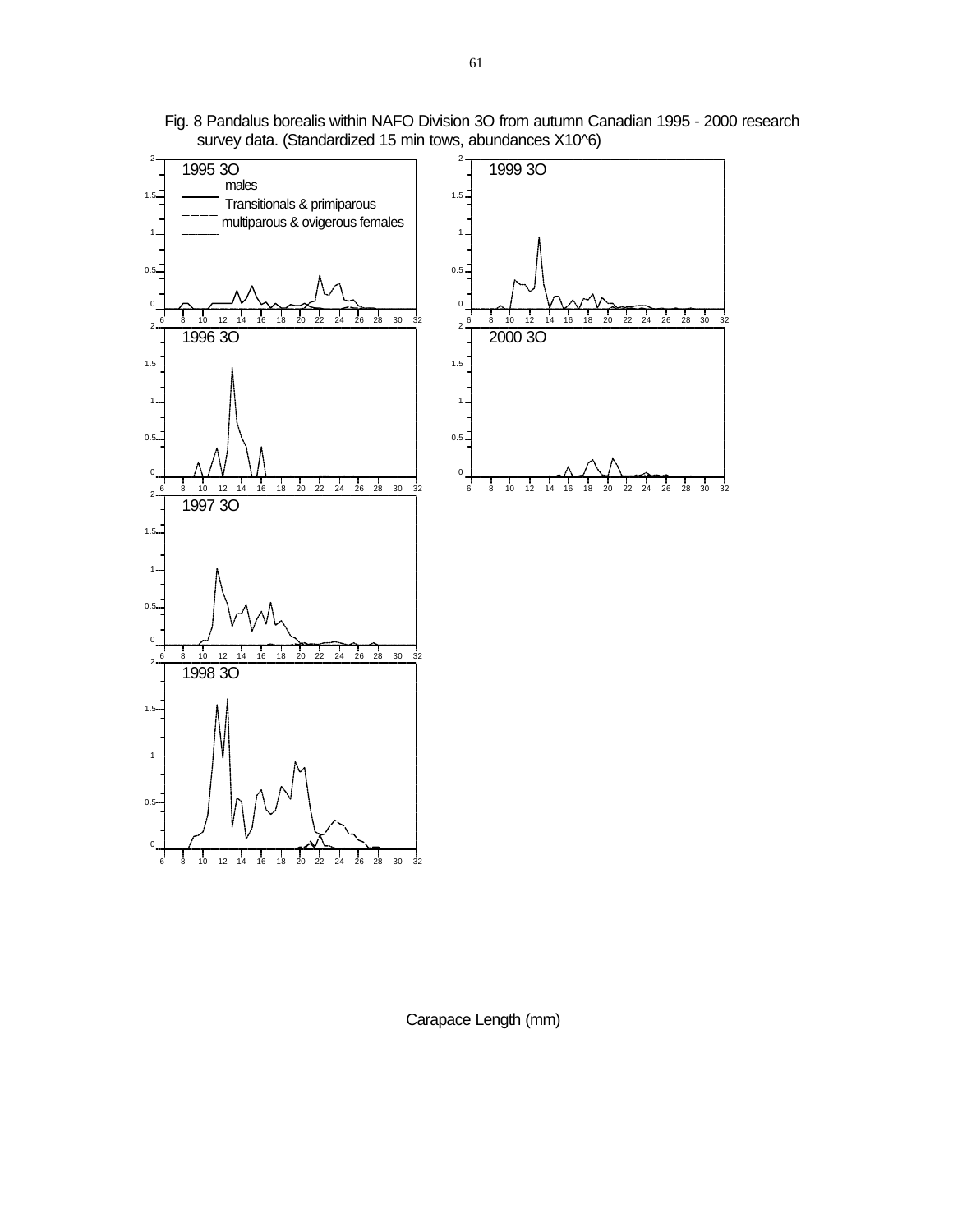

Fig. 9 Pandalus borealis within the NAFO Division 3O NRA from autumn Canadian 1995 - 2000 research survey data. (Standardized 15 min tows, abundances X10^6)

Carapace Length (mm)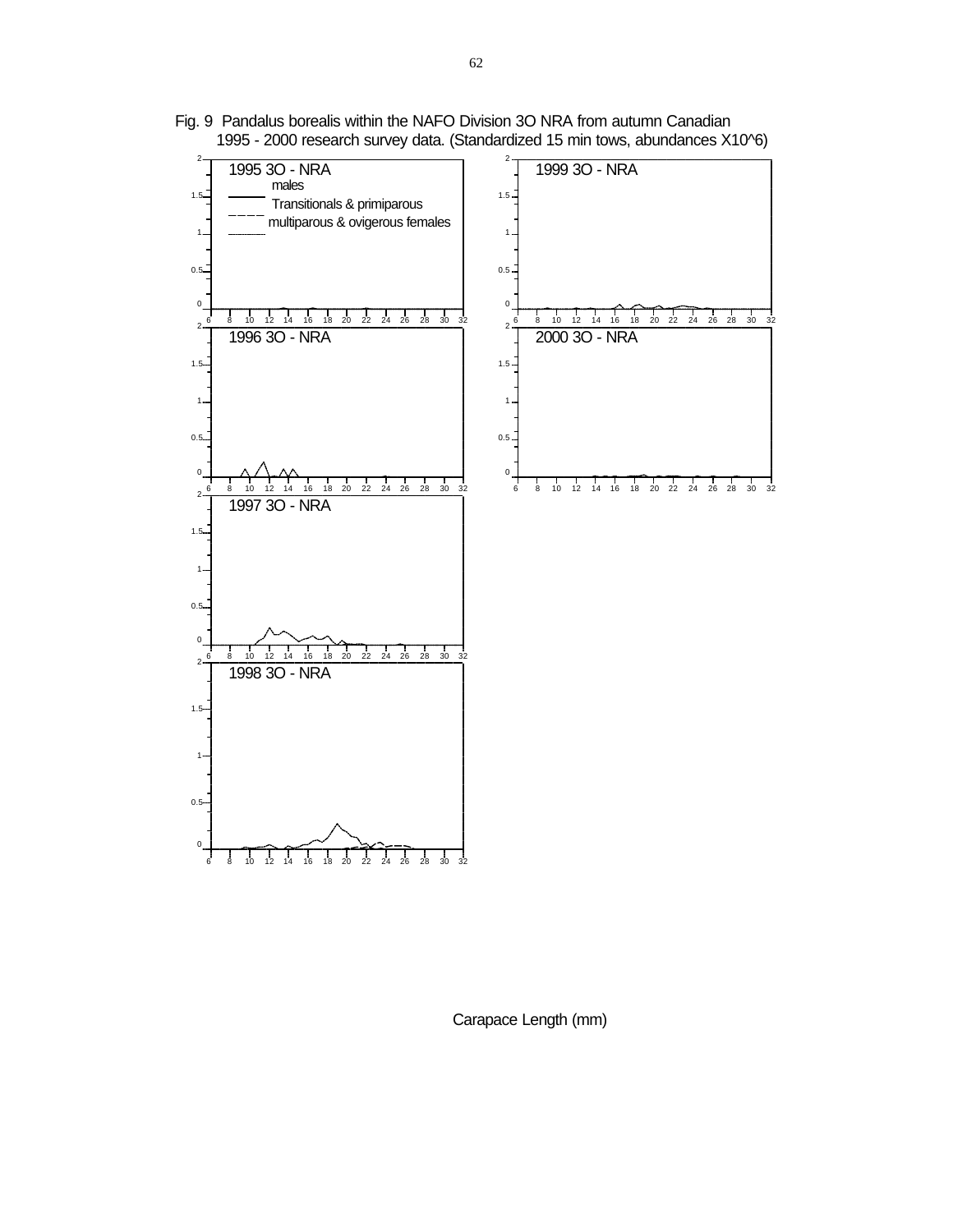

Fig. 10 Pandalus borealis population at age within NAFO Division 3L from autumn Canadian 1995 - 2000 research survey data. (Standardized 15 min tows, abundances X 10^6)

Age in years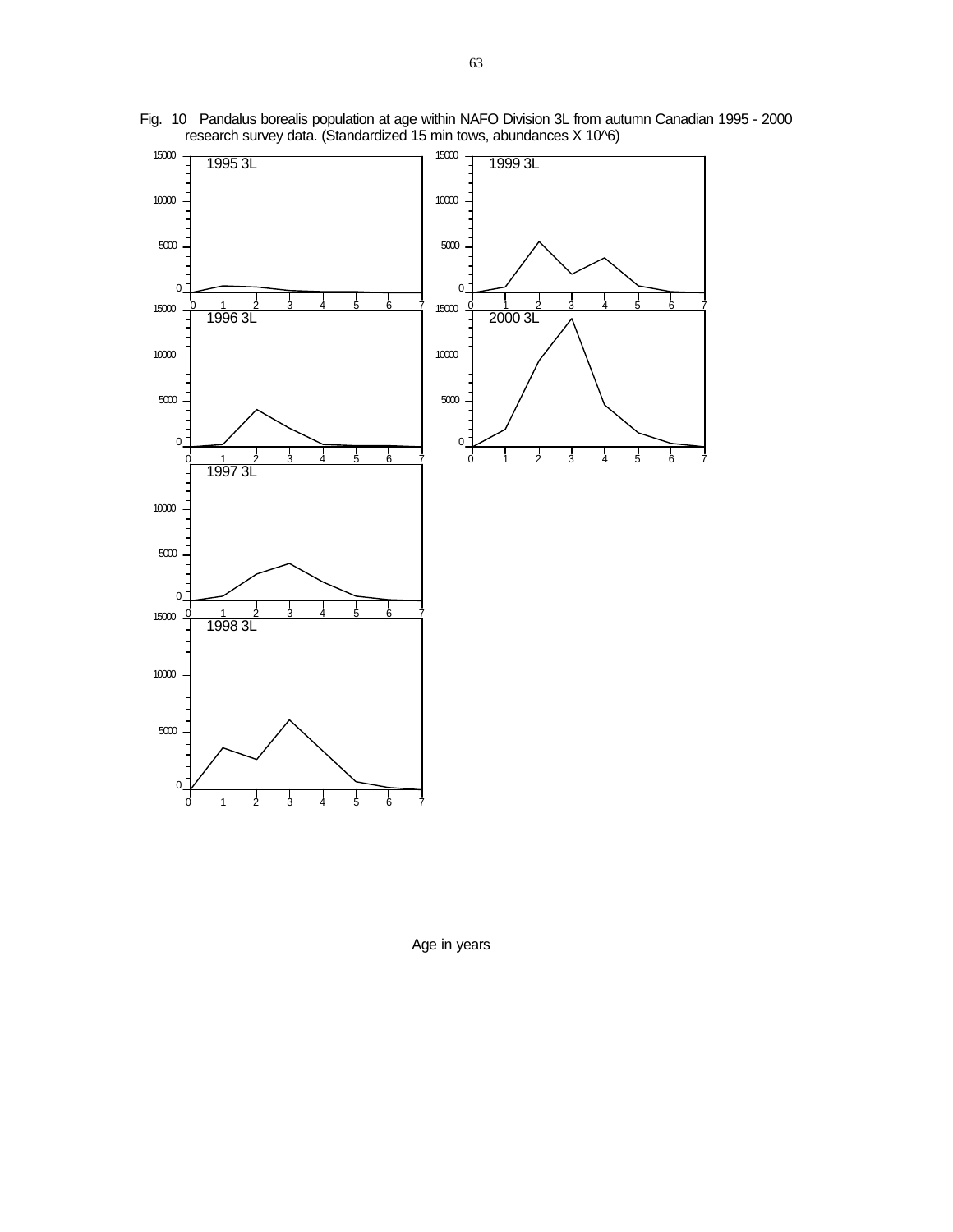

Fig. 11 Pandalus borealis population at age within NAFO Division 3N from autumn Canadian 1995 - 2000 research survey data. (Standardized 15 min tows, abundances X 10^6)

Age in years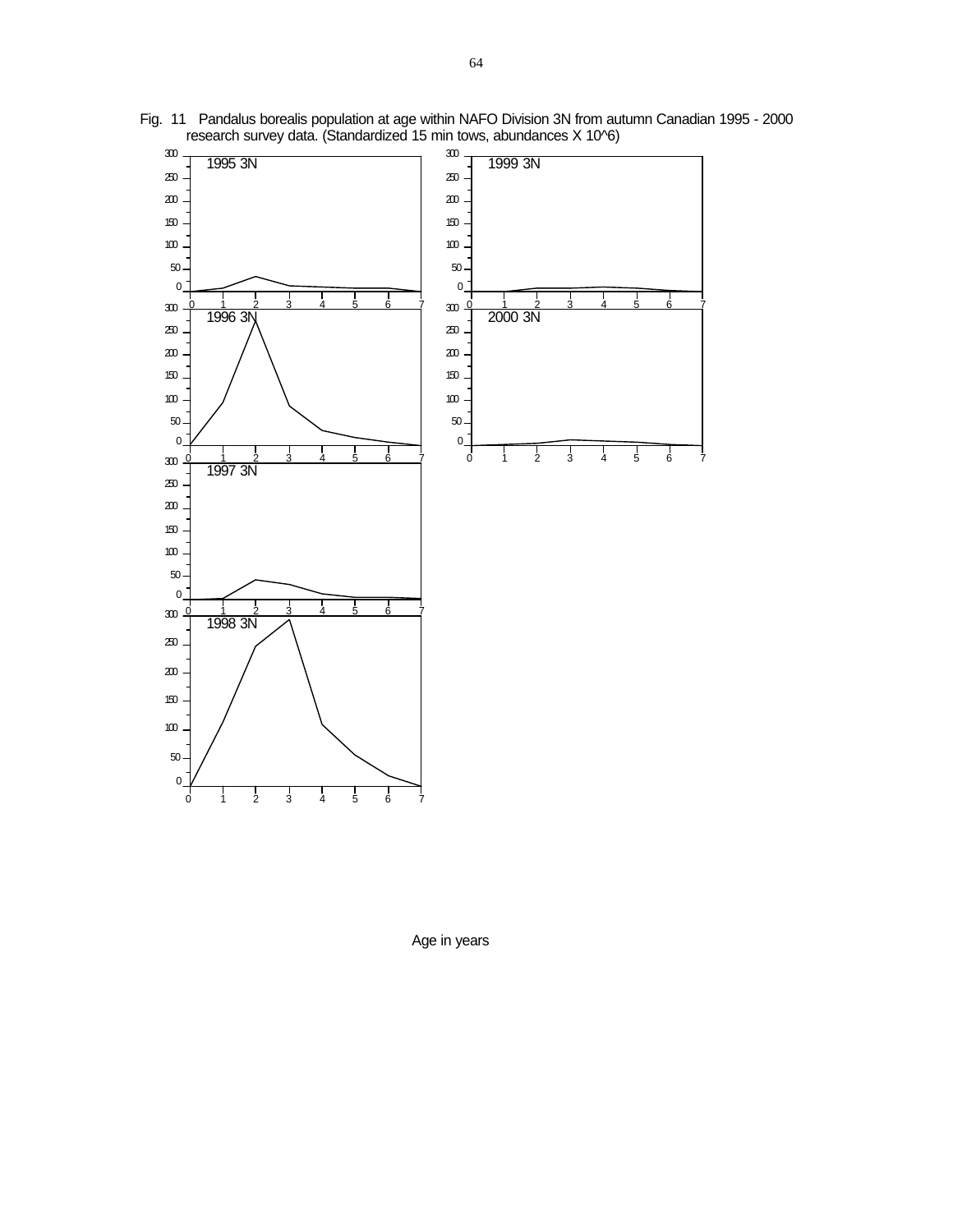

Fig. 12 Pandalus borealis population at age within NAFO Division 3O from autumn Canadian 1995 - 2000 research survey data. (Standardized 15 min tows, abundances X 10^6)

Age in years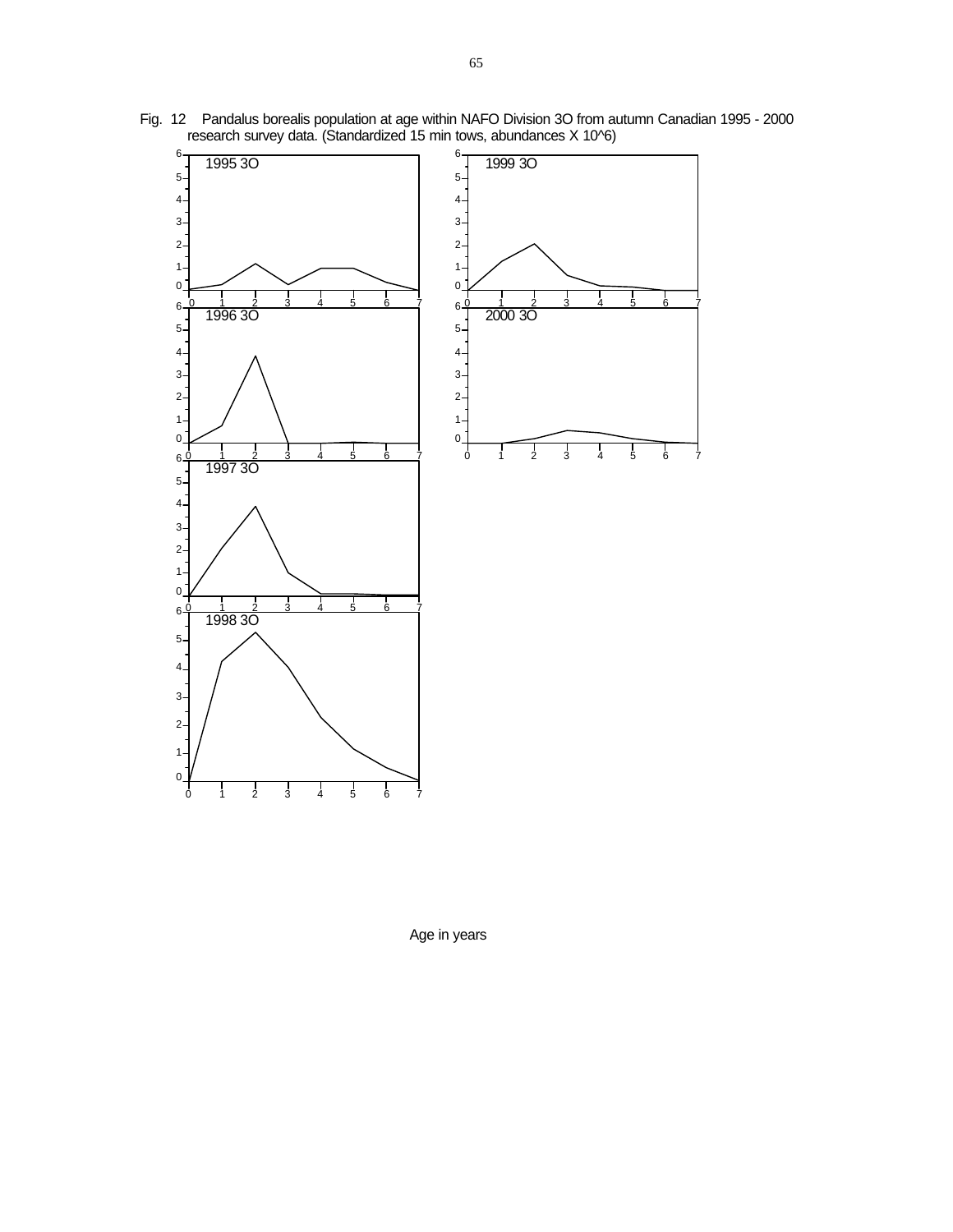

Fig. 13 Pandalus borealis within NAFO Division 3L from spring Canadian 1999 - 2001 research survey data. (Standardized 15 min tows, abundances X10^6)

Carapace Length (mm)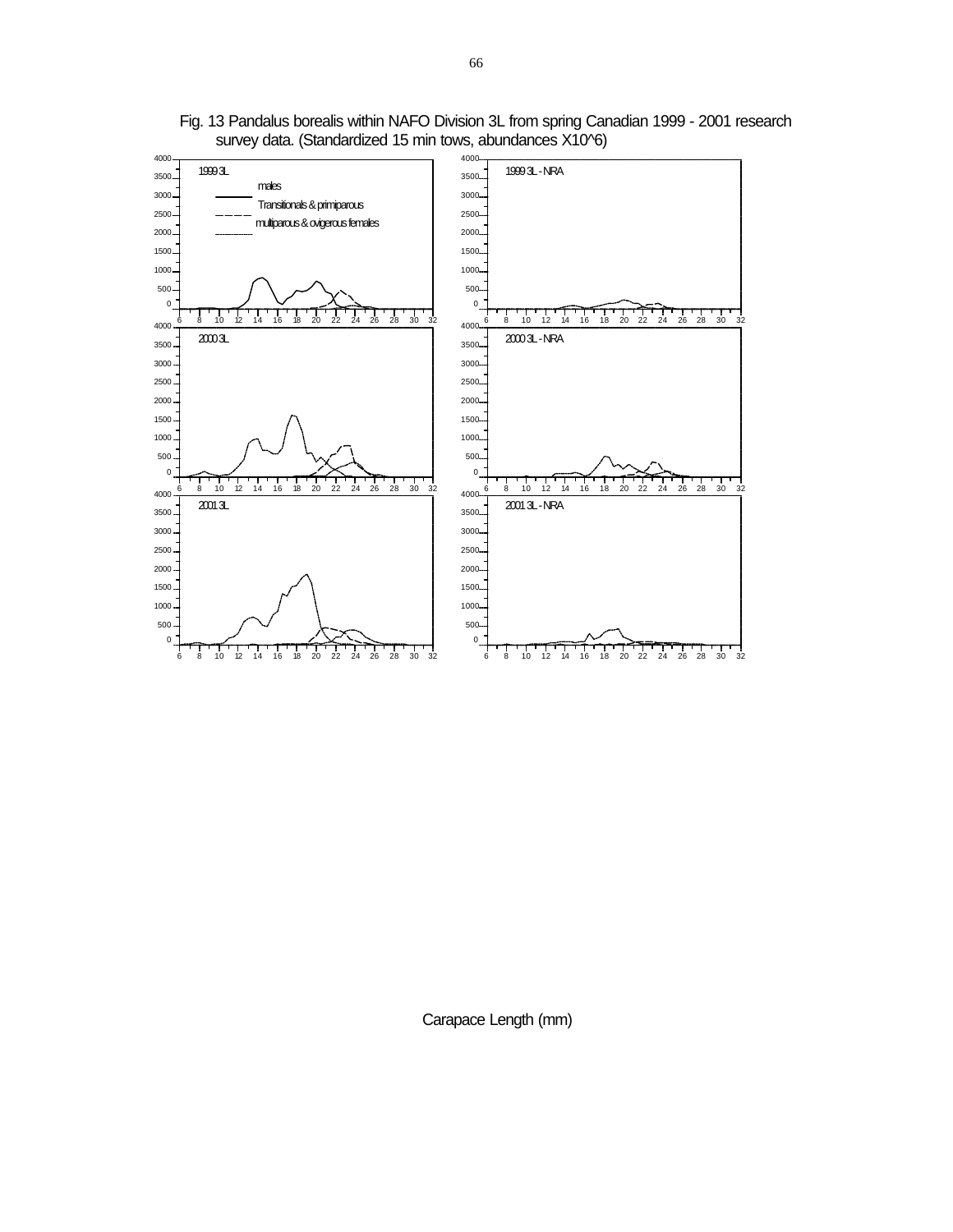

Fig. 14 Pandalus borealis within NAFO Division 3N from spring Canadian 1999 - 2001 research survey data. (Standardized 15 min tows, abundances X10^6)

Carapace Length (mm)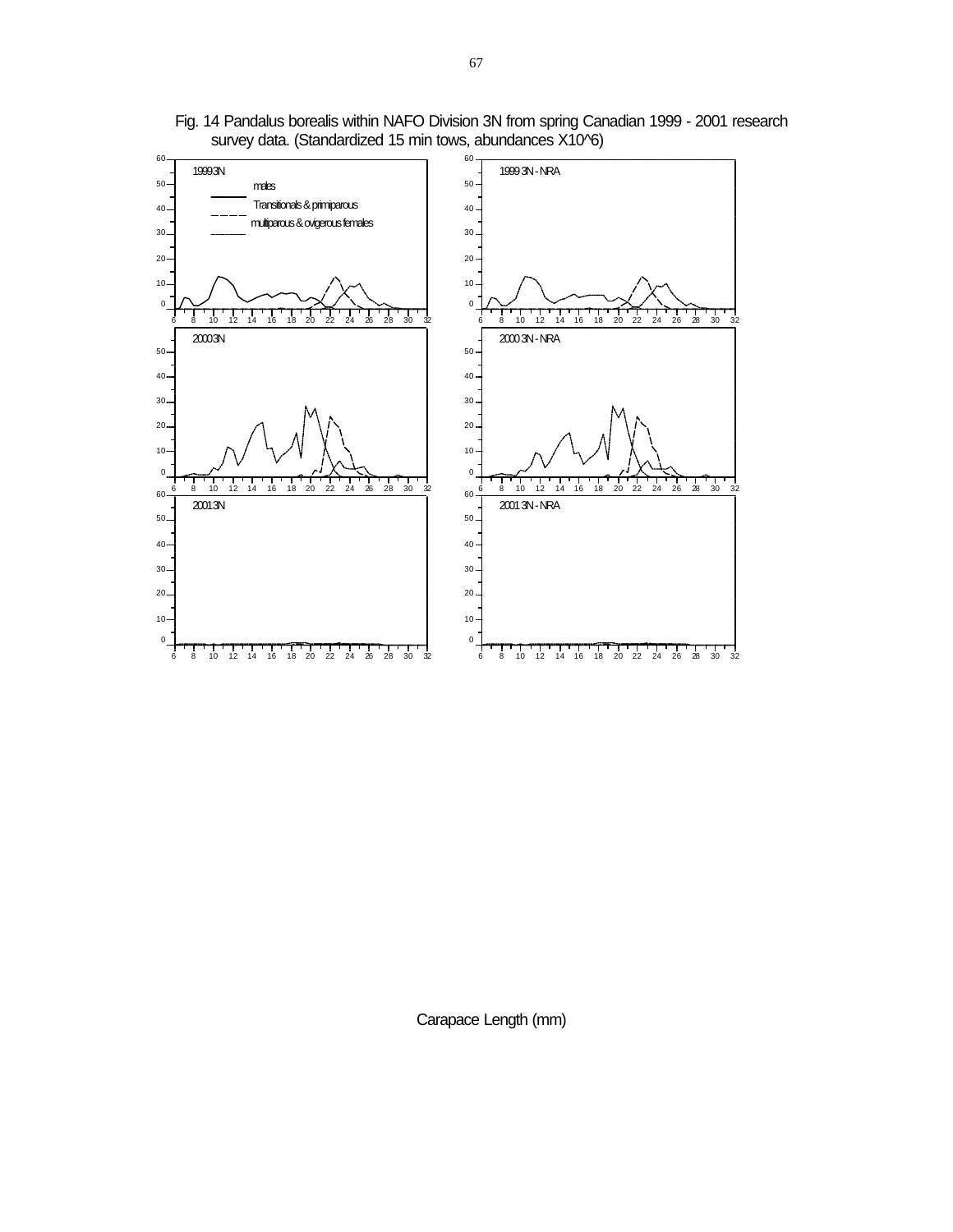

Fig. 15 Pandalus borealis within NAFO Division 3O from spring Canadian 1999 - 2001 research survey data. (Standardized 15 min tows, abundances X10^6)

Carapace Length (mm)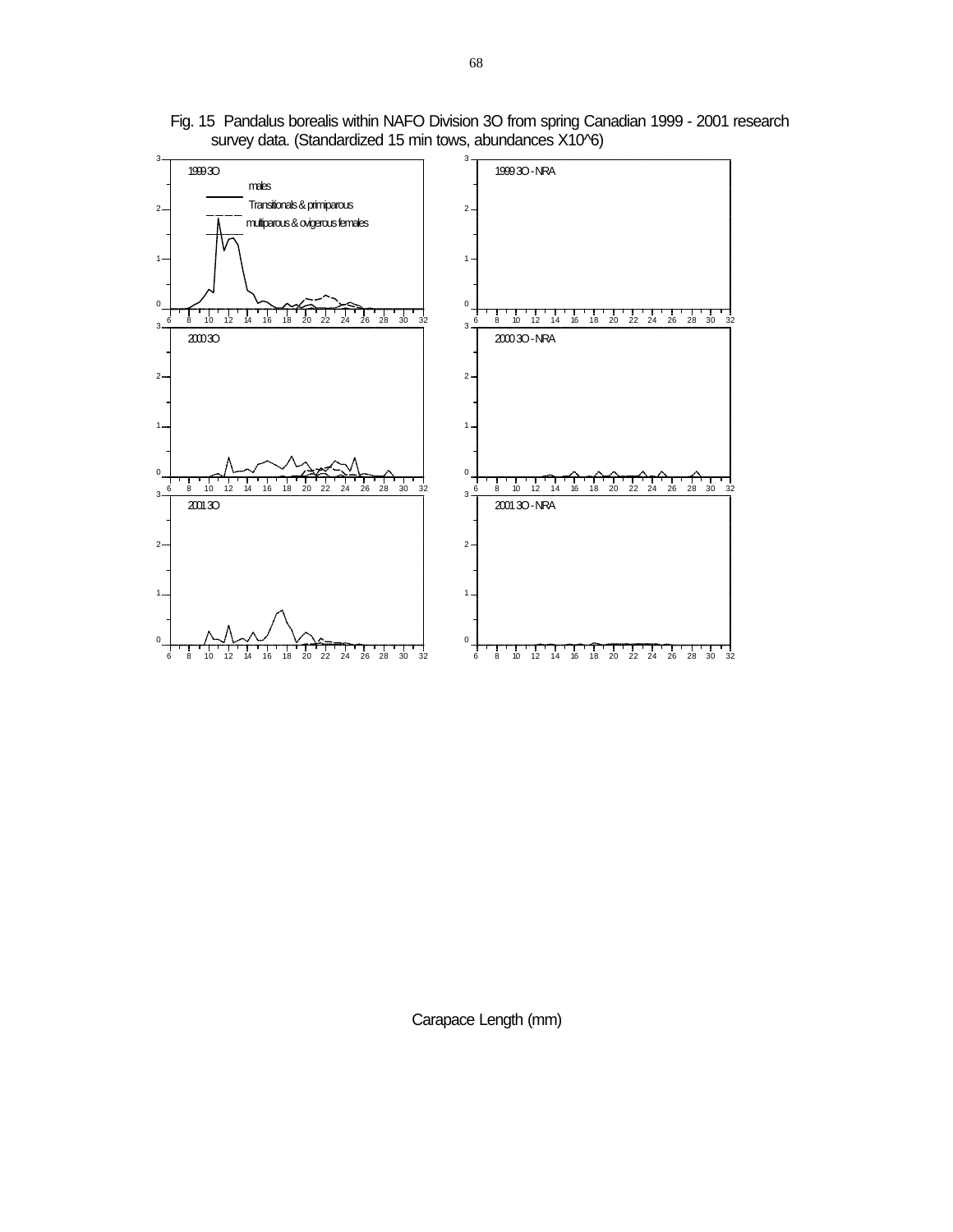

Fig. 16 Closed nursery area for groundfish in Division 3N(Southeast Shoal).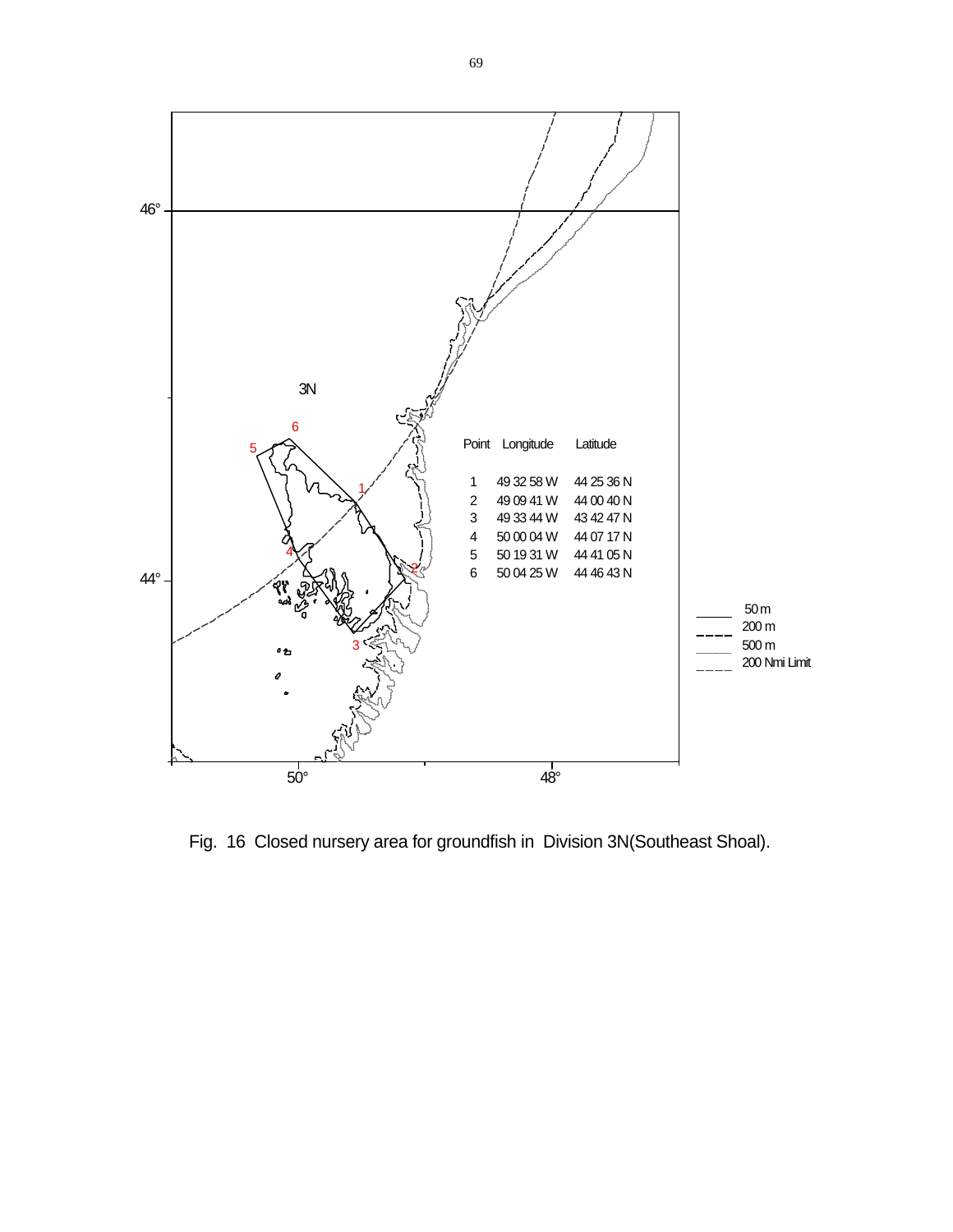

Fig. 17 Distribution of Pandalus borealis collected during Canadian 1995 - 98 autumn multi-species research surveys in relation to the closed nursery area for groundfish in Div. 3N (Southeast Shoal). (Catches were made with a Campelen 1800 shrimp trawl).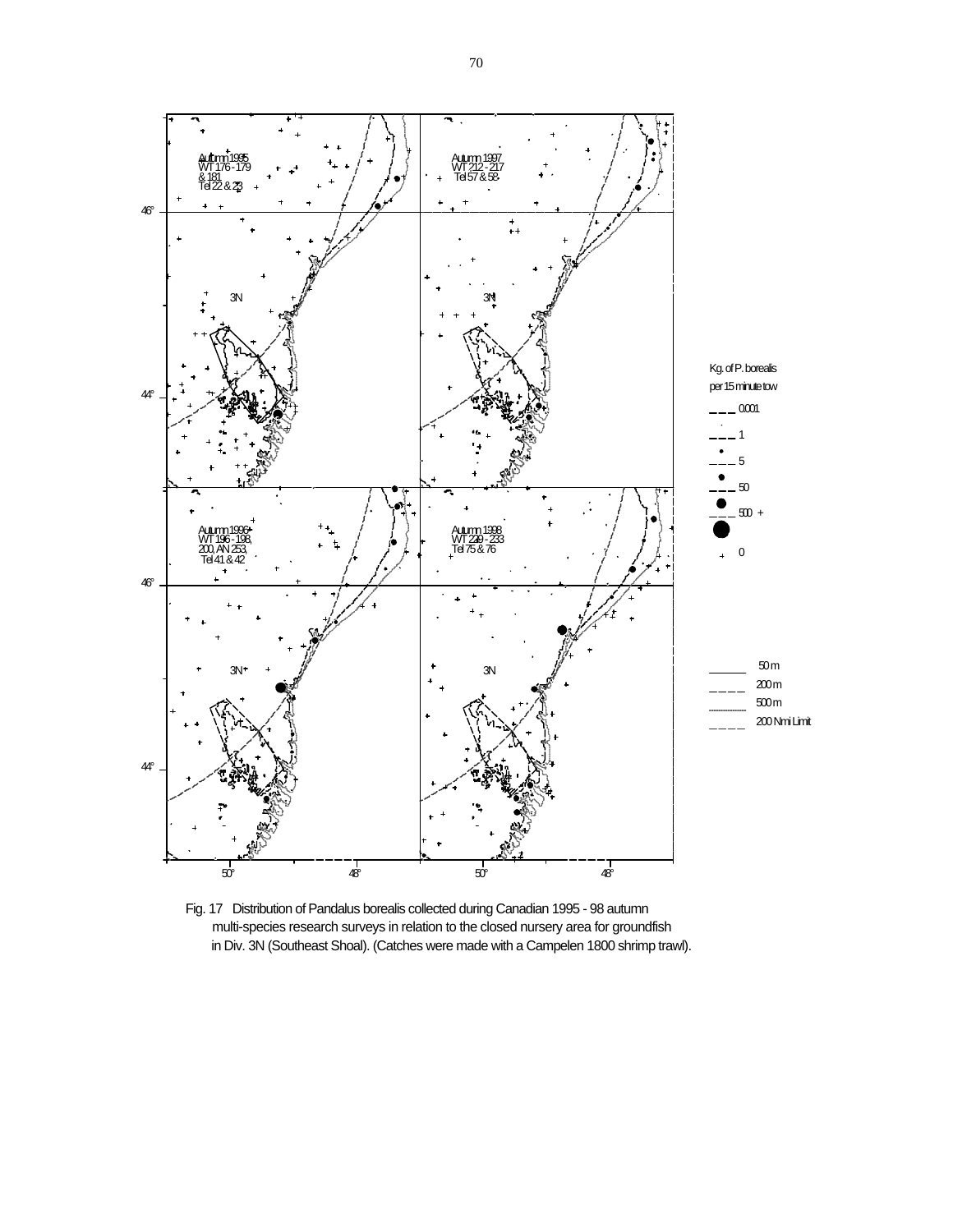



| 50m           |
|---------------|
| 200 m         |
| 500m          |
| 200 Nmi Limit |
|               |

Fig. 18 Distribution of Pandalus borealis collected during Canadian 1999 - 2000 autumn multi-species research surveys in relation to the closed nursery area for groundfish in Div. 3N (Southeast Shoal). (Catches were made with a Campelen 1800 shrimp trawl).